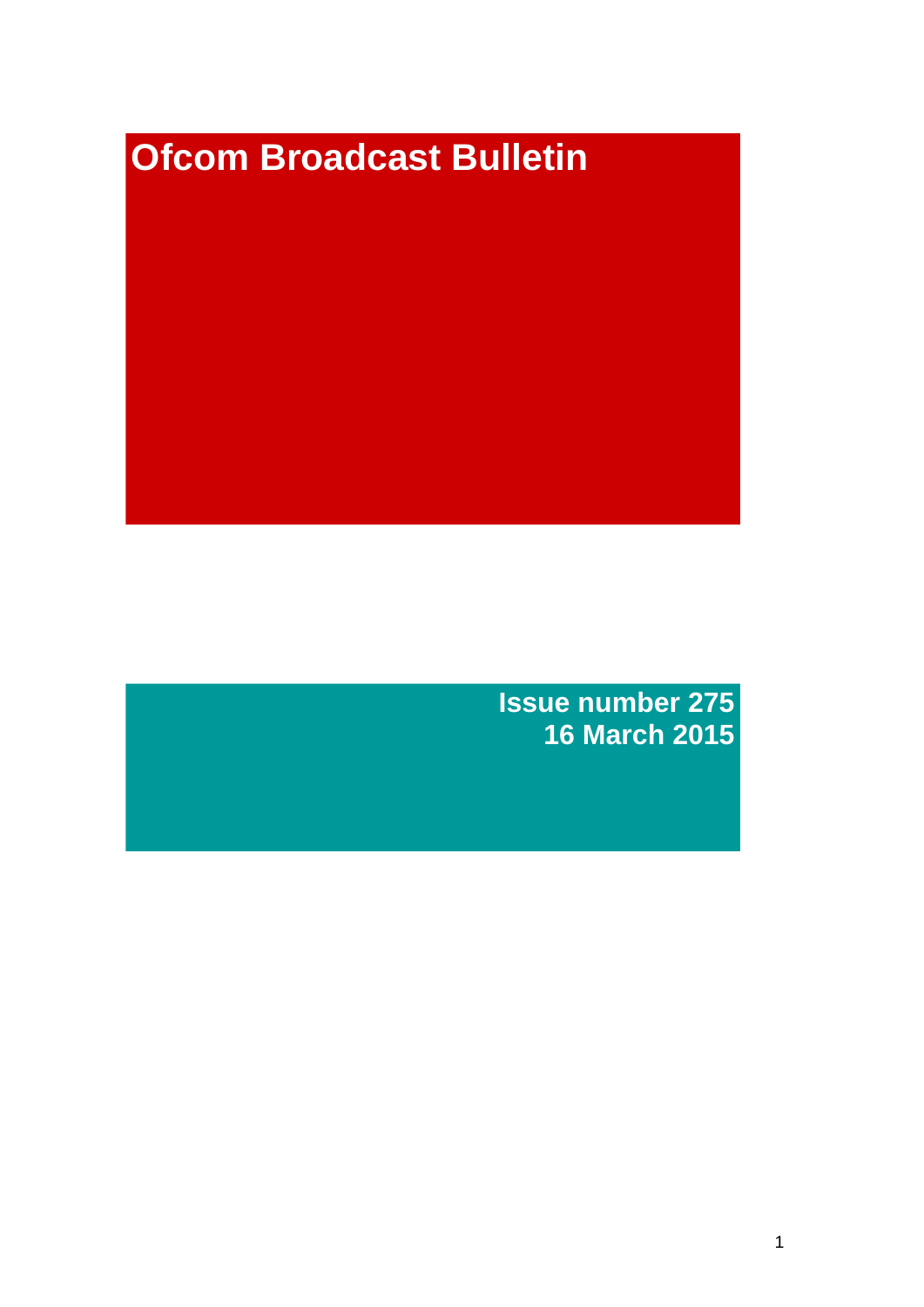# **Contents**

| Introduction                                                                                           | 4  |
|--------------------------------------------------------------------------------------------------------|----|
| <b>Targeted Review of Licensing and Enforcement</b>                                                    | 6  |
| <b>Notes to Broadcasters</b>                                                                           |    |
| <b>Election programming</b>                                                                            | 10 |
| <b>Standards cases</b>                                                                                 |    |
| In Breach                                                                                              |    |
| <b>The Newspapers</b><br>Latest TV, 24 October 2014, 18:30                                             | 11 |
| <b>Launch Show</b><br>Made in Leeds, 6 November 2014, 20:47<br>and 7 November 2014, 08:00              | 15 |
| <b>Clubaholic.tv trailer</b><br>Made in Leeds, 6 November 2014, 20:45<br>and 7 November 2014, 08:00    | 17 |
| <b>Advertising Scheduling cases</b>                                                                    |    |
| <u>In Breach</u>                                                                                       |    |
| <b>Advertising minutage</b><br>Heat TV, 26 November 2014, 15:00                                        | 19 |
| <b>Breach findings table</b><br>Code on the Scheduling of Television Advertising<br>compliance reports | 20 |
| <b>Broadcast Licence Conditions cases</b>                                                              |    |
| <u>In Breach</u>                                                                                       |    |
| <b>Provision of recordings</b><br>Sentinelle TV, DM News Plus, 9 and 23 June 2014, 00:00               | 21 |
| <b>Provision of licensed service</b><br>Voice of Africa Radio (Newham)                                 | 25 |
| Provision of information: Change of Control to a Licensee<br><b>CHS.TV Limited</b>                     | 28 |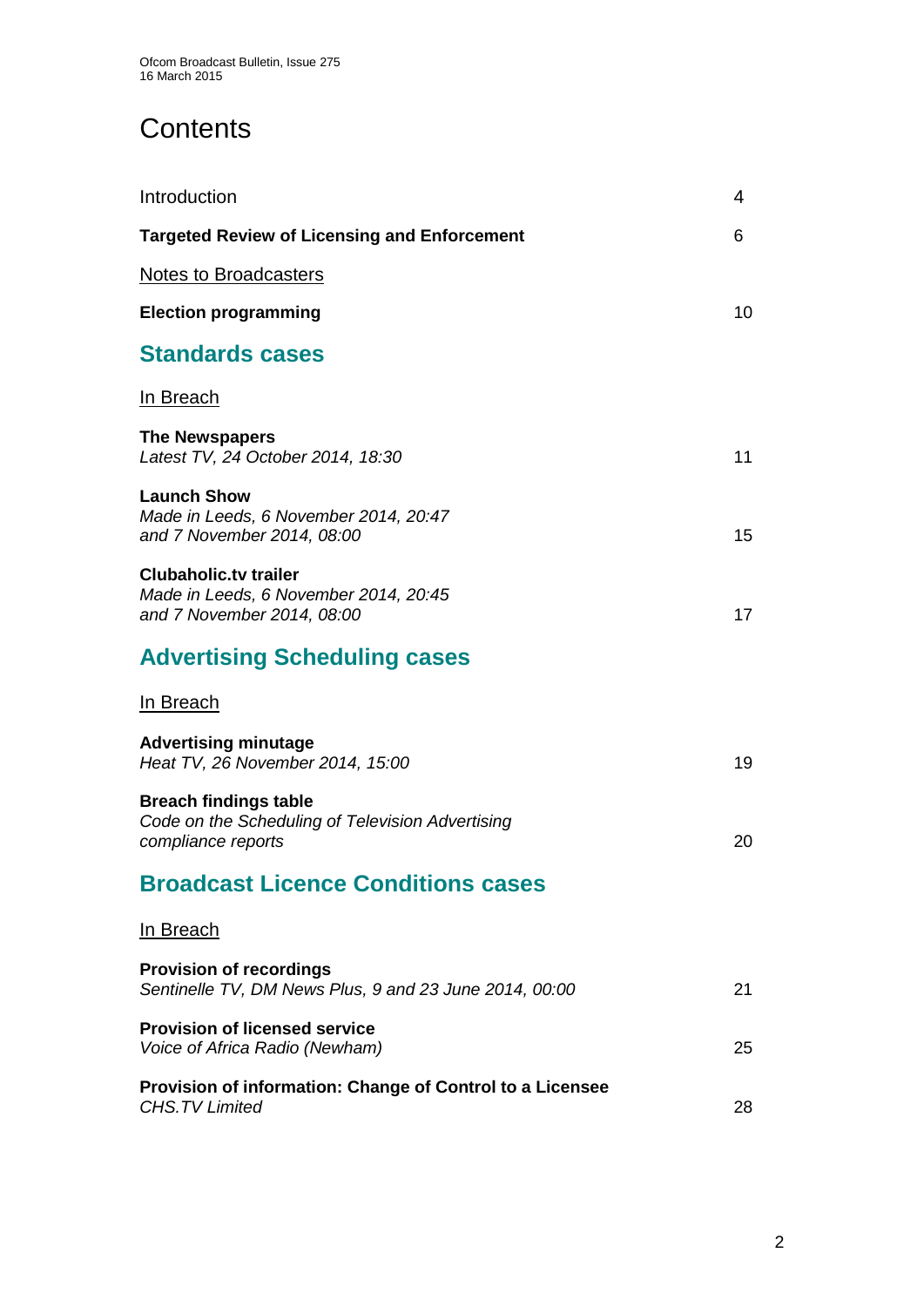# **Fairness and Privacy cases**

## Not Upheld

| <b>Complaint by Mr Thomas Murray</b><br>BBC Scotland Investigates: Lawyers Behaving Badly,<br>BBC1 Scotland, 15 January 2014 | 31  |
|------------------------------------------------------------------------------------------------------------------------------|-----|
| <b>Complaint by Ms K</b><br>CCTV: Caught on Camera - Lift Watching, Channel 4, 9 June 2014                                   | 56  |
| <b>Investigations Not in Breach</b>                                                                                          | 63  |
| <b>Complaints Assessed, Not Investigated</b>                                                                                 | 64. |
| <b>Investigations List</b>                                                                                                   | 72  |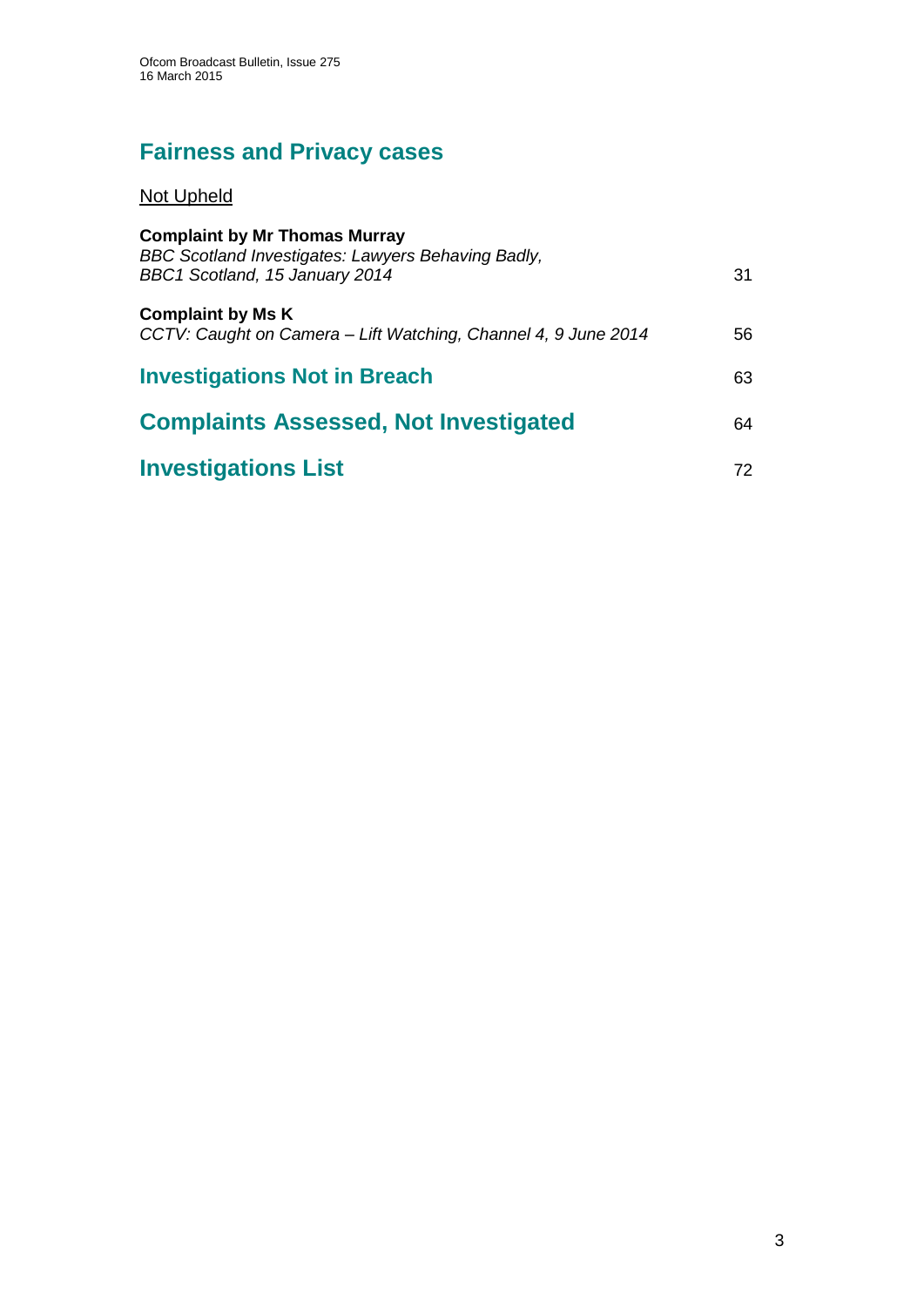# **Introduction**

Under the Communications Act 2003 ("the Act"), Ofcom has a duty to set standards for broadcast content as appear to it best calculated to secure the standards objectives<sup>1</sup>. Ofcom must include these standards in a code or codes. These are listed below. Ofcom also has a duty to secure that every provider of a notifiable On Demand Programme Services ("ODPS") complies with certain standards requirements as set out in the  $Act<sup>2</sup>$ .

The Broadcast Bulletin reports on the outcome of investigations into alleged breaches of those Ofcom codes below, as well as licence conditions with which broadcasters regulated by Ofcom are required to comply. We also report on the outcome of ODPS sanctions referrals made by ATVOD and the ASA on the basis of their rules and guidance for ODPS. These Codes, rules and guidance documents include:

- a) [Ofcom's Broadcasting Code](http://stakeholders.ofcom.org.uk/broadcasting/broadcast-codes/broadcast-code/) ("the Code").
- b) the [Code on the Scheduling of Television Advertising](http://stakeholders.ofcom.org.uk/broadcasting/broadcast-codes/advert-code/) ("COSTA") which contains rules on how much advertising and teleshopping may be scheduled in programmes, how many breaks are allowed and when they may be taken.
- c) certain sections of the [BCAP Code: the UK Code of Broadcast Advertising,](http://www.bcap.org.uk/Advertising-Codes/Broadcast-HTML.aspx) which relate to those areas of the BCAP Code for which Ofcom retains regulatory responsibility. These include:
	- the prohibition on 'political' advertising:
	- sponsorship and product placement on television (see Rules 9.13, 9.16 and 9.17 of the Code) and all commercial communications in radio programming (see Rules 10.6 to 10.8 of the Code);
	- 'participation TV' advertising. This includes long-form advertising predicated on premium rate telephone services – most notably chat (including 'adult' chat), 'psychic' readings and dedicated quiz TV (Call TV quiz services). Ofcom is also responsible for regulating gambling, dating and 'message board' material where these are broadcast as advertising<sup>3</sup>.
- d) other licence conditions which broadcasters must comply with, such as requirements to pay fees and submit information which enables Ofcom to carry out its statutory duties. Further information can be found on Ofcom's website for [television](http://licensing.ofcom.org.uk/tv-broadcast-licences/) and [radio](http://licensing.ofcom.org.uk/radio-broadcast-licensing/) licences.
- e) rules and guidance for both [editorial content and advertising content on ODPS.](http://www.atvod.co.uk/uploads/files/ATVOD_Rules_and_Guidance_Ed_2.0_May_2012.pdf) Ofcom considers sanctions in relation to ODPS on referral by the Authority for Television On-Demand ("ATVOD") or the Advertising Standards Authority ("ASA"), co-regulators of ODPS for editorial content and advertising respectively, or may do so as a concurrent regulator.

[Other codes and requirements](http://stakeholders.ofcom.org.uk/broadcasting/broadcast-codes/) may also apply to broadcasters and ODPS, depending on their circumstances. These include the Code on Television Access Services (which sets out how much subtitling, signing and audio description relevant

<sup>1</sup>  $1$  The relevant legislation is set out in detail in Annex 1 of the Code.

 $2$  The relevant legislation can be found at Part 4A of the Act.

 $3$  BCAP and ASA continue to regulate conventional teleshopping content and spot advertising for these types of services where it is permitted. Ofcom remains responsible for statutory sanctions in all advertising cases.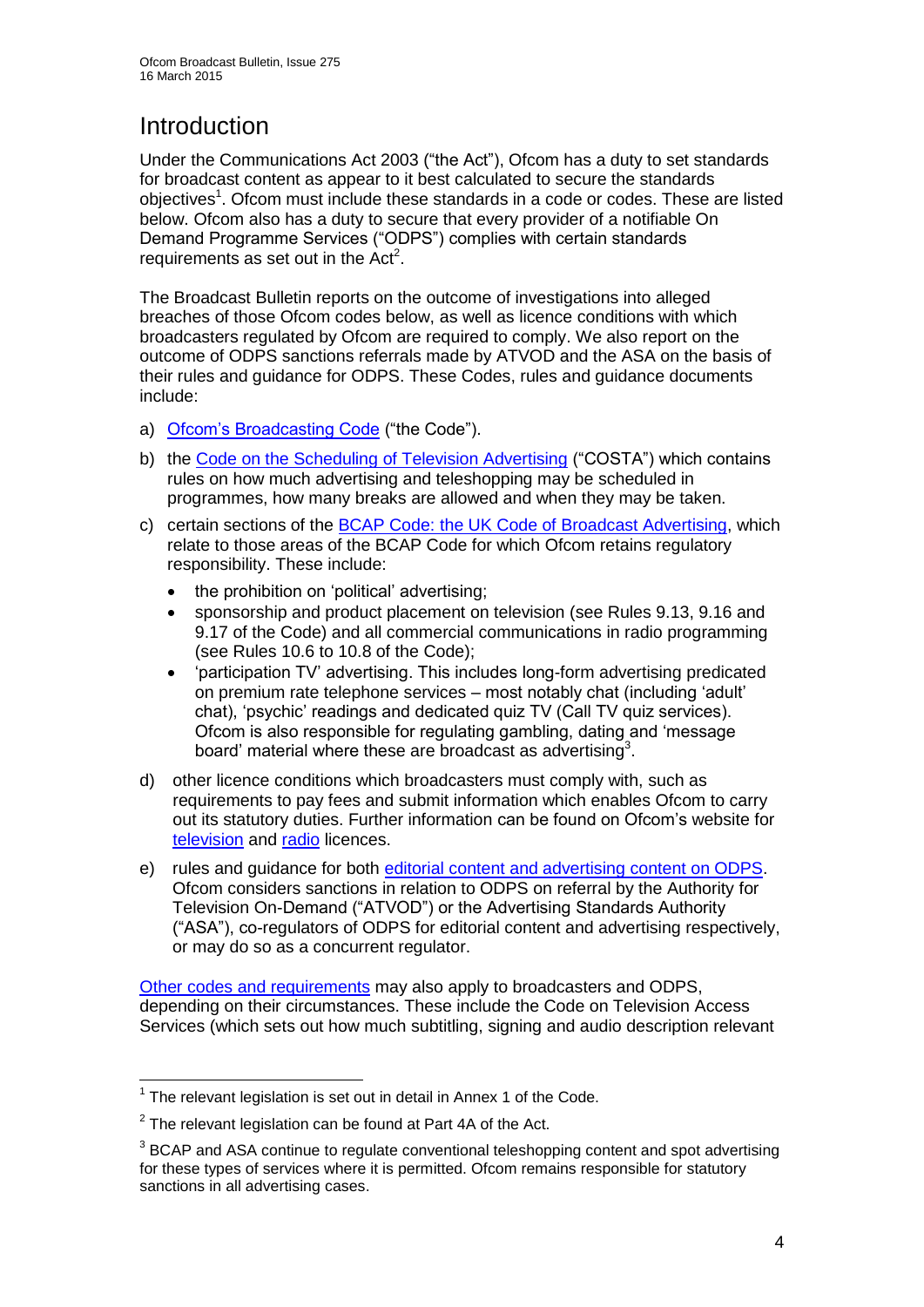licensees must provide), the Code on Electronic Programme Guides, the Code on Listed Events, and the Cross Promotion Code.

**It is Ofcom's policy to describe fully the content in television, radio and on demand content. Some of the language and descriptions used in Ofcom's Broadcast Bulletin may therefore cause offence.**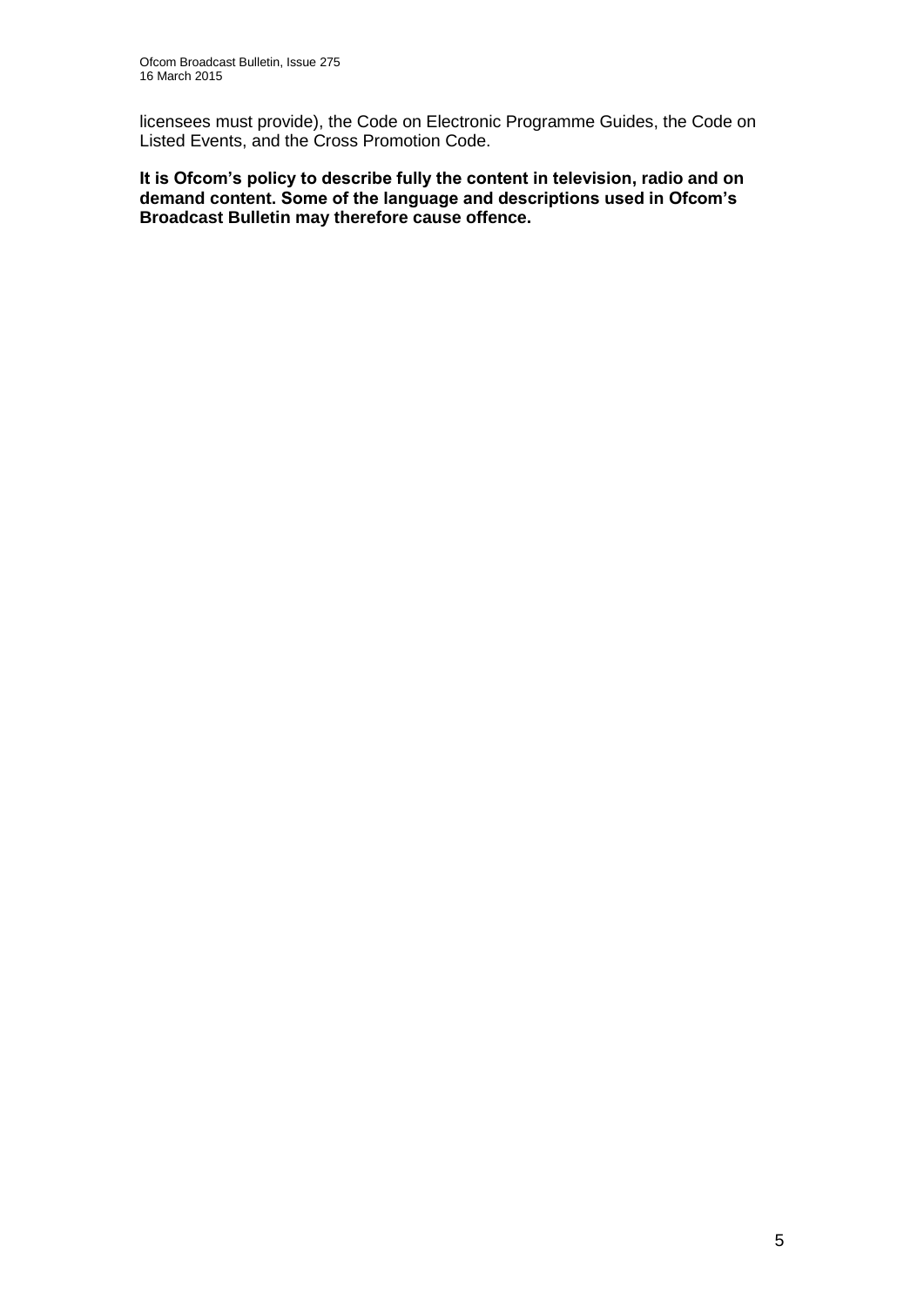# **Targeted Review of Licensing and Enforcement**

In Ofcom's Annual Plan 2013/2014, we committed to review how we license television and radio services and enforce general licence conditions and content standards on those services. Our aim in this work was to increase protection of audiences by: ensuring licensees are fully aware of their obligations; detecting noncompliant content and conduct more effectively; and enforcing against it robustly. We have now concluded a comprehensive review of our licensing and content standards enforcement processes. We are now implementing some changes, detailed below, to strengthen our processes. We did not conduct a consultation as part of this review as it did not involve any proposed change to our published procedures.

## **Content monitoring**

In the past, Ofcom has generally conducted ad hoc monitoring, as required. We are now in the process of expanding our content monitoring programme to increase our ability to detect content which raises issues of potential harm to the audience. This will enable us to check whether licensees found in breach of our rules and licence conditions, and those on whom we have imposed sanctions, have improved their compliance. It will also enable us to check content broadcast on channels/stations about which we receive low numbers of complaints. Any investigations and Findings which result from our content monitoring will be published in the Broadcast Bulletin in the normal way.

## **Compliance investigations**

Licensees are required by a condition in their licences to have sufficient compliance procedures in place to ensure compliance with Ofcom's codes and licence conditions. To detect serious and systemic compliance problems as early as possible, and therefore protect audiences from potential harm, we have implemented a new enforcement approach. In cases where we are concerned about a licensee's compliance procedures, based on its recent compliance history, we will conduct an investigation under our General procedures for investigating breaches of broadcast licences<sup>1</sup>.

## **Ensuring applicants and licensees are fit and proper to hold broadcasting licences**

Ofcom has a statutory duty under the Broadcasting Act 1990 and the Broadcasting Act 1996 to ensure that we do not grant a licence to any person unless we are satisfied that the person is "a fit and proper person to hold it". We also have a duty to ensure that licensees remain fit and proper to hold a licence throughout the lifetime of the licence.

In this area, we will be making the following changes:

## Changes to licence application forms

We will be revising licence application forms to ensure that we obtain relevant information about an applicant and that they are easier for applicants to complete.

<sup>1</sup> <sup>1</sup> See [http://stakeholders.ofcom.org.uk/binaries/broadcast/guidance/general-procedures.pdf.](http://stakeholders.ofcom.org.uk/binaries/broadcast/guidance/general-procedures.pdf)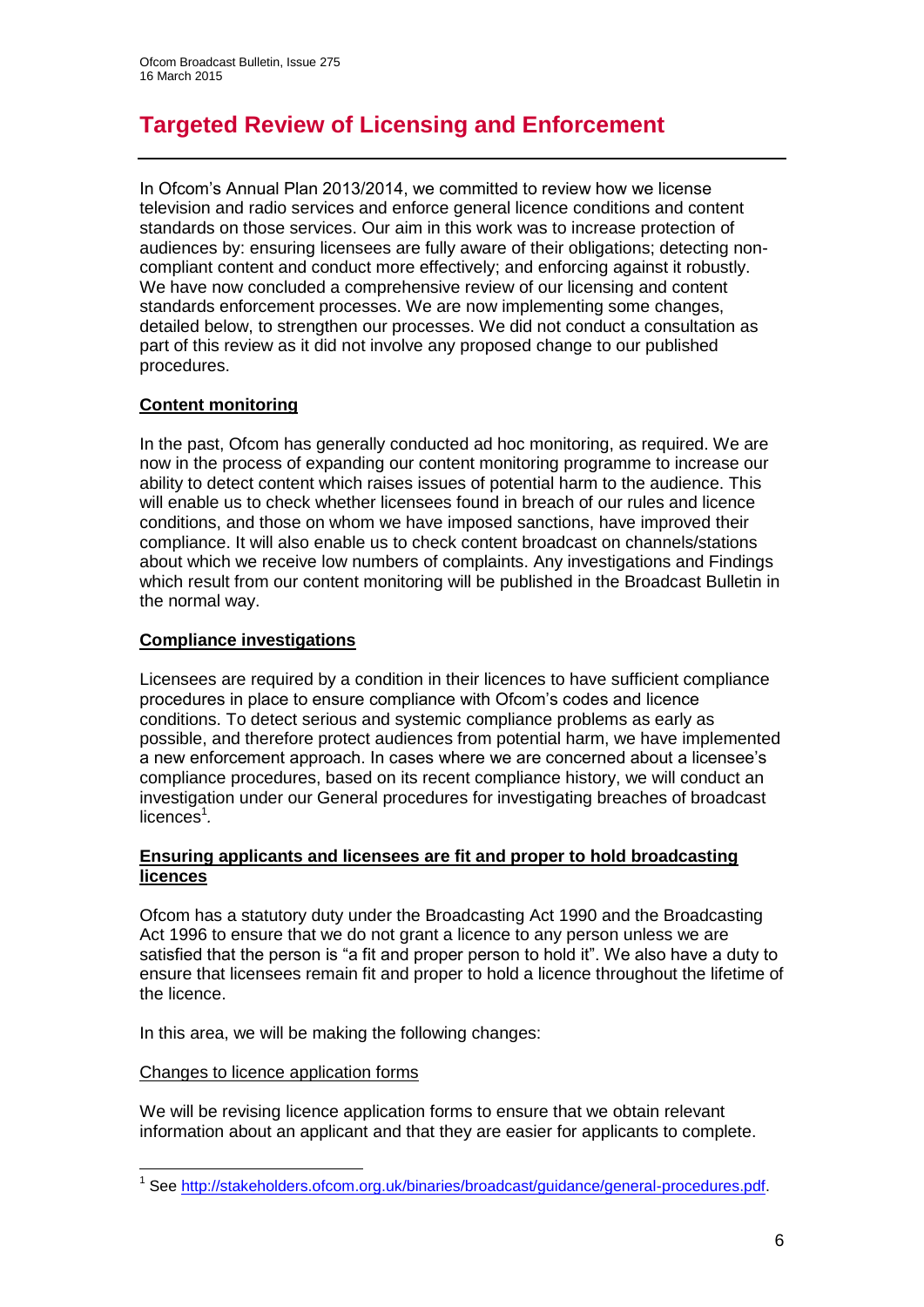In cases where application forms are completed by agents or third party representatives, if we have any questions following receipt of the application we will address our questions to the applicant rather than the agent or third party.

In the case of short-term restricted service licences for radio, as the majority of applicants are individuals rather than companies, we now require mandatory requirement for proof of identification and address.

## Annual licensing audit

We have expanded our existing annual licence validation of licensee contact details to include requests for other information which we require to carry out our duties. Our new annual licensing audit enables us to check any changes to licensees' up-to-date information, such as ownership or contact detail changes<sup>2</sup> and confirmation of whether the service is currently broadcasting and how. We have recently completed the licensing audit process for television licensees, and will shortly begin the process with our radio licensees.

Please note that it is important to respond to our licensing audit by the deadlines provided. Ofcom is likely to take further regulatory action against those licensees who do not respond as requested.

We will also be conducting checks that television channels provided by a satellite uplink service in the UK hold a valid Ofcom licence, or in cases where the service falls outside UK jurisdiction, a licence or authorisation from the relevant European Member State.

#### **Assistance for licence applicants and licensees**

To improve the overall compliance of our licensees, we will work to actively assist applicants and licensees in their understanding of their regulatory obligations.

#### Guidance notes for applicants

To ensure that licence applicants have clear information about the obligations of holding a licence at the application stage, we will shortly be revising our guidance notes for licence applicants. We intend to include a compliance checklist (which may also be a useful reference for licensees), that will provide links to all the relevant information, codes and rules which are available on our website.

#### **Meetings**

In addition to the meetings we already hold with existing licensees, we will be inviting new licensees to meet with us. When a new licence is issued or awarded, the licensee will receive an invitation to attend a meeting with Ofcom. During the meeting we will offer general support on regulatory obligations and the application of our codes, rules and licence requirements in order to provide licensees with a toolkit to devise and/or review their own compliance arrangements to ensure they are sufficiently robust. During these meetings we will not be able to advise licensees how they should set up their compliance function or offer any form of pre-clearance of its content because these areas must remain the responsibility of the licensee. Rather,

<sup>1</sup>  $2$  Licensees are reminded that they are still obliged under their licences to inform Ofcom of any changes to control within 28 days of the change/s occurring. We also request that licensees inform us of any changes to contact details as and when they occur.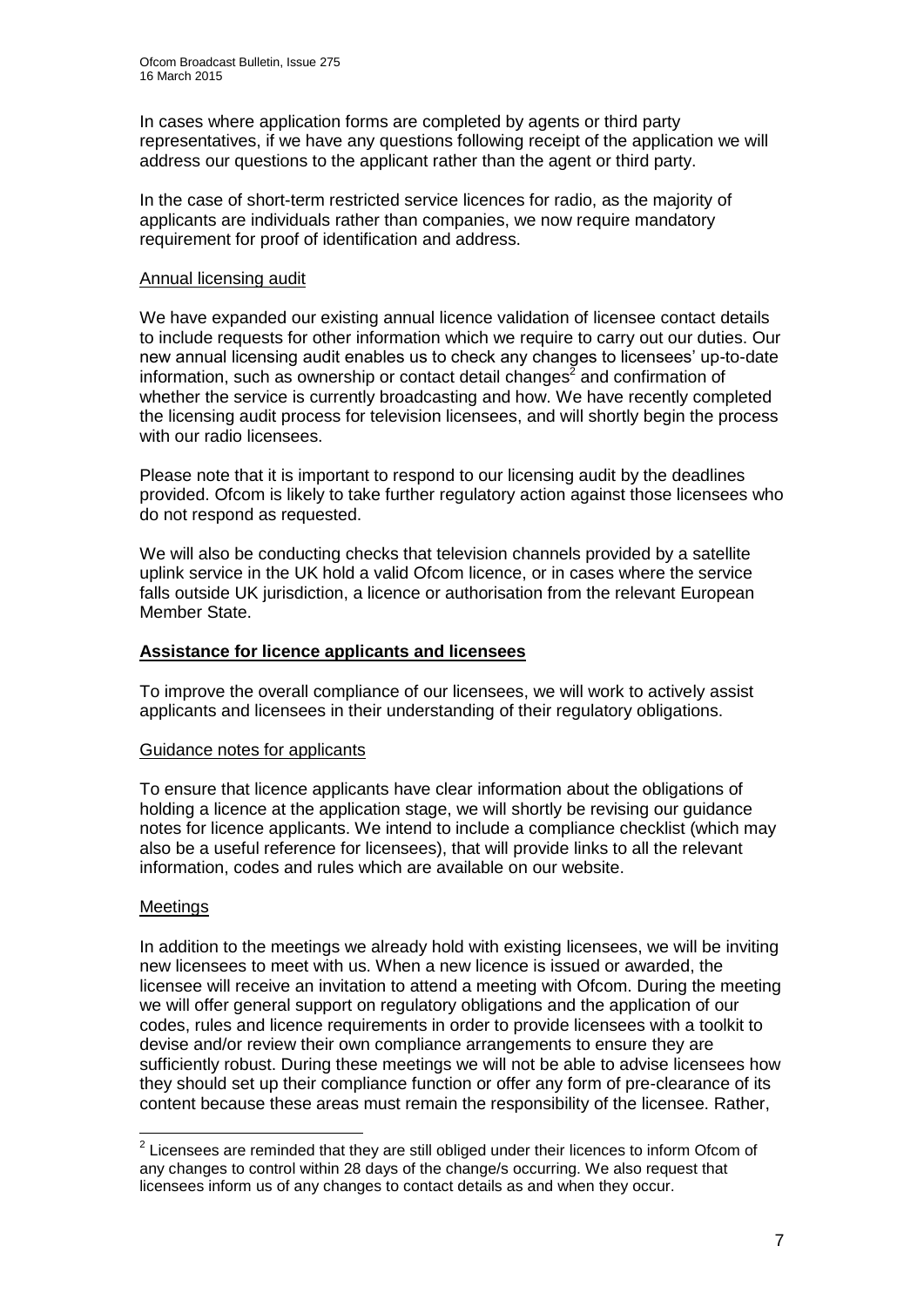the meeting would be a practical session providing guidance on any areas of concern raised by the licensee and offering an overview of relevant licence obligations and procedures, and particular issues that the licensee should be mindful of. If existing licensees have any specific concerns they would appreciate Ofcom's guidance on, they should contact [OfcomStandardsTeam@ofcom.org.uk.](mailto:OfcomStandardsTeam@ofcom.org.uk) We may be able to assist (with general guidance only) through telephone conversations, email correspondence or a meeting as appropriate.

## Broadcast Bulletin

We appreciate that our Broadcast Bulletin is a lengthy and at times a necessarily technical and complex publication. To make it more user-friendly we will be including introductory notes directing licensees to, and commenting on, decisions and issues which Ofcom regards as important and relevant to broadcasters.

## Ofcom's Broadcasting updates

We recommend that all licensees sign up to receive Ofcom's broadcasting updates to ensure that they remain across Ofcom's publications for example Broadcast Bulletins, sanctions adjudications and licensing updates. To sign up please go to [www.ofcom.org.uk](http://www.ofcom.org.uk/) select "Email updates" and follow the instructions.

## **Changes to the way we will handle late payment of licence fees**

Some licensees do not pay licence fees by the payment date provided on their invoice. In previous years we have launched investigations into licensees' failure to pay their licence fee by the payment date and have either resolved cases in which licensees have paid the fee late, or revoked licences where the fee remained unpaid. We noted that some licensees pay their fee late each year and that a 'resolved' Finding published in the Broadcast Bulletin has not been a sufficient deterrent to prevent this recurring.

Therefore, from April 2015, licensees who fail to pay their licence fee by the payment date are likely to be found in breach of the relevant licence condition. Breach Findings will be published in the Broadcast Bulletin. Where the fee remains unpaid, we will proceed to consider the imposition of a statutory sanction in the form of a financial penalty, as well as the revocation of the licence.

Further communication on this new process will be sent to all licensees shortly.

## **Changes to short-term Restricted Service Licence applications for radio**

We currently grant short-term Restricted Service Licences ("S-RSLs") on the AM and FM wavebands for:

- coverage of special events (including festivals such as Ramadan and Christmas);
- other special projects (e.g. training); and
- trial services (e.g. in preparation for applying for a community radio licence).

Within the context of our duties to ensure a wide range of radio services, and to manage and use radio spectrum efficiently, we limit licensees to:

 a small geographical coverage area (typically a two mile radius in an urban area, or a three to four mile radius in a rural area);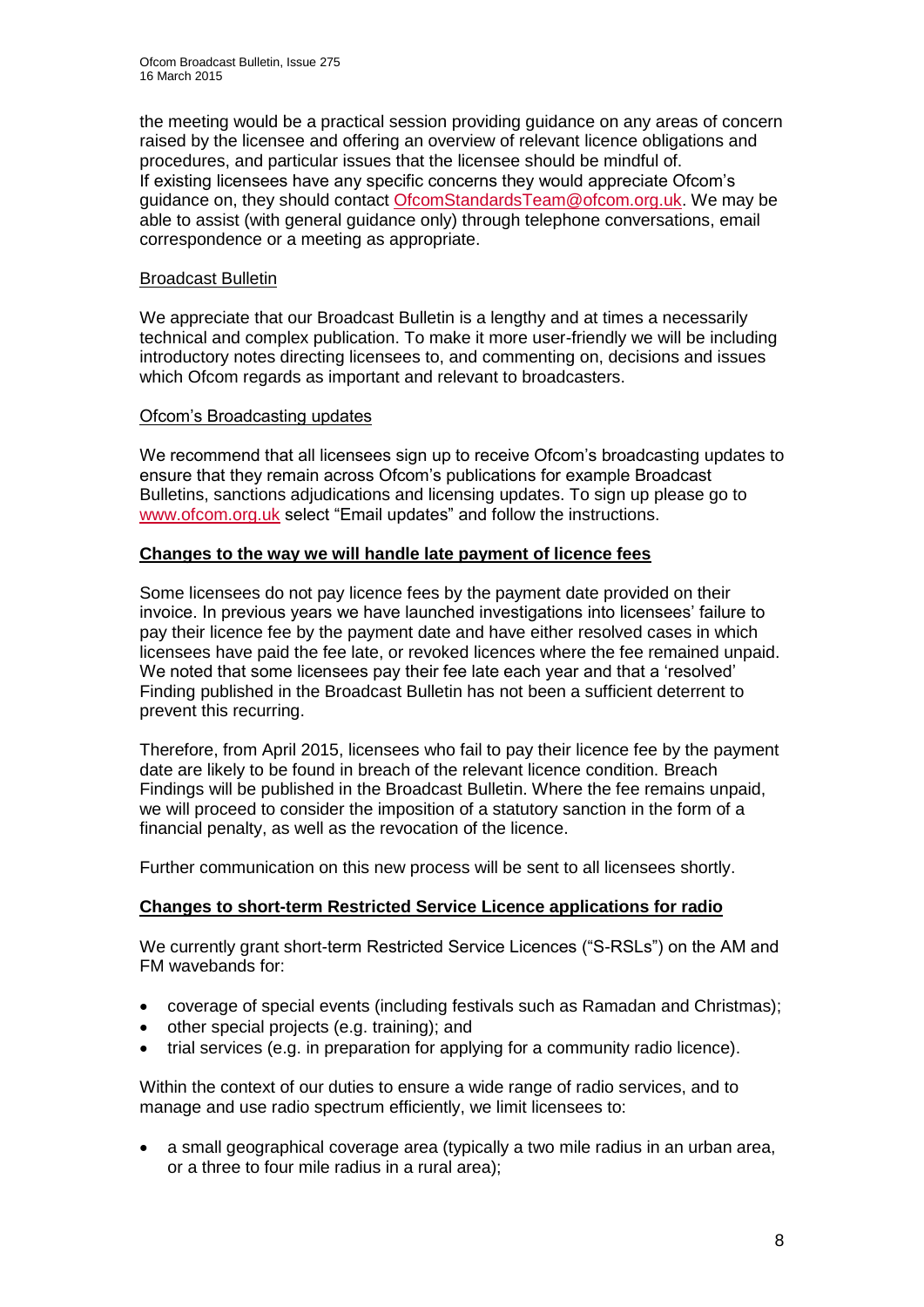- a usual maximum of 28 consecutive days; and
- a maximum of two licences per year, with a minimum four-month gap between the end of the first broadcast and the start of the second (although only one licence per year is permitted in the area within the M25).

To ensure that our S-RSL licensing processes remain fair, robust, and that the available spectrum is used optimally, we are planning to make the following changes:

- 1) 'Trial' S-RSL broadcasts will only be granted in areas where new permanent analogue licences (i.e. FM and AM) are due to be advertised by Ofcom. For clarity, our S-RSL guidance notes will contain links to the web pages which list our forthcoming licence advertisements in commercial and community radio.
- 2) The duration of any 'event' S-RSL broadcasts will need to broadly reflect the duration of the event. While we may permit the service to broadcast some days pre- or post-event, it is likely that we will reject applications where a short duration event (e.g. a weekend) has been used to justify a full 28-day S-RSL. A letter of corroboration, confirming the event's duration, will be required from the event organiser.

## **Review of new processes**

We will keep these changes under review and will refine them where necessary to ensure that we are providing appropriate protection to audiences.

If you have any feedback on these new processes please contact [lauren.cleverley@ofcom.org.uk.](mailto:lauren.cleverley@ofcom.org.uk)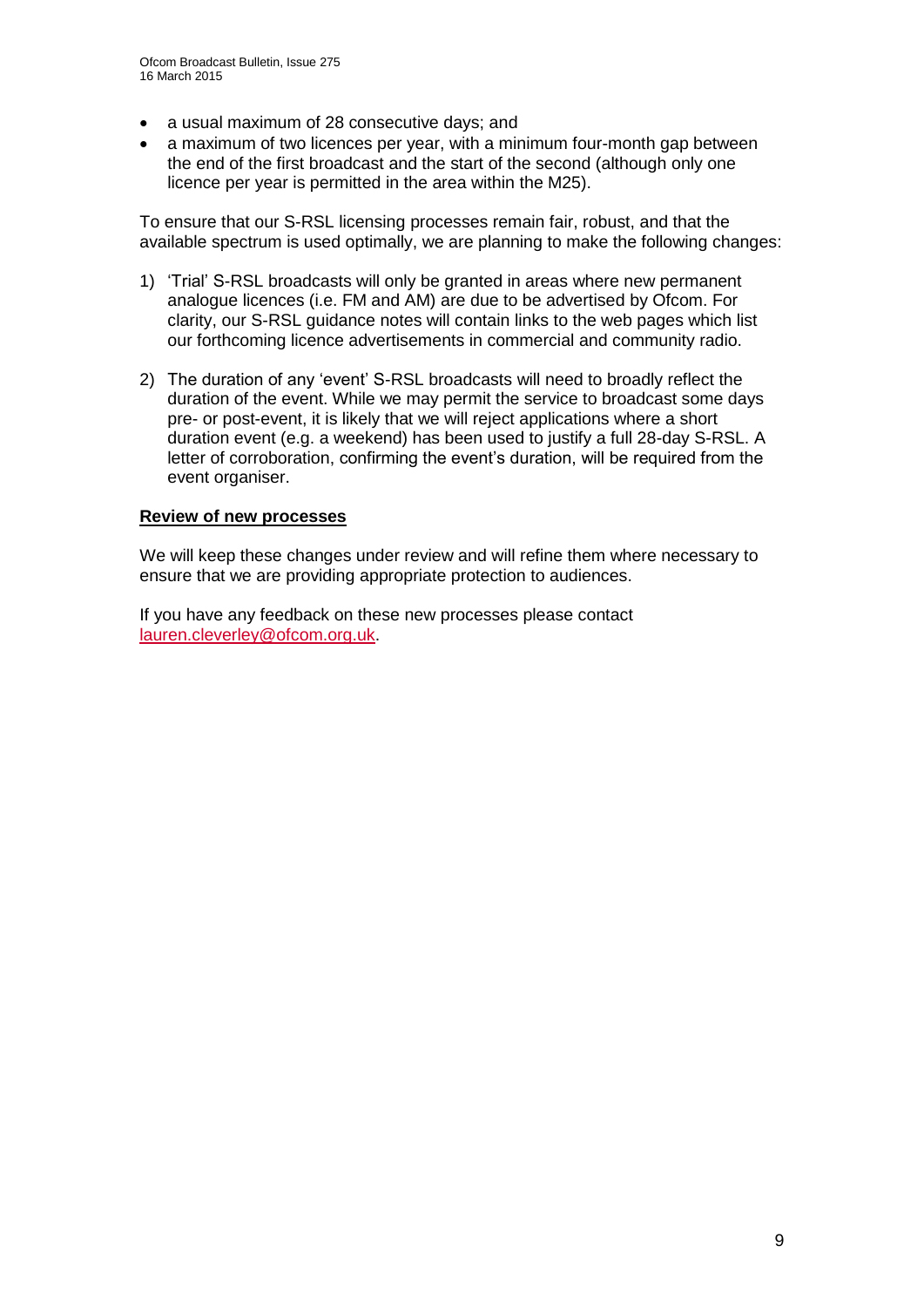# **Note to Broadcasters**

## **Election programming**

On 7 May 2015, the General Election will be held in the UK. In addition, local and mayoral elections will be held in a number of English local authority areas.

Ofcom reminds all broadcasters that great care needs to be taken when broadcasting election-related programming. In particular, broadcasters should ensure that they comply with Section Five (Due Impartiality) $1$  and Section Six (Elections and Referendums)<sup>2</sup> of the Code, as well as the prohibition of political advertising contained in section 321 of the Communications Act 2003.

Ofcom will consider any breach arising from election-related programming to be potentially serious, and will consider taking regulatory action, as appropriate, in such cases, including considering the imposition of a statutory sanction.

If a complaint is made which raises a substantive issue concerning due impartiality during the election period, and in Ofcom's opinion the complaint, if upheld, might require redress before the election, it will be considered by Ofcom's Election Committee<sup>3</sup>. In such circumstances, it will be necessary for Ofcom to act expeditiously in order to determine the outcome of any such complaints in a proportionate and transparent manner before the election. Given this, Ofcom may expedite any investigation carried out in relation to potential breaches of the impartiality provisions of the Code during the election period and broadcasters should be prepared to engage with Ofcom on short timescales.

Broadcasters should note that, following a public Consultation, Ofcom has today published an updated version of the Ofcom list of major parties<sup>4</sup> ahead of the elections taking place on 7 May 2015. Broadcasters should consult the list of major parties to ensure that any election-related programming complies with Section Six of the Code.

For further information about the various elections being contested on 7 May 2015 (including information about "election periods"<sup>5</sup> as defined by the Code), broadcasters should visit the Electoral Commission website at [www.electoralcommission.org.uk.](http://www.electoralcommission.org.uk/)

<sup>1</sup> <sup>1</sup> See:<http://stakeholders.ofcom.org.uk/binaries/broadcast/831190/section5.pdf> Ofcom's published Guidance to Section Five of the Code can be found at: <http://stakeholders.ofcom.org.uk/binaries/broadcast/guidance/831193/section5.pdf>

<sup>&</sup>lt;sup>2</sup> See:<http://stakeholders.ofcom.org.uk/binaries/broadcast/831190/section6.pdf> Ofcom's published Guidance to Section Six of the Code can be found at: <http://stakeholders.ofcom.org.uk/binaries/broadcast/guidance/831193/section6.pdf>

<sup>&</sup>lt;sup>3</sup> See Ofcom Election Committee's Terms of Reference [http://www.ofcom.org.uk/about/how](http://www.ofcom.org.uk/about/how-ofcom-is-run/committees/election-committee/terms-of-reference/)[ofcom-is-run/committees/election-committee/terms-of-reference/](http://www.ofcom.org.uk/about/how-ofcom-is-run/committees/election-committee/terms-of-reference/)

<sup>&</sup>lt;sup>4</sup> See:<http://stakeholders.ofcom.org.uk/binaries/broadcast/guidance/major-parties.pdf>

<sup>&</sup>lt;sup>5</sup> For the forthcoming elections on 7 May 2015 the "election period" commences on 30 March 2015.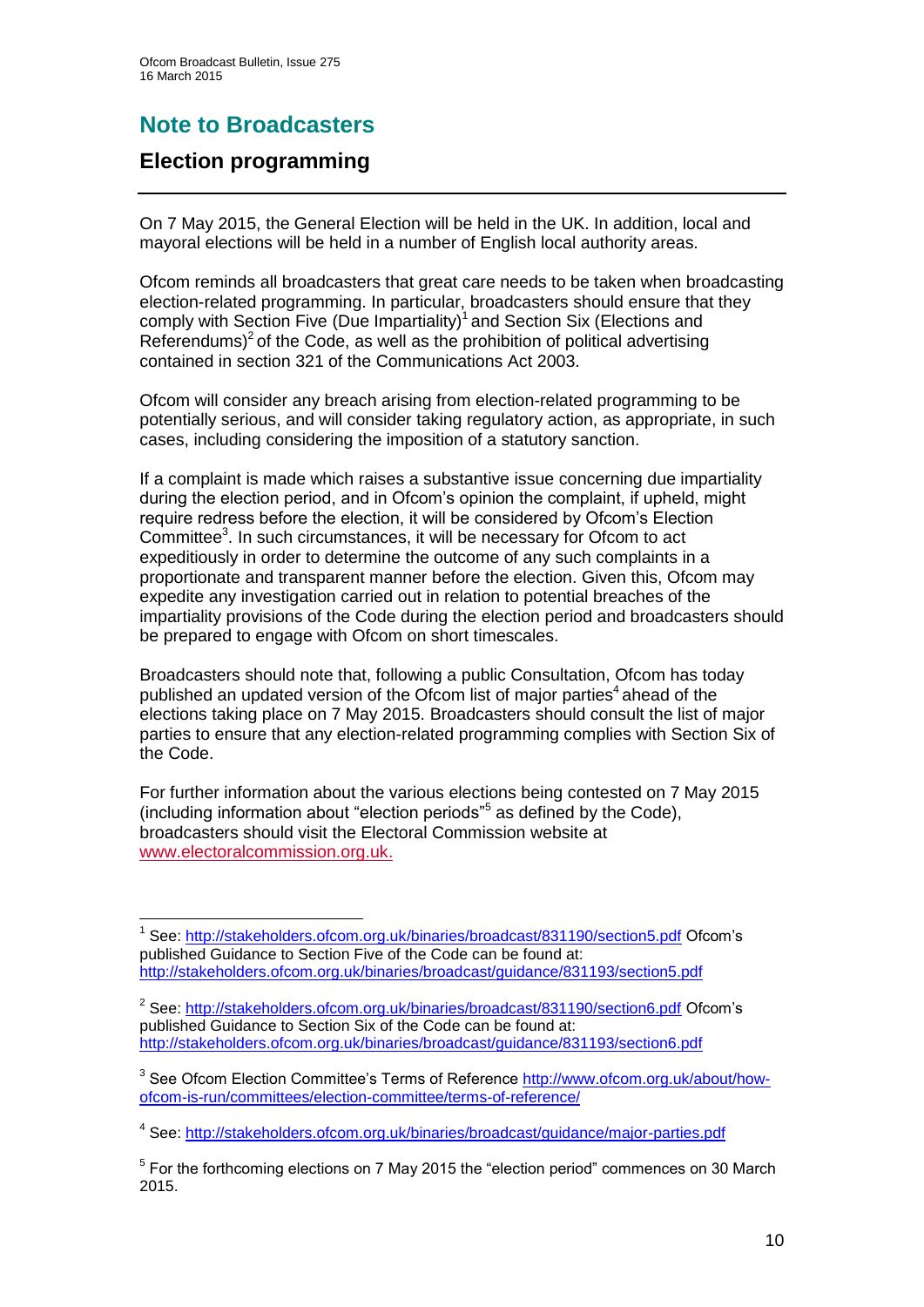Broadcasters are also reminded that if they would find it helpful to have informal guidance on Sections Five and Six of the Code, they can contact Ofcom directly [\(adam.baxter@ofcom.org.uk\)](mailto:adam.baxter@ofcom.org.uk).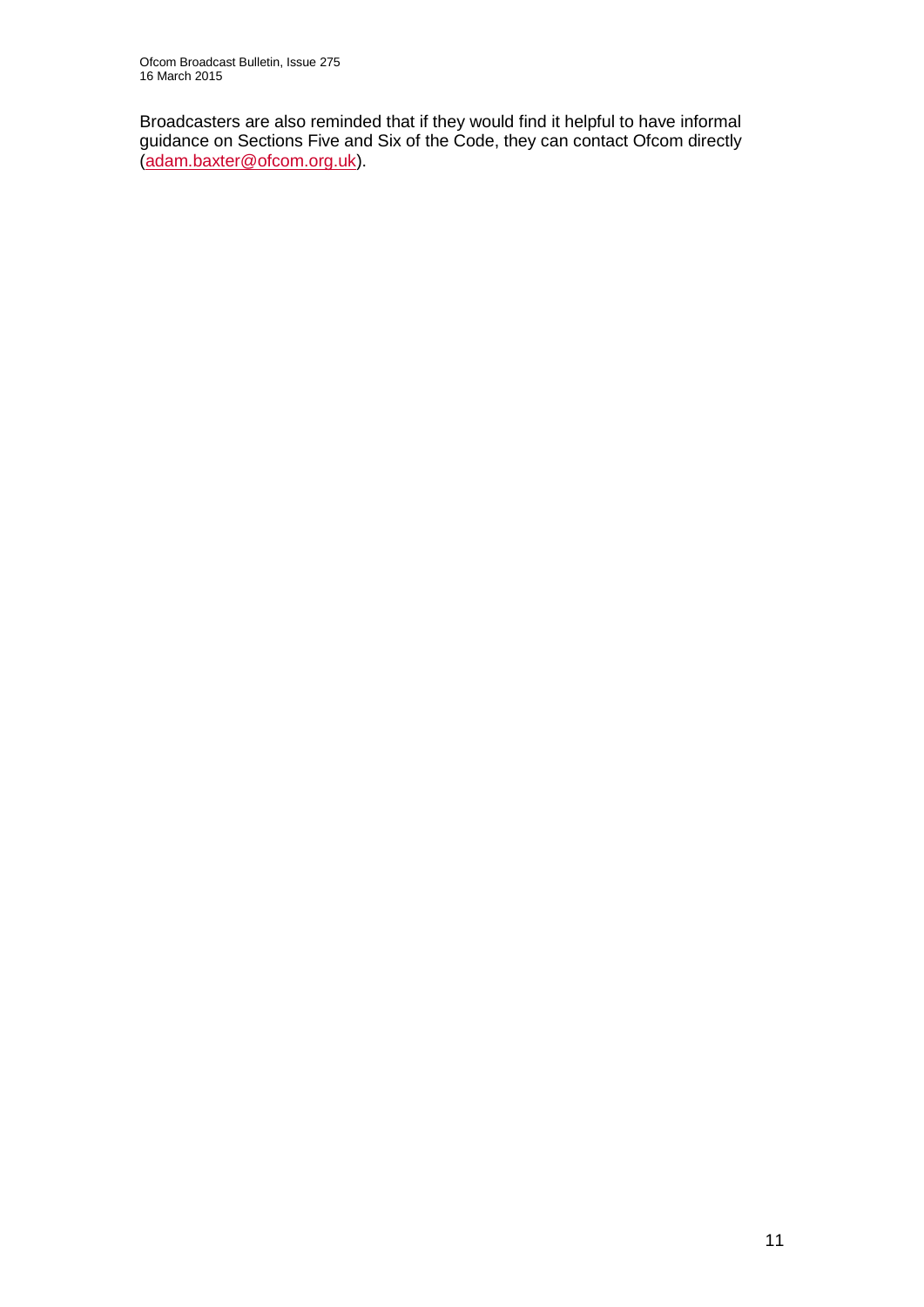# **Standards cases**

## **In Breach**

## **The Newspapers**

*Latest TV, 24 October 2014, 18:30*

## **Introduction**

Latest TV is the local television service for the Greater Brighton area that includes a significant part of West Sussex including Worthing and Shoreham. *The Newspapers*  is a current affairs programme in which a presenter, Mike Mendoza, and a guest reviewer discuss recent articles in local newspapers. The licence for Latest TV is held by Latest TV Limited ("LTVL" or "the Licensee").

A viewer alerted Ofcom to one programme, which featured as guest reviewer Tim Loughton, Conservative Party MP for East Worthing and Shoreham. The complainant objected to the programme not making clear that Mike Mendoza was a sitting local councillor for the Conservative Party, and considered that the programme amounted to a "party political broadcast for the Conservative Party".

We noted that the presenter Mike Mendoza was, at the time of broadcast, a sitting Conservative Party councillor for Adur Council<sup>1</sup>.

We considered this content raised issues warranting investigation under Rule 5.8 $2$  of the Code:

"Any personal interest of a reporter or presenter, which would call into question the due impartiality of the programme, must be made clear to the audience".

Ofcom asked LTVL to provide comments on how the programme complied with the above rules. We also sought representations from Mike Mendoza, the presenter in this programme.

## **Licensee Response**

1

The Licensee said that: "The absence of an announcement that Mike Mendoza was a councillor was accidental and remedied as soon as possible as the LVTL Management Team were aware".

By way of background, LTVL said that the presenter in this case, Mike Mendoza is a former broadcast journalist and "respected professional who was recommended to The Management Team for both his professional skills and the fact that he is based in Adur and Worthing region – which is a large part of our broadcast region but not one where the Management team had many contacts and or detailed local

 $1$  Ofcom understands that Mike Mendoza resigned his seat as a local councillor on 29 October 2014.

 $2$  After investigation, we considered that the programme complied with Rule 5.5 of the Code, which states: "Due impartiality on matters of political or industrial controversy and matters relating to current public policy must be preserved on the part of any person providing a service…This may be achieved within a programme or over a series of programmes taken as a whole".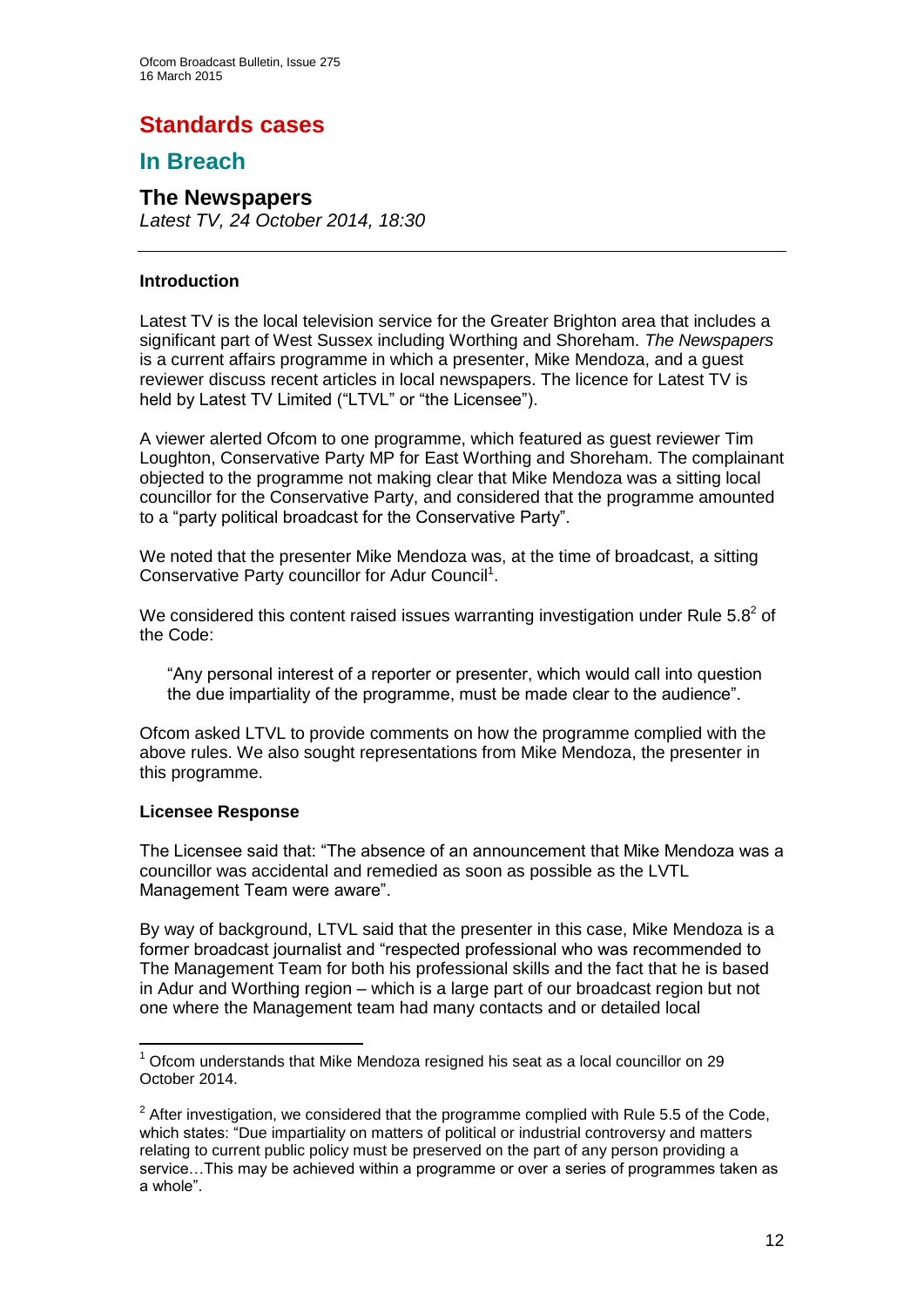knowledge". It added that it only became aware that Mike Mendoza was still a sitting councillor when alerted to that fact by the complaint in this case but that senior staff did know that Mike Mendoza had been Mayor of Adur until June 2014. When LTVL learnt that Mike Mendoza was still a sitting councillor, it gave him "the choice of either resigning his role as presenter or resigning as a councillor". It added that he "resigned [as a councillor] as soon as he could and now continues to present the programme". The Licensee said that it had not "knowingly…set out to mislead the public and not make clear political allegiances when dealing with matters of political or industrial controversy and matters relating to current public policy".

In conclusion, LTVL said that: "Despite the fact that Mr Mendoza was a Conservative Councillor at the time of our first broadcasts, which LTVL did not know, he has been highly professional in the execution of his role and got the guests to speak their views. We believe Mr Mendoza always acted impartially".

## **Mike Mendoza's Response**

Ofcom's Procedures for investigating breaches of content standards for television and radio<sup>3</sup> permit Ofcom to seek representations from third parties "who may be directly affected by the outcome of Ofcom's investigation and determination of a complaint(s) and who may have interests independent of the relevant broadcaster of that programme (e.g. presenters, producers and/or independent programmemakers)". In the circumstances of this case, Ofcom considered that Mike Mendoza, the presenter in this programme, met these criteria and therefore gave him the opportunity to respond to submit representations.

Mike Mendoza said he "was not aware of" Rule 5.8 in relation to councillors presenting current affairs programmes. However, he added that: "With over 40 years broadcasting experience, I was aware…that as a councillor I could not be heard on air once an election had been called and…I was under the impression, [this] was the only ruling that covered my situation". He concluded by saying that: "As soon as I was made aware (the very minute) I resigned from Adur District Council to take immediate effect".

## **Decision**

Under the Communications Act 2003 ("the Act"), Ofcom has a statutory duty to set standards for broadcast content as appear to it best calculated to secure the standards objectives, including that the special impartiality requirements set out in section 320 of the Act are complied with. This objective is reflected in Section Five of the Code.

Broadcasters are required to comply with the rules in Section Five to ensure that the impartiality requirements of the Act are complied with, including that due impartiality is preserved on matters of political or industrial controversy and matters relating to current public policy.

When applying the requirement to preserve due impartiality, Ofcom must take into account Article 10 of the European Convention on Human Rights. This provides for the broadcaster's and audience's right to freedom of expression, which encompasses the right to hold opinions and to receive and impart information and ideas without interference by public authority. The broadcaster's right to freedom of expression is not absolute. In carrying out its duties, Ofcom must balance the right to freedom of

 3 <http://stakeholders.ofcom.org.uk/broadcasting/guidance/complaints-sanctions/standards/>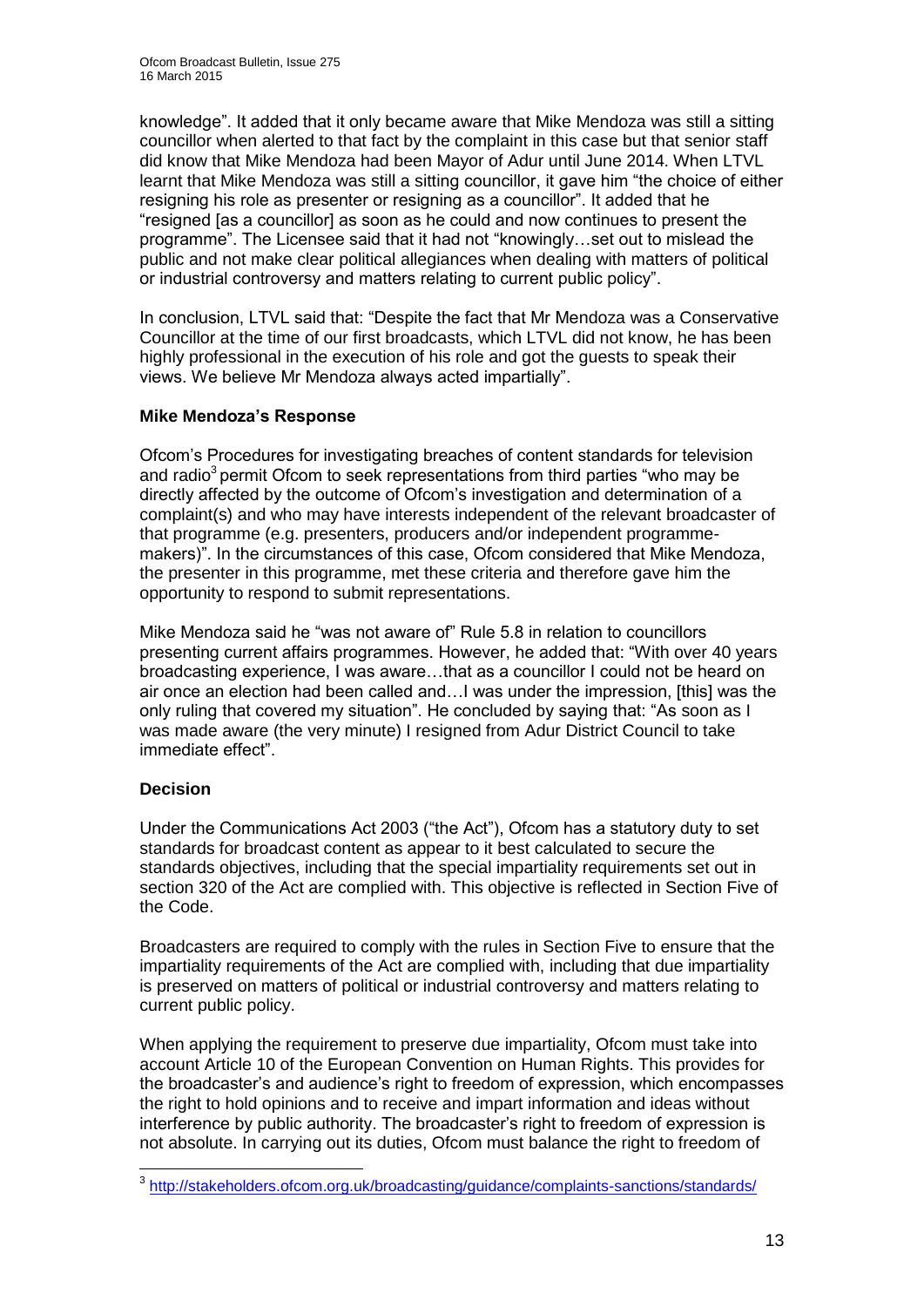expression on one hand against the requirement in the Code to preserve "due impartiality" on matters relating to political or industrial controversy or matters relating to current public policy.

In this case, we noted that the programme dealt with a number of policy matters at national level and at the local level (for example in relation to the policies of Adur Council, Brighton and Hove City Council and West Sussex County Council) in a range of policy areas. We therefore considered the programme dealt with matters of political controversy and matters relating to relating to current public policy, and therefore the rules in Section Five were applicable.

We considered this programme under Rule 5.8, which states:

"Any personal interest of a reporter or presenter, which would call into question the due impartiality of the programme, must be made clear to the audience".

The purpose of Rule 5.8 is to alert viewers to relationships that may be seen to undermine or call into question the due impartiality of a programme.

In this case, we noted the Licensee's representations that it engaged the service of Mike Mendoza because of "his professional skills and the fact that he is based in Adur and Worthing region – which is a large part of our broadcast region but not one where the Management team had many contacts and or detailed local knowledge". However, we noted that whilst presenting an edition of *The Newspapers* which featured a sitting Conservative Party MP from the local area as his guest, Mr Mendoza was a sitting councillor representing the same party in the same local area. We considered that this was an important personal interest of the presenter which would have called into question the due impartiality of the programme. The audience however were not informed of this fact.

Once LTVL became aware that Mike Mendoza was a sitting Conservative Party councillor it gave him "the choice of either resigning his role as presenter or resigning as a councillor". Mike Mendoza said that "[a]s soon as [he] was made aware" of Rule 5.8 he resigned from Adur District Council with "immediate effect". In addition, we noted the Licensee's representation that it had not "knowingly…set out to mislead the public and not make clear political allegiances" of its presenters, and that senior staff at LTVL had known that Mike Mendoza had been Mayor of Adur until June 2014 and that they "believed he was no longer a councillor". We also noted Mike Mendoza's representations that he was not aware of the requirement contained in Rule 5.8, and that he knew that he "could not be heard on air once an election had been called"<sup>4</sup> However, as made clear in Ofcom's published Guidance<sup>5</sup> to Section Five of the Code, Ofcom would expect that, when dealing with matters covered by special impartiality requirements, broadcasters would put in place procedures so that reporters and presenters are at least aware of Rule 5.8 and have an opportunity to make a declaration to the broadcaster.

In reaching our Decision, we took into account LTVL's representations that: "Despite the fact that Mr Mendoza was a Conservative Councillor at the time of our first

<sup>1</sup> <sup>4</sup> Rule 6.6 of the Code states: "Candidates in UK elections, and representatives of permitted participants in UK referendums, must not act as news presenters, interviewers or presenters of any type of programme during the election period".

<sup>&</sup>lt;sup>5</sup> See [http://stakeholders.ofcom.org.uk/binaries/broadcast/guidance/831193/section5.pdf,](http://stakeholders.ofcom.org.uk/binaries/broadcast/guidance/831193/section5.pdf) paragraph 1.46.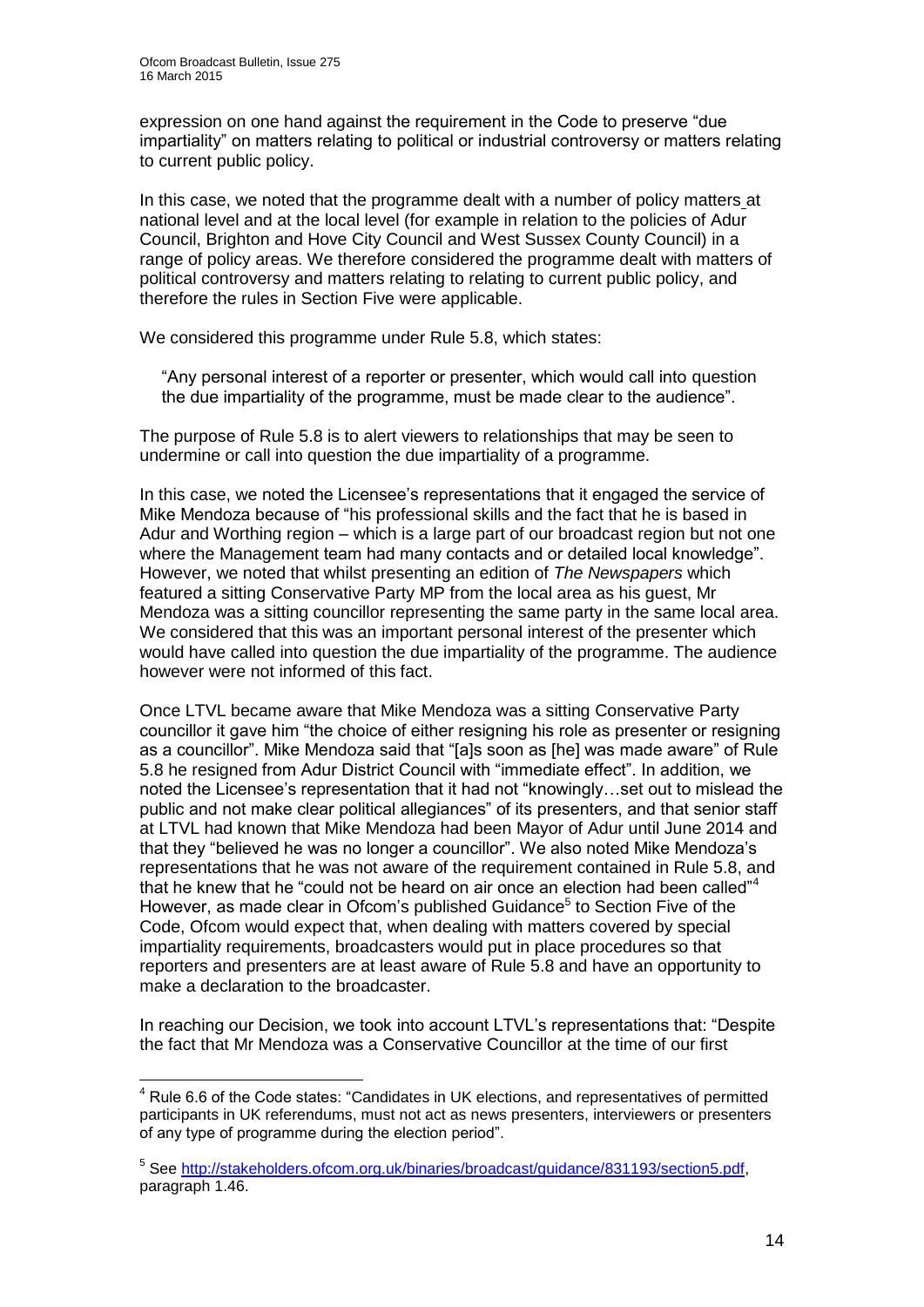broadcasts he has been highly professional in the execution of his role and got the guests to speak their views. We believe Mr Mendoza always acted impartially"; and that: "The absence of an announcement that Mike Mendoza was a councillor was accidental and remedied as soon as possible as the LVTL Management Team were aware".

Ofcom welcomes local television services engaging with the local democratic process, and including programming that facilitates civic understanding and fair and well-informed debate through coverage of local news and current affairs $<sup>6</sup>$ . However,</sup> in doing so, local television licensees must comply with all the relevant due impartiality rules in Section Five of the Code, including Rule 5.8.

In this case, for all the reasons set out above, we have recorded a breach of Rule 5.8 of the Code.

#### **Breach of Rule 5.8**

 6 See Ofcom's published Statement *Licensing Local Television,*  [http://stakeholders.ofcom.org.uk/binaries/consultations/localtv/statement/local-tv](http://stakeholders.ofcom.org.uk/binaries/consultations/localtv/statement/local-tv-statement.pdf)[statement.pdf,](http://stakeholders.ofcom.org.uk/binaries/consultations/localtv/statement/local-tv-statement.pdf) paragraph 1.33.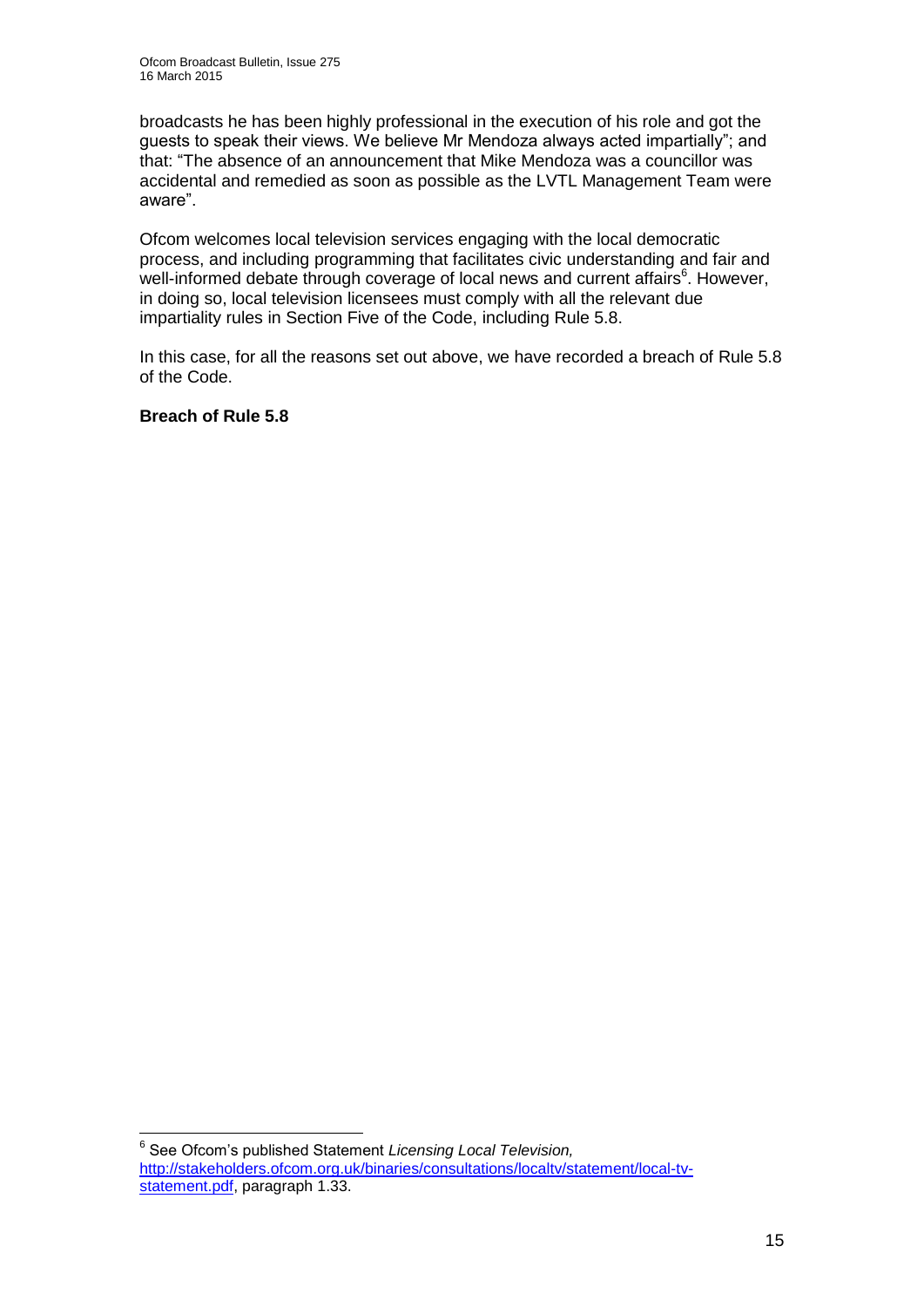# **In Breach**

## **Launch Show**

*Made in Leeds, 6 November 2014, 20:47 and 7 November 2014, 08:00*

## **Introduction**

The *Launch Show* was broadcast on the launch night of Made in Leeds, the new local television service for Leeds and surrounding areas in West Yorkshire. The licence for Made in Leeds is held by Made Television Limited ("Made TV" or "the Licensee").

Ofcom was alerted to an instance of offensive language broadcast at 20:47 and again at 08:00 during a repeat of the same programme the next morning.

Ofcom noted that a presenter was conducting a series of vox pops with adults, late at night in Leeds, in a segment called "How to pull a lady". The presenter interviewed two male friends and asked how they worked together to attract women:

| Presenter: | "How does this lad pack work? We're here to pull birds here |  |  |
|------------|-------------------------------------------------------------|--|--|
|            |                                                             |  |  |

Man 1: *It's good cop, bad cop, that's what it is.*

Man 2: *Exactly.* [Inaudible]…*he's the cunt and I'm nice. It works*.

Presenter: *It's Gipton's answer to Ant and Dec"*.

Ofcom considered the use of the word "cunt" in this material raised issues warranting investigation under Rule 1.14 of the Code, which states:

"The most offensive language must not be broadcast before the watershed…".

We therefore requested comments from the Licensee about its compliance with this rule.

## **Response**

The Licensee stated that the incident was "wholly unacceptable" and it sincerely regretted the broadcast of this material and any offence caused to its viewers. The Licensee explained that because this programme was broadcast on the launch night of the service, there were delays in completing the programme and the material was broadcast "without the full quality control process we now have in place". As a result the *Launch Show* was manually inserted into the live playout. Made TV said that if the material had been played out through the correct transmission systems the programme would have been flagged as post-watershed and it would not have been broadcast before 21:00.

The Licensee also explained that the problem was not picked up before broadcast because it was not "clearly communicated" to the broadcast team on the night that the material contained the word "cunt".

Made TV explained that once the error was identified, an apology was made via social media and directly to viewers who contacted the service. The Licensee stated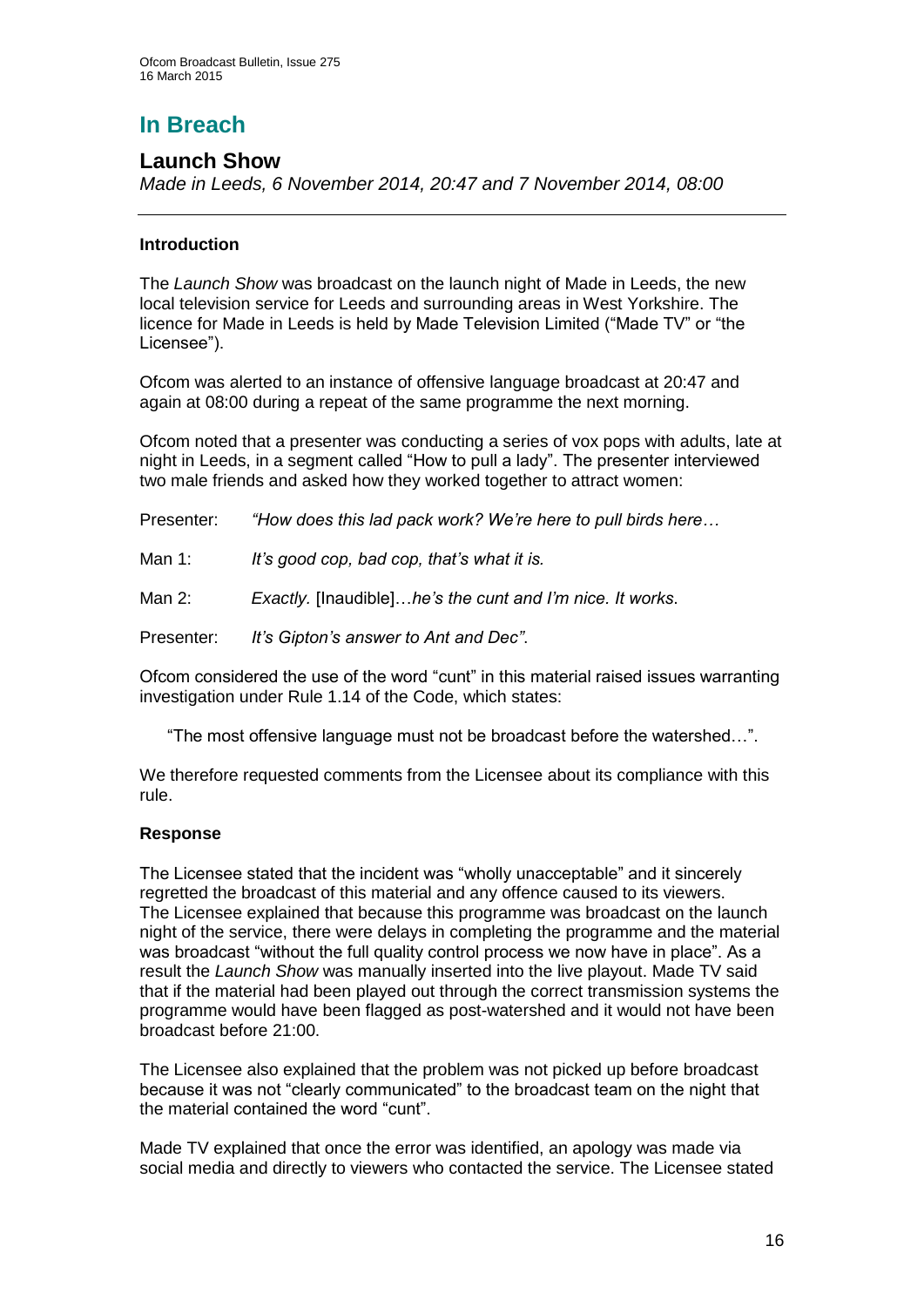that it took the issue "incredibly seriously": the member of staff responsible had been "removed from their duties", and measures had been taken to ensure the problem would not happen again. Made TV had made the broadcast team aware that the correct transmission systems must be used for all scheduled programmes to prevent such incidents occurring again. All staff have been reminded of the service's responsibilities under its licence. The Licensee said that, as a further compliance measure, any future instances where material might require manual insertion into live playout will require sign off by senior management.

## **Decision**

Under the Communications Act 2003, Ofcom has a statutory duty to set standards for broadcast content as appear to it best calculated to secure the standards objectives, one of which is that "persons under the age of eighteen are protected". This objective is reflected in Section One of the Code.

Rule 1.14 of the Code states that "the most offensive language must not be broadcast before the watershed...". Ofcom research on offensive language<sup>1</sup> notes that the word "cunt" is considered by audiences to be amongst the most offensive language and unacceptable for broadcast pre-watershed. In this case the word was broadcast at 20:47 and again during the repeat of the same programme at 08:00 the next morning.

Ofcom fully acknowledges the challenges faced by new local television services, especially on launch. They must however have appropriate arrangements in place to ensure compliance with the Code. In this case, Ofcom was particularly concerned that the Licensee's compliance processes did not identify the broadcast of the most offensive language when the programme was first shown on 6 November 2014, and did not take the necessary swift action to ensure it was not repeated the following morning.

In this case, the most offensive language was broadcast twice – before the watershed and at breakfast time – and at both times it was likely that children were available to view. These were clear breaches of Rule 1.14 of the Code.

## **Breaches of Rule 1.14**

1

 $1$  Audience attitudes towards offensive language on television and radio, August 2010 [\(http://stakeholders.ofcom.org.uk/binaries/research/tv-research/offensive-lang.pdf\)](http://stakeholders.ofcom.org.uk/binaries/research/tv-research/offensive-lang.pdf).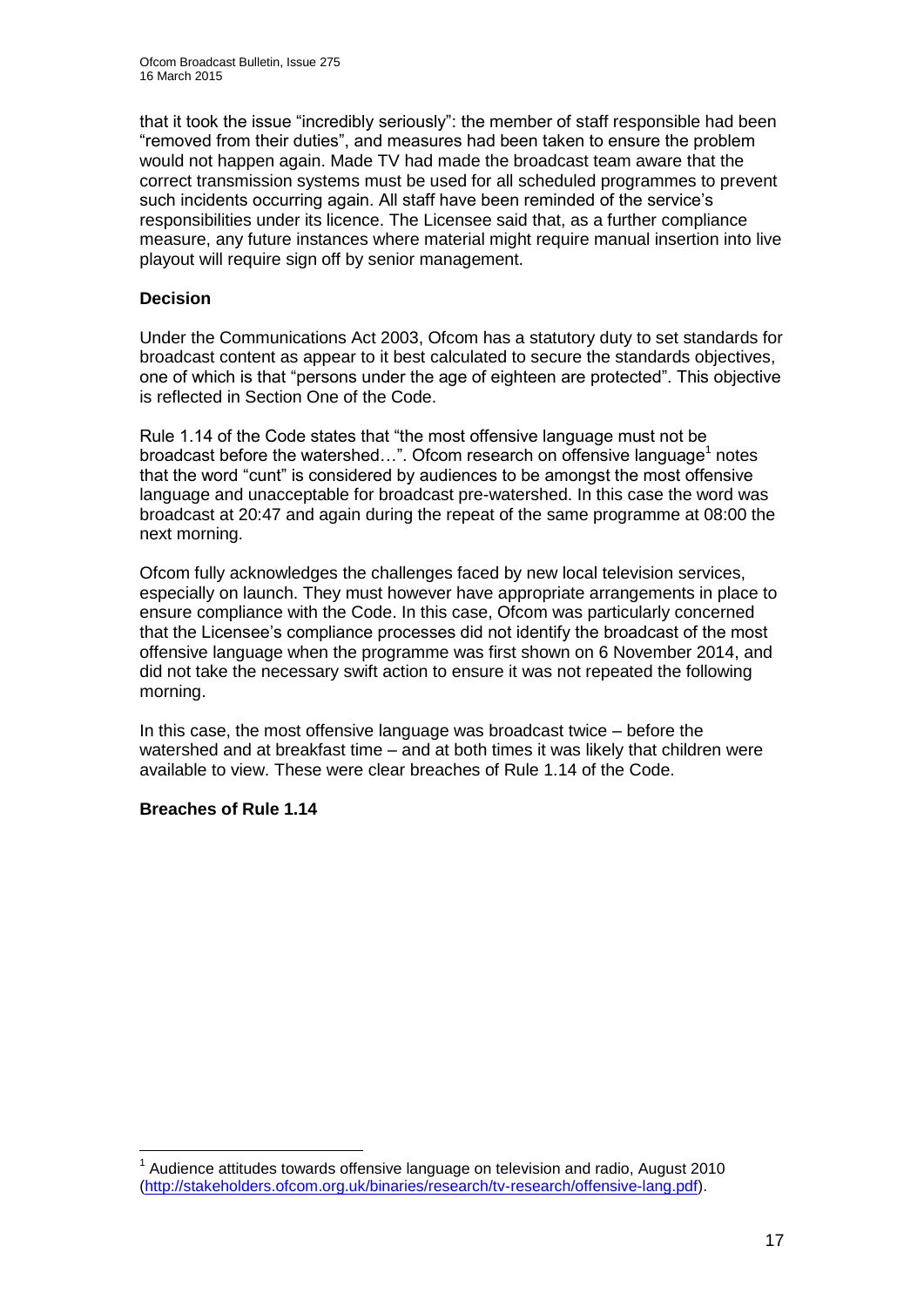# **In Breach**

## **Clubaholic.tv trailer**

*Made in Leeds, 6 November 2014, 20:45 and 7 November 2014, 08:00*

## **Introduction**

The licence for the local television service for Leeds and surrounding areas in West Yorkshire, Made in Leeds, is held by Made Television Limited ("Made TVL" or "the Licensee").

During *The Launch Show*, broadcast on the launch night of Made in Leeds, Ofcom noted a trailer for *Clubaholic.tv* which contained flashing images.

Certain types of flashing images can trigger seizures in viewers who are susceptible to photosensitive epilepsy ("PSE"). Ofcom therefore carried out an assessment of the broadcast content against Ofcom's Technical Guidance to broadcasters on flashing images (the "PSE Guidance")<sup>1</sup>. The Guidance states that a sequence containing flashing at a rate of more than three flashes per second which exceeds specific intensity thresholds may be potentially harmful.

We noted that the trailer for *Clubaholic.tv* contained sequences from inside a night club accompanied by strobe lighting effects which created an ongoing series of rapid flashing images. The majority of these flashes were at a relatively low level and fell below the limits in the PSE Guidance. However, at around 25 seconds into the trailer a sequence of approximately 1.5 seconds in duration was accompanied by more pronounced strobe lighting effects. During this sequence, flashing appeared at a rate of approximately nine flashes per second at an intensity which significantly exceeded the limits set out in the PSE Guidance.

Ofcom therefore considered the material raised issues under Rule 2.12 of the Code, which states:

"Television broadcasters must take precautions to maintain a low level of risk to viewers who have photosensitive epilepsy. Where it is not reasonably practicable to follow the Ofcom guidance, and where broadcasters can demonstrate that the broadcasting of flashing lights and/or patterns is editorially justified, viewers should be given an adequate verbal and also, if appropriate, text warning at the start of the programme or programme item".

We therefore requested comments from the Licensee as to how this material complied with this rule.

## **Response**

The Licensee said that it accepted the trailer should have included a warning to inform viewers of the risk it posed to those with photosensitive epilepsy.

Made TVL said it understood that "a simple graphical warning" did "not suffice" when there was an opportunity to remove the scenes featuring the flashing images in postproduction. However, it said that in this case the programme file was delivered late to

<sup>1</sup> <sup>1</sup> <http://stakeholders.ofcom.org.uk/binaries/broadcast/guidance/812612/section2.pdf>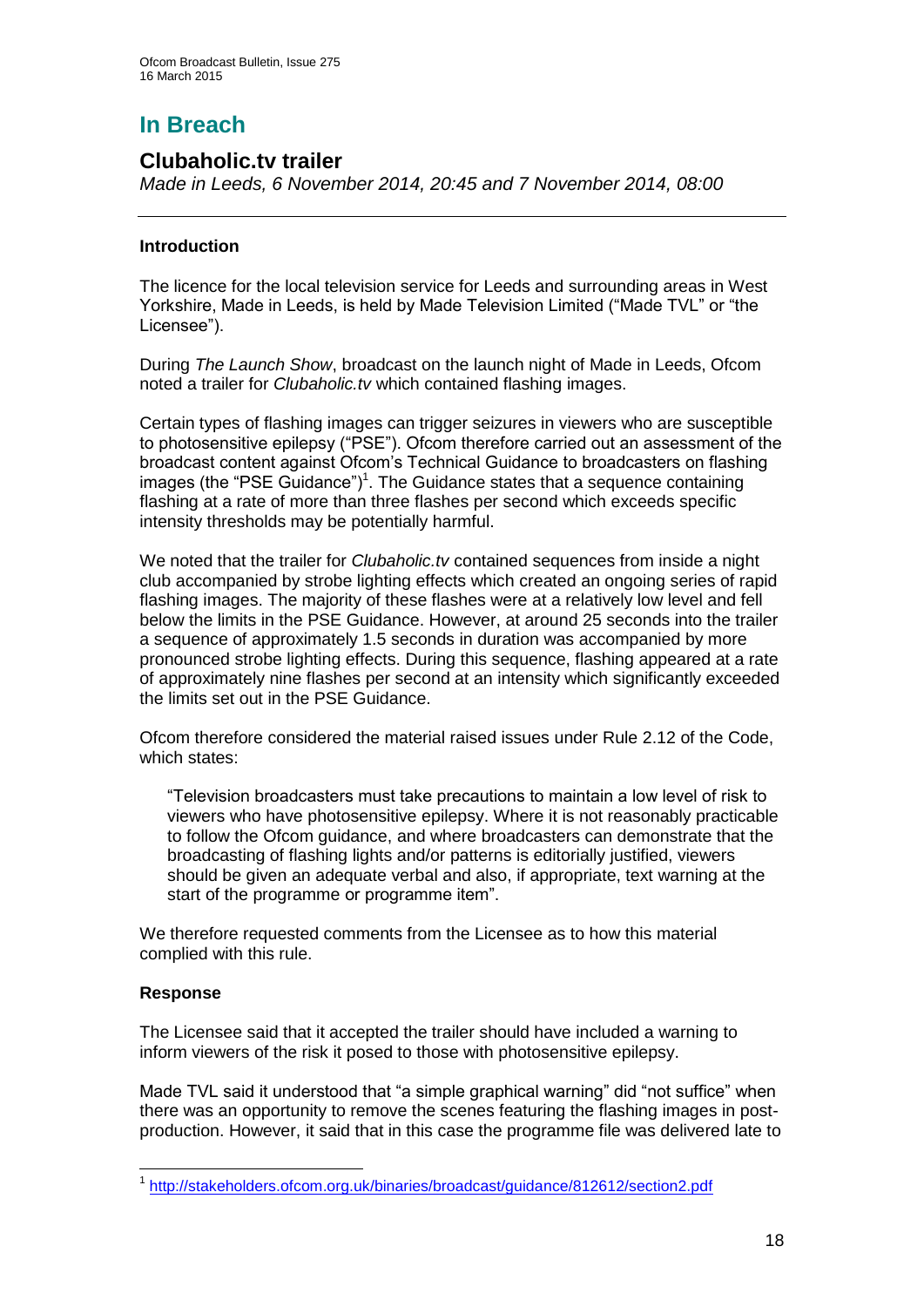the transmission team and as a result the programme was transmitted "without undergoing the correct quality control". It added that this was not a scheduled trailer and therefore was not broadcast repeatedly. It was shown only once within *The Launch Night* programme.

Made TVL stated that it took this issue very seriously and had taken measures to ensure it would not happen again. The member of staff responsible had been removed from their post and measures were taken to ensure that programme files did not "bypass" the scheduling system. The Licensee stated it sincerely regretted the broadcast of this material and the "potential harm if may have caused."

## **Decision**

Under the Communications Act 2003, Ofcom has a statutory duty to set standards for broadcast content as appear to it best calculated to secure the standards objectives, one of which is that "generally accepted standards are applied to the content of television and radio services so as to provide adequate protection for members of the public from the inclusion in such services of harmful and/or offensive material".

Given the significant potential for harm to viewers with PSE who are exposed to flashing images, Rule 2.12 makes clear that Ofcom expects broadcasters to maintain a low level of risk in this regard. Further, the PSE Guidance, which was developed with input from medical experts, sets out technical parameters which are intended to reduce the risk of broadcast content provoking seizures.

In this case, Ofcom's technical assessment of this material found that 1.5 seconds of the trailer significantly exceeded the maximum limits set out in Ofcom guidance to broadcasters on flashing images and therefore posed a significant risk of harm to viewers in the audience with PSE.

As Rule 2.12 makes clear there may be circumstances where "it is not reasonably practicable to follow the Ofcom [PSE] guidance", and broadcasters can demonstrate that it is editorially justified to broadcast the problematic material containing the flashing images, provided that an adequate warning is given at the start of the programme and/or programme item. It may for example not be reasonably practicable to follow the PSE Guidance with a live broadcast, but it may be editorially justified nonetheless to broadcast material containing problematic flashing images. In these circumstances, it is essential that appropriate warnings are given to assist viewers with PSE to avoid instances of flashing images the broadcaster cannot reasonably control.

Material that breaches the PSE Guidance should only be shown in circumstances where it is not "reasonably practical" to follow the PSE Guidance because, for example, the material is broadcast live. In such circumstances, a warning is necessary. Ofcom's view was that in this case it was reasonably practicable for the Licensee to follow the PSE Guidance because the trailer was pre-recorded and edited before it was broadcast.

The broadcast was therefore in breach of Rule 2.12 of the Code.

## **Breach of Rule 2.12**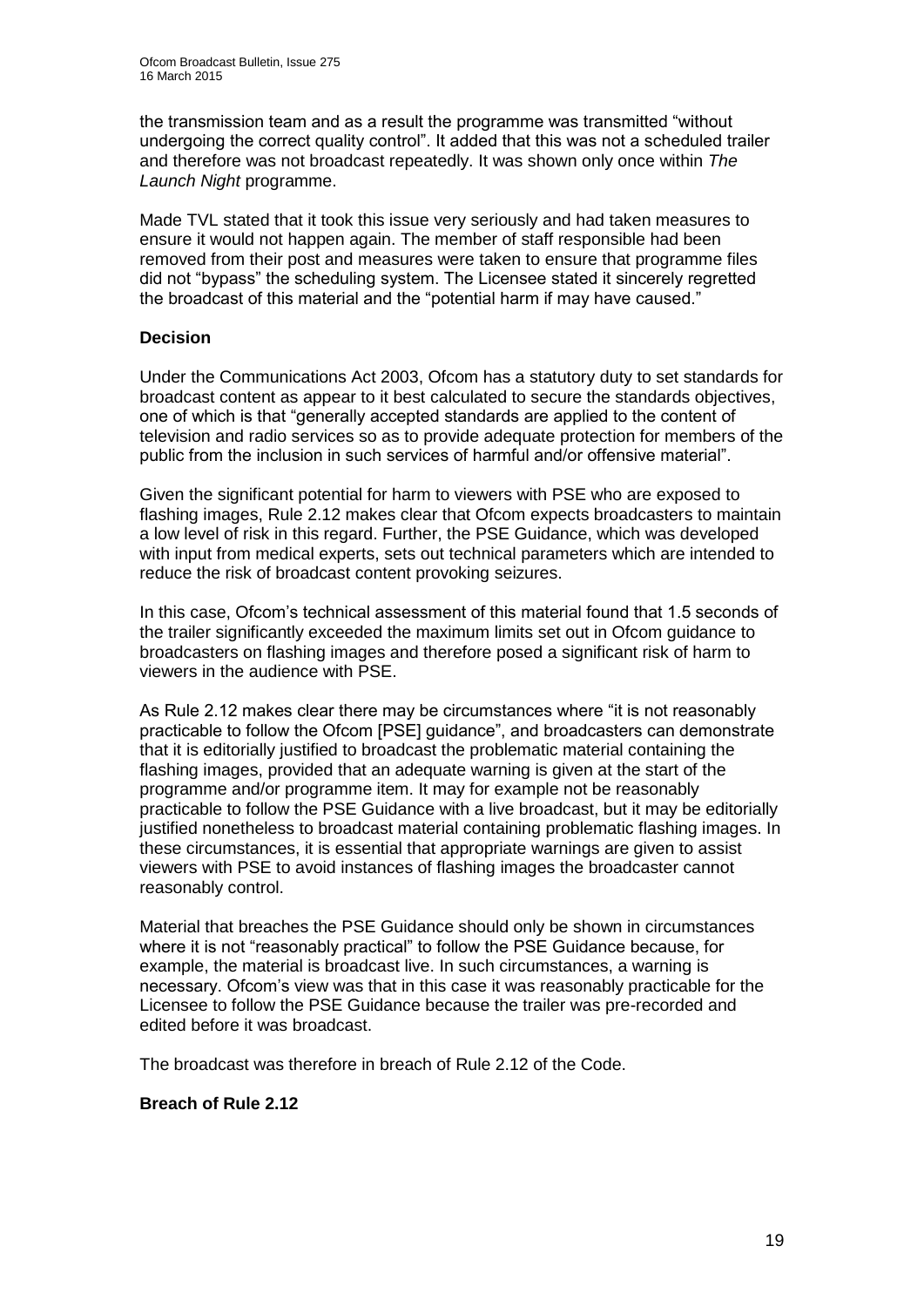# **Advertising Scheduling cases**

## **In Breach**

## **Advertising minutage**

*Heat TV, 26 November 2014, 15:00*

#### **Introduction**

Heat TV is a music entertainment channel broadcast on digital satellite platforms. The licence for Heat TV is held by The Box Plus Network Limited ("Box" or "the Licensee").

Rule 4 of the Code on the Scheduling of Television Advertising ("COSTA") states:

"time devoted to television advertising and teleshopping spots on any channel in any one hour must not exceed 12 minutes".

During its routine monitoring of compliance with COSTA, Ofcom identified an instance on 26 November 2014 where the amount of advertising on Heat TV in a single clock hour exceeded the permitted allowance by 46 seconds.

Ofcom considered this raised issues warranting investigation under Rule 4 of COSTA and therefore sought comments from the Licensee with regard to this rule.

#### **Response**

The Licensee apologised for the overrun which it said was caused by human error. Box explained that a last-minute revision to correct an error in the programme schedule resulted in a shorter programme duration and some advertisements from the 16:00 clock hour being moved to the 15:00 clock hour.

The Licensee said that following this incident it had reminded its staff to check schedules carefully before transmission to ensure compliance with COSTA.

## **Decision**

Under the Communications Act 2003, Ofcom has a statutory duty to set standards for broadcast content which it considers are best calculated to secure a number of standards objectives. One of these objectives is that "the international obligations of the United Kingdom with respect to advertising included in television and radio services are complied with".

Articles 20 and 23 of the Audiovisual Media Services Directive set out strict limits on the amount and scheduling of television advertising. Ofcom has transposed these requirements by means of key rules in COSTA.

In this case, Ofcom found that the amount of advertising broadcast by Heat TV was in breach of Rule 4 of COSTA.

## **Breach of Rule 4 of COSTA**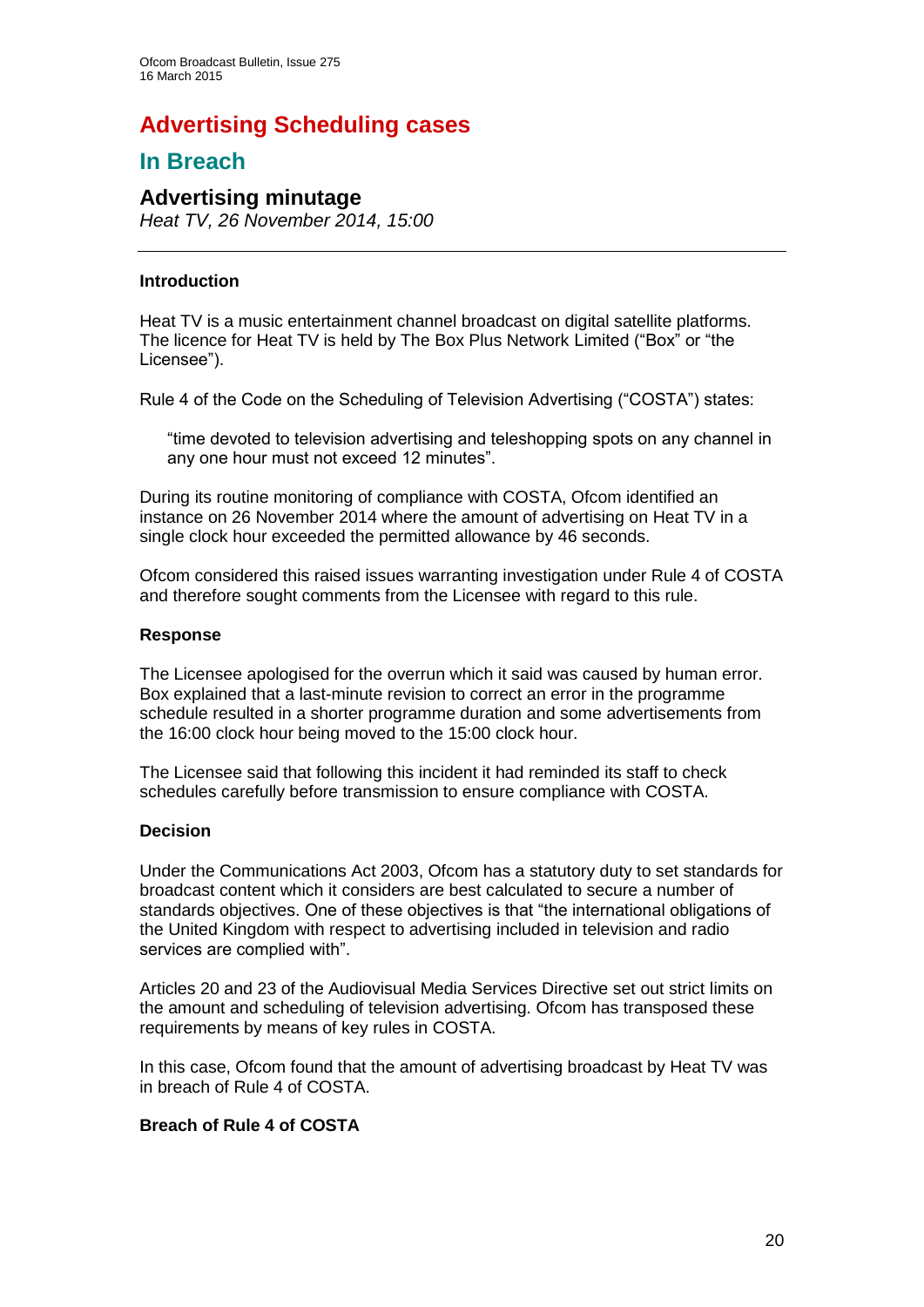# **In Breach**

## **Breach findings table**

*Code on the Scheduling of Television Advertising compliance reports*

Rule 4 of the Code on the Scheduling of Television Advertising ("COSTA") states:

"... time devoted to television advertising and teleshopping spots on any channel must not exceed 12 minutes."

| <b>Channel</b> | <b>Transmission date</b><br>and time | Code and<br>rule /<br>licence<br>condition | <b>Summary finding</b>                                                                                                                                                                                                                                                                                                                                                                                                                                                                                                                                                                                |
|----------------|--------------------------------------|--------------------------------------------|-------------------------------------------------------------------------------------------------------------------------------------------------------------------------------------------------------------------------------------------------------------------------------------------------------------------------------------------------------------------------------------------------------------------------------------------------------------------------------------------------------------------------------------------------------------------------------------------------------|
| Samaa          | 22 December 2014,<br>13:00           | Rule 4 of<br><b>COSTA</b>                  | Ofcom noted during monitoring that<br>Samaa exceeded the permitted<br>advertising allowance in a clock hour<br>on 22 December by 25 seconds.<br>The licence holder for Samaa, Up<br>and Coming TV Limited ("UCTV"),<br>said that while it is permitted 12<br>minutes of advertising in a clock<br>hour, it only carries 11 minutes and<br>30 seconds to ensure it does not<br>exceed the permitted advertising<br>allowance.<br>UCTV explained this overrun<br>occurred due to a technical error,<br>which pushed some commercials<br>intended for the 14:00 clock hour into<br>the 13:00 clock hour. |
|                |                                      |                                            | <b>Breach</b>                                                                                                                                                                                                                                                                                                                                                                                                                                                                                                                                                                                         |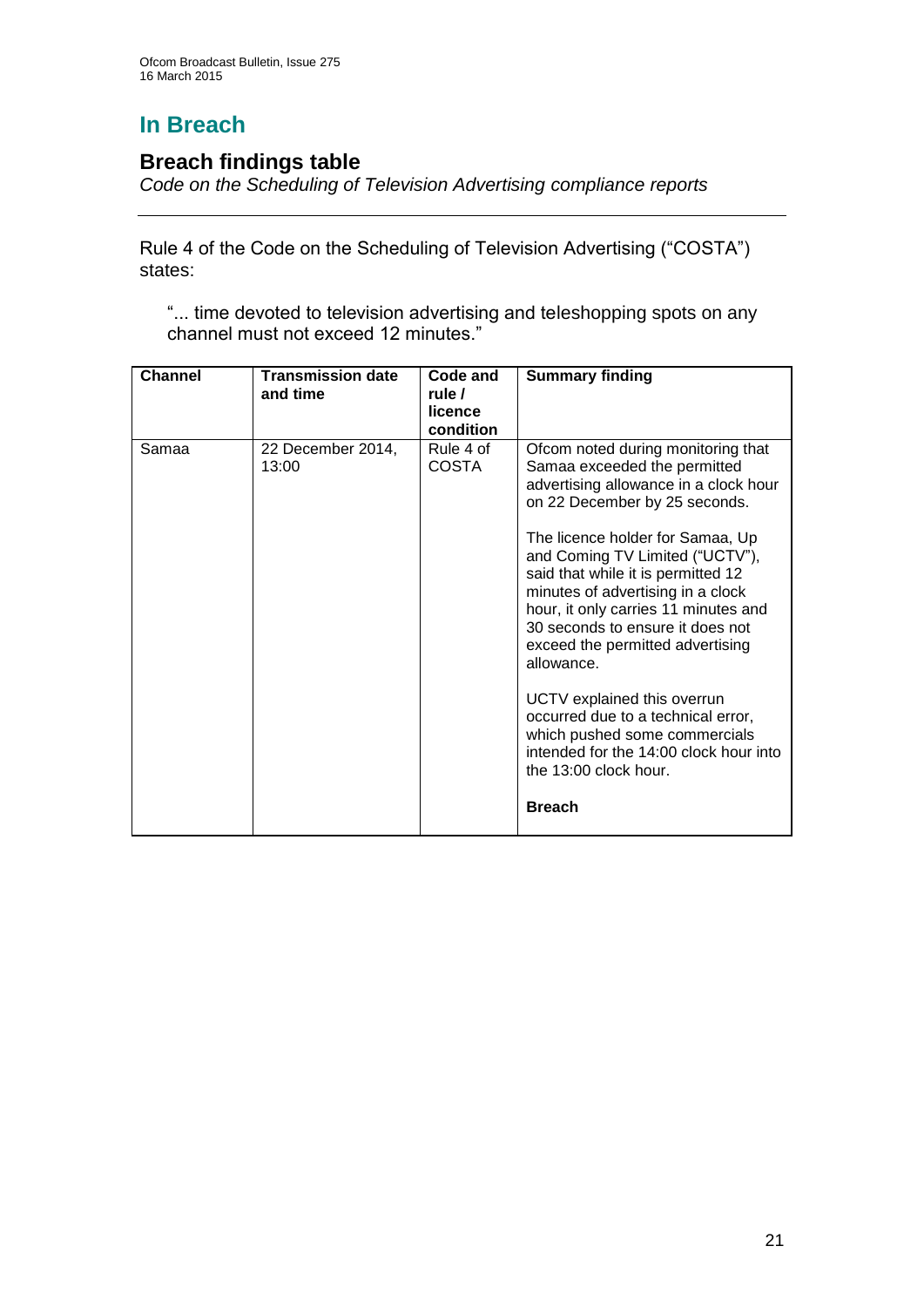# **Broadcast Licence Conditions cases**

## **In Breach**

## **Provision of recordings**

*Sentinelle TV, DM News Plus, 9 and 23 June 2014, 00:00* 

## **Introduction**

DM News Plus is a news and general entertainment channel, available on digital satellite, which broadcasts in Urdu, Punjabi, Pothohari and English to the UK Asian community. The licence for the channel is held by DM Global Media Limited ("DM Global" or "the Licensee").

Following receipt of a fairness complaint, Ofcom initially requested recordings of the programme *Sentinelle TV* broadcast on 10 and 23 June 2014. No response was received from the Licensee. Ofcom therefore made a further request for the recordings, but again no response was received.

Condition 20(1) of DM Global's Television Licensable Content Service ("TLCS") licence requires the Licensee to comply with requests for information by Ofcom about fairness complaints. It states that:

"(1) The Licensee shall comply with such directions and requests for information as may be given to him by Ofcom following receipt by him from Ofcom of a copy of a fairness complaint that relates to the provision of the Licensed Service, and in particular the Licensee shall, if so requested:

(a) provide Ofcom with a recording in sound and vision of the programme, or any specified part of it, to which the complaint relates if and so far as such a recording is in his possession."

Ofcom considered that this matter raised issues warranting investigation under Condition 20(1)(a) and therefore wrote to the Licensee asking for its comments on how DM Global complied with the licence condition in this case.

Ofcom received a response from DM Global requesting an extension of time because it said that the person responsible for compliance had been unwell and that its email account had been "hacked and had no access". Ofcom responded granting an extension to provide any comments and again requested a copy of the recordings.

Ofcom then received a copy of recordings for 9, 10 and 23 June 2014 (the recording for the 9 June 2014 programme had been requested for a separate complaint). However, on sending a copy of the recordings to the complainant to assist them with making their fairness complaint to Ofcom, the complainant explained that he had made a mistake regarding the date of one of the programmes. The complainant confirmed that he wished to make a complaint about material broadcast on 9 and 23 June 2014 and not 10 June 2014. As Ofcom had already been provided with a copy of the programme from 9 June 2014 (for another complaint), we sent a copy of this to the complainant.

Later, the complainant informed Ofcom that the recordings from 9 and 23 June 2014 were incomplete and did not contain the full content of the programmes. The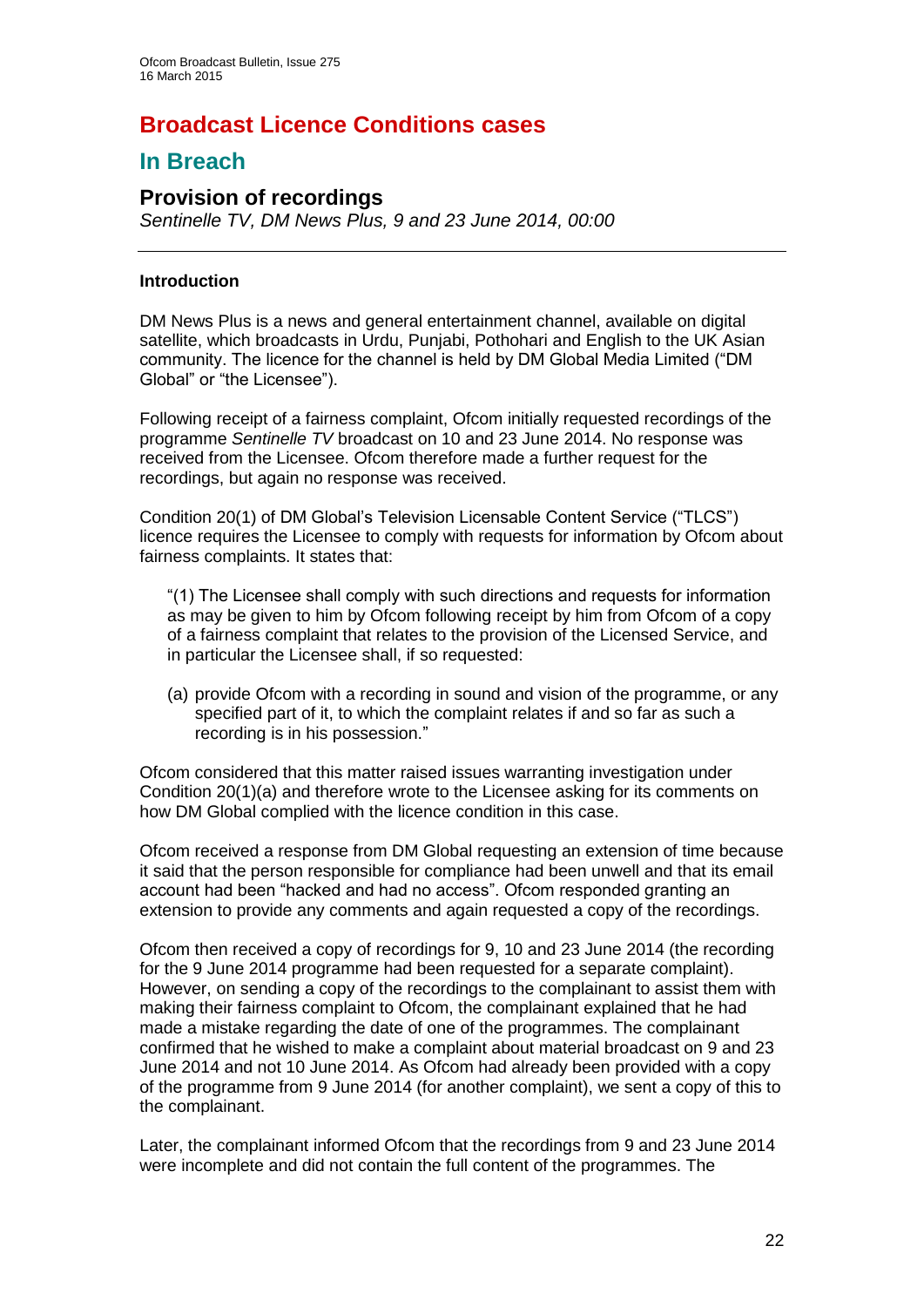complainant provided Ofcom with his own complete recordings of the programmes. Ofcom therefore wrote to the Licensee asking it to:

- confirm that the complainant's copies of the recordings were faithful and accurate recordings of the programmes broadcast on 9 and 23 June 2014, and if so, whether it was content for Ofcom to rely on these in order to assess the complaint, and, if applicable, investigate it; and,
- explain why it did not send complete recordings of the programmes to Ofcom as requested.

A deadline of five working days was given for receipt of this information. No response was received. Following a further reminder from Ofcom, we received a response from the Licensee, providing recordings of programmes for an unrelated case and stating that it would respond to Ofcom's request for information within 48 hours.

A week later, Ofcom received a further response from the Licensee stating:

"We have been through the tapes partially but require further time due to the language. The recordings we sent were formulated from our tri-caster system as the original was expired or hacked due to the time lapse. Can you please confirm in the interim, is the programme not fully recorded or is the issue on the content".

As Ofcom had not received confirmation from the Licensee that the copies of the recordings supplied by the complainant were accurate recordings of the programmes as broadcast, in the circumstances of this particular case, it was unable to proceed with its assessment of the fairness complaint.

Ofcom therefore subsequently wrote to the Licensee again asking for its comments on how DM Global complied with Licence Condition 20(1)(a) (as outlined above) in this case.

## **Response**

The Licensee stated:

"…I have explained previously that I had not deliberately breached the regulations and have not deliberately withheld information from you for failing to supply the recordings".

The Licensee also said that the individual responsible for compliance had been ill and was undergoing hospital treatment and as a result "…was unable to respond to you [Ofcom] in a timely manner or allocate someone to respond to you".

The Licensee further explained that:

"I believe I delivered all the recordings to you in accordance with the licence responsibility with a short delay due to the above. Therefore this investigation should be closed as I have complied to my best ability…".

The Licensee also said that steps had been taken "…to have [a] person monitor the recordings and emails so there can be no further delay or breaches in this matter".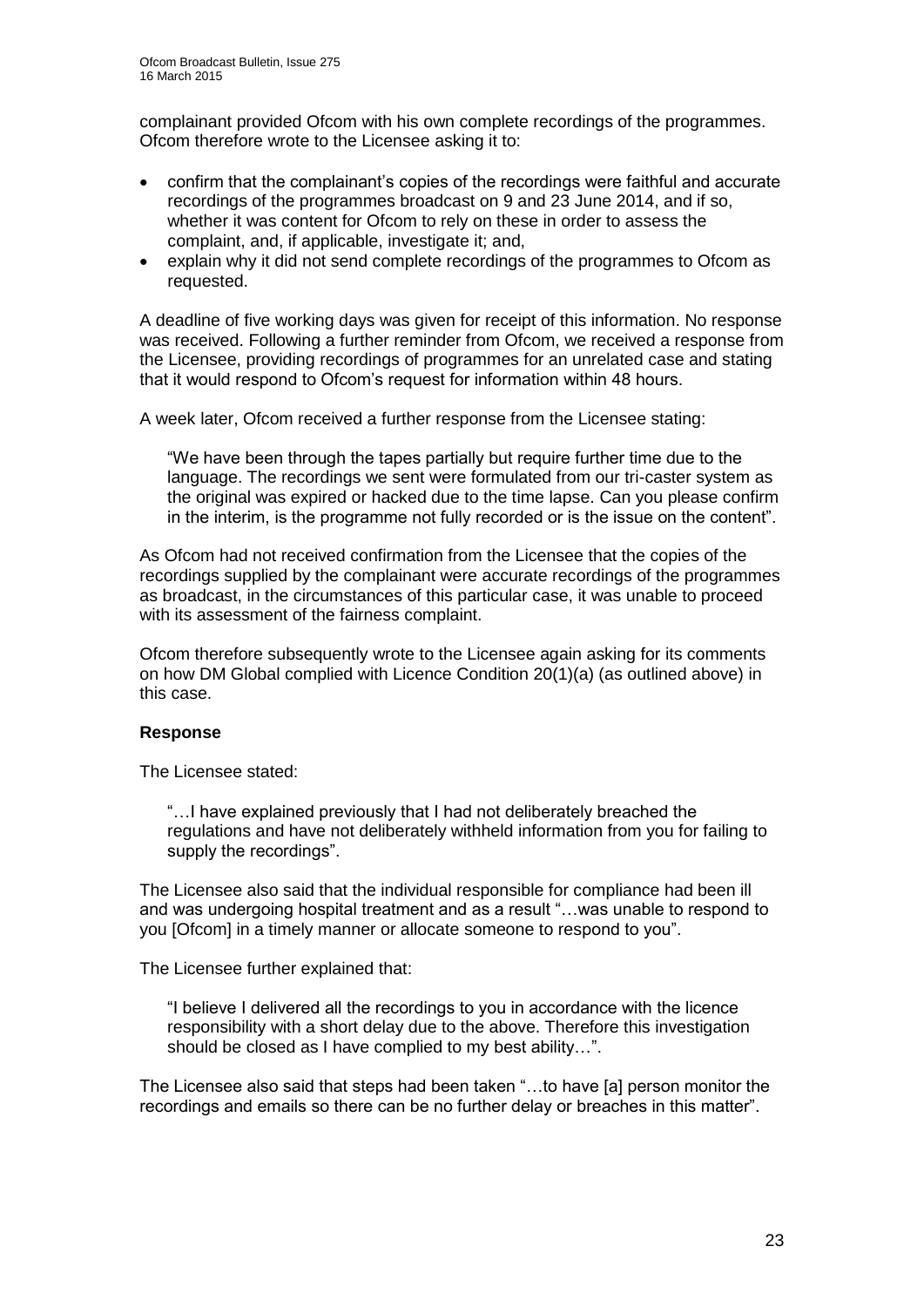## **Decision**

1

Condition 20(1) of the Licence places an obligation on licensees to comply with requests from Ofcom for information in relation to any fairness complaint. In particular, Condition 20(1)(a) requires the Licensee to comply with a request by Ofcom for a recording in sound and vision of a programme, or any specified part of it, to which a fairness complaint relates.

Breaches of Condition 20(1) are significant because they can impede Ofcom's ability to assess whether a particular broadcast raises potential issues under the Code, in accordance with our statutory duties under section 110 of the Broadcasting Act 1996.

For Ofcom to fulfil its duty to assess and investigate fairness complaints effectively, broadcasters must provide recordings of programmes in a timely way in accordance with Ofcom's specified deadlines. It is unacceptable for a broadcaster to delay unreasonably the supply of recordings and information to Ofcom, or to fail to supply recordings in full, or to fail to supply requested recordings and/or other requested information at all.

In this case, on receipt of a fairness complaint, Ofcom requested recordings of two programmes to enable Ofcom to assess the complaint. Despite repeated requests by Ofcom for these recordings, the Licensee failed to provide complete copies of them.

Ofcom is also concerned that, contrary to the directions given to the Licensee to respond to Ofcom by the deadlines given, DM Global appears repeatedly to have ignored them and has attributed its failure to respond in a timely manner to technical difficulties and staff illness. While Ofcom accepts that broadcasters may, from time to time, experience difficulties with their data systems and staff illness, we expect them to have contingency plans in place to ensure that, at the very least, they can continue to receive (and respond to) communications from the regulator.

On this occasion, the failure by the Licensee to provide the material requested by Ofcom prevented us from assessing the relevant broadcast material in fulfilment of our statutory duties.

DM Global therefore breached Condition 20(1)(a) of its licence.

In issue 270 of the Broadcast Bulletin<sup>1</sup>, Ofcom recorded five breaches for failures by DM Global to provide recordings in other cases. In that Finding, Ofcom put the Licensee on notice that it would be considering those five breaches for the imposition of a statutory sanction.

In addition to this, in issue 273 of the Broadcast Bulletin<sup>2</sup>, Ofcom recorded a further breach for failure by DM Global to provide recordings of programmes.

Ofcom is very concerned about DM Global's ability to comply with the conditions in its licence requiring it to provide recordings to Ofcom on request. Ofcom therefore

<sup>1</sup> [http://stakeholders.ofcom.org.uk/binaries/enforcement/broadcast](http://stakeholders.ofcom.org.uk/binaries/enforcement/broadcast-bulletins/obb2691/obb270.pdf)[bulletins/obb2691/obb270.pdf](http://stakeholders.ofcom.org.uk/binaries/enforcement/broadcast-bulletins/obb2691/obb270.pdf)

<sup>&</sup>lt;sup>2</sup> [http://stakeholders.ofcom.org.uk/binaries/enforcement/broadcast](http://stakeholders.ofcom.org.uk/binaries/enforcement/broadcast-bulletins/obb273/Issue273.pdf)[bulletins/obb273/Issue273.pdf](http://stakeholders.ofcom.org.uk/binaries/enforcement/broadcast-bulletins/obb273/Issue273.pdf)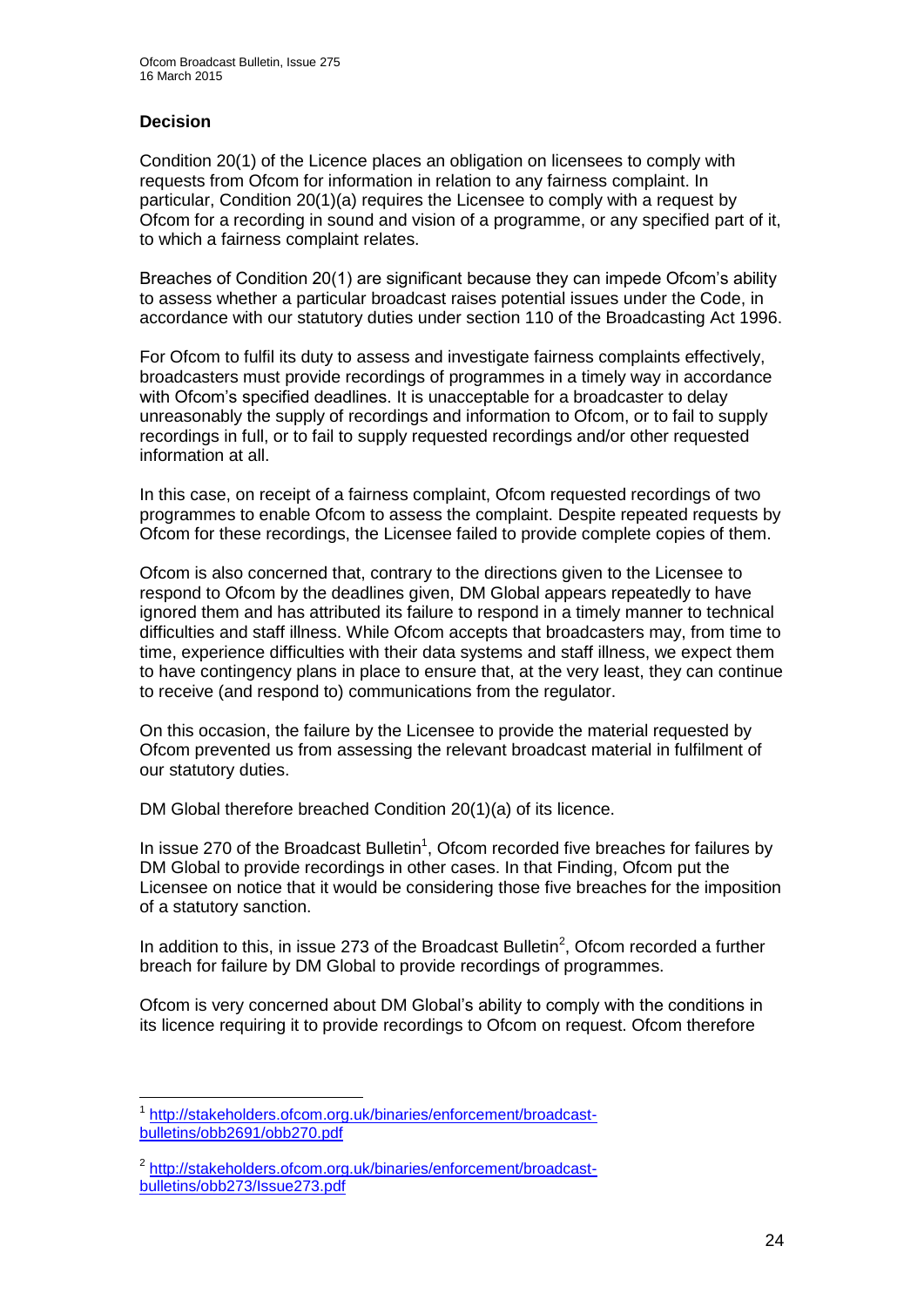intends to monitor DM Global's compliance with these conditions to determine whether any additional regulatory action is necessary.

## **Breaches of TLCS Licence Condition 20(1)(a)**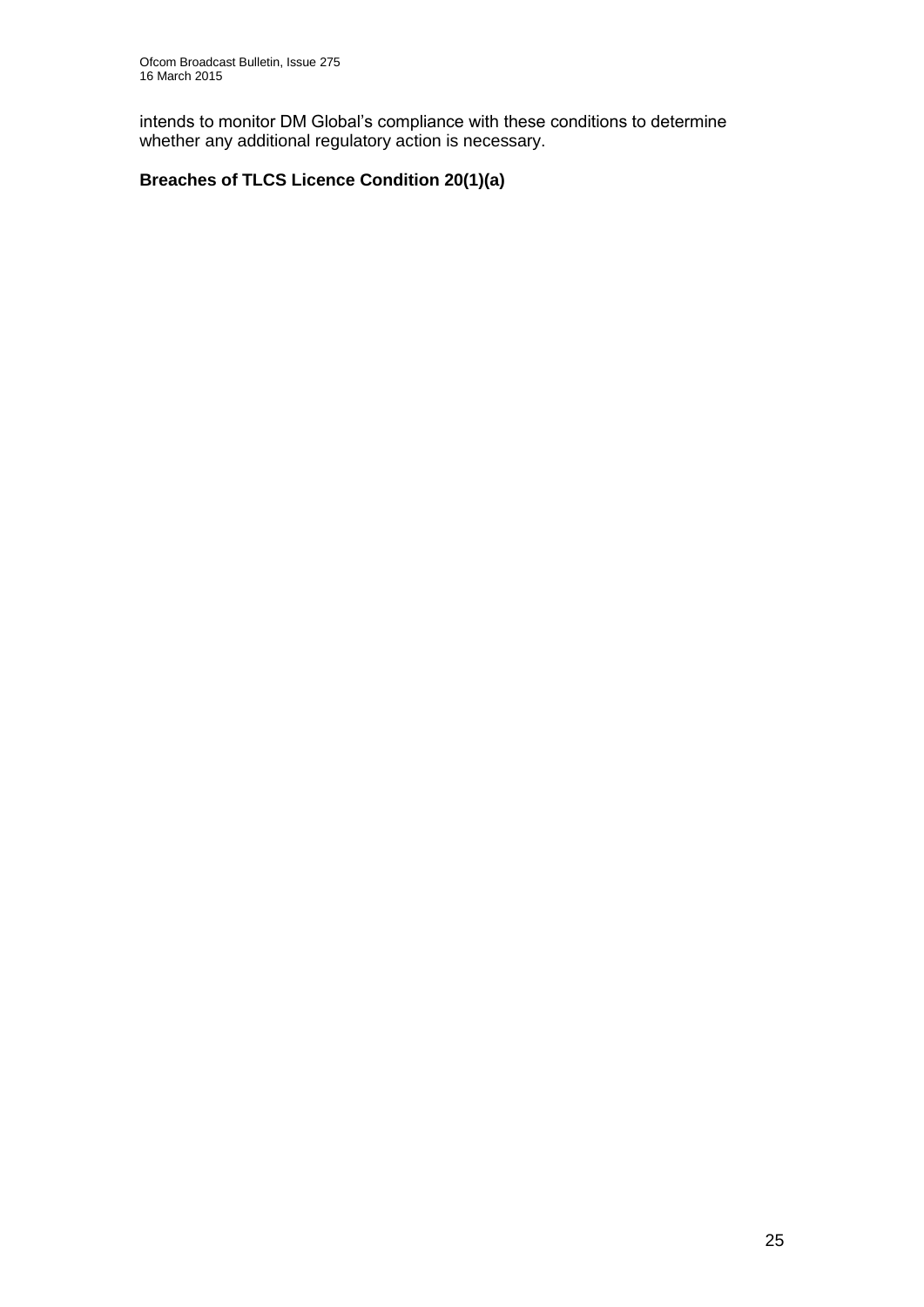# **In Breach**

## **Provision of licensed service**

*Voice of Africa Radio (Newham)* 

## **Introduction**

Voice of Africa Radio ("VOAR" or "the Licensee") is licensed under the Broadcasting Act 1990 to provide a community radio service for the African community in Newham, East London on 94.0 MHz FM ("the Licensed Service").

Condition 2(1) of VOAR's licence requires it to provide the Licensed Service as specified in the Annex to the licence for the duration of the licence period, which expires on 14 August 2017. In providing the community radio service, VOAR is required to meet its 'Key Commitments',<sup>1</sup> as set out in the licence Annex. The Key Commitments set out how the station will serve its target community and include a description of the programme service.

Information was provided to Ofcom which raised concerns that the Licensed Service was being provided by a party other than the Licensee. On 19 November 2014, Ofcom wrote to the company which it had reason to believe was providing the service on 94.0 MHz FM instead of VOAR, and informed that company that if it were doing so, it should cease broadcasting since it did not hold a licence and therefore its broadcasts were unlawful. Ofcom advised the company that it has powers to take illegal stations off air by disconnecting transmitters and, subject to representations that it received, it would take enforcement action if the company continued to broadcast on 94.0 MHz FM. This correspondence was copied to VOAR, as the Licensee. VOAR did not provide any comments in response to this correspondence.

On 26 November 2014, an Ofcom engineer visited VOAR's transmitter site. The engineer reported that the transmitter had been removed earlier that day, and that broadcasting on 94.0 MHz had ceased. At the time of writing, the Licensed Service has not been resumed by VOAR.

Ofcom considered that the failure of VOAR to provide the Licensed Service since 26 November 2014 raised issues warranting investigation under Conditions 2(1) and 2(4) contained in Part 2 of the Schedule to VOAR's licence. These state, respectively:

"The Licensee shall provide the Licensed Service specified in the Annex for the licence period." (Section 106(2) of the Broadcasting Act 1990); and

"…the Licensee shall ensure that the Licensed Service accords with the proposals set out in the Annex so as to maintain the character of the Licensed Service throughout the licence period." (Section 106(1) of the Broadcasting Act 1990).

<sup>1</sup> <sup>1</sup> Voice of Africa Radio's Key Commitments: <http://www.ofcom.org.uk/static/radiolicensing/Community/commitments/cr000070.pdf>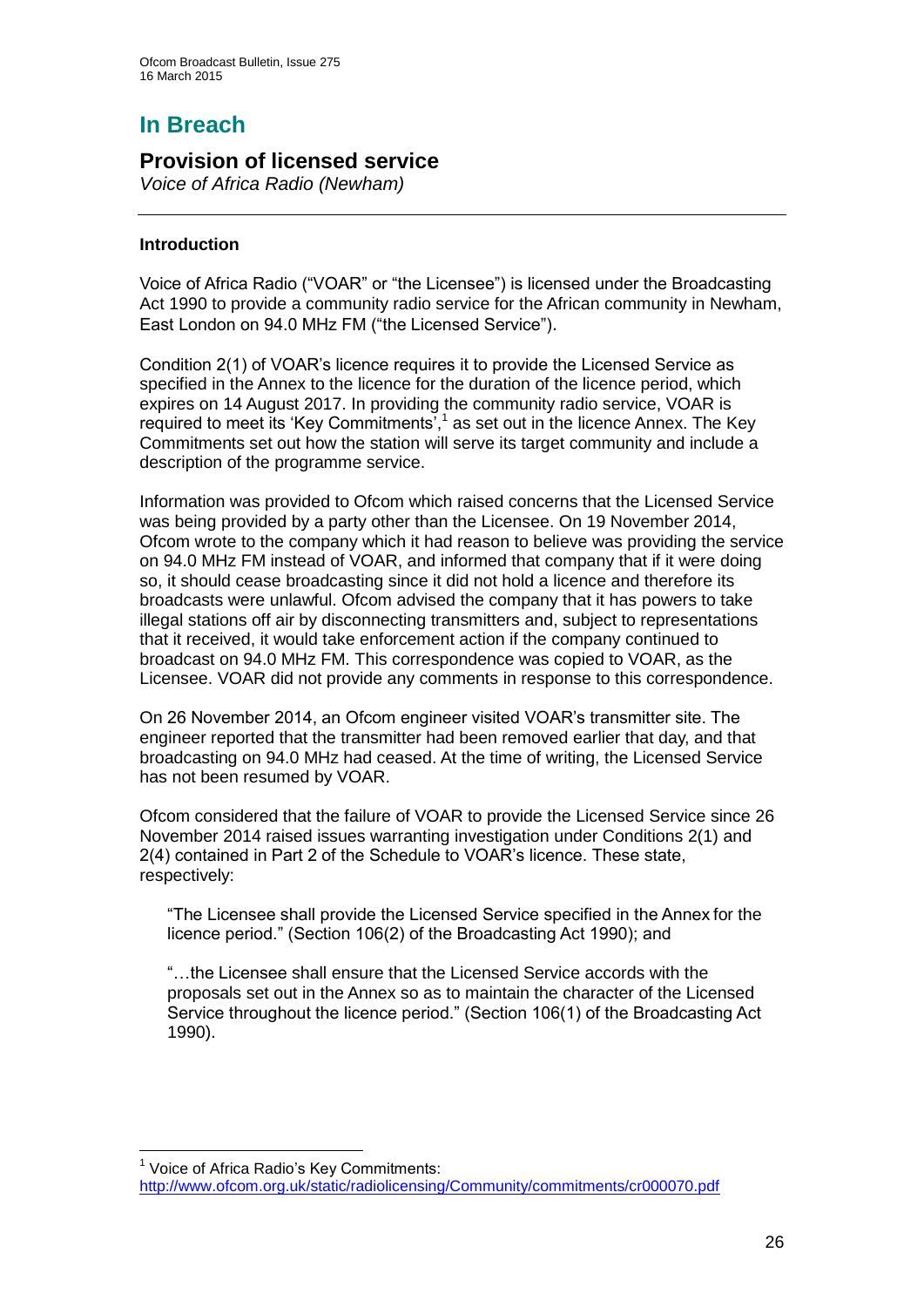## **Response**

Ofcom received correspondence from the Licensee after the Licensed Service ceased broadcasting on 26 November 2014. This included a response to an information request made by Ofcom under Condition 9 of VOAR's licence. The Licensee's correspondence did not refer to the removal of the transmitter and did not set out any steps that the Licensee was taking, or was proposing to take, in order to resume broadcasting.

After receiving Ofcom's Preliminary View (of a breach of Licence Condition 2(1) and 2(4) for failing to provide the service), VOAR explained that the station's transmitter "had been switched off due to your letter…asking broadcasting to cease immediately. So we followed your clear instructions." VOAR acknowledged that it may have misunderstood Ofcom's letter.

## **Decision**

Ofcom has a range of duties in relation to radio broadcasting, including securing a range and diversity of local radio services which are calculated to appeal to a variety of tastes and interests, and the optimal use of the radio spectrum. Ofcom discharges these duties by including in the local radio service licences that it grants conditions requiring the provision of the specified licensed service. Provision by a licensee of the radio service specified in its licence on the frequency assigned to it is the fundamental purpose for which a community radio licence is granted. Accordingly, in the case of a service being off the air, the licensee is not fulfilling the fundamental purpose for which the licence was granted and the listener is clearly not served at all by that licensee.

In this case, Ofcom has evidence that the Licensed Service had not been provided since 26 November 2014.

VOAR said that it ceased broadcasting in the belief that it was following Ofcom's instructions in Ofcom's letter to VOAR of 19 November 2014, although it acknowledged that it may have misunderstood the contents of the correspondence.

Ofcom's letter to VOAR of 19 November 2014 stated that Ofcom believed another (named) company was broadcasting a radio service on 94.0 MHz without a licence and that Ofcom had "written to [the named company] to inform it of Ofcom's provisional view that it is broadcasting a radio service without a licence and should cease do so immediately". A copy of this letter, addressed to the named company, was provided to VOAR. We considered that the letter to VOAR of 19 November 2014 was unequivocal: there was no instruction to VOAR (the Licensee) to stop broadcasting its licensed service; the instruction to cease broadcasting was clearly directed at the named company, which did not hold a licence. We noted that VOAR did not provide any response to Ofcom's letter of 19 November 2014 nor query its contents at the time.

We concluded that VOAR had breached Licence Conditions 2(1) and 2(4) for failing to provide its Licensed Service.

**Ofcom considers these breaches to be serious. We are therefore putting the Licensee on notice that we will consider these breaches for the imposition of a statutory sanction.**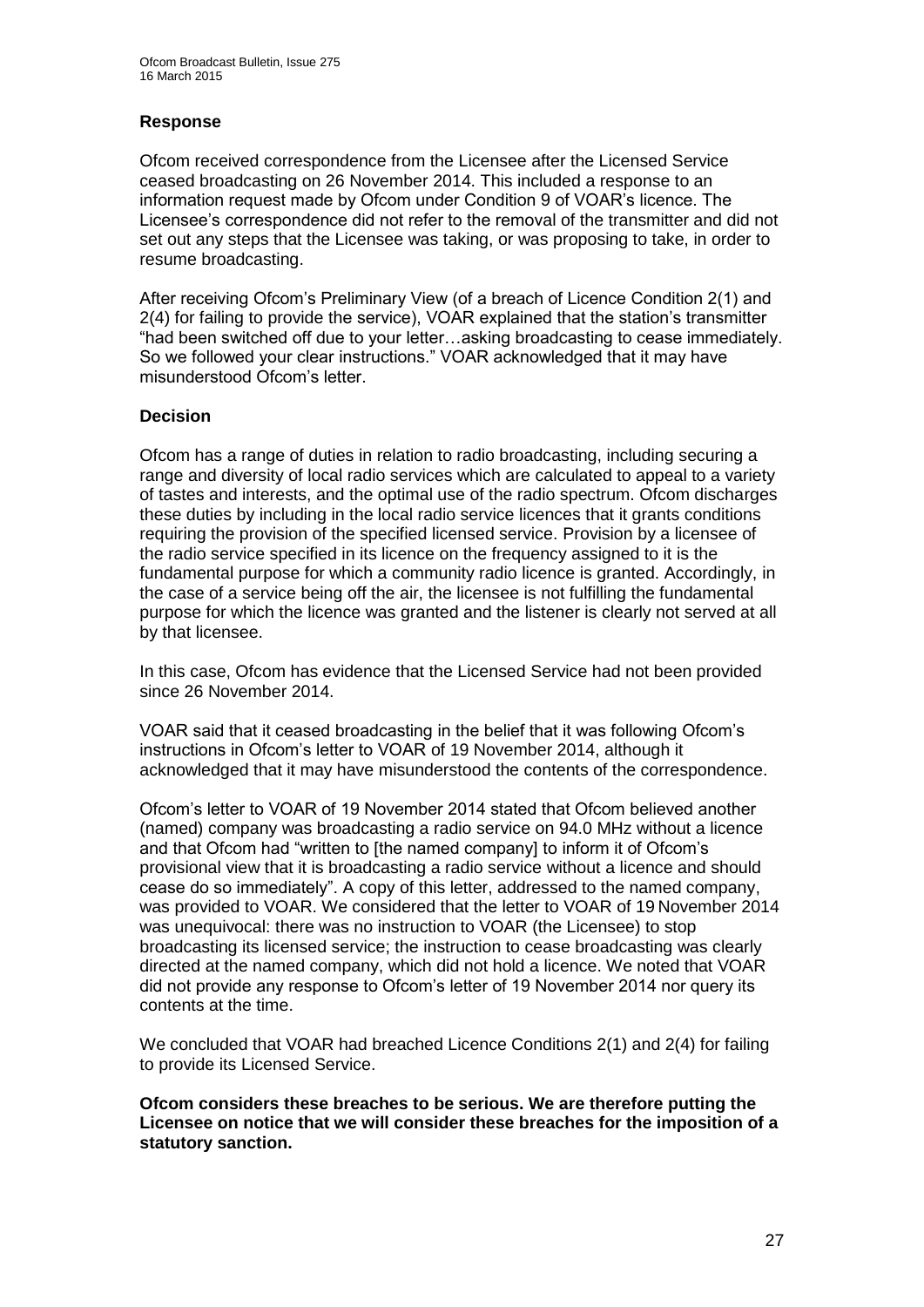Additionally, Ofcom is putting VOAR on notice that we may return to consider separately other issues that have emerged in relation to VOAR's compliance with the conditions of its licence, including whether the Licensee was in control of the Licensed Service broadcast on 94.0 MHz FM prior to 26 November 2014.

**Breaches of Licence Conditions 2(1) and 2(4) in Part 2 of the Schedule to the community radio licence held by Voice of Africa Radio (licence number CR000070BA).**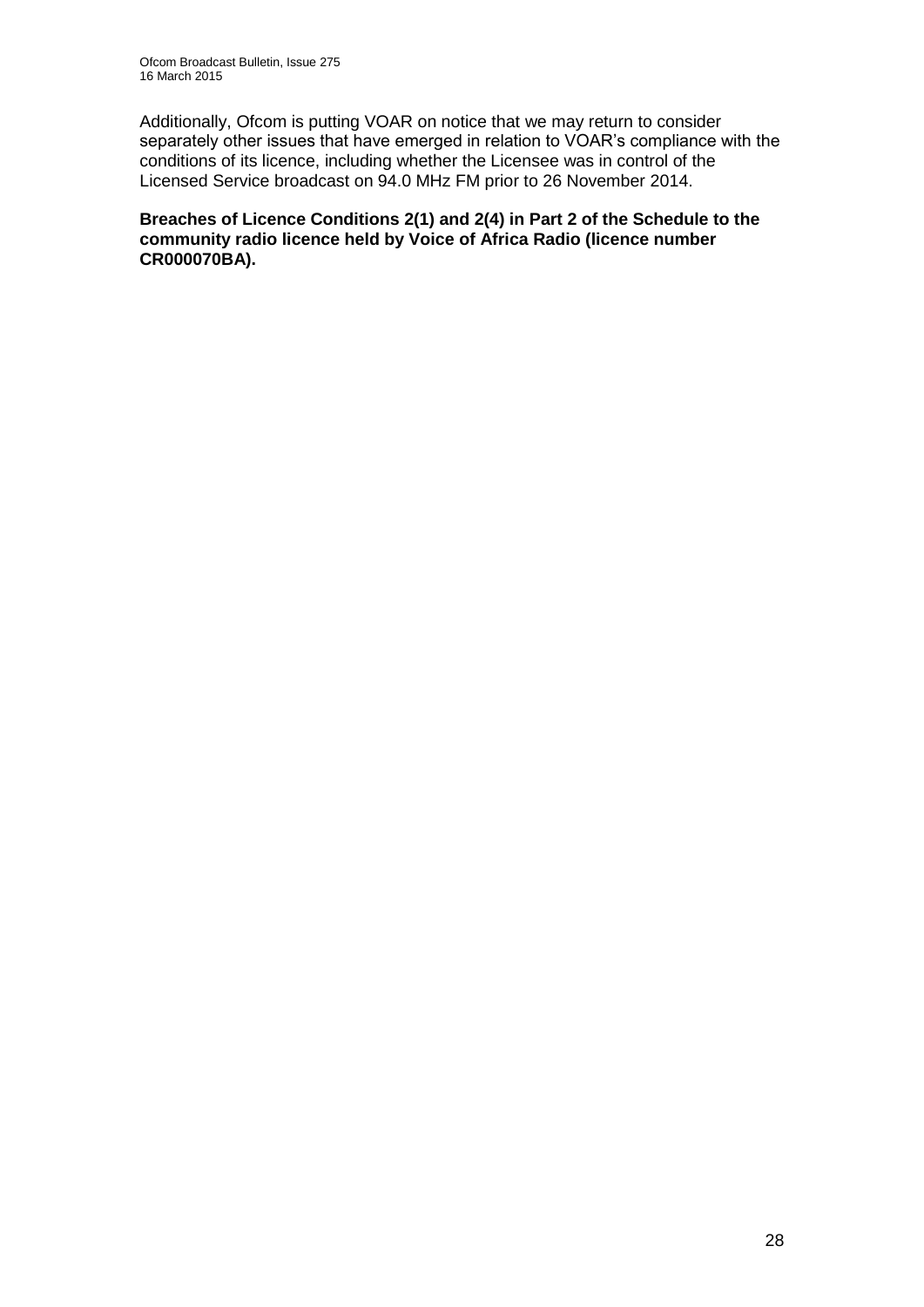# **In Breach**

## **Provision of information: Change of Control to a Licensee** *CHS.TV Limited*

## **Introduction**

Ofcom is required to ensure that Television Licensable Content Service ("TLCS") licensees do not contravene statutory restrictions on the holders of TLCS licences. Every TLCS licence therefore contains a condition which requires the licensee to inform Ofcom within a specified period of proposed changes to those holding shares in, acting as a director of, or controlling the licensee company.

Licence Condition 13(1) requires that:

"Where the Licensee is a body corporate, the Licensee shall notify Ofcom:

- (a) of proposals affecting shareholdings in the Licensee or any body corporate which controls the Licensee, or the directors of the Licensee or the directors of any body corporate which controls the Licensee, and of any proposals to enter into any arrangements of the type referred to in Condition 13(2) below, by giving advance notice of such proposals where they are known to the Licensee as soon as reasonably practicable where such proposals would constitute a change in the persons having control over the Licensee within the meaning of Schedule 2, Part I paragraph 1(3) of the 1990 Act; and
- (b) of changes, transactions or events affecting shareholdings in the Licensee or any body corporate which controls the Licensee, or the directors of the Licensee or the directors of any body corporate which controls the Licensee (irrespective of whether proposals for them have fallen to be notified) within 28 days of the Licensee becoming aware of any such change, transaction or event and where such change, transaction or event would constitute a change in the persons having control over the Licensee within the meaning of Schedule 2, Part I paragraph 1(3) of the 1990 Act. "

In June 2014, Ofcom identified from Companies House records that a change of directors of the licensee for the CHS.TV service, CHS.TV Limited (or "the Licensee"), had taken place in September 2013. The person who had until that point been the sole director of CHS.TV Limited had resigned (Jamal Nasser) and two new directors had been appointed (Harish Joshi and Tazidur Choudhury). The Licensee had not provided Ofcom with notification of this change in the directors of the Licensee either in advance or within the required 28 day period following this occurrence.

Ofcom considered that this matter raised issues warranting investigation under Conditions 13(1)(a) and (b) of CHS.TV Limited's TLCS licence.

Ofcom therefore wrote to the Licensee on 6 June 2014, explaining that Ofcom had become aware of this change in directors and reminded the Licensee of its obligations under Condition 13(1)(b) to notify a change to those holding shares in, acting as a director of, or controlling the licensee company within 28 days of the Licensee becoming aware of such a change. Ofcom also required the Licensee to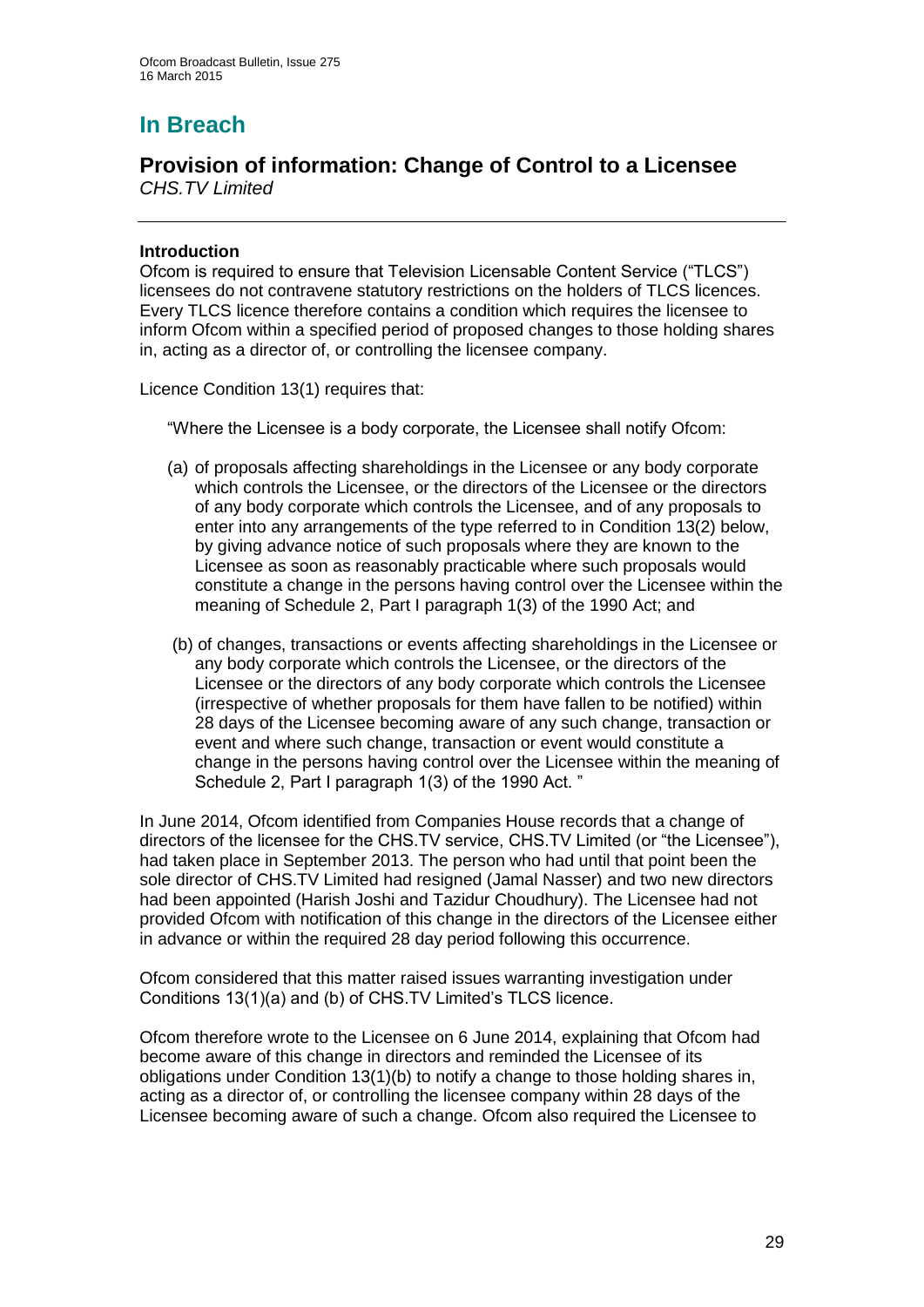provide us with information relating to this recent change of control.<sup>1</sup> The Licensee subsequently provided Ofcom with information which confirmed that there had been a change in the directors of the Licensee (as described above) and also the members of the Licensee.<sup>2</sup>

Subsequent to this, it came to Ofcom's attention that there had been a further change in the persons having control of the Licensee. Companies House records showed that, on 10 July 2014, Mr Harish Joshi resigned as a director of CHS.TV Limited, so that Mr Tazidur Choudhury became the sole director of CHS.TV Limited. Ofcom did not receive notification of this change in the directors either in advance or within the required 28 day period following this occurrence.

## **Response**

The Licensee confirmed it did not wish to make representations.

## **Decision**

1

Under the Broadcasting Act 1990 ("the 1990 Act") and the Communications Act 2003 ("the 2003 Act), there are a number of statutory restrictions on the holders of TLCS licences. These fall into two main categories: (i) a person must be fit and proper to hold a licence, as set out in sections 3(3) of the 1990 Act and section 235(3)(a) of the 2003 Act; and (ii) certain categories of person are disqualified from holding a licence, or participating above a certain level in a body which holds a licence, as set out in section 5 and Schedule 2, Part II of the 1990 Act and section 235(3)(b) of the 2003 Act.

Ofcom must be aware of the identity of those holding licences, so that it has the necessary information to enable it to ensure that it is meeting its duties in relation to those statutory requirements.

In this case, two changes of control of the Licensee took place which fell within the scope of the changes which must be notified to Ofcom as required under Condition 13(1)(a) and (b) in Part 2 of the Schedule to the Licence. The first change of control involved a change of all the individuals acting as directors, and who were members, of the Licensee. The second change of control involved a change in the directors of the Licensee, so that one director resigned leaving one sole director in control of the Licensee.

If the Licensee had been aware in advance of the proposed changes, in accordance with Condition 13(1)(a), the Licensee should have given advance notice to Ofcom of them as soon as reasonably practicable. In addition, the deadline for notifying Ofcom of these changes of control in accordance with Condition 13(1)(b) was 28 days after the Licensee had become aware that the changes had taken place. The Licensee did not do so.

 $1$  Where there has been a change in the persons holding shares in, acting as a director of, or controlling the licensee company, Ofcom requires the Licensee to complete the form 'Notification of a change to a broadcast Licensee' [http://licensing.ofcom.org.uk/binaries/tv/cc\\_form2.rtf](http://licensing.ofcom.org.uk/binaries/tv/cc_form2.rtf)

 $2$  CHS.TV Limited is a company limited by guarantee and therefore does not have a share capital. It does, however, have members who are entitled to vote at general meetings of the company.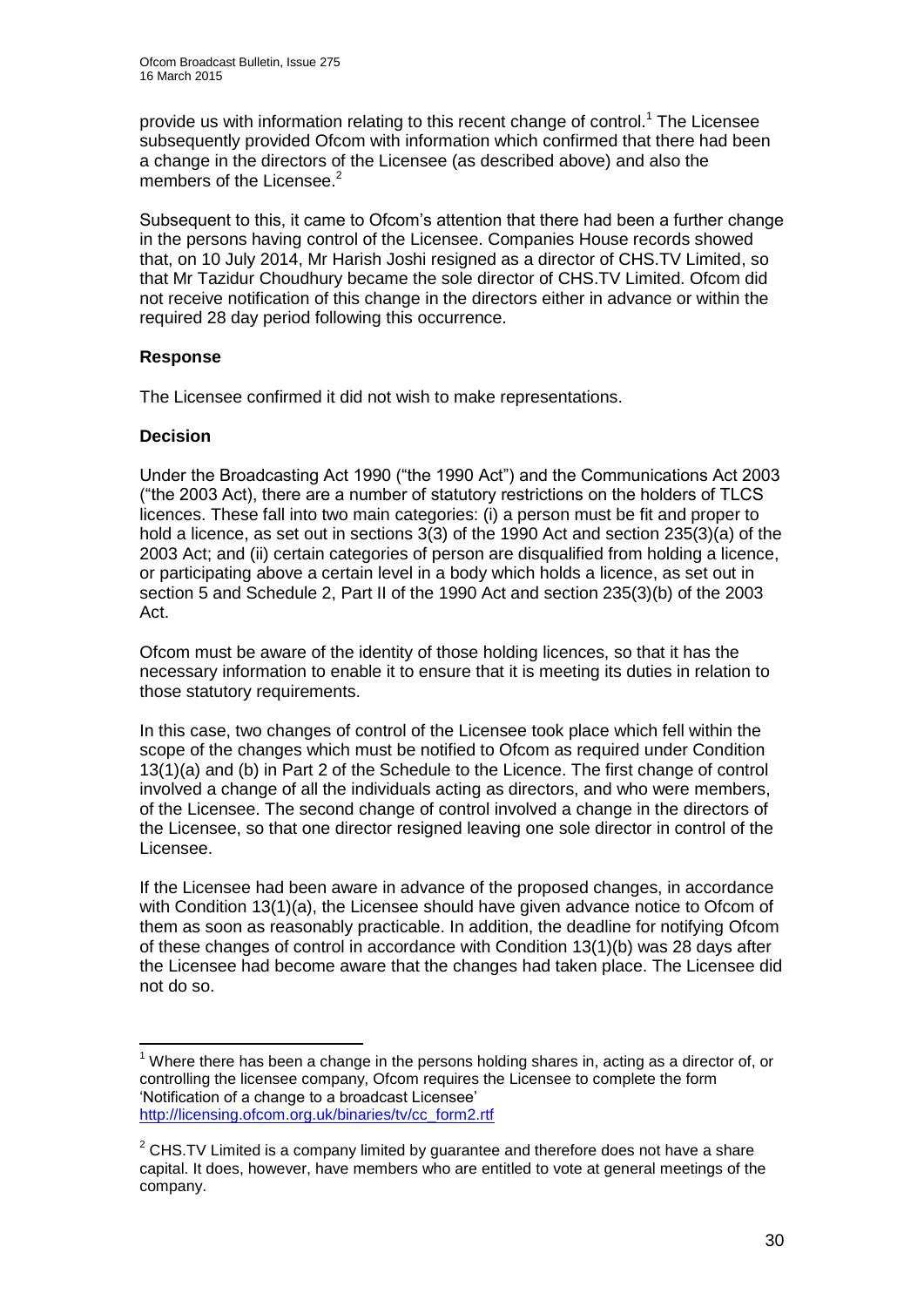Ofcom was particularly concerned that a second change of control had taken place, while Ofcom was investigating the Licensee's failure to notify Ofcom of its first change of control. Further, the second failure to notify Ofcom occurred after Ofcom had recently reminded the Licensee of its obligations to notify Ofcom of a change of those persons having control of the Licensee in accordance with Condition 13 of the licence.

Ofcom considers that CHS.TV Limited failed to notify Ofcom about two changes of the persons having control of the Licensee either in advance of the changes taking place or within the required 28 day period.

The Licensee's failure to notify Ofcom in advance of either of the two changes was in breach of Licence Condition 13(1)(a) and that the Licensee's failure to notify Ofcom of either of the two changes of control within 28 days following those events taking place was in breach of Licence Condition 13(1)(b).

Ofcom will monitor the Companies House records of the Licensee to assess its ongoing compliance with these conditions. Any further breaches of these conditions are likely to result in Ofcom considering the imposition of a statutory sanction.

#### **Breaches of Licence Condition 13(1)(a) and (b) in Part 2 of the Schedule to the TLCS Licence**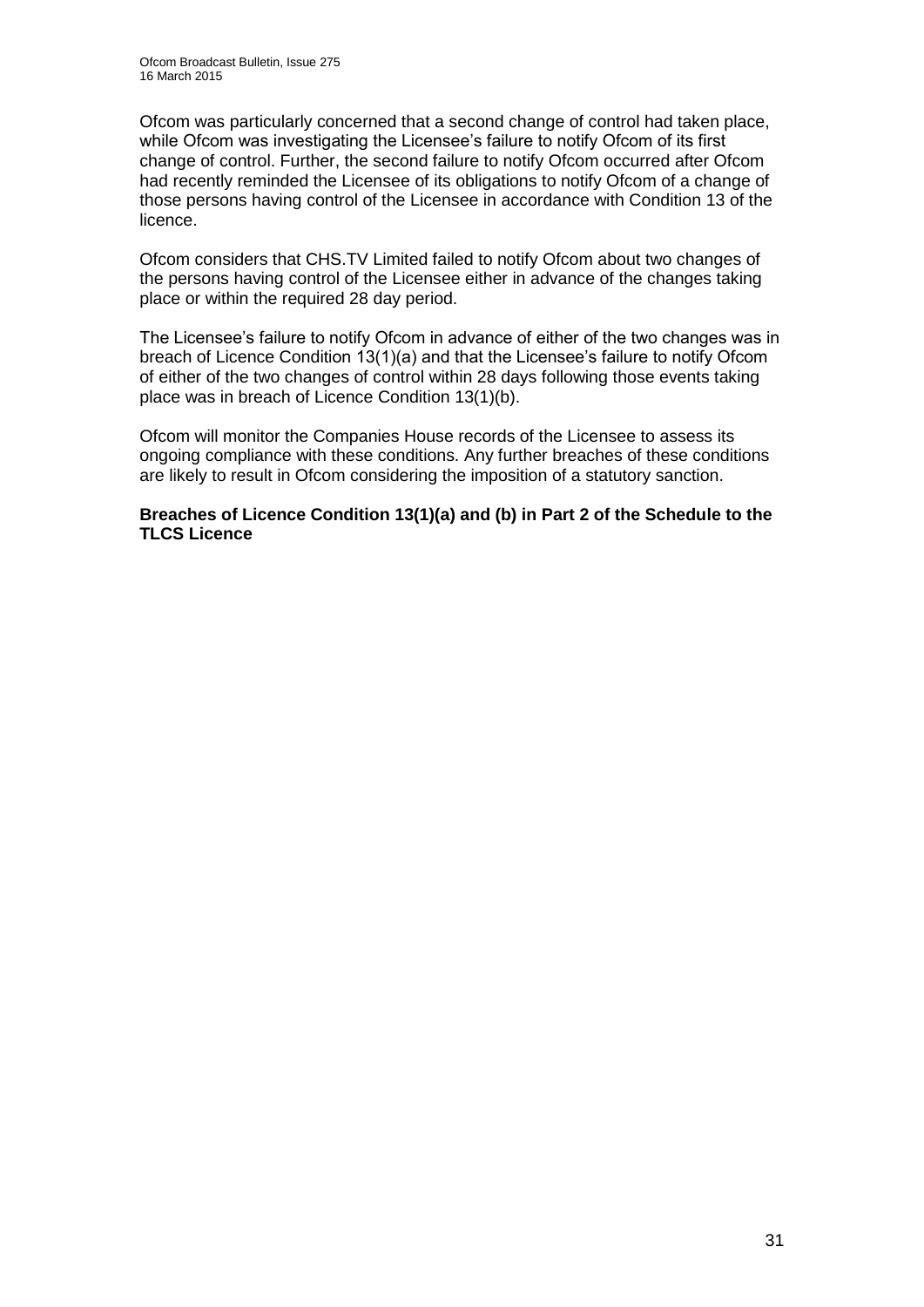# **Fairness and Privacy cases**

# **Not Upheld**

## **Complaint by Mr Thomas Murray**

*BBC Scotland Investigates: Lawyers Behaving Badly, BBC1 Scotland, 15 January 2014*

## **Summary**

Ofcom has not upheld this complaint made on behalf of Mr Thomas Murray of unjust or unfair treatment and of unwarranted infringement of privacy in connection with the obtaining of material included in the programme and in the programme as broadcast. The programme featured three solicitors who had been investigated for professional misconduct by the Law Society of Scotland and the Scottish Solicitors Discipline Tribunal (the body to which the Law Society of Scotland referred serious allegations of misconduct). One of these solicitors was Mr Murray (the complainant).

## Ofcom found that:

- Mr Murray was not treated unfairly in the programme as broadcast. This was because the broadcaster took reasonable care to satisfy itself that the programme did not present, disregard or omit material facts with regard to Mr Murray in a way that resulted in unfairness to him. In addition, the use of deception to obtain the footage of Mr Murray was warranted in the circumstances of this case and the programme gave viewers an accurate picture of the nature of the deception practised on him and the comments which Mr Murray made to the presenter during the recording of this footage (i.e. when he understood the presenter to be a potential client).
- There was no unwarranted infringement of Mr Murray's privacy in connection with the obtaining of material included in the programme or in the programme as broadcast. This was because the intrusion into his privacy through the recording and use of secretly filmed footage of him was warranted by the public interest and because Mr Murray did not have a legitimate expectation of privacy with regard to the limited information about the location of his home which was included in the programme.

## **Introduction and programme summary**

On 15 January 2014, BBC1 Scotland broadcast an edition of its current affairs programme *BBC Scotland Investigates* presented by Samantha Poling. The programme investigated the system of self-regulation which applies to solicitors in Scotland. In particular, it considered whether the Law Society of Scotland ("the Law Society") should both represent and regulate solicitors in Scotland. The programme included three solicitors who had been investigated for professional misconduct by the Law Society and the Scottish Solicitors Discipline Tribunal (the body to which the Law Society referred serious allegations of misconduct). One of these solicitors was struck off the Law Society's register of practising solicitors for incompetence. However, the programme alleged that he was still providing legal services. Another had been suspended twice, most recently for having *"borrowed £60,000 from a client without consent"*, and was being investigated by the Scottish Solicitors Discipline Tribunal ("the SSDT") for allegedly posing as the solicitor assigned to supervise his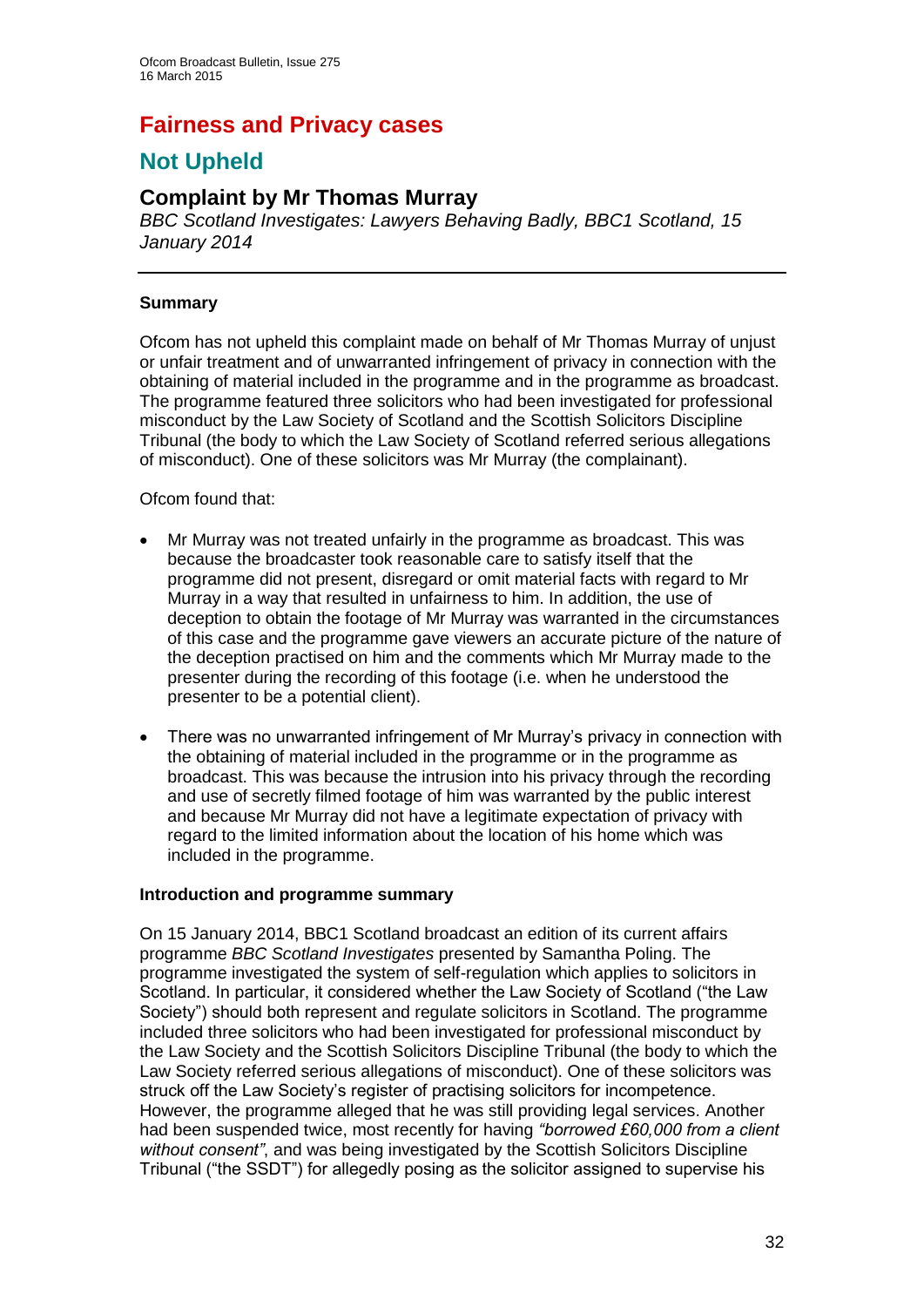work following his previous suspension. The third solicitor featured was Mr Thomas Murray (the complainant).

The programme included contributions from two of Mr Murray's former clients Mr Stuart Usher and Mr Neil McKechnie. It said that in 1999 Mr Usher hired Mr Murray to represent him concerning alleged professional negligence in the management of a family trust fund and made a payment in advance to Mr Murray of £3,500. The programme said: *"legally that payment has to be put into a separate client account which a solicitor can't draw on until he's done the work but Murray immediately transferred the cash into his firm's account"*. Mr Usher was shown saying that Mr Murray: *"never did the job I'd given the £3,500 to do…*[and therefore] *I got rid of him and reported him to the Law Society".*

The programme said that in 2000 Mr McKechnie hired Mr Murray to represent him in both a divorce and an employment case but a year after taking on these cases Mr Murray became bankrupt. It claimed that although Mr Murray's bankruptcy meant that he was automatically suspended from practising as a solicitor in Scotland he failed to inform either Mr McKechnie or a second client from Germany about his change in circumstance. The programme said that in 2004, having found it increasingly difficult to contact Mr Murray, Mr McKechnie complained to the Law Society about him.

The programme said that several years after Mr Usher made his complaint: *"the tribunal* [i.e. the SSDT] *found Murray had eventually done work worth £3,500 but it also found him guilty of professional misconduct. The tribunal's damning report stated he was guilty of deception and dishonesty and had misled his client".* It also said that: *"a second case against Murray relating to the German client found the same and in Neil McKechnie's case Murray was found guilty of inadequate professional service and ordered to pay back £3,000 of fees and £1,000 compensation. Despite all this Mr Murray was never struck off"*.

The programme included a panel of three experts in legal ethics and regulation who reviewed some of the cases featured. All the members of this panel were based in England which used a system of independent regulation of solicitors. Having reviewed the complaints against Mr Murray, the panel members all agreed that, given that there had been two clear findings of dishonesty against Mr Murray in the same year, he should have been struck off – rather than being censured and given some restrictions on his practising certificate (i.e. the sanctions which the SSDT in fact placed on Mr Murray after its findings against him).

Later the programme said that: *"despite the lapse of time his* [Mr Murray's] *former clients remain aggrieved"*. This was followed by footage of Mr Usher saying that he still wanted Mr Murray to pay him £3,500 plus interest and Mr McKechnie claiming that Mr Murray owed him fees of around £6,000 plus £1,000 compensation. The programme then said: *"the tribunal decided not to strike him off and Murray decided not to pay McKechnie the fees and compensation he was awarded, despite being ordered to, instead he returned to a home abroad"*.

The programme broadcast an image of a computer screen showing an Italian website listing directors and auditors. The image included a listing for Mr Murray setting out various personal details including his full name, his place of birth, his citizenship and part of his address in Italy. This was followed by footage of the presenter standing in front of a range of hills while she said: *"Behind me sits the province of Lucca and it sits right at the bottom of the beautiful hills of Tuscany. Now in one of the hills is a 400 year old farmhouse, and, for the last few years it's been home to one certain Scottish solicitor"*. The footage changed to show several streets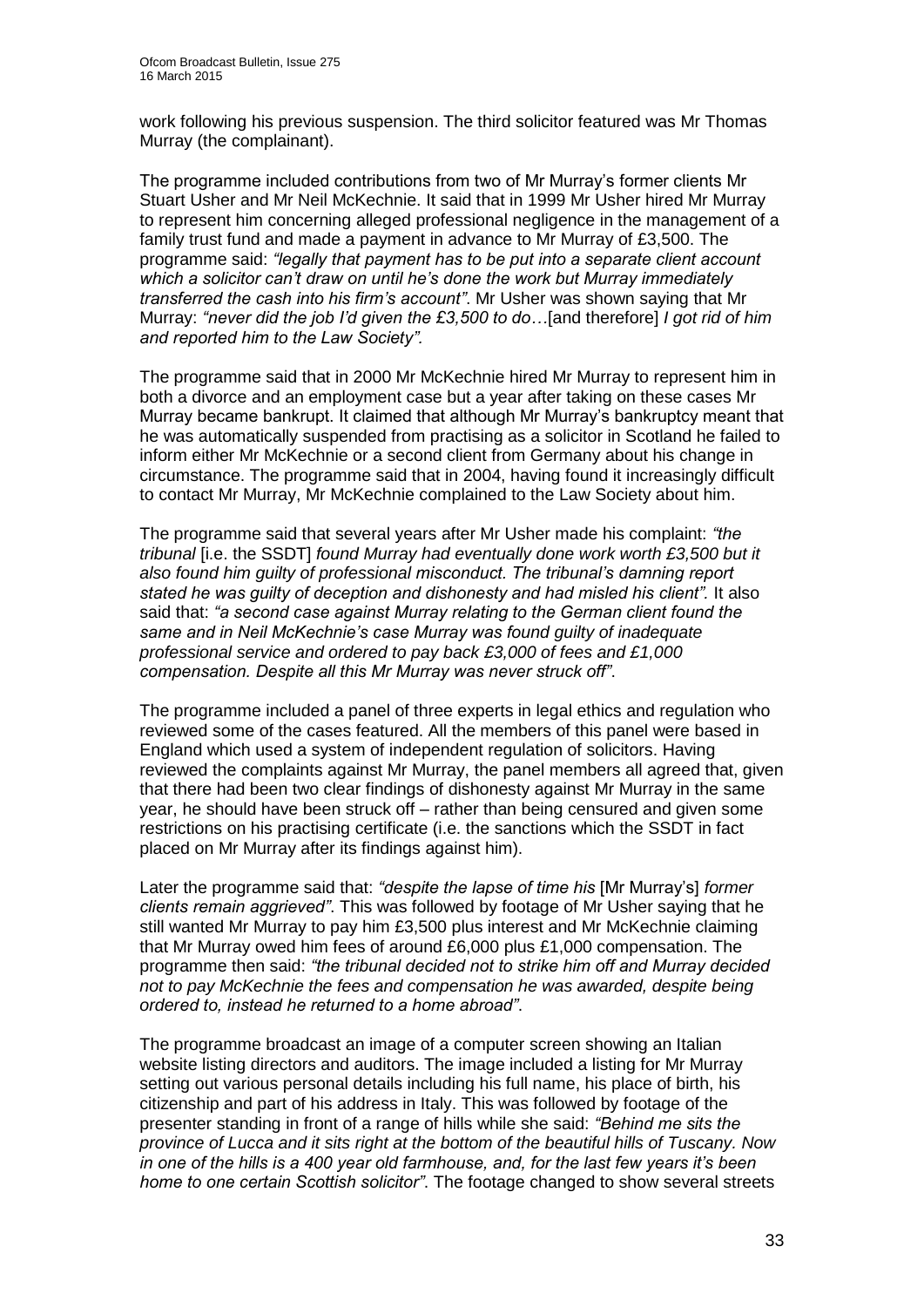with the presenter walking past a number of shop fronts. This section of footage ended with a view of an estate agency where Mr Murray worked with the name of the business blanked out. During this footage the programme said: *"Borgo a Mozzano is the area where Thomas Murray has been living and working thus making recovery of compensation difficult for Neil McKechnie"*. It went on to say that Mr Murray worked as an estate agent before showing secretly recorded footage of Mr Murray talking to the presenter (whom he believed to be a prospective client).

The footage of Mr Murray showed him: in the estate agency; taking Samantha Poling to view properties; during a visit to a café; and, driving her back to her car.

During the footage recorded in the café Mr Murray was shown having the following conversation with the presenter:

| Mr Murray: | "I was a lawyer in Scotland, okay, not an estate agent.                                |
|------------|----------------------------------------------------------------------------------------|
| Presenter: | So have you been able to draw on your, on the Scottish law<br>experience to work here? |
|            |                                                                                        |
| Mr Murray: | Definitely.                                                                            |
| Presenter: | And, do you find that it really helps?                                                 |
| Mr Murray: | Yeah".                                                                                 |

Afterwards the programme said that because he held an estate agent's licence in Italy Mr Murray would: *"draw up some of the legal paperwork"*. This was followed by footage of an exchange between Mr Murray and the presenter in which Mr Murray, who was apparently describing the process of buying a property in Italy, said: *"I will draw you up an offer which you sign"*. Following an interjection from Samantha Poling, Mr Murray confirmed that it would be *"a legally binding offer"* and that she [i.e. the purchaser] would also have to pay a deposit of around £5,000.

Towards the end of the footage, the presenter said that Mr Murray left her with: *"these comforting words"…*

| Mr Murray: | "I would go back to doing law again.                                                       |
|------------|--------------------------------------------------------------------------------------------|
| Presenter: | Would you?                                                                                 |
| Mr Murray: | Yes, I'm still registered as a lawyer in Scotland. I am still on the<br>solicitors' roll". |

The programme then said:

*"Mr Murray is doing nothing illegal in his new life as an estate agent but he's left behind a number of dissatisfied clients one of whom is still waiting to be paid the fees and compensation he was awarded"*.

The section of the programme ended with a representative of the Law Society talking about how it and the SSDT had dealt with the complaints against Mr Murray. Then the programme said: *"The Law Society of Scotland later told us the case against Thomas Hugh Murray remains open due to his failure to pay the fees and compensation as ordered by the Tribunal. We've since discovered that the Law Society intends to submit a new complaint concerning Mr Murray to the SSDT"*. It added that: *"Mr Murray declined to give a comment to this programme. However, through his solicitor he pointed out that he'd gained a decree against Neil McKechnie for £150,000 which remained unpaid"*.

The secretly recorded footage showed Mr Murray unobscured on a number of occasions and still images (taken from this footage) in which Mr Murray's face was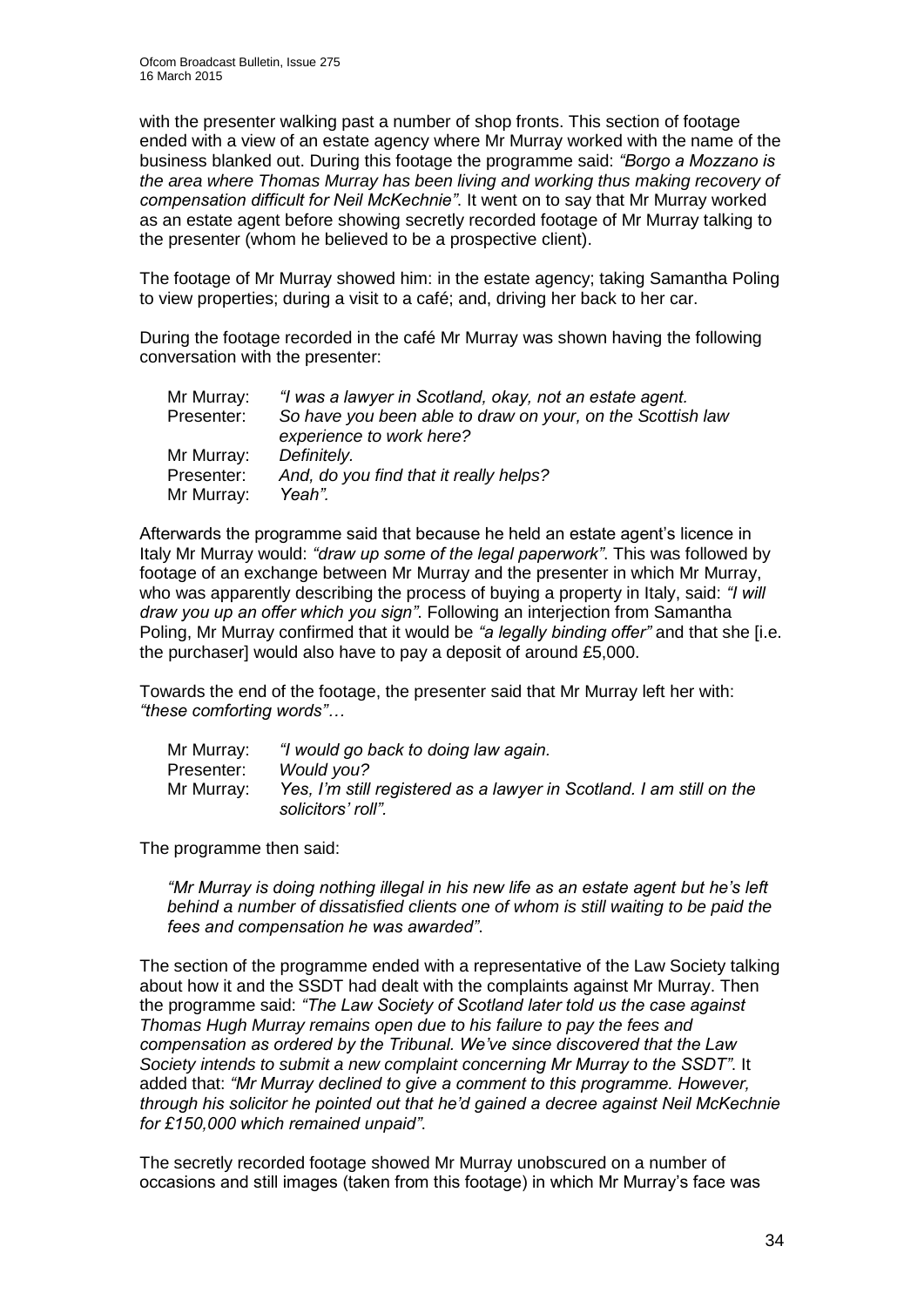clearly shown were included earlier in the programme. The programme also referred to him by his first name and surname (both singly and together) and by his full name on a number of occasions.

#### **Summary of the complaint and the broadcaster's response**

#### *Unjust or unfair treatment*

1

In summary, on behalf of Mr Thomas Murray, his solicitor (Mr Campbell Deane) complained that Mr Murray was treated unjustly or unfairly in the programme as broadcast because:

- a) Material facts about or related to Mr Murray were presented, disregarded or omitted in a manner which gave viewers an unfair impression of him. The complainant gave the following examples of information included in or omitted from the programme which he said resulted in Mr Murray being unfairly portrayed:
	- i) Mr Murray's comments to the programme's presenter about going *"back to doing law again…"* were shown out of context and thereby gave the unfair impression that he would be returning to Scotland to practise law. Mr Deane said that Mr Murray had understood that these comments were part of a general discussion and on more than one occasion had specifically indicated that he had no intention of returning to Scotland.

Mr Deane added that this point was made to the programme makers in a letter he had sent to them on 9 January 2014, i.e. prior to the broadcast.

In response the BBC said that unedited footage of Mr Murray's comments to Samantha Poling about returning to Scotland to practise law again (a copy of which was provided to Ofcom) showed that Mr Murray did not say that he had no intention of returning to Scotland. Rather, the statement "I **would** go back to do law again" [broadcaster's emphasis], alongside several other comments included in this unedited footage, made it clear that Mr Murray's return to Scotland would be contingent on specific circumstances, notably the outcome of the forthcoming vote on Scottish independence, and that were the circumstances right he would consider returning to Scotland where he was still registered as a solicitor and where he could again work in that capacity.

ii) By heavily focussing on Mr Murray, in contrast to the other two solicitors featured, the programme gave the impression that his offences were either of equal or greater magnitude than those of these two solicitors. This was unfair because Mr Murray had not been convicted of any criminal offence and because, according to the programme, these two solicitors were continuing to offer legal advice and/or present themselves as solicitors<sup>1</sup> while Mr Murray had not practised law for 13 years.

The BBC denied that the programme gave the impression that Mr Murray's offences were more serious than those of the other two solicitors' featured. It said that the time allotted to Mr Murray's story was based on the fact that despite the SSDT's three findings of dishonesty, relating to the misuse and misappropriation of client's money, against Mr Murray he continued to work in an occupation where trust and integrity are paramount and where (as the

 $1$  See Introduction and programme summary for description of the claims made about these solicitors in the programme.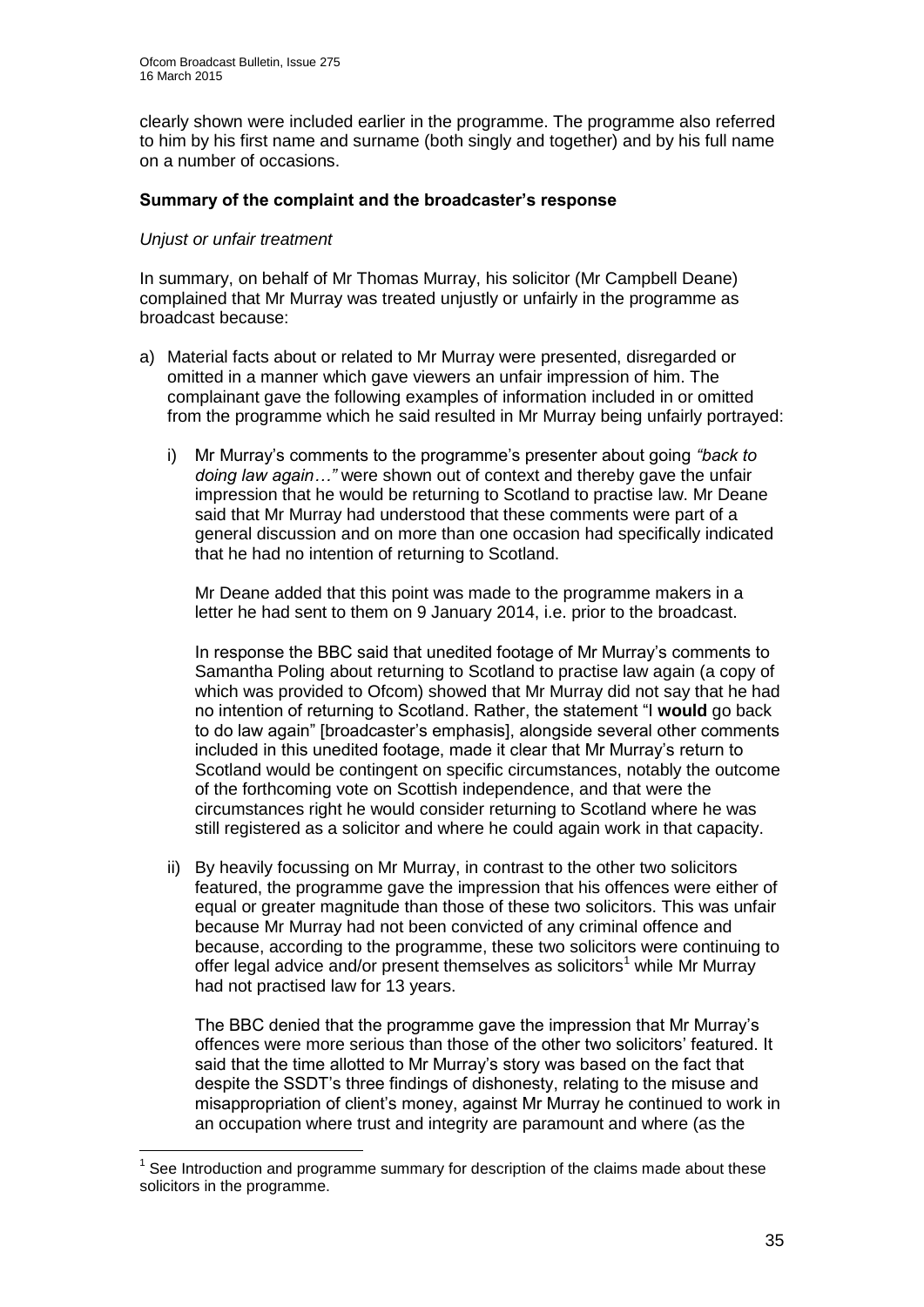secret filmed footage makes clear) he may be involved in taking customer deposits. Also, in the view of the programme's expert panel, the findings against Mr Murray should have led to him being struck-off as a practising solicitor.

iii) The programme omitted to mention the long-running and on-going dispute between Mr Neil McKechnie (a former client of Mr Murray) and Mr Murray (despite being made aware of it in pre-broadcast correspondence). Mr Deane also said that, although the programme acknowledged that Mr Murray had obtained a decree for £150,000 against Mr McKechnie, it did not ask Mr McKechnie if he considered the existence of this decree provided a valid reason for Mr Murray's non-payment of the order made by the Scottish Solicitors Discipline Tribunal ("the SSDT").

The BBC said that the programme was concerned with the conduct and regulation of solicitors, not with the activities of their clients. It added that any duty of fairness to Mr Murray in reporting this matter was discharged by making clear at the end of the report that there had been a dispute between Mr Murray and Mr McKechnie and that Mr Murray had secured an order that Mr McKechnie pay him £150,000.

The broadcaster also said that, in its view, the order that Mr McKechnie should pay Mr Murray £150,000 did not mitigate the impact of Mr Murray's own actions: both those which resulted in in the finding that Mr Murray had behaved dishonestly and deceptively with regard to Mr McKechnie and had misled him, and Mr Murray's subsequent refusal to repay fees, and pay compensation, to Mr McKechnie as ordered by the SSDT.

b) The programme makers used deception and surreptitious filming to obtain footage of Mr Murray.

By way of background, Mr Deane said that in order to obtain the footage of the complainant the presenter (posing as a potential client) spent one and half days with Mr Murray viewing properties. He said at no point during this time did the presenter ask Mr Murray any questions about either Mr Usher or Mr McKechnie or the findings of the SSDT. Mr Deane added that, given her failure to ask any such questions and the programme's admission that Mr Murray had done nothing illegal in his role as an estate agent, "there was no public interest…in broadcasting [footage of] Mr Murray's current business activities". Mr Deane also said that the programme makers had not requested an interview with Mr Murray before filming him covertly and that nothing obtained through the use of covert filming could not have been obtained from a direct request to Mr Murray for an interview.

The BBC said that the primary purpose of the secret filming was to determine whether Mr Murray was continuing to use his status as a solicitor in Scotland to reassure clients who might be considering asking him to act for them in property transactions, thereby placing him in a position of trust – notably in relation to their money. The resulting footage revealed that this was the case. It also said that the footage showed that, despite using his position as a registered solicitor in this manner, Mr Murray failed to mention the disciplinary proceedings against him which, as noted above, resulted in findings of dishonesty, deception and misleading clients on Mr Murray's part. The BBC said that there was a compelling public interest in gathering and broadcasting the information included in this footage because of Mr Murray's business activities at the time.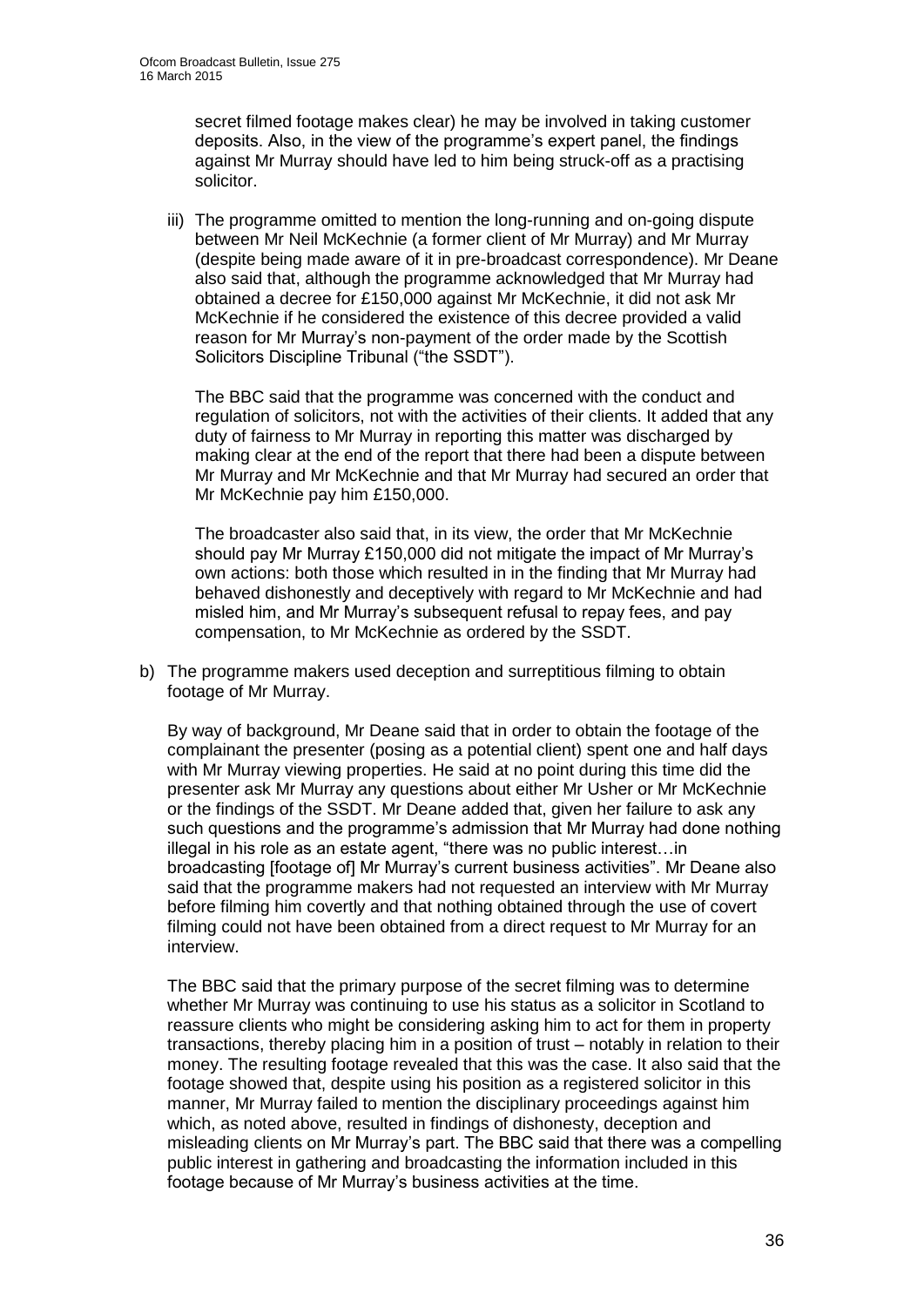#### *Unwarranted infringement of privacy*

c) Mr Deane complained that Mr Murray's privacy was unwarrantably infringed in connection with the obtaining of material included in the programme because it was filmed secretly without his permission.

Mr Deane said that Mr Murray had a legitimate expectation of privacy and it was not in the public interest to film him in this manner. In particular, he said:

- the information about Mr Murray obtained through recording this footage could have been obtained without covert filming;
- at no time prior to the filming was Mr Murray asked to comment on the allegations made about him in the programme;
- there was no prima facie evidence of wrongdoing on Mr Murray's part with regard to any of his current activities and there was no need to film Mr Murray secretly in order to clarify any matter regarding the SSDT findings against him, which concerned matters relating to his practice as a solicitor between 1999 and 2002, as these were all in the public domain; and,
- Mr Murray was not hiding from the authorities and had not acted in manner to warrant investigation about his whereabouts.
- d) Mr Deane also complained that Mr Murray's privacy was unwarrantably infringed in the programme as broadcast because secretly recorded footage of him was broadcast without his permission.

He said that Mr Murray had a legitimate expectation of privacy in this regard and it was not in the public interest to broadcast footage of him filmed in this manner. Mr Deane also re-iterated the points made in relation to the complaint of unwarranted infringement of privacy at head c) above with regard to this head of complaint.

The BBC responded to heads c) and d) of this complaint together. It said that any expectation of privacy Mr Murray had was limited by the fact that he was filmed conducting professional negotiations with a prospective client (it said that in such circumstances it is the client who has a greater expectation of privacy). The BBC also argued that any breach of Mr Murray's privacy was warranted by the public interest in gathering the evidence which the programme makers had set out to obtain.

The BBC then addressed each of the points raised by Mr Deane in relation to the whether or not there was a public interest justification for the recording and subsequent use of secretly filmed footage of Mr Murray in turn.

It said that the relevant information could not have been gathered without the secret filming. The BBC said that the only other way the programme could have obtained the information about Mr Murray's potential intention to return to Scotland, would have been to ask him about it when he was informed him about the plan to broadcast this programme and its likely contents. It added that Mr Murray's denial that he had told the reporter that he would consider returning to Scotland to practise law (as set out in the complaint) suggested that he would not have given an accurate response to the programme makers if they had opted for this course.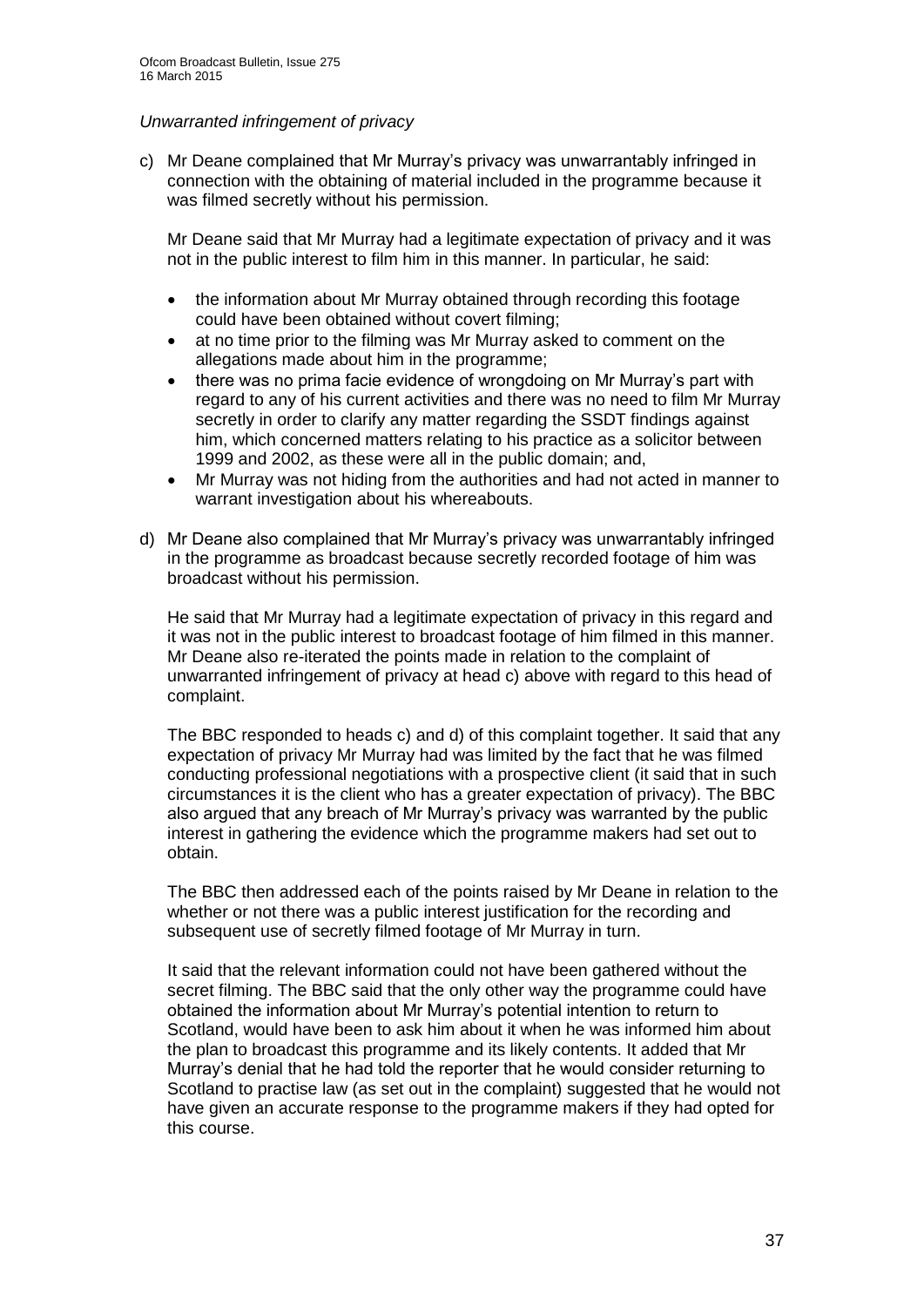The BBC said that the Ofcom Broadcasting Code ("the Code") required that allegations [of wrongdoing] should be put to Mr Murray clearly and in good time and that there is no requirement regarding how this should be done [for example, at the time the secret filming took place]. The BBC added that allegations were put to Mr Murray in a detailed written request prior to the broadcast which was sent in time for him to take advice and formulate a full response.

The broadcaster said that the programme did not allege current wrongdoing on Mr Murray's part and explicitly said that he was guilty of nothing illegal. However, it argued that, for the reasons already given, there was a clear public interest in investigating whether Mr Murray's background and the professional findings against him were relevant to his current professional occupation. The BBC added that the evidence gathered (by means of the secret filming) supported the view that this was the case.

In response to the final point raised by Mr Deane, the BBC said that the programme neither alleged that Mr Murray was hiding from the authorities nor that he had cause to do so.

e) Mr Deane complained that the programme disclosed Mr Murray's home address and said it was not warranted to do so in the public interest. He said that in postbroadcast correspondence the programme makers argued that "Mr Murray's home address was a matter of public record". However, Mr Deane added that the programme had pixelated Mr Murray's address when showing documents relating to the SSDT findings, presumably because disclosing this information was not warranted and would breach Mr Murray's privacy, but the address was not pixelated in the screen shot of Mr Murray's details on an Italian website listing directors and auditors.

In response, the BBC said that Mr Murray's address, as shown in the programme, appeared on a public document relating to his accreditation as an estate agent in Italy. It argued that therefore, it attracted no expectation of privacy and the programme would have been entitled to show it in full. However, only part of it was shown in order to demonstrate that Mr Murray was resident in Italy without disclosing the address in its entirety.

The BBC said that the SSDT documents which included Mr Murray's address were pixilated because they showed his address in Italy, and his former address in Scotland, in full. It also said that the fact that these addresses were obscured did not negate the fact that, as public documents easily available on the internet, and given the context in which they originated (i.e. the SSDT findings against Mr Murray), they too attracted no reasonable expectation of privacy. It added that therefore, the programme would have been entitled to show these addresses in full had the programme makers deemed it appropriate.

#### **Ofcom's Initial Preliminary View**

Ofcom prepared a Preliminary View on this case that Mr Murray's complaint should not be upheld. In particular, at head a) i) of this Initial Preliminary View we concluded that, notwithstanding the omission from the programme of the circumstances which would need to apply before Mr Murray would consider returning to practise law in Scotland the inclusion of the following exchange in the programme did not result in unfairness to the complainant: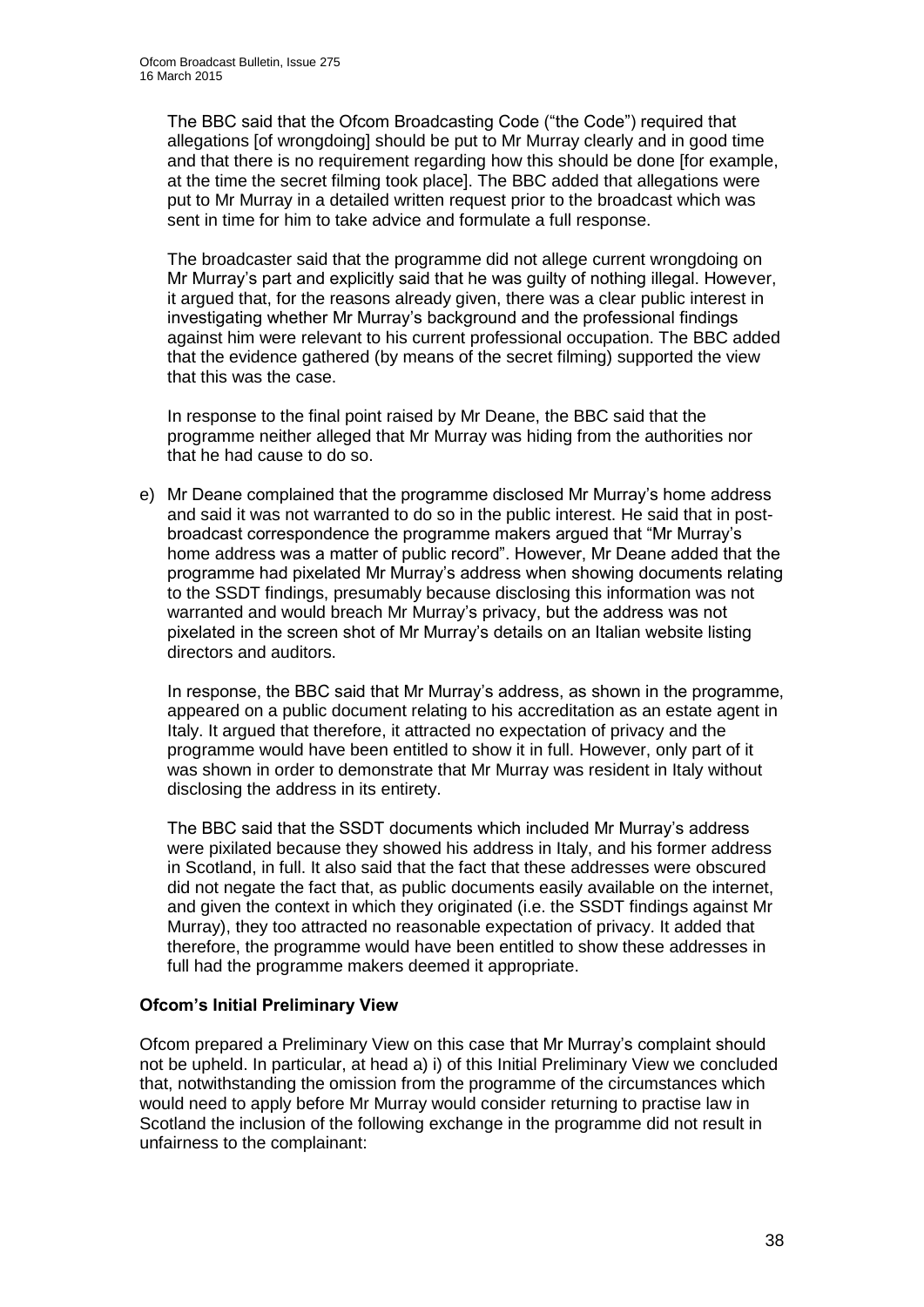| Mr Murray: | "I would go back to doing law again.                                                       |
|------------|--------------------------------------------------------------------------------------------|
| Presenter: | Would vou?                                                                                 |
| Mr Murray: | Yes, I'm still registered as a lawyer in Scotland. I am still on the<br>solicitors' roll". |

Mr Deane commented on head a) i) of this Initial Preliminary View. The further points made by Mr Deane in relation to this element of the complaint and the BBC's sole comment in response are summarised below.

Mr Deane argued that the unedited footage of Mr Murray provided to Ofcom by the BBC (which he said was only a fraction of the total recorded) was an insufficient base from which to determine whether the way in which Mr Murray's comments to the programme's presenter about going *"back to doing law again…"* were presented resulted in unfairness to him. Mr Deane said that this footage was "in no way balanced or representative" of the material recorded over the two days during which Mr Murray was filmed. He added that during this period Mr Murray was asked about returning to Scotland on several occasions not just during the section of unedited footage provided to Ofcom with the BBC's first statement in response to this complaint.

Mr Deane said that during one of these conversations the presenter's companion (who was present during the filming) became somewhat angry and, in response to Mr Murray saying that he would only think about going back if Scotland became independent, shouted out "but that's not going to happen" to which Mr Murray replied "No". Mr Deane argued that this conversation conveyed a meaning which was "contrary" to that of the conversation in the unedited footage seen by Ofcom.

Mr Deane also argued that it was possible to interpret even the conversation between the presenter and Mr Murray which was included in the unedited footage that Ofcom had already assessed as Mr Murray indicating that he had no intention of going back to Scotland to practice law.

Mr Deane indicated that the following elements of this conversation (set out in chronological order) illustrated his argument:

| Presenter: | "Do you miss Scotland at all? |
|------------|-------------------------------|
| Mr Murray: | Can't say that I do".         |

Mr Deane said that during the discussion which followed, about the then forthcoming referendum on Scottish independence, Mr Murray explained why he would vote 'Yes'.

| Presenter:               | "So you would give up this lifestyle?                                                                                                       |
|--------------------------|---------------------------------------------------------------------------------------------------------------------------------------------|
| Mr Murray:               | I only said that I would think about it. I didn't say that I would".                                                                        |
| Presenter:<br>Mr Murray: | "Would you do estate agency in Scotland?<br>I could go back to do law again as I am still registered<br>as a lawyer so I could do that yes. |
| Presenter:               | Would you want to?                                                                                                                          |
| Mr Murray:               | Not at the moment, No".                                                                                                                     |

The BBC chose not to make any further substantive points in response to this Initial Preliminary View other than to say that, in contrast to Mr Deane's claim that Mr Murray said that he "could" go back to do law again in Scotland, it believed it was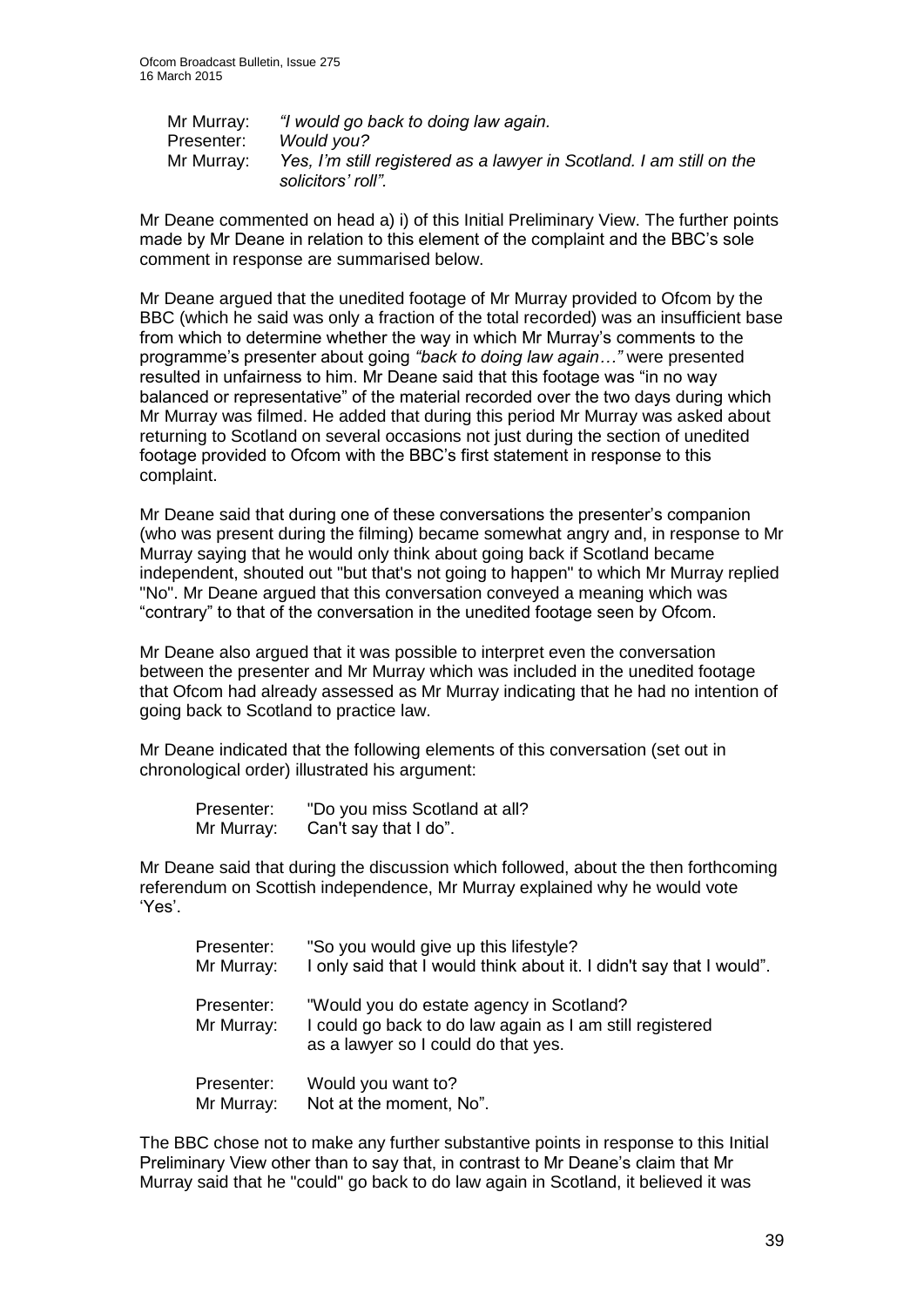<u>.</u>

quite clear from the broadcast footage that Mr Murray said that he "would" do law  $a$ gain<sup>2</sup>.

#### **Request for additional unedited footage and further representations**

In light of the representations Mr Deane made on behalf of Mr Murray, as set out above, Ofcom asked the BBC to provide a copy of all of the remaining unedited footage of Mr Murray recorded during the making of the above programme<sup>3</sup>.

Once this material was provided to Ofcom a copy was sent to the complainant and he was invited to comment on the sections of unedited footage which he had not already seen (i.e. everything other than the 23 minutes of unedited footage which was provided as part of the BBC's initial response to this complaint). The BBC was subsequently given an opportunity to respond to the complainant's comments regarding the additional unedited footage.

The further points made by Mr Deane on behalf of Mr Murray and the BBC's response to these points are summarised below.<sup>4</sup>

Mr Deane said that Mr Murray was not satisfied that all of the unedited footage had been provided. In particular, Mr Deane said that Mr Murray was not provided with footage (of the return from a visit to a property) which he believed included a conversation during which the presenter's companion became angry at the presenter's persistent questioning about whether or not Mr Murray would return to Scotland (see Mr Deane's representation on the Initial Preliminary View above for more details of this "missing conversation").

Mr Deane also said that at the end of the last of the recordings of unedited footage provided by the BBC the presenter could be heard talking to another programme maker whom Mr Murray believed had either followed him while he took the presenter and her companion to various properties/locations or was already in place at these locations – notably at a converted mill which Mr Murray took the presenter to see. Mr Deane said that none of the material which Mr Murray believed to have been filmed/recorded by this other programme maker was provided. Lastly, Mr Deane said that none of the footage recorded while the presenter was "checking the Roll of Estate Agents" was provided.

In response, the BBC said that all of the secretly filmed footage which was recorded by the presenter was disclosed to Ofcom and the complainant. It also said that the presenter had no recollection of a conversation along the lines alleged by Mr Murray (i.e. the "missing conversation") and that it did not understand to what Mr Murray was

 $2$  Having listened again to the relevant exchange within the broadcast footage we observed that Mr Murray used the word "would" rather than "could" in saying "I would go back to do law again…".

 $3$  As set out in the broadcaster's response to head a) i) above, as part of its initial response to this complaint the BBC provided a section of unedited footage (recorded during the making of this programme) during which Mr Murray discussed the possibility of his deciding to return to Scotland and what he would do should he decide to return there.

 $4$  We note the complainant did not specify to which element of complaint the points set out below related. However, given the complainant's response to the Initial Preliminary View, Ofcom regards these comments as further representations on head a) i) Ofcom's Initial Preliminary View on this complaint.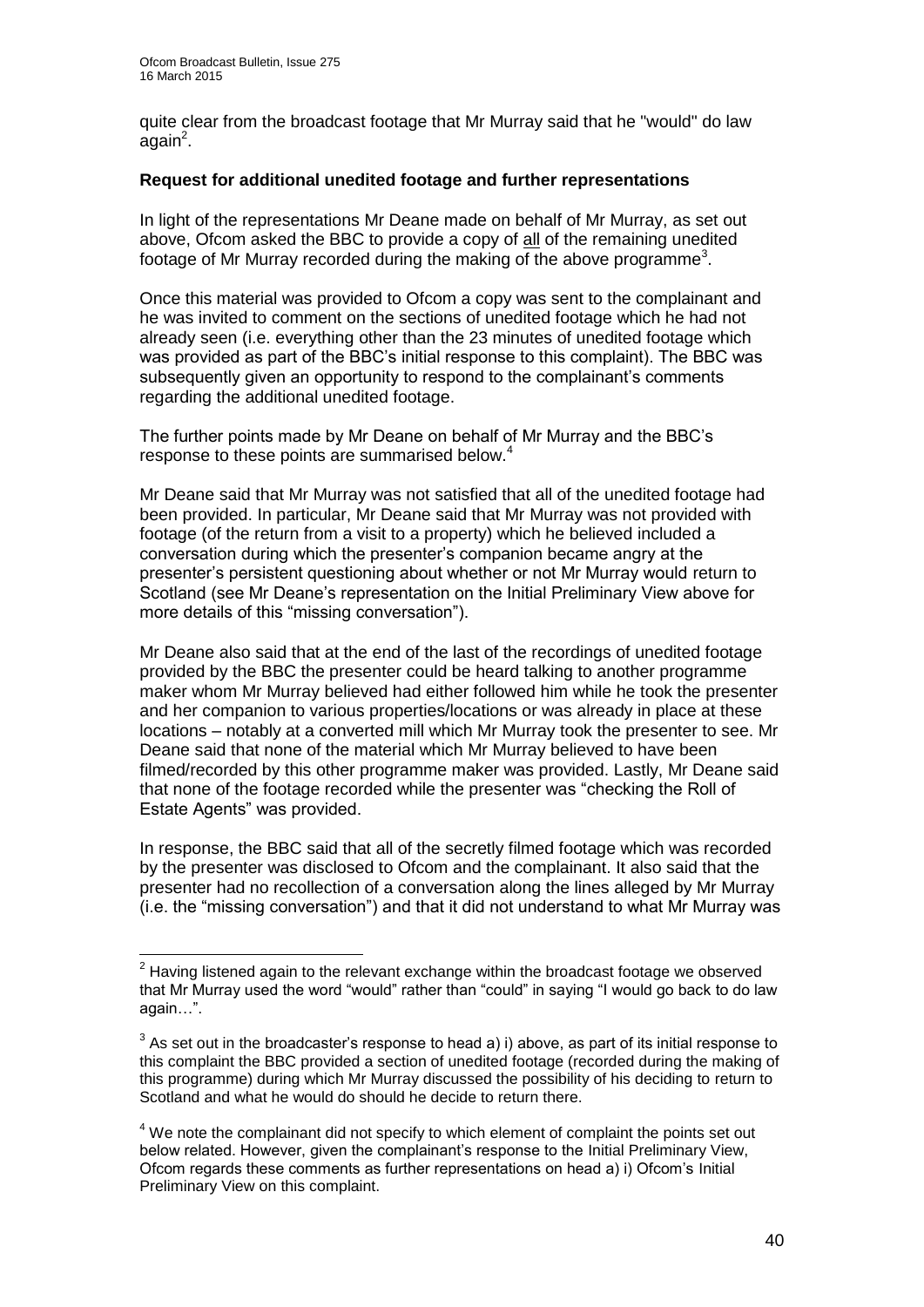referring when he talked about footage recorded while the presenter was "checking the Roll of Estate Agents".

The BBC acknowledged that, as well as the material recorded by the presenter, the programme included two sequences showing the arrival and departure of Mr Murray from his office and the office from a passing car, respectively. It said that this footage was filmed from some distance away by a cameraman accompanied by the programme's producer and included no audio. The BBC added that all of the audio recorded was on the secretly filmed footage which had been disclosed.

The broadcaster said that there was only one conversation during which Mr Murray made his views on Scottish independence perfectly clear and this conversation, which took place in the car, was recorded and had been disclosed. It added that, as the secretly filmed material showed, that there was no evidence that the presenter's companion and Mr Murray discussed this particular subject.

Mr Deane said that the programme unfairly omitted Mr Murray's explanations (given to the presenter and her companion during the time he was secretly being recorded) that: the legal aspects of the prospective house purchase would be undertaken by a Notaio (i.e. a notary public) or Italian lawyer (not by him) and that the Notaio or Italian lawyer could be one of their choosing; the purchase offer which he would draw up for them had been approved by a Notaio; and, that other estate agents also draw up initial purchase offers. Mr Deane said that this last comment by Mr Murray would have suggested that it was normal practice for estate agents in Italy to draw up initial purchase offers but that this was not the impression given by the programme. He said that the programme suggested that Mr Murray drew up the offer because he was previously a lawyer. Mr Deane indicated specific sections of the unedited footage during which he said Mr Murray could be heard explaining the points noted above to the presenter.

The BBC said that Mr Murray made it clear to the presenter on several occasions that he would draw up the paperwork concerning the legally binding offer. It noted various extracts from the unedited recordings to illustrate and said that it was clear from these conversations that Mr Murray was claiming to be the person who would draft the legally binding offer documents and thereby offering reassurance to the client. The BBC also said that the programme did not suggest Mr Murray drew up the offer "because he was previously a lawyer" it stated quite clearly that his estate agency licence *"allows"* him to draw up such offers. The BBC said that while this may be common practice in Italy, it is not so in the UK and argued that British clients – with which Mr Murray stated he dealt with regularly - would take comfort from the belief that the transaction and drawing up of legal documents was being undertaken by a British lawyer, registered on the solicitors roll, and holding a current practice certificate.

Mr Deane said that in the unedited footage Mr Murray could be heard saying that he did not miss doing the law and that he now hates going back to Scotland. He argued that this did not tie in the programme's suggestion that "Mr Murray would be returning to Scotland to do law".

The BBC said that the following transcript (taken from the unedited footage) clearly showed that Mr Murray said that he might return to Scotland in certain circumstances and that, if he did, he *"would go back to doing law again"*. It said that Mr Murray said that this was because he was *"still registered as a lawyer in Scotland"* and he *"could go back and do that"*.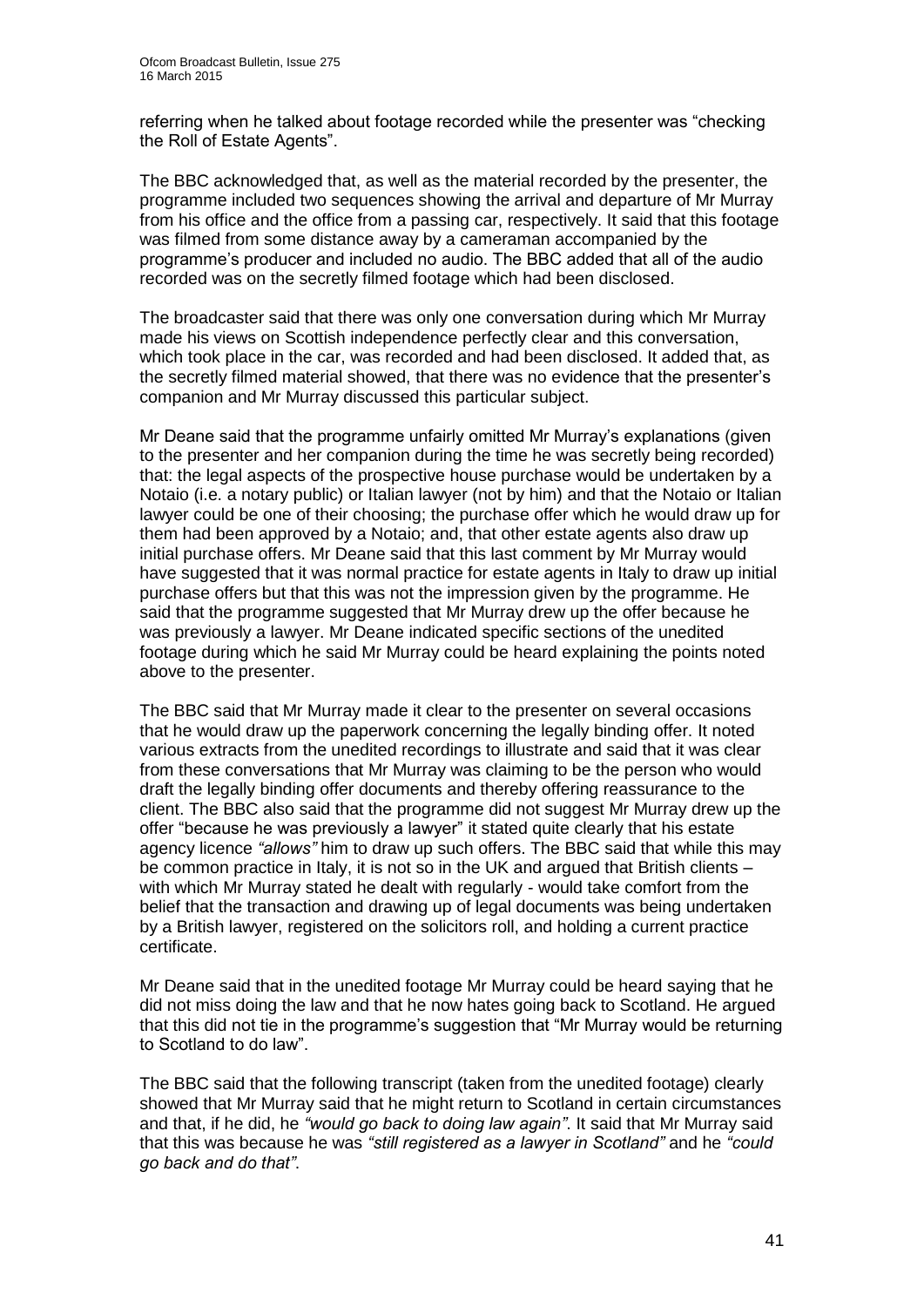| Presenter:<br>Mr Murray:<br>Presenter:<br>Mr Murray: | "Would this be a place that you would come to?<br>Yes and no. Barga is nice enough. But I didn't come here to<br>live amongst ex-pats. So that part puts me off.<br>Do you miss Scotland?<br>I can't say I do. The only thing which I have in my mind which<br>would even make me think about going back would be if we<br>became independent. If it becomes independent I will give it<br>some thought. |
|------------------------------------------------------|----------------------------------------------------------------------------------------------------------------------------------------------------------------------------------------------------------------------------------------------------------------------------------------------------------------------------------------------------------------------------------------------------------|
|                                                      | (Mr Murray then talked about issues relating to Scottish independence.)                                                                                                                                                                                                                                                                                                                                  |
| Presenter:<br>Mr Murray:<br>Presenter:<br>Mr Murray: | "You would give up this lifestyle? This life?<br>I said I would think about it. That's a different matter.<br>Would you do estate agency back there?<br>I would go back to doing law again.                                                                                                                                                                                                              |
| Presenter:<br>Mr Murray:                             | Would you?<br>Yes because I have still got(indistinct)I am still registered<br>as a lawyer in Scotland. I am still on the solicitor's roll. I could<br>go back and do that.                                                                                                                                                                                                                              |
| Presenter:<br>Mr Murray:                             | Would you want to?<br>At the moment, no.                                                                                                                                                                                                                                                                                                                                                                 |

However, the broadcaster argued that Mr Murray's intentions regarding returning to Scotland were not the central point. It said that Mr Murray's statements offered reassurance to potential clients that they were dealing with a lawyer registered in Scotland with a current practice certificate to whom they could entrust the task of drawing up legally binding documents. The BBC said that clients would be unaware that Mr Murray had been suspended from practicing law, and twice found guilty by legal tribunals of professional misconduct for committing deception, dishonesty and having misled clients, and of having provided inadequate professional service. They would also be unaware that Mr Murray still owed a former client a substantial sum of money arising from a compensation order made against him (see head a) iii) of the Decision below for Ofcom's consideration of Mr Murray's complaint about the way in which the programme presented his dealings with this client) and that the Law Society was in the process of submitting yet another complaint about him to the SSDT.

The BBC also provided a transcript of an un-transmitted portion of an interview with Ms Carole Ford, the Convenor of the Law Society of Scotland's Regulation Committee, who contributed to the programme. The transcript showed that at the time the programme was made Ms Ford told the programme's presenter that: there were two cases still outstanding against Mr Murray; he remained on the roll of solicitors "purely as a technical issue so that the Law Society can pursue him"; he was not able to practise as a lawyer because "he doesn't have a current practising certificate"; and, the Law Society would not give Mr Murray a practising certificate "until this case is concluded" and planned to continue to pursue the case against him.

#### **Ofcom's Revised Preliminary View**

Following the parties' submissions in connection with additional unedited footage, Ofcom prepared a Revised Preliminary View on this case so it consider what impact, if any, the additional unedited footage (and the representations thereon) had on head a) i) of the Initial Preliminary View on this complaint (i.e. that the inclusion of Mr Murray's comments to the programme's presenter about going *"back to doing law again…"* did not result in unfairness to him).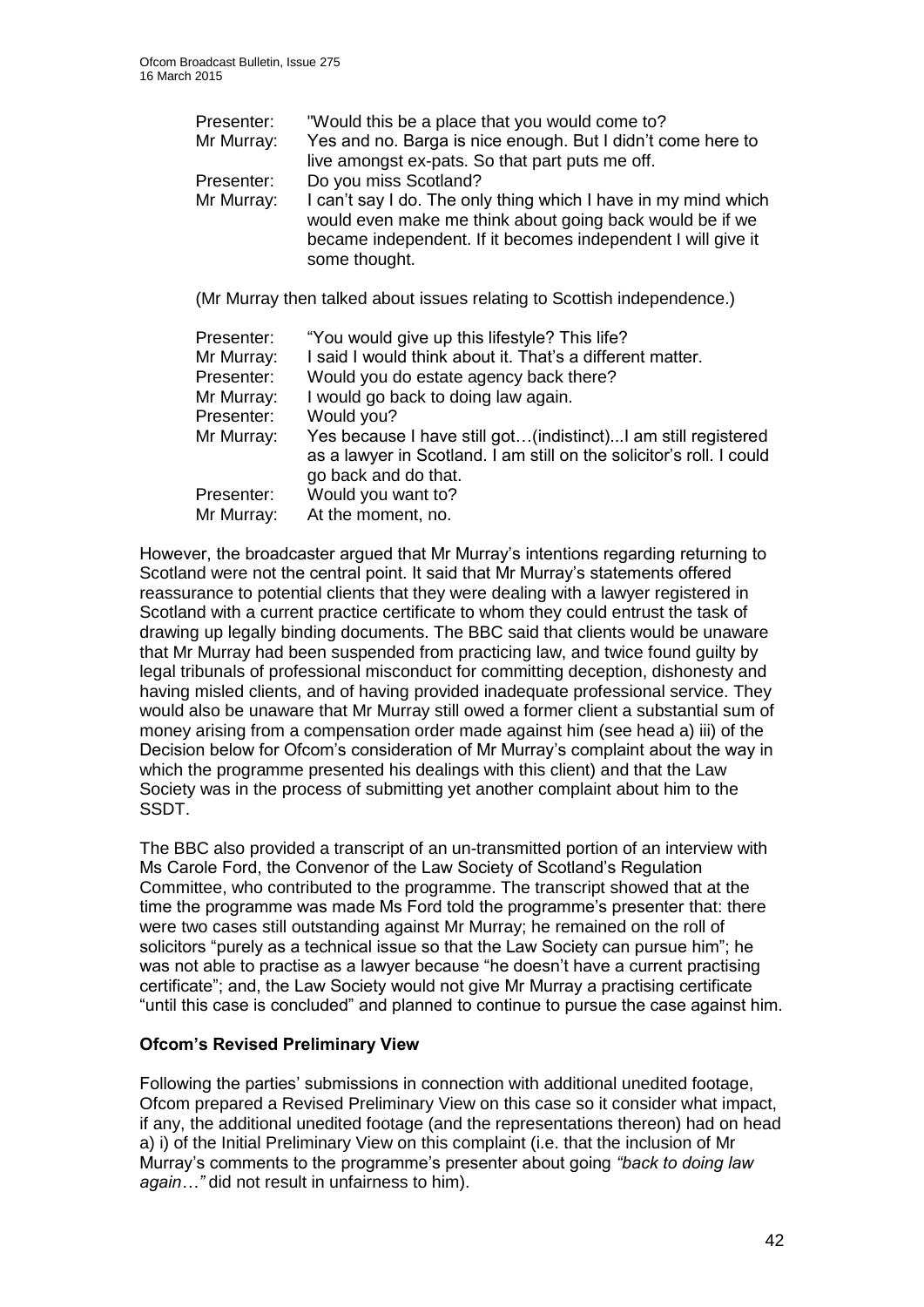In the Revised Preliminary View we acknowledged that, during the period in which he was filmed secretly, Mr Murray had made a number of comments that could be interpreted to indicate that he was not keen to return to Scotland.

However, taking into account all the relevant factors (notably that Mr Murray had told the presenter that if he were to return to Scotland he would not be an estate agent and went on to say that he would *"go back to doing law again"*, which he could do because he was still on the solicitor's roll) we concluded that, notwithstanding the omission from the programme of the circumstances which would need to apply before Mr Murray would consider returning to Scotland (i.e. Scotland becoming independent), the inclusion of the relevant exchange in the programme, and, in particular, Mr Murray's claim about going back to doing law did not result in unfairness to the complainant (see Decision below for detailed consideration of this head of complaint). The Preliminary View in relation to heads a) i) and ii) and b) to e) of the complaint remained the same.

### **Representations on Ofcom's Revised Preliminary View**

Mr Deane responded to this Revised Preliminary View on behalf of Mr Murray. Those comments which are relevant to the consideration of head a) i) of this complaint are summarised below.

Mr Deane said that Mr Murray remained concerned that not all of the secretly filmed unedited footage of him had been provided by the BBC. The comments provided by Mr Deane repeated the claim that Mr Murray believed that specific sections of footage had been filmed but not provided.

Mr Deane also reiterated Mr Murray's previous claim that the unedited footage showed that the programme unfairly omitted Mr Murray's explanations about the role of the Notaio in drawing up a purchase offer.

In addition, Mr Deane repeated Mr Murray's argument that with regard to the comments about him going *"back to doing law again…"*, the programme had relied on one conversation and "chose[n] to ignore other conversations within which Mr Murray clearly stated that he would not be returning to Scotland. Mr Deane added that the BBC's argument that Mr Murray's statements offered reassurance to clients was "wholly without foundation". He said that Mr Murray had never told the presenter whether or not he had a practising certificate from the Law Society; he (Mr Murray) did not need one to carry out his job as an estate agent in Italy (which he was qualified to do) and at no time did he say that he was acting as a lawyer or providing legal advice as a solicitor. Mr Deane also said that there was no duty on Mr Murray to disclose to any potential client the difficulties which he was having with the Law Society.

The BBC chose not to make any further points in response to this complaint other than to reiterate that it was asked to provide Ofcom with copies of all the secretly filmed unedited footage in relation to Mr Murray and it has done so.

## **Decision**

Ofcom's statutory duties include the application, in the case of all television and radio services, of standards which provide adequate protection to members of the public and all other persons from unjust or unfair treatment and unwarranted infringement of privacy in, or in connection with the obtaining of material included in, programmes in such services.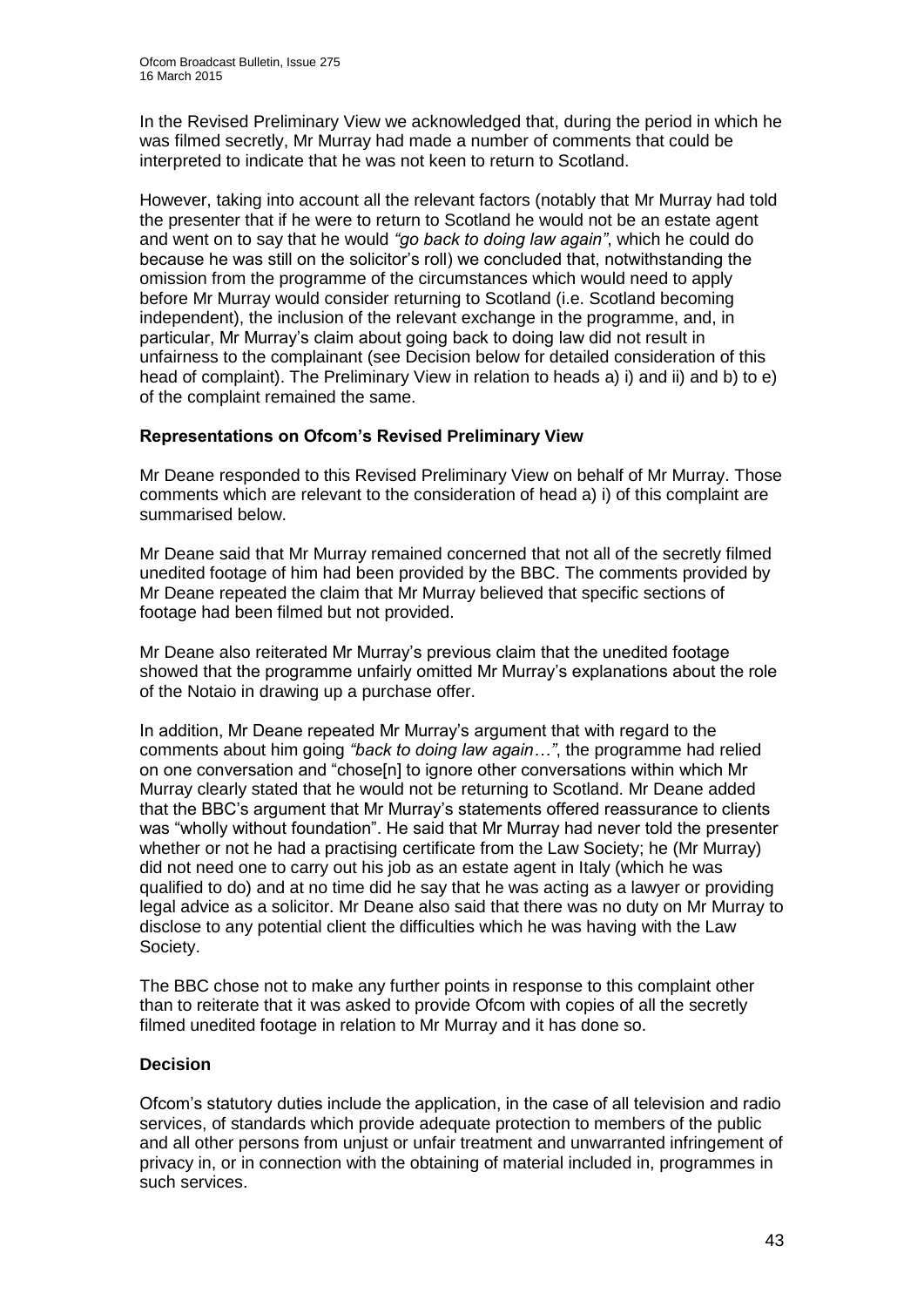In carrying out its duties, Ofcom has regard to the need to secure that the application of these standards is in the manner that best guarantees an appropriate level of freedom of expression. Ofcom is also obliged to have regard, in all cases, to the principles under which regulatory activities should be transparent, accountable, proportionate and consistent and targeted only at cases in which action is needed.

In reaching this Decision, Ofcom carefully considered all the relevant material provided by both parties. This included a recording of the programme as broadcast and transcript and both parties' written submissions – including pre-broadcast correspondence between the broadcaster and the complainant. We also took into account an unedited recording of the secretly filmed footage of Mr Murray's conversation with programme's presenter (when she was undercover) about potentially returning to Scotland to practise law again as well as the additional unedited footage provided by the BBC after the Initial Preliminary View. Ofcom also took careful account of the representations made by both parties in response to the Initial Preliminary View; the additional unedited footage; and, the Revised Preliminary View.

#### *Unjust or unfair treatment*

When considering complaints of unfair treatment, Ofcom has regard to whether the broadcaster's actions ensured that the programme as broadcast avoided unjust or unfair treatment of individuals and organisations, as set out in Rule 7.1 of the Code. Ofcom had regard to this Rule when reaching its Decision on the individual heads of complaint detailed below.

a) Ofcom first considered Mr Murray's complaint that he was treated unjustly or unfairly because material facts were presented, disregarded or omitted in a manner which gave viewers an unfair impression of him.

In assessing this part of the complaint, Ofcom had regard to Practice 7.9 of the Code which provides that before broadcasting a factual programme, broadcasters should take reasonable care to satisfy themselves that material facts have not been presented, disregarded or omitted in a way that is unfair to the individual or organisation.

We considered each sub-head of this part of the complaint in order to reach an overall view as to whether Mr Murray was treated unfairly in the programme as broadcast.

i) Ofcom began by assessing the complaint that Mr Murray's comments to the programme's presenter about going *"back to doing law again…"* were shown out of context and thereby gave the unfair impression that he would be returning to Scotland to practise law.

We noted that (as set out in the "Introduction and Programme Summary" section above) the programme included footage of the following exchange between Mr Murray and the presenter (when she was posing as potential client):

| Mr Murray: | "I would go back to doing law again.                                                       |
|------------|--------------------------------------------------------------------------------------------|
| Presenter: | Would you?                                                                                 |
| Mr Murray: | Yes, I'm still registered as a lawyer in Scotland. I am still on the<br>solicitors' roll". |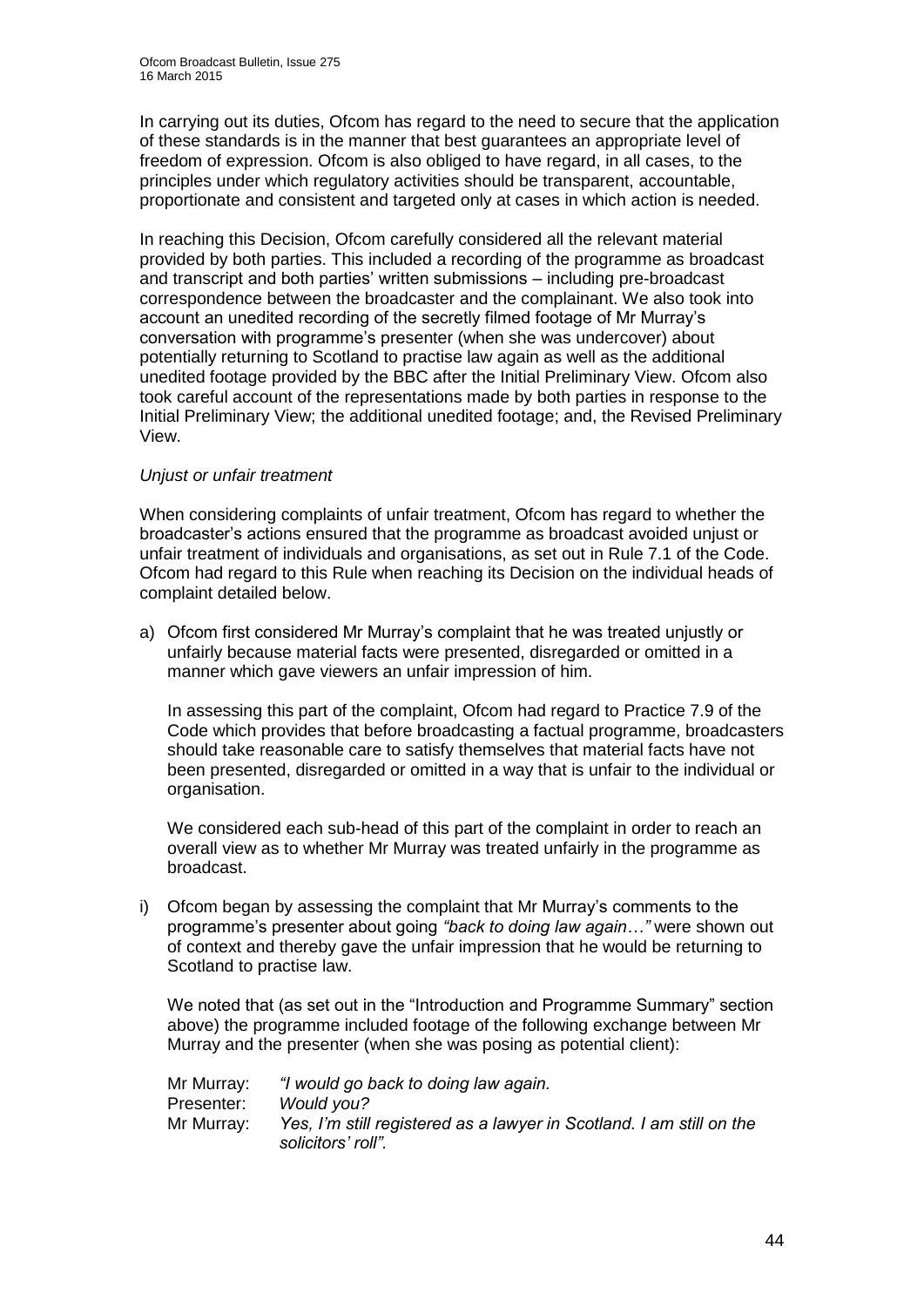In our opinion viewers would have understood this exchange to have indicated that it was possible that Mr Murray would go back to practise as a solicitor in Scotland and that he could do so because he was still registered as a solicitor in Scotland.

This section of the programme was an edited version of a longer exchange recorded during secret filming of Mr Murray.

It is important to note that the editing of a programme is an editorial matter for a broadcaster. However, in accordance with Practice 7.6 of the Code (which states that when a programme is edited, contributions should be represented fairly) broadcasters must ensure that the programme as broadcast does not result in unfairness to an individual or organisation.

Mr Deane said that when making these comments Mr Murray had understood that they were part of a general discussion and that on more than one occasion he had specifically indicated that he had no intention of returning to Scotland. In its response to the complaint, the BBC said that the section of the unedited recording from which this exchange was taken (a copy of which was provided) showed that that Mr Murray did not say that he had no intention of returning to Scotland. The broadcaster also said that several of the comments Mr Murray made alongside his statement that he "**would** go back to do law again" [broadcaster's emphasis] made it clear that his return to Scotland would be contingent on the outcome of the then forthcoming vote on Scottish independence, and that were the circumstances right he would consider returning to Scotland where he was still registered as a solicitor and where he could again work in that capacity.

In response to the Initial Preliminary View that the inclusion in the programme of the relevant exchange did not result in unfairness to Mr Murray, Mr Deane submitted that the unedited footage of Mr Murray initially provided to Ofcom was an insufficient base from which to determine whether the way in which Mr Murray's comments to the programme's presenter about going *"back to doing law again…"* were presented resulted in unfairness to him.

In light of Mr Deane's representations, we asked the BBC to provide a copy of all of the remaining unedited footage of Mr Murray recorded during the making of the above programme and gave both parties an opportunity to comment on this footage (see "Request for additional unedited footage and further representations" section above for details).

We noted that, having received a copy of the additional unedited footage, Mr Murray said that he believed that some of the unedited footage of him was missing – notably a conversation during which the presenter's companion allegedly became angry at the presenter's persistent questioning of Mr Murray about whether or not he would return to Scotland. However, we also noted that, in response to this claim, the BBC said that all of the secretly filmed footage which was recorded by the presenter had been disclosed; there were two sections of footage showing Mr Murray and/or his office from a distance (parts of which were included in the programme) which had not been provided but they included no audio; and, that all of the audio recorded was on the secretly filmed footage which had been disclosed. We noted that Mr Murray raised the same point in response to the Revised Preliminary View and the BBC reiterated that it had provided Ofcom with copies of all the secretly filmed unedited footage in relation to Mr Murray.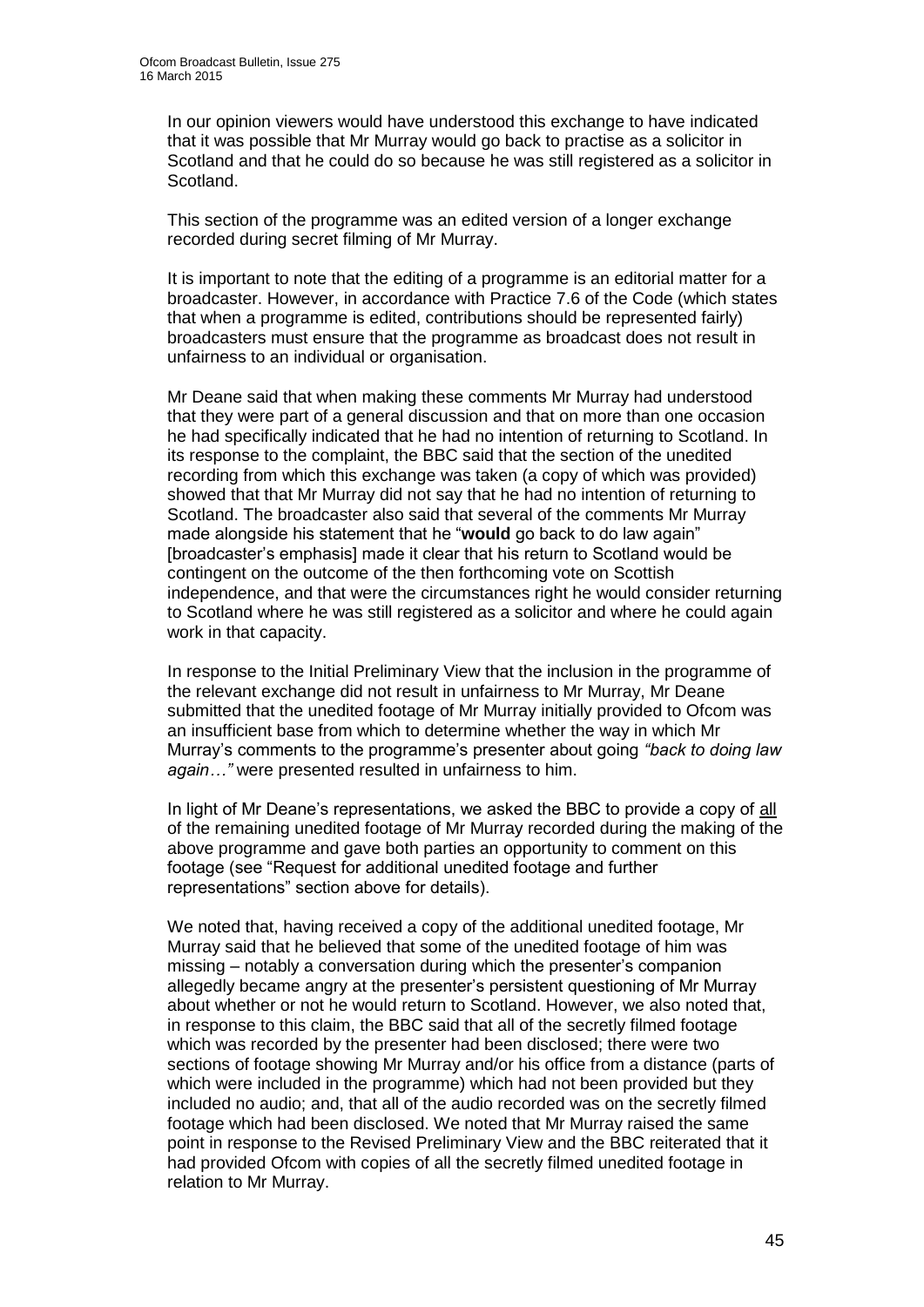Ofcom is satisfied with the broadcaster's explanation that it has been provided with all the unedited footage which is germane to the point under consideration – i.e. all the secretly recorded footage which includes audio of comments made by Mr Murray to the presenter.

In response to the Initial Preliminary View Mr Deane also said that the unedited footage showed that the programme unfairly omitted a number of explanations, given by Mr Murray to the presenter, about the legal aspects of the prospective house purchase (in particular, the fact that they would be undertaken by a notaio or Italian lawyer and not by Mr Murray) and instead suggested that Mr Murray would have drawn up the purchase offer because he was previously a lawyer.

We observed that the unedited footage shows that Mr Murray told the presenter that: the drawing up of purchase offers by estate agents was common practice in Italy; that any purchase offer he drew up would be based on a template drafted by a notaio; and, that the legal aspects of any house purchase [other than the drawing up of the purchase offer] would be undertaken by either a notaio or an Italian lawyer.

However, as noted above, broadcasters have the editorial freedom to select and edit material as they wish provided that the programme as broadcast does not result in unfairness to the individual concerned.

As set out in the "Introduction and programme summary" above, Mr Murray was shown saying to the presenter *"I will draw you up an offer which you sign"*; confirming that it would be *"a legally binding offer"* and, explaining that it had to be accompanied by a deposit of £5,000.

Immediately afterwards (and just before showing Mr Murray's comments about going "*back to doing law again"*) the programme said:

*"So a solicitor the Scottish regulation system deemed to be dishonest, found guilty of deception and misleading clients, is going to be doing some of the*  legal work for my half a million pound house purchase, a man whom in the *opinion of our panel of experts should have been struck off. As Murray drove me back to my car for the last time, he left me with these comforting words…"*.

However, we observed that the programme also explained that *"Tom's estate agency license in Italy means he's the one who would draw up some of the legal paperwork"* and that *"Thomas Murray is doing nothing illegal in his new life as an estate agent…".*

In our view, given the inclusion of these two comments, viewers would have understood that the drawing up of initial purchase offers by estate agents (i.e. anyone who held an estate agency licence as Mr Murray did) was common practice in Italy and that there was nothing wrong in Mr Murray doing so. In particular, notwithstanding the description of the initial purchase offer as *"some of the legal paperwork"* (a phrase which in our opinion reflected the fact that, in general, an offer of this type made in the UK, would be drawn up by a solicitor), we do not consider that a reasonable viewer would have understood the programme to have claimed that Mr Murray would have drawn up an initial purchase offer on behalf of clients because he was previously a lawyer.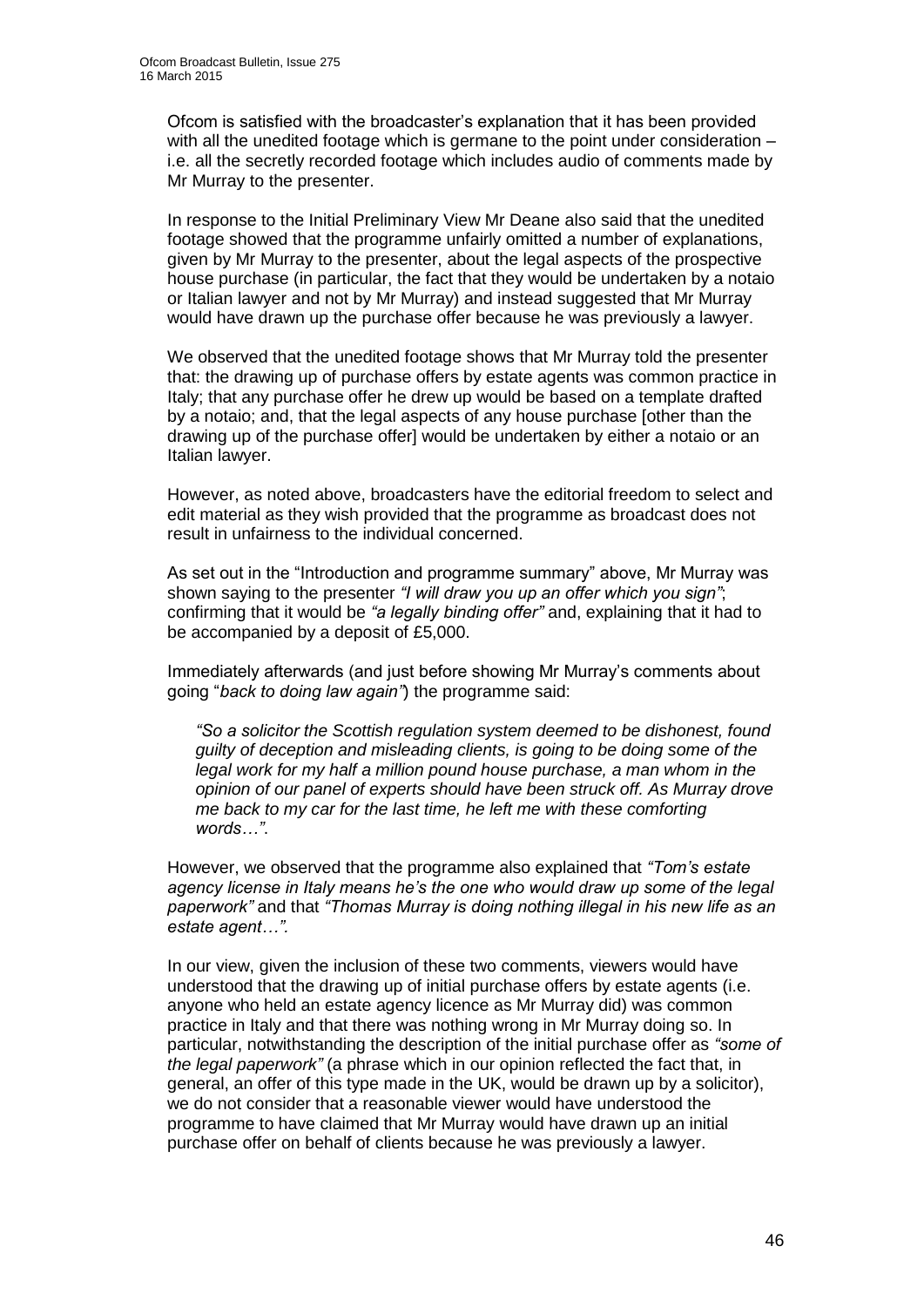We noted that in response to the Revised Preliminary View Mr Deane said that the BBC's argument that Mr Murray's statements offered reassurance to clients was "wholly without foundation". Mr Deane also said that Mr Murray had never told the presenter (who, as noted above, he had believed to be a prospective client) whether or not he had a practising certificate from the Law Society; he (Mr Murray) did not need one to carry out his job as an estate agent in Italy (which he was qualified to do) and at no time did he say that he was acting as a lawyer or providing legal advice as a solicitor. Mr Deane also said that there was no duty on Mr Murray to disclose to any potential client the difficulties which he was having with the Law Society.

In relation to these comments, we observed that the programme did not claim that Mr Murray had told the presenter he had a practising certificate; nor indicated that he needed one to work as an estate agent Italy. Rather, as set out above, the programme made clear that it was legitimate for Mr Murray to draw up purchase offers because he held an estate agent's licence.

We also observed that the programme did not explicitly state that Mr Murray had a duty to disclose his difficulties with the Law Society to potential property purchasers. Nonetheless, in our view it did indicate he was prepared to talk about his previous legal experience as mean of reassuring a prospective client (namely the undercover presenter) but had not disclosed the Law Society's findings against him on this same occasion.

We considered that, given that the programme included footage of Mr Murray talking to the presenter about the fact that he used to be a lawyer in Scotland and confirming that he had been able to draw on his *"Scottish law experience"* in his current work, viewers would have been able to draw their own conclusions on the extent, if any, to which Mr Murray relied on his previous legal experience in Scotland to provide reassurance to prospective property purchasers.

Taking account of all of these factors, we considered that the broadcaster had taken reasonable care to satisfy itself that, in relation to the way in which Mr Murray's role in the legal aspects of a house purchase was presented, material facts were not presented or omitted or disregarded in a way that portrayed Mr Murray unfairly.

We then turned back to the complaint that the way in which Mr Murray's comments about going *"back to doing law again…"* were presented resulted in unfairness to him. We noted that Mr Deane said that in the additional unedited footage Mr Murray could be heard saying he did not miss doing the law and that he now hates going back to Scotland. Mr Deane argued that this did not tie in the programme's suggestion that "Mr Murray would be returning to Scotland to do law". In response to the Revised Preliminary View, Mr Deane also said that the programme had "chose[n] to ignore other conversations within which Mr Murray clearly stated that he would not be returning to Scotland.

Having assessed the additional unedited footage, Ofcom accepts that Mr Murray made a number of comments that could be interpreted to indicate that he was not keen to return to Scotland – notably, in response to questions from the presenter he said that he did not miss Scotland and that he now hated going back home (i.e. to Scotland).

We also noted that Mr Deane considers that it is possible to interpret the full conversation between the presenter and Mr Murray from which the relevant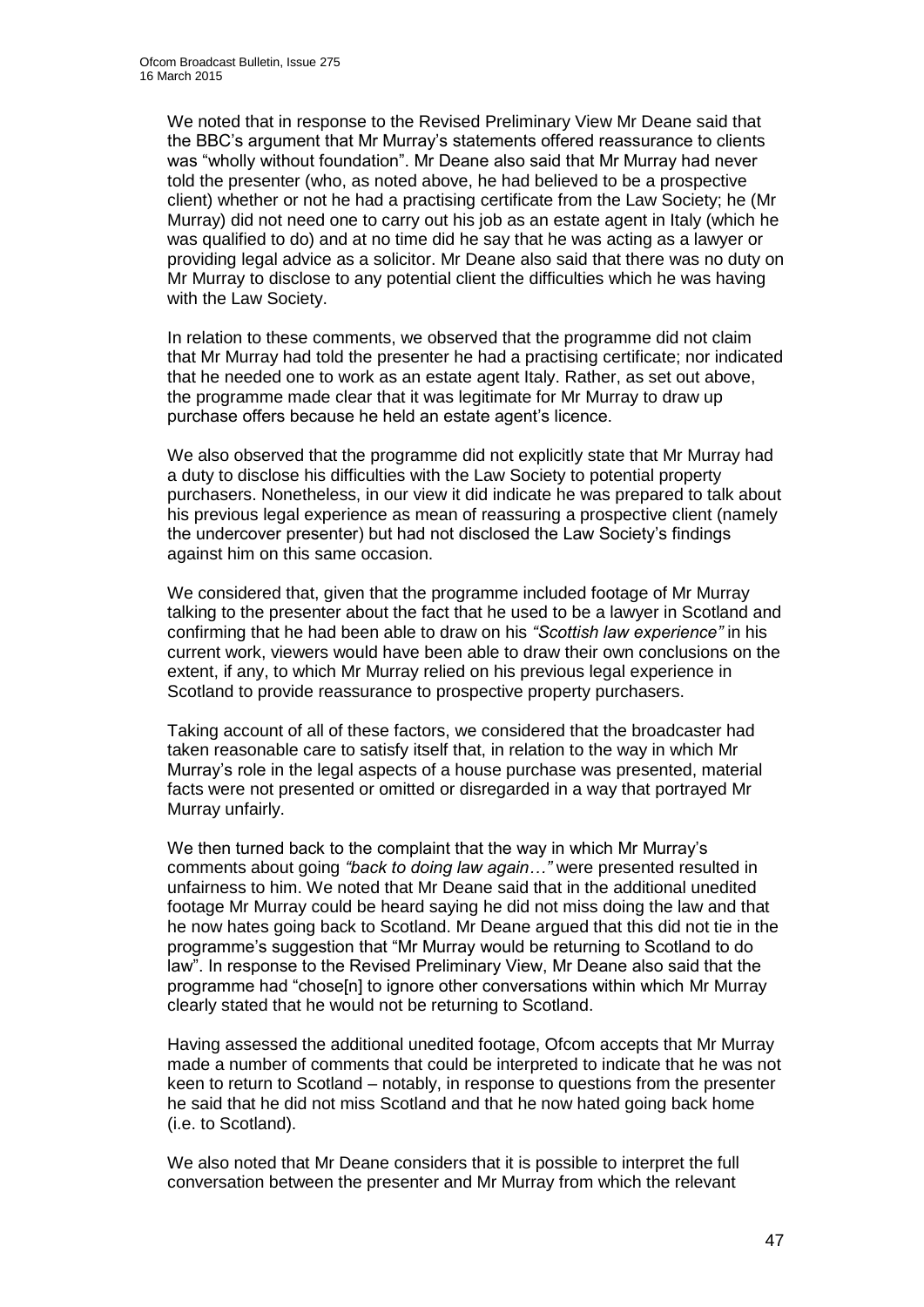exchange was drawn as Mr Murray indicating that he had no intention of going back to Scotland to practice law.

With regard to this exchange, we observed that, when asked by the presenter if he missed Scotland Mr Murray responded: "I can't say that I do. The only thing that would even make me think about going back was if it became independent". He subsequently explained that, in his view, the current system (i.e. government from Westminster) was not democratic. However, during this conversation Mr Murray did not (as indicated both in this complaint and a letter sent by Mr Deane to the programme makers on Mr Murray's behalf prior to the broadcast) specifically state that he had no intention of ever returning to Scotland. Rather, when asked by the presenter if he would "give up this lifestyle" Mr Murray replied "I said I'd think about it…" and when asked if he would "do estate agency back there [i.e. Scotland]" Mr Murray said: "I would go back to doing law again…I'm still registered as a lawyer in Scotland...I am still on the solicitor's roll. I could go back and do that". In addition, when asked if he would want to do this (i.e. go back to being a lawyer in Scotland) Mr Murray responded: "At the moment, no".

In our view, the key to determining if Mr Murray was treated unfairly is not whether or not he would return to Scotland, but whether the inclusion of his comment about going *"back to doing law again"* in the programme resulted in unfairness. This is because with regard to the three solicitors who had been investigated for professional misconduct by the Law Society and the SSDT (of whom Mr Murray was one) the focus of the programme was whether or not they had been appropriately disciplined and if they should, either in theory or practice, be able to work as lawyers.

It is clear that Mr Murray told the presenter that if he were to return to Scotland he would not be an estate agent and that he went on to say that he would *"go back to doing law again"*, which he could do because he was still on the solicitor's roll.

Therefore, taking account of all of the factors set out above, we concluded that, notwithstanding the omission from the programme of the circumstances which would need to apply before Mr Murray would consider returning to Scotland (i.e. Scotland becoming independent), the inclusion of this exchange in the programme, and, in particular, Mr Murray's claim about going back to doing law did not result in unfairness to the complainant.

ii) Ofcom next assessed the complaint that by heavily focussing on Mr Murray, in contrast to the other two solicitors featured, the programme gave the impression that his offences were either of equal or greater magnitude compared to those of these two solicitors.

We observed that of the time given in the programme to the three solicitors whom the SSDT had made findings against, the majority was allotted to Mr Murray (approximately ten and half minutes compared to six and half minutes and two and half minutes to the other two solicitors).

The amount of time given to a particular element of a programme compared to others is an editorial decision for the broadcaster. In making these decisions however, programme makers must ensure that material facts are not presented unfairly and that those against whom significant allegations are made are given an opportunity to respond.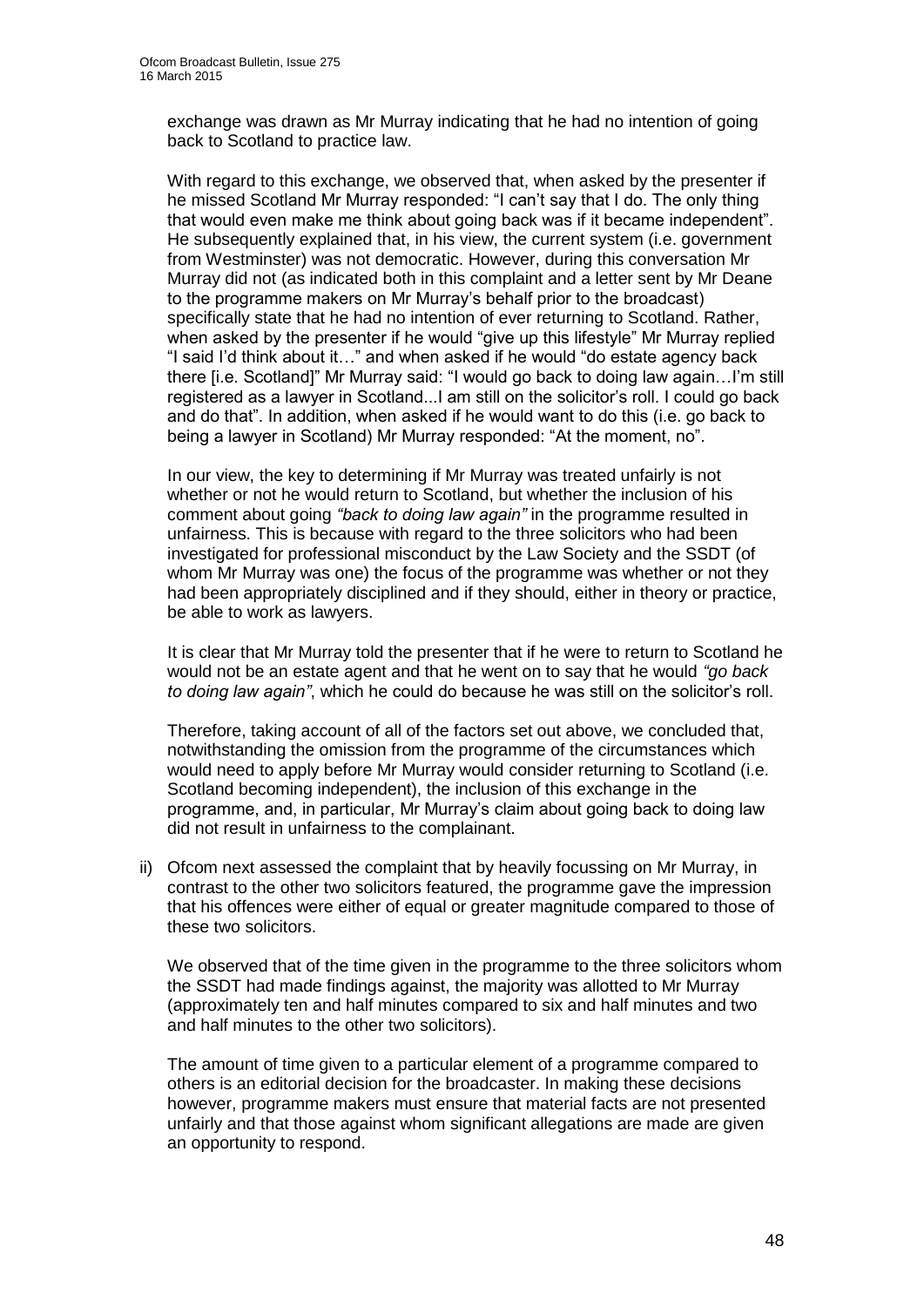We noted that it was made clear that the SSDT had made findings of serious misconduct against all three of the solicitors featured. The circumstances of these findings were set out in the programme and, in particular, the programme included specific information about the misconduct of each of the two other solicitors featured alongside Mr Murray. For example, the programme said that despite being *"struck off for being hopelessly incompetent"* the first lawyer featured continued to advise *"vulnerable clients"* regarding immigration and asylum issues. It also: set out a history of complaints made against the third solicitor; explained that the SSDT had heard a case against him relating to his *"borrowing £60,000 of client's money without consent"*; and, claimed that he had circumvented the restrictions placed on his certificate to practise by adopting the identity of the solicitor who had been assigned to supervise his work. The programme made clear that, although only the first solicitor featured had been *"struck off"* the register of practising solicitors in Scotland by the SSDT, the view of the panel of legal experts who contributed to the programme was that this would have been the appropriate sanction for both of the other two solicitors featured – one of whom was Mr Murray.

In its response the BBC said the time allotted to Mr Murray's story was based on the fact that despite the SSDT's three findings of dishonesty, relating to the misuse and misappropriation of client's money, against Mr Murray he continued to work in an occupation where trust and integrity were paramount and in which he might be involved in taking customer deposits.

Although Mr Murray complained about the omission of specific information relating to his dealings with Mr McKechnie (see Decision at head a) iii) below for details) he did not dispute either the information included in the programme about the SSDT findings against him, or the fact that he now worked in a role in which financial probity was important.

In light of these observations, we concluded that the fact that more time was given to Mr Murray's story than to the two other solicitors featured did not result in unfairness to the complainant.

iii) Ofcom considered the complaint that the programme omitted to mention the longrunning and on-going dispute between Mr Neil McKechnie (a former client of Mr Murray) and Mr Murray despite being made aware of it in pre-broadcast correspondence.

Mr Deane said that, although the programme acknowledged that Mr Murray had obtained a decree for £150,000 against Mr McKechnie, it did not ask Mr McKechnie if he considered the existence of this decree provided a valid reason for Mr Murray's non-payment of the order made by the SSDT.

As set out in the "Introduction and programme summary" above, Mr McKechnie was one of two former clients of Mr Murray who contributed to the programme. We observed that the programme set out the history behind the SSDT finding against Mr Murray with regard to the work he carried out for Mr McKechnie. In particular, it said that despite becoming bankrupt a year after he first took on both a divorce and an employment case for Mr McKechnie (i.e. in 2001) – and thereby being automatically suspended from practising as a solicitor in Scotland – Mr Murray failed to make his client aware of the change in his status. It also made it clear that Mr McKechnie did not complain to the SSDT until 2004 and that the outcome of this complaint was that: *"Murray was found guilty of inadequate professional service and ordered to pay back £3,000 of fees and £1,000*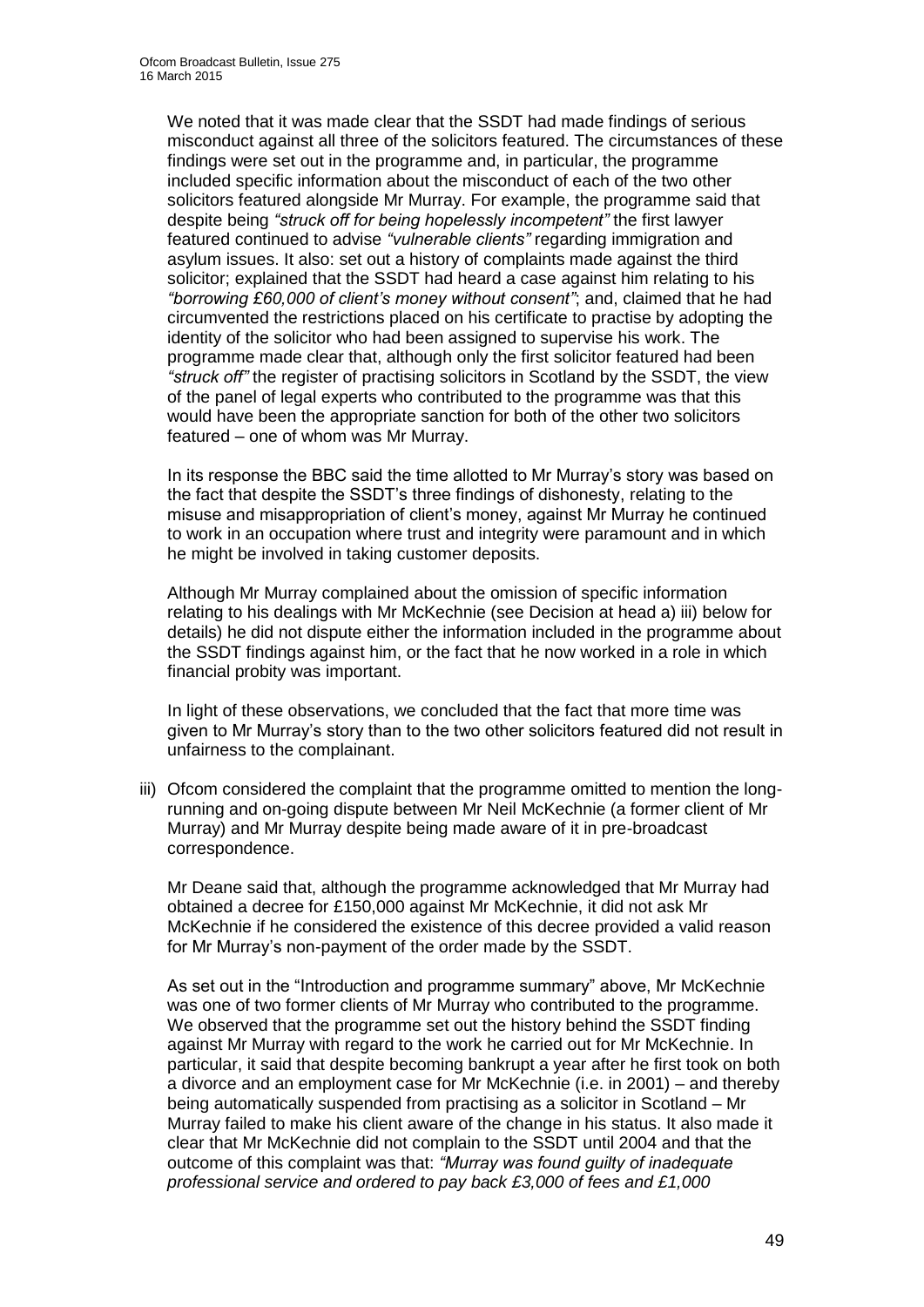*compensation".* In addition, the programme indicated that at the time the programme was being made Mr McKechnie *"*remain[ed] *aggrieved"* and considered that Mr Murray still owed him fees of around £6,000 plus £1,000 compensation. Further, as acknowledged in the complaint, the programme said that although Mr Murray decided not to respond to the claims made about him in the programme he did say: *"that he'd gained a decree against Neil McKechnie for £150,000 which remained unpaid"*.

We considered that viewers would have understood both the nature and the lengthy time-span of the disagreement between Mr Murray and Mr McKechnie. They also would have been aware that neither party to this dispute had conceded to the other's point of view with regard to whether it would be appropriate for Mr Murray to pay Mr McKechnie the fees and compensation he was ordered to by the SSDT.

For these reasons, we concluded that the manner in which the relationship between Mr Murray and Mr McKechnie was presented (and in particular the fact that the programme did not include Mr McKechnie's position with regard to the £150,000 decree and its impact, if any, on his continuing claim against Mr Murray) would not have resulted in unfairness to the complainant.

Having assessed each sub-head identified in the entertained complaint as being particularly unfair to Mr Murray separately, Ofcom concluded that as regards each of these sub-heads, the material facts were not presented, omitted or disregarded in a way that portrayed Mr Murray unfairly in the programme as broadcast.

Ofcom also carefully assessed the parts of the programme relating specifically to Mr Murray as a whole, to reach a view as to whether the programme in its entirety was unfair. We noted in particular that the complainant had not disputed the validity of several key pieces of factual information about him included in the programme (notably the details of the SSDT findings against him; the claim that he had not paid fees and compensation to Mr McKechnie as ordered; and, the location and nature of his current work). After careful consideration Ofcom found that, when taken as a whole, the portrayal of Mr Murray did not result in unfairness to him in the programme as broadcast.

b) Ofcom then considered Mr Murray's complaint that he was treated unjustly or unfairly because the programme makers used deception and surreptitious filming to obtain footage of Mr Murray.

In assessing this part of the complaint, Ofcom had particular regard to Practice 7.2 of the Code which states that broadcasters and programme makers should normally be fair in their dealings with potential contributors to programmes unless, exceptionally, it is justified to do otherwise. Ofcom also had regard to Practice 7.14 of the Code. This states that broadcasters or programme makers should not normally obtain or seek information, audio, pictures or an agreement to contribute through misrepresentation or deception. (Deception includes surreptitious filming or recording.) However, it may be warranted to use material obtained through misrepresentation or deception without consent if it is in the public interest and cannot reasonably be obtained by other means.

We noted that Mr Murray was filmed secretly while he talked to the presenter of the programme who was posing as a potential client of the estate agency for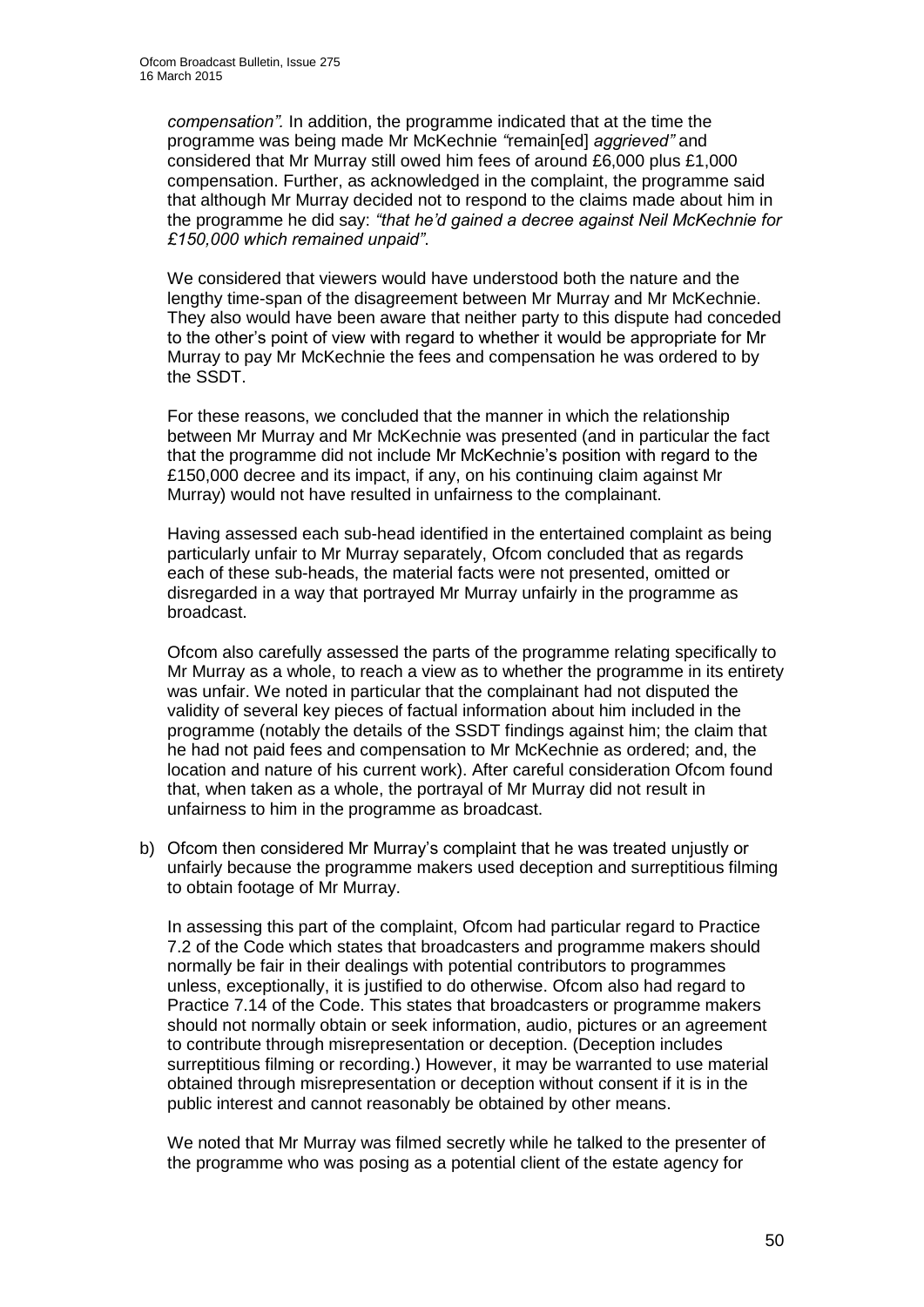which Mr Murray worked, and that some of this footage was included in the programme.

From the information submitted by both parties we understood that prior to recording the secretly filmed footage the programme makers did not ask Mr Murray about his previous conduct (i.e. the incidents featured in the programme). However, in its response to this complaint, the BBC said that the secret filming was carried out to determine whether Mr Murray was continuing to use his status as a solicitor to reassure clients who might be considering asking him to act for them in property transactions, thereby placing him in a position of trust – notably in relation to their money. This contrasted with the complainant's view that the secret filming was a means to elicit information from Mr Murray about his relationship with Mr Usher and Mr McKechnie or the SSDT findings.

In this context, we noted that in the complaint Mr Deane acknowledged that the presenter did not ask Mr Murray any questions about his past conduct during the recording of this footage. We also noted that the secretly filmed footage included in the programme focused on how Mr Murray conducted himself in his current role as an estate agent in Italy.

The BBC said that the secretly filmed footage showed that, despite using his position as a registered solicitor to reassure potential clients, Mr Murray did not mention the disciplinary proceedings against him.

We observed that Mr Murray would have regularly dealt with potential clients in his role as an estate agent and that, on the information available to us, it appeared that while posing as a potential client the presenter spoke to Mr Murray about matters pertaining to his current role. We considered that a deception of this nature was relatively minor.

Having taken account of the factors set out above, we took the view that it would not have been possible for the programme makers to have to obtained evidence of how Mr Murray would usually behave towards prospective clients without the use of deception and secret filming. This was because we considered it was unlikely that Mr Murray would have spoken to the presenter in a candid manner had he been aware that he was being filmed by the programme makers rather than believing that he was showing properties to a potential client.

We also considered that the obtaining of this footage and its subsequent inclusion in the programme enabled viewers to assess for themselves to what degree Mr Murray was prepared to rely on his former status as a solicitor in order to help to secure the custom of potential clients. In addition, in the context of the programme as a whole, the relevant footage provided a direct illustration of the impact which the SSDT findings had on Mr Murray's ability to act in a position where trust was essential.

Ofcom next went on to consider how the relevant material was presented in the programme as broadcast in order to ascertain if it resulted in unfairness to him.

The secretly filmed footage of Mr Murray included in the programme showed him:

- talking about and showing properties for sale to the presenter;
- explaining that he used to work as a lawyer in Scotland and agreeing that he had drawn on that experience in his current role; and,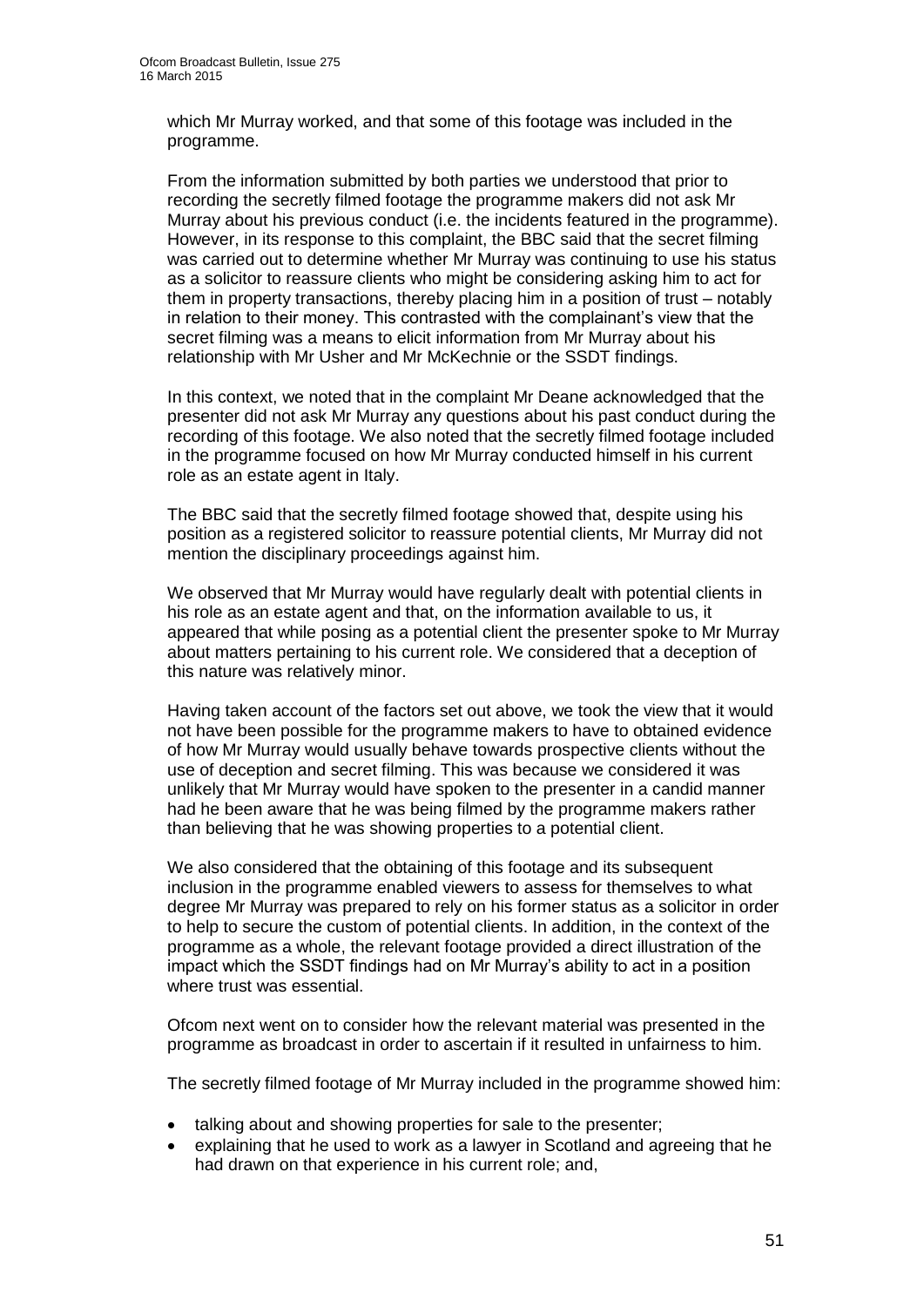setting out how, if a client wanted to buy a property, he would draw up a legal binding offer which would need to be accompanied by a deposit of £5,000.

As noted above, the programme also included secretly filmed footage of an exchange between Mr Murray and the presenter about the possibility that Mr Murray could go back to Scotland to practise as a solicitor. We recognised that Mr Deane had complained that this was unfair to Mr Murray because he had informed the programme makers that he had no intention of returning to Scotland. However, as set in the Decision at head a) i) above, we concluded that the inclusion of this exchange in the programme did not result in unfairness to Mr Murray.

The basis on which the comments made by Mr Murray in the secretly recorded footage which was included in the programme (i.e. that he understood that he was talking to a prospective client) was made clear to viewers. In addition, from the footage it appeared that Mr Murray was expressing himself in his own words and that he did so freely (i.e. that he did not make any of these comments under duress). Further, in our view, there was nothing particularly contentious about the information Mr Murray gave to the presenter. This was because the conversation either pertained to his work as an estate agent and the functions which he would carry out for any client, or formed part of a general conversation which someone in Mr Murray's position might be expected to have with a potential client. We also observed that Mr Deane did not provide Ofcom with any evidence to support the view that the inclusion of the relevant footage in the programme resulted in unfairness to Mr Murray.

Taking all of the factors set out above into account, we took the view that there was a public interest in the programme makers recording and subsequently broadcasting the relevant footage, and that the deception practised on Mr Murray in order to enable them to do so was warranted. This was because the obtaining and subsequent use of this footage enabled viewers to judge for themselves whether and to what degree Mr Murray was prepared to rely on his previous career as solicitor to reassure potential clients and because it was unlikely that Mr Murray would have spoken to the presenter in a candid manner had he been aware that he was being filmed by the programme makers rather than believing that he was showing properties to a potential client. The programme informed viewers about the nature of the deception practised on Mr Murray and gave an accurate picture of the comments he made to the presenter when she was posing as a prospective client. Therefore, we found that there was no unfairness to Mr Murray in the programme as broadcast in this respect.

#### *Unwarranted infringement of privacy*

In Ofcom's view, the individual's right to privacy has to be balanced against the competing rights of the broadcasters to freedom of expression. Neither right as such has precedence over the other and where there is a conflict between the two, it is necessary to intensely focus on the comparative importance of the specific rights. Any justification for interfering with or restricting each right must be taken into account and any interference or restriction must be proportionate.

This is reflected in how Ofcom applies Rule 8.1 which states that any infringement of privacy in programmes, or in connection with obtaining material included in programmes, must be warranted.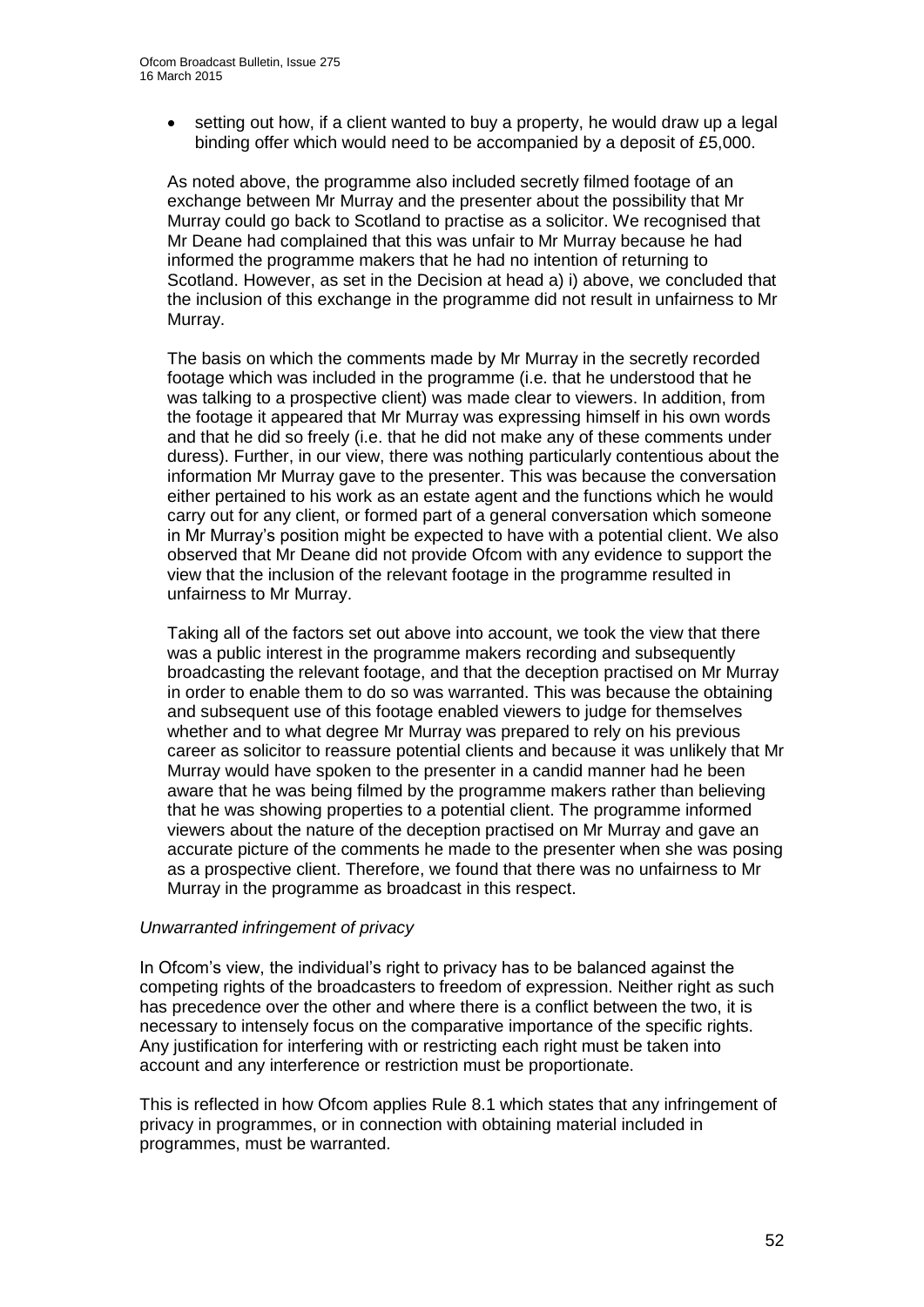c) Mr Deane complained that Mr Murray' privacy was unwarrantably infringed in connection with the obtaining of material included in the programme because footage of him was filmed secretly without his permission.

In considering this part of the complaint, Ofcom had regard to Practices 8.5 and 8.13. Practice 8.5 states that any infringement of privacy in the making of a programme should be with the person's and/or organisation's consent or be otherwise warranted. Practice 8.13 says that surreptitious filming should only be used where it is warranted. Normally, it will only be warranted if: there is *prima facie* evidence of a story in the public interest; there are reasonable grounds to suspect that further material evidence could be obtained; and it is necessary to the credibility and authenticity of the programme. Ofcom also had regard to Practice 8.9. This states that the means of obtaining material must be proportionate in all the circumstances and in particular to the subject matter of the programme.

Ofcom first considered whether the surreptitious filming was, in itself, warranted.

Mr Deane said that Mr Murray was not asked to comment on the allegations made about him prior to the recording of this footage. He also argued that the information about Mr Murray obtained through recording this footage could have been obtained without surreptitious filming. In its response, the BBC argued that the surreptitious filming was warranted because there was a public interest in gathering evidence regarding whether Mr Murray was continuing to use his status as a solicitor to reassure clients who might be considering asking him to act for them in property transactions, thereby placing him in a position of trust – notably in relation to their money. It said that filming the complainant secretly (and the subsequent inclusion of some of this footage in the programme) was the only way in which to establish and demonstrate whether or not this was the case.

As set out in the Decision at head b) above, in our view, it would not have been possible for the programme makers to have obtained evidence of how Mr Murray would usually behave towards prospective clients without the use of deception and secret filming. We also noted our earlier conclusion that the deception practised on Mr Murray in order to obtain this footage (i.e. the presenter posing as a prospective client) was relatively minor. In addition, we took the view that the use of this deception would have been unlikely to have elicited any information from Mr Murray other than that which he would be willing to provide to any client.

Therefore, in Ofcom's view, the use of surreptitious filming was warranted and the means of obtaining the material had been proportionate.

We then assessed the extent to which Mr Murray had a legitimate expectation of privacy in the circumstances in which he was filmed, i.e. surreptitiously by the undercover presenter. As stated in the Code: "legitimate expectations of privacy will vary according to the place and nature of the information, activity or condition in question".

The filming took place: in the office of the estate agency where Mr Murray worked; as Mr Murray was driving to or showing properties to the presenter; and during breaks between showings. From the footage provided to Ofcom, the conversation between the complainant and the presenter focused on: the properties being shown; the role that Mr Murray would play if the presenter wished to make an offer for any of the properties (notably the drawing up of a legally binding offer); and, Mr Murray's comments about his previous work as a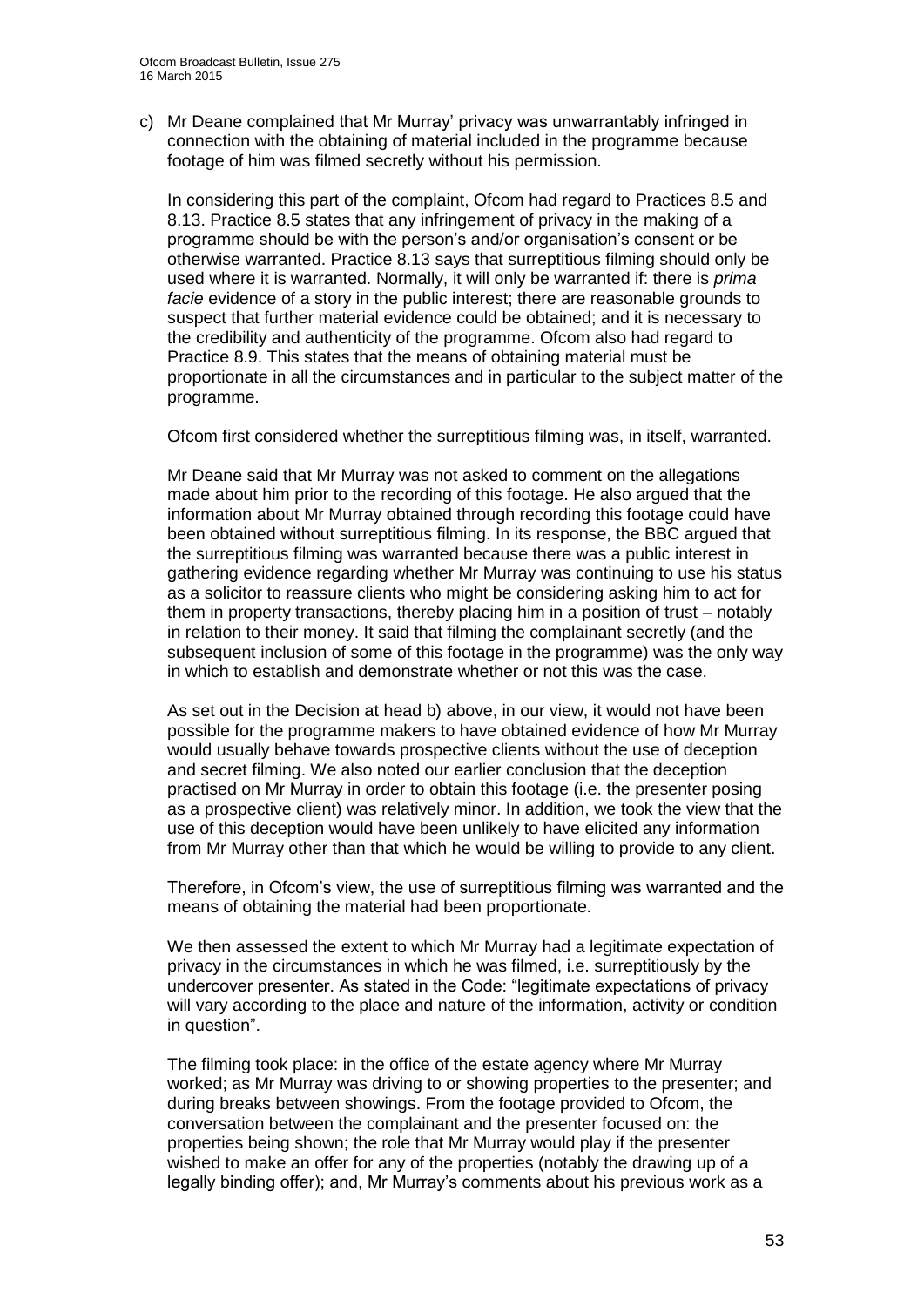solicitor in Scotland – including whether he might consider going back to Scotland to practise law. It is Ofcom's view that, ordinarily, conversations of this type (i.e. conducted during the course of business and in which the parties felt that they could speak openly and freely) could reasonably be regarded as being confidential and therefore could attract an expectation of privacy. However, the BBC argued that the client rather than the estate agent would usually be considered to have a greater expectation of privacy in respect of an exchange of this type. In addition, we noted that the complaint did not indicate that Mr Murray disclosed any private information about his personal life, nor any private and sensitive business or financial information in relation to his work during the recording of this footage and none of the footage seen by Ofcom suggested that he had.

Taking these factors into account, Ofcom concluded that Mr Murray had a legitimate expectation of privacy in relation to the surreptitiously filmed material, but that this expectation was limited by the fact that the content of the conversation was not particularly private or sensitive in nature.

Ofcom went on to consider whether it was warranted to infringe Mr Murray's expectation of privacy. The Code states that "warranted" has a particular meaning. It means that, where broadcasters wish to justify an infringement of privacy as warranted, they should be able to demonstrate why, in the particular circumstances of the case, it is warranted. If the reason is that it is in the public interest, then the broadcaster should be able to demonstrate that the public interest outweighs the right to privacy. Examples of public interest could include revealing or detecting crime, protecting public health or safety, exposing misleading claims by individuals or organisations or disclosing incompetence that affects the public.

Mr Deane argued that there was no prima facie evidence of wrongdoing on Mr Murray's part with regard to any of his current activities and there was no need to film Mr Murray secretly in order to clarify any matter regarding the SSDT findings against him as these were all in the public domain. Mr Deane also said that Mr Murray was not hiding from the authorities and had not acted in manner to warrant investigation about his whereabouts. However, we observed that, as set out above, the purpose of this filming was not find evidence of wrongdoing or to seek information about the SSDT findings. Rather, the recording was undertaken in order to assess how, in light of the previous findings against him, Mr Murray acted towards current clients in circumstances where he [Mr Murray] might well be dealing with financial matters. In addition, we observed that the programme did not indicate that Mr Murray had been hiding or that his location was unknown.

We considered that there was public interest in the programme makers recording (and subsequently broadcasting) the relevant footage. This was because, as noted above, doing so enabled viewers to assess for themselves to what degree Mr Murray was prepared to rely on his former status as a solicitor in order to help to secure the custom of potential clients. It also allowed the programme to provide a direct illustration of the impact (or lack thereof) which the SSDT findings had on Mr Murray's ability to act in a position where trust was essential.

Given all the factors set out above (and in particular that the three SSDT findings against Mr Murray concerned his financial probity), Ofcom considered the broadcaster's right to freedom of expression and the public interest in obtaining footage of Mr Murray's conduct towards clients of the estate agency and notably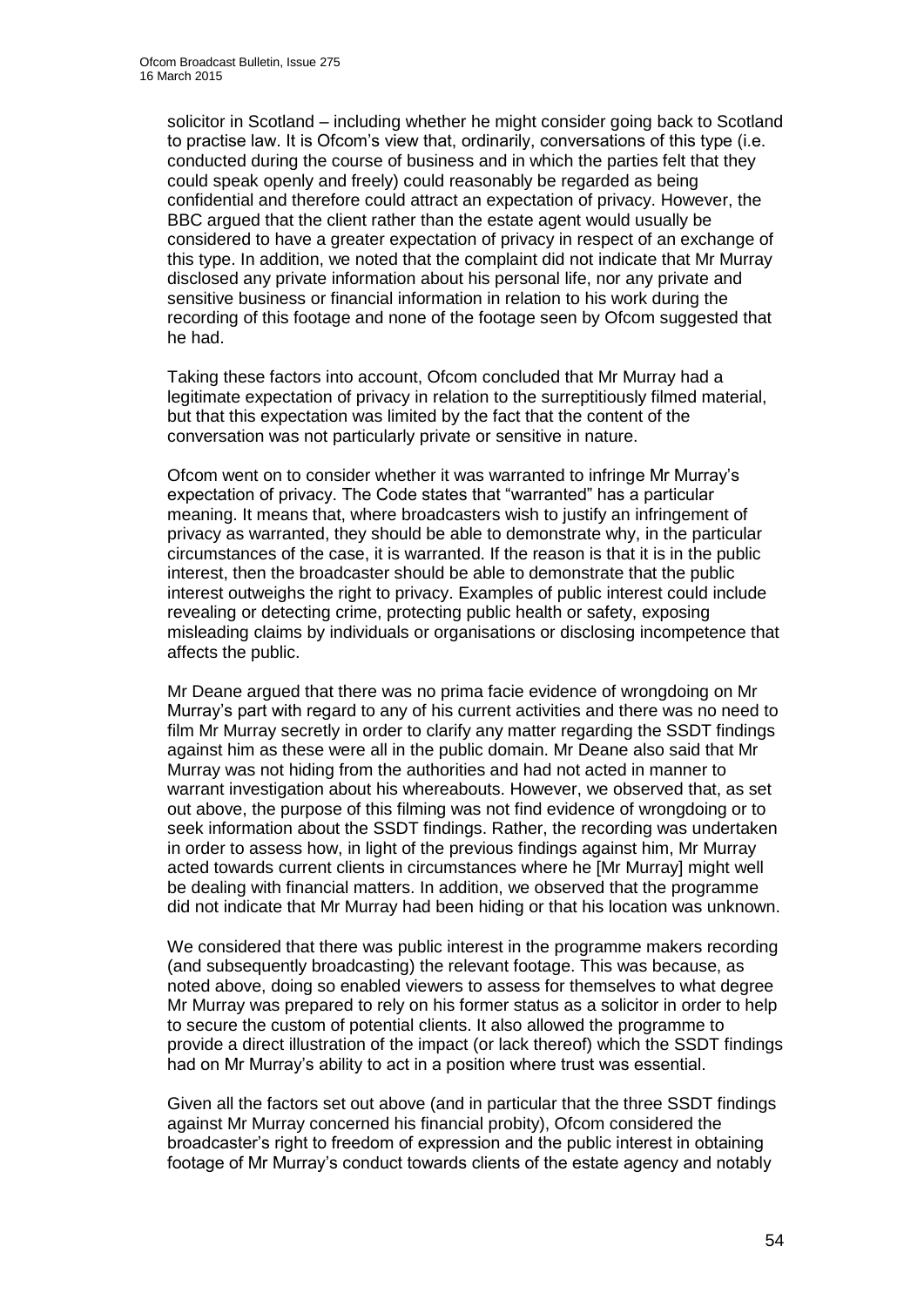the extent to which he was prepared to rely on his former role as solicitor to reassure said clients, outweighed the complainant's expectation of privacy.

Ofcom therefore found that Mr Murray's privacy was not unwarrantably infringed in connection with the obtaining of material included in the programme.

d) Mr Deane complained Mr Murray's privacy was unwarrantably infringed in the programme as broadcast because secretly filmed footage of him was broadcast without his permission.

In relation to the part of the complaint, we had regard to Practices 8.6 and 8.14 of the Code. Practice 8.6 of the Code states that, if the broadcast of a programme would infringe the privacy of a person, consent should be obtained before the relevant material is broadcast, unless the infringement of privacy is warranted. Practice 8.14 states that material gained by surreptitious filming and recording should only be broadcast when it is warranted.

Having already reached the view that the use of surreptitious filming to obtain the relevant material was warranted, Ofcom considered the extent to which Mr Murray had a legitimate expectation of privacy in the broadcast of this material in the programme. We took account of the circumstances in which Mr Murray was filmed as well as the actual material broadcast. Mr Murray was unaware that his conversation with the undercover presenter was filmed. Ofcom took the view that conversations of this type, i.e. conducted during the course of business and in which both parties felt they could speak freely and openly, could reasonably be regarded as being confidential and therefore could attract an expectation of privacy. However, Mr Murray did not disclose anything particularly private in relation to either his work or personal life in the footage included in the programme. Taking these factors into account, Ofcom considered that Mr Murray had a legitimate expectation of privacy in relation to broadcast of the footage, but that this expectation was limited because the content of the conversation was not particularly private or sensitive in nature.

Ofcom next assessed whether broadcasting this footage was warranted.

Ofcom carefully balanced Mr Murray's right to privacy in relation to the broadcast footage obtained through surreptitious filming against both the broadcaster's right to freedom of expression and the audience's right to receive information in the public interest. We considered that there was a genuine public interest justification in broadcasting the footage of Mr Murray because, as noted above, doing so enabled viewers to assess for themselves to what degree Mr Murray was prepared to rely on his former status as a solicitor in order to help to secure the custom of potential clients. In addition, as previously noted, the footage also allowed the programme to provide viewers with a direct illustration of the impact which the SSDT findings had on Mr Murray's ability to act in a position where trust was essential.

Taking all the factors set out above into account, Ofcom considered that the broadcaster's right to freedom of expression, and the public interest in broadcasting footage of Mr Murray's current conduct towards clients, outweighed the complainant's limited expectation of privacy.

Ofcom therefore found that Mr Murray's privacy was not unwarrantably infringed in the programme as broadcast in this respect.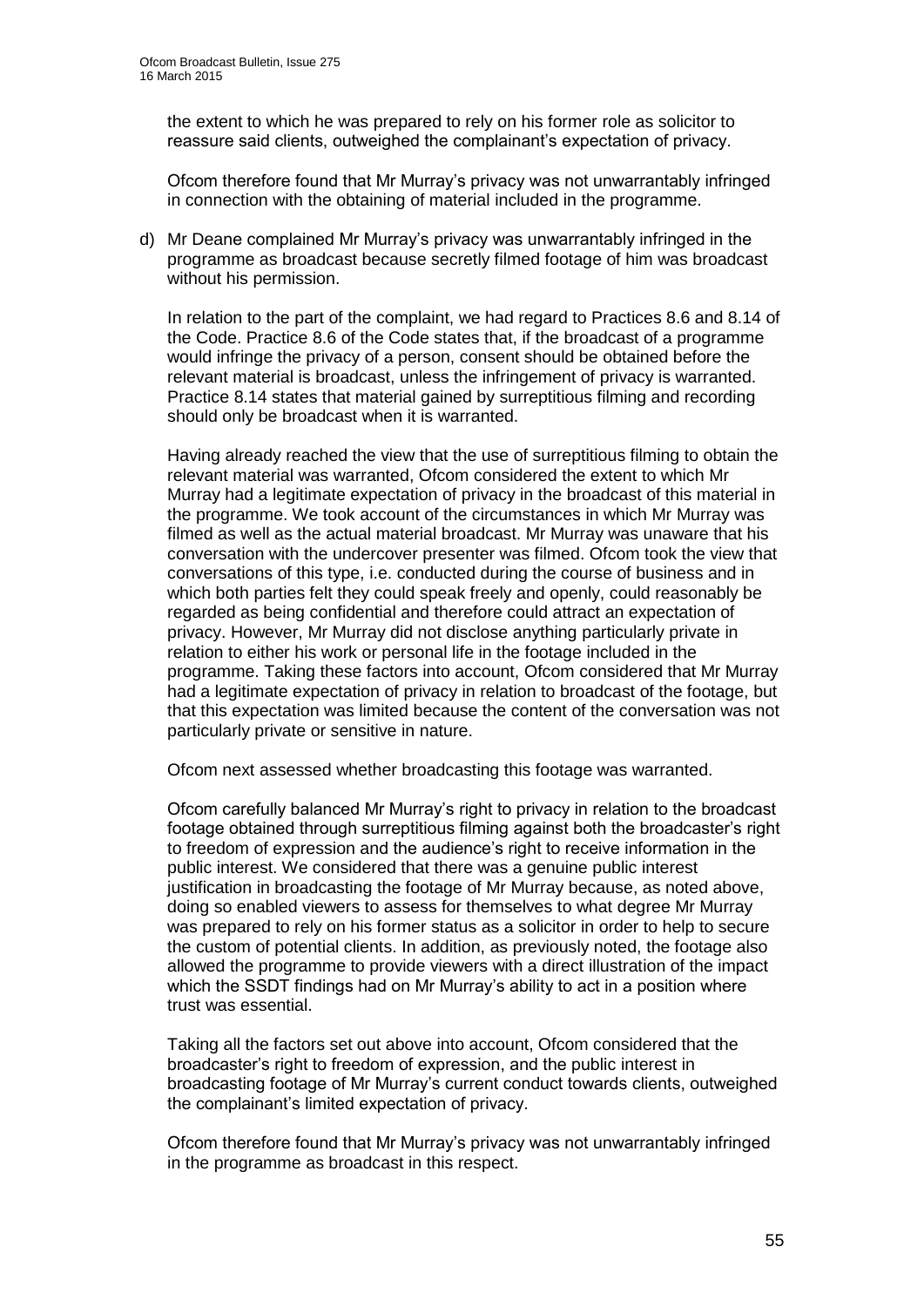e) Ofcom lastly assessed Mr Deane's complaint that Mr Murray' privacy was unwarrantably infringed in the programme as broadcast because the programme disclosed part of Mr Murray's home address which he said was not warranted by the public interest.

Practice 8.2 of the Code states that information which discloses the location of person's home or family should not be revealed without permission, unless it is warranted.

When showing copies of the SSDT findings against Mr Murray, the programme pixelated Mr Murray's address. In addition, when showing Mr Murray's accreditation as an estate agent in Italy the programme showed only the following part of Mr Murray's address: "Molazzana (LU) Localita ' Canale…". As set out in the "Introduction and programme summary" above, the programme also said that Mr Murray lived in a 400 year old farmhouse in the hills near Borgo a Mozzano in the province of Lucca, Tuscany.

We considered that the programme included significant information relating to Mr Murray's home address. However, we also observed that there are a number of old farmhouses in the area near Borgo a Mozzano and that the programme did not include either the name or number of Mr Murray's property or any images of it from which (in combination with the information which was included) its location might have been identifiable. In light of this we considered that the programme did not reveal the precise location of Mr Murray's home.

To establish whether or not Mr Murray's privacy was unwarrantably infringed in the broadcast of the programme in relation to the information about the location of his home which was broadcast, Ofcom assessed the extent to which he had a legitimate expectation of privacy in this respect.

Mr Murray did not consent to the disclosure of the information relating to the location of his home in the programme. However, as set out above, the programme did not disclose its precise location. In addition, we noted that, in its response to the complaint, the BBC said that Mr Murray's accreditation as an estate agent in Italy, which was shown in the programme, was a public document.

Taking account of all of these factors, we concluded that Mr Murray did not have a legitimate expectation of privacy with regard to the inclusion of the information which disclosed part, but not all, of his Italian address in the programme.

Given this conclusion, it was not necessary for Ofcom to consider whether any infringement of Mr Murray's privacy in regard to the broadcast of the relevant information was warranted.

Ofcom therefore found that Mr Murray's privacy was not unwarrantably infringed in the programme as broadcast in this respect.

**Therefore, Ofcom has not upheld Mr Murray's complaint of unfair treatment, and of unwarranted infringement of privacy in connection with the obtaining of material in and in the programme as broadcast.**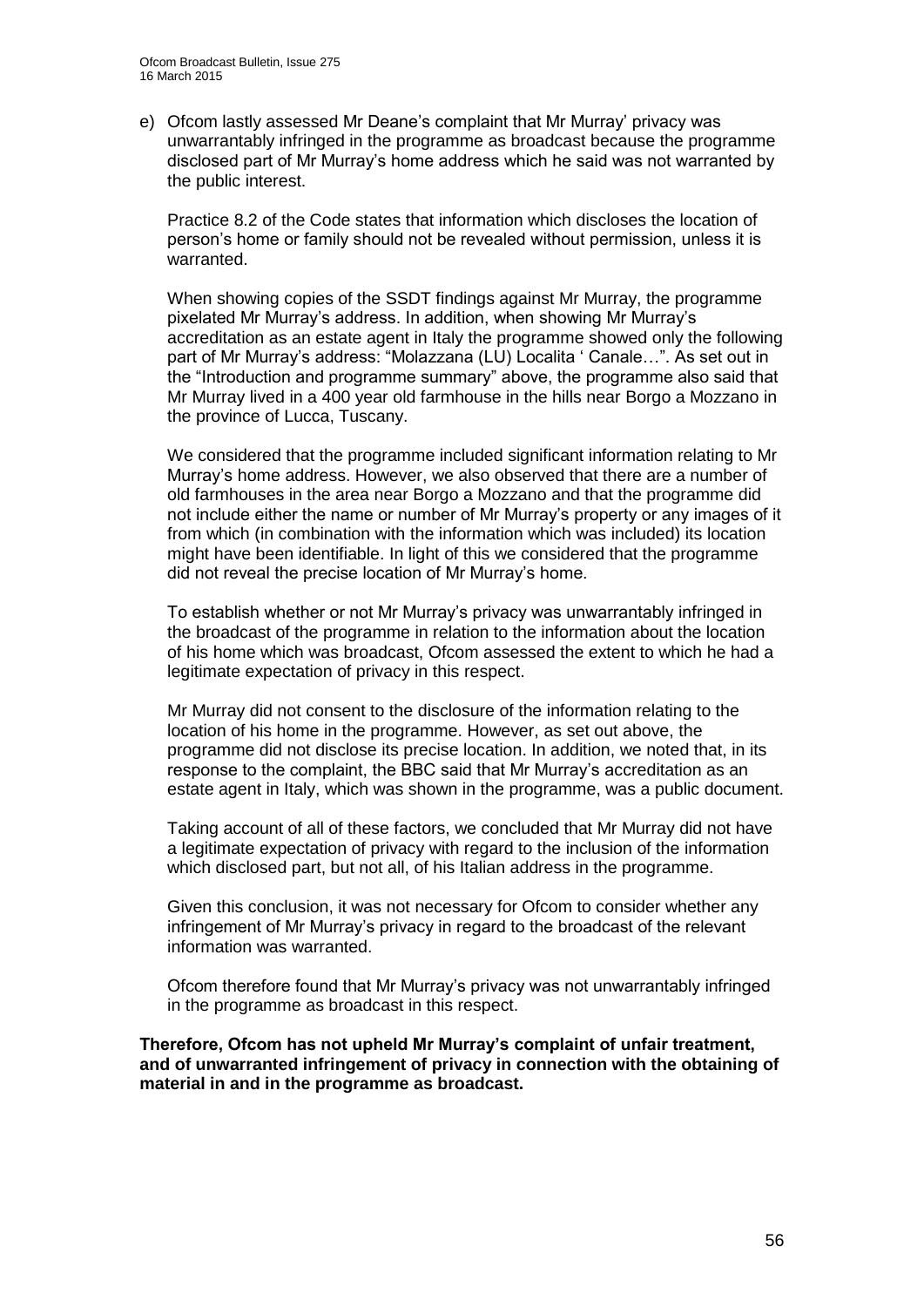# **Not Upheld**

# **Complaint by Ms K**

*CCTV: Caught on Camera – Lift Watching, Channel 4, 9 June 2014*

### **Summary**

Ofcom has not upheld Ms K's complaint of unwarranted infringement of privacy in the programme as broadcast

The programme included CCTV footage of Ms K performing oral sex on a man in a lift. Ms K's face and that of the man she was with were obscured and their voices were not heard. Ms K was not named in the programme.

Ofcom found that Ms K had a limited legitimate expectation of privacy. However, in the particular circumstances of this case, to the limited extent that Ms K's privacy may have been infringed, the public interest in broadcasting footage showing the role of CCTV cameras in monitoring anti-social behaviour outweighed Ms K's expectation of privacy. Therefore, Ofcom found that Ms K's privacy was not unwarrantably infringed in the programme as broadcast.

#### **Introduction and programme summary**

On 9 June 2014, Channel 4 broadcast an edition of its reality documentary series *CCTV: Caught on Camera*. This episode, entitled *Lift Watching,* examined the use of CCTV cameras to monitor the public areas of 19 council-owned tower blocks in Southampton and included the views and opinions of CCTV operators and residents on the impact of CCTV. The programme also showed CCTV footage of a variety of people and their behaviour in the lifts and the communal areas of the tower blocks.

The programme began with an introductory montage of clips taken from the CCTV footage. One clip showed, briefly, a woman (the complainant, Ms K) performing oral sex on a man in a lift. Accompanying this footage, one CCTV operator said: *"Us humans, we are disgusting sometimes".*

Further on in the programme, more CCTV footage of Ms K in the lift was shown. This part of the programme began with the CCTV operators discussing the drunken behaviour that they witnessed, particularly on Friday and Saturday nights. At this point, a second CCTV operator said:

*"Every Friday night, there will be couples going out of the lift dressed up. And they will be coming home at some point. And they'll be coming home in a state, whether that's drunk, angry, cuddly, loving, sex. It, there is always some sort of state".*

CCTV footage of Ms K and a man entering a lift and then Ms K performing oral sex on him was shown. This was interwoven with footage of the same CCTV operator being interviewed. He explained that when people are having sex in a lift: *"they don't give a shit about the camera, they don't care about the camera. He's got his leg up and he's as happy as Larry"*. The CCTV footage then showed the man leaving the lift and fastening up his trousers. A third CCTV operator was shown at this point admitting that she herself had been caught having sex in public.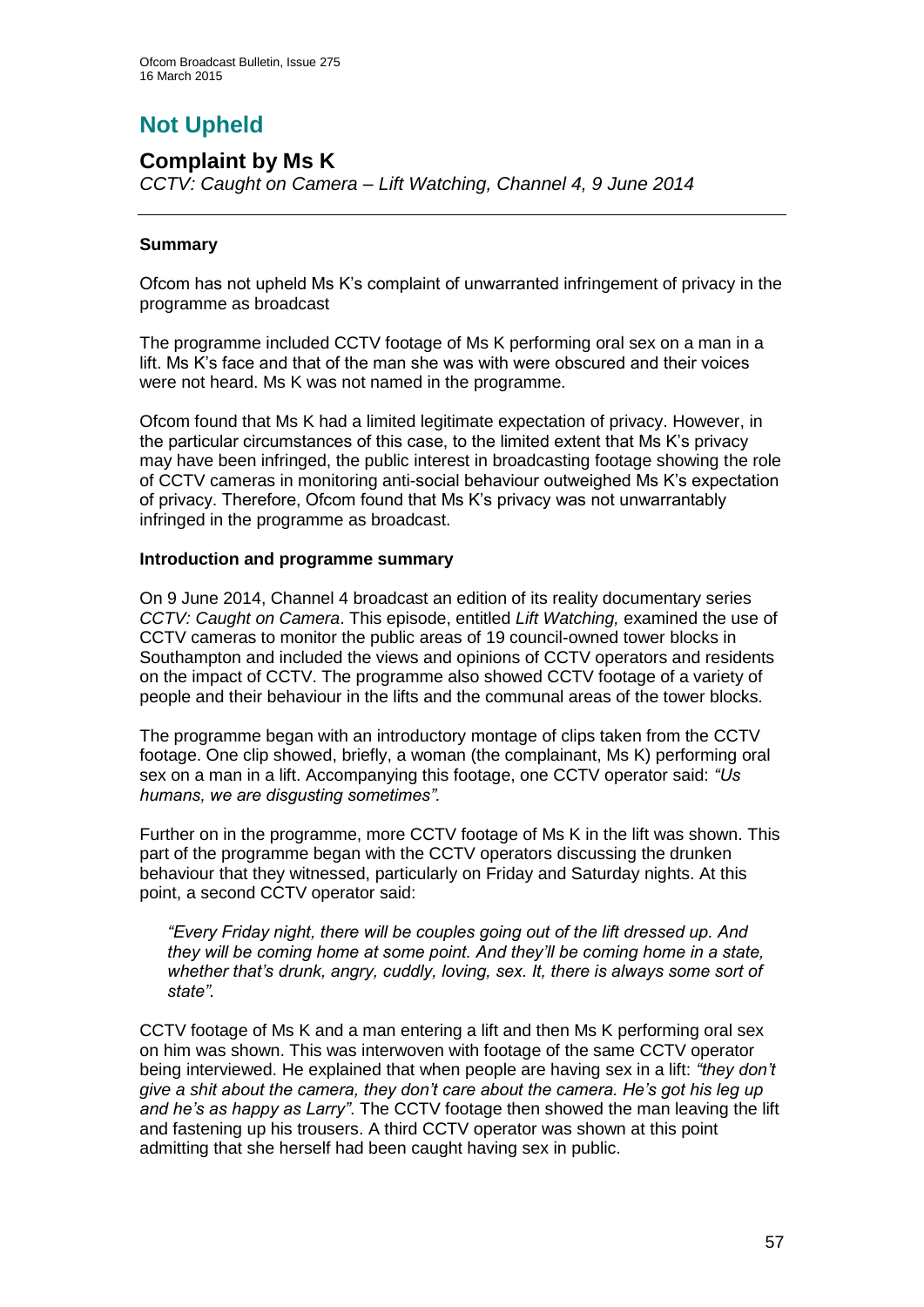Immediately following this, the programme showed Ms K in the lift pulling up her underwear. Ms K's naked upper thigh and pelvic area was partially shown. Ms K was shown from behind as she left the lift. The back of her dress was around her waist revealing her underwear. The total duration of the footage of Ms K shown in the programme was approximately 31 seconds. Ms K was neither shown nor discussed in any other section of the programme.

Ms K's face and that of the man she was with were obscured and their voices were not heard. Ms K was not named in the programme.

#### **Summary of the complaint and the broadcaster's response**

Ms K complained that her privacy was unwarrantably infringed in the programme as broadcast because CCTV footage of her engaged in sexual activity with a man in a lift was included in the programme without her consent.

Ms K's face was obscured in the programme; however, she said that friends and family had recognised her from the footage and that the programme had negatively affected her social relationships and her employment prospects. She said that the stress of being recognised in the programme had caused her to go into premature labour. Ms K also said that at the time the CCTV footage was filmed, she had been very drunk and that she had not been "at the best point in her life".

In response, Channel 4 said that the series provided a unique insight into the uses of CCTV, explored the various uses of CCTV in Britain, provided unique access to CCTV surveillance teams and the agencies they work with and considered whether the use of CCTV makes the public any safer. The broadcaster said that the programme featured testimony from the surveillance teams monitoring Southampton's 19 council-owned tower blocks. The broadcaster felt that it was vital to a fair portrayal of these controllers that the programme included an honest representation of the behaviour they are exposed to and required to deal with. Channel 4 said that the programme also featured a range of residents' opinions on CCTV (including those who akin it to a "nanny state" and those who believe the cameras have made the area safer), and that it was necessary to show clips of a range of CCTV footage from the tower blocks (for example, footage of drug deals, graffiti artists, people urinating in the lifts and various other displays of anti-social behaviour) in order for viewers to fully understand these points of view.

The broadcaster said that from the outset of the *CCTV: Caught on Camera* series it paid careful attention to the issue of contributor privacy. In particular, Channel 4 said that prior to filming it was agreed that the production company and Channel 4 would only seek to include and identify individuals without consent where it was determined that an individual did not have an expectation of privacy; or, in cases where the individual did retain an expectation of privacy, that broadcast and identification was justified by the public interest.

Channel 4 said that while it recognised that footage of a person engaging in a private sex act would normally give rise to a legitimate expectation of privacy, this was not a private occasion, but occurred in a communal lift, accessible to all residents and visitors, and which was fitted with 24 hour CCTV cameras. Further, Channel 4 also said that Southampton City Council had placed "extensive and prominently displayed signage" in and around all of the tower blocks, in areas covered by CCTV including the lifts, to notify residents and other members of the public about the use of CCTV. Channel 4 said that these signs read as follows: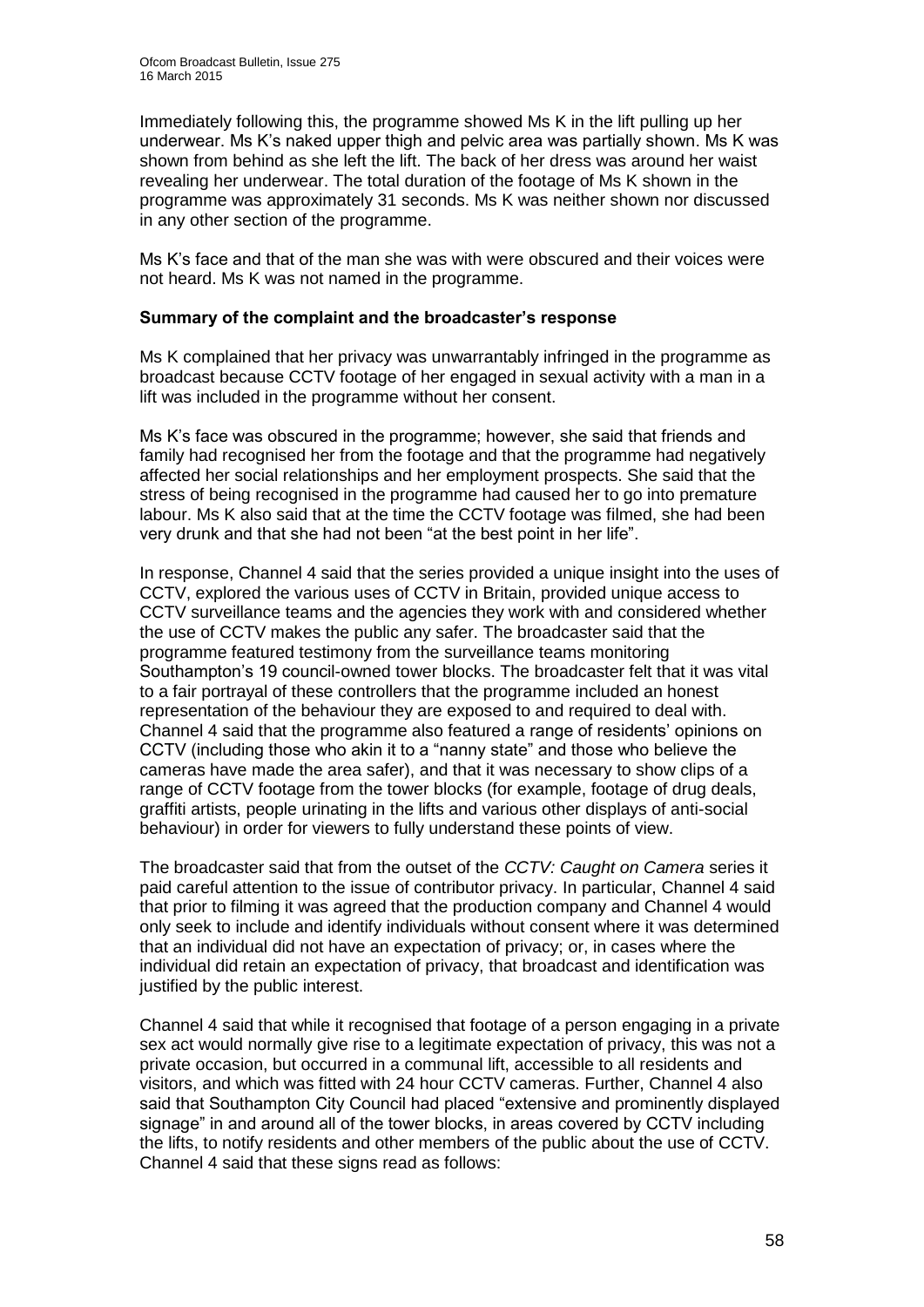"*WARNING 24 Hour CCTV. Images are being recorded for the purposes of crime prevention and public safety and may be shared with third parties. The scheme is controlled by Southampton City Council's Concierge Service".*

In reviewing the unedited CCTV footage of the complainant, Channel 4 said that it was clear that the cameras were prominently placed, easily visible and not inconspicuous. Channel 4 said that the unedited footage showed Ms K entering the lift, immediately pulling down her underwear and crouching on the floor to urinate in the lift, while the man stood in front of her, smoking. The broadcaster said that while Ms K was crouched on the floor, she appeared to gesture with her head towards the cameras, and that the man attempted to cover the cameras with his hands. The broadcaster said that, given the man's attempt to cover the cameras and the fact that the cameras were not covert and were prominent and easily visible, it therefore seemed reasonable to assume that Ms K and the man were aware that the cameras were recording them. Channel 4 said that the man remained in this position very briefly before removing his hands from the cameras. Channel 4 noted that the man then undid his flies and that Ms K, who was still crouched on the floor urinating, then briefly performed an act of oral sex on the man. The broadcaster said that when the lift stopped, the man quickly exited the lift and held the door open, while the woman remained crouched on the floor urinating, so that the interior of the lift was visible to the corridor and could have been seen by members of the public who may have been waiting to use the lift. Channel 4 stated that Ms K then stood up, pulled up her underwear and exited the lift.

Channel 4 said it was clear from the CCTV footage that neither Ms K (nor the man) "had any regard for other residents who use the lifts; nor did the complainant have any apparent concern that she may be seen by other residents or members of the public when the lift doors were open; nor any regard as to the effect on other people of seeing the complainant performing an act [of] oral sex on the man and urinating on the floor". Channel 4 stated that in these specific circumstances, any legitimate expectation of privacy the Complainant had was severely limited.

Further, Channel 4 noted that performing sexual activities in public may amount to a criminal offence and, as such, Ms K's behaviour, in performing the sexual activity, further limited any expectation of privacy she may have had. The broadcaster also said that a person cannot have a legitimate expectation of privacy in circumstances where their behaviour is severely anti-social and contravenes public decency in the manner shown in the CCTV footage i.e. urinating on the floor of a communal lift and performing a sex act in a communal lift.

In response to Ms K's claim that she had been very drunk and had not been "at the best point in her life" at the time the CCTV footage had been filmed, Channel 4 said that the footage does not show the complainant to be in distress. The broadcaster said that neither did the CCTV footage show Ms K to be heavily intoxicated nor unaware of her actions, as she seemed to be aware of the cameras and able to balance whilst crouching on the floor, walked out of the lift unaided and did not seem to be a particular risk to herself.

Channel 4 noted that the complainant had identified herself as being the woman in the CCTV footage but that because the identity of the woman was unknown it was unable to corroborate whether this was the case. Channel 4 added that the complainant had provided no evidence as to who had allegedly identified her and how they had identified her.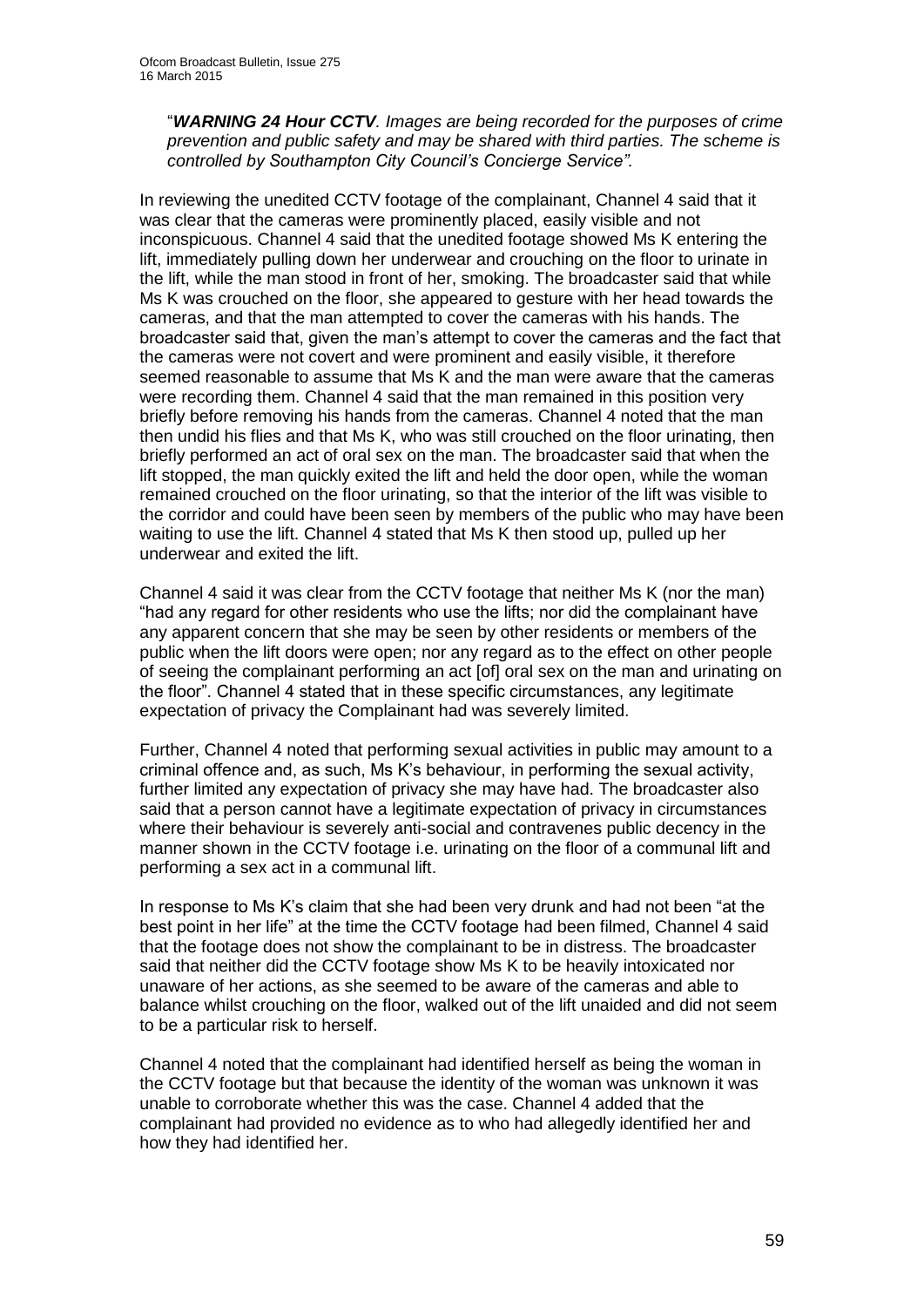Further, Channel 4 said that the CCTV footage was "grainy", that the face of the Complainant and the man were heavily blurred and fully obscured and that it took proportionate steps to ensure that the complainant was unidentifiable. The broadcaster added that Ms K was not named, was not wearing anything particularly distinctive, there was no audio of her voice and there were no details given about her. Channel 4 stated that Ms K's address was not revealed (other than the fact that she was present in one of the tower blocks) and the footage was not attributable to a particular tower block, and nor was the tower block from which the footage was taken identifiable. Channel 4 stated that there are 19 Council-controlled tower blocks in Southampton, in which live more than 4,500 people who are monitored by over 300 CCTV cameras. It said that the programme featured CCTV footage taken from 15 of the tower blocks. Similarly, no personal information was given about the man filmed with her.

In relation to whether or not Channel 4 should have obtained Ms K's consent, it said that it was not a necessary prerequisite to obtain Ms K's consent because the inclusion of her in the programme was in an unidentifiable manner. Therefore, Channel 4 said that Ms K and the man were unidentifiable so there could be no infringement of Ms K's privacy.

In any event, Channel 4 said that Ofcom's Broadcasting Code ("the Code") cited "protecting public health or safety" as an example of a matter which would be considered in the public interest to reveal. The broadcaster added that the editorial aims of the programme clearly fulfilled this criterion. Channel 4 stated that there was a clear public interest in developing viewers' understanding and awareness about the purpose of CCTV, its prevalence how it is used, the extent to which people are monitored and by whom, its efficacy in terms of crime prevention, crime reduction and reducing anti-social behaviour and whether or not it protects public health and safety.

Channel 4 submitted that the inclusion of the CCTV clips featuring the complainant was a clear demonstration of why the CCTV systems and controllers were installed at significant public expense. It also stated its belief that showing such material in the programme helped to develop viewers' understanding of the effects of anti-social behaviour on other members of the public. Therefore, Channel 4 said that in blurring the complainant and the man, appropriate steps were taken in balancing any limited privacy rights of the individuals concerned and the competing rights of freedom of expression of the programme maker, Channel 4 and the viewing public.

Channel 4 concluded that any intrusion into the complainant's privacy in the programme as broadcast, which the broadcaster did not admit, was entirely warranted by the public interest value of the matters revealed. It said that the steps taken to conceal the complainant's identity and whereabouts were proportionate in the circumstances.

#### **Ofcom's Preliminary View**

Ofcom prepared a Preliminary View in this case that the complaint of unwarranted infringement of privacy in the programme as broadcast should not be upheld. Both parties were given the opportunity to make representations on the Preliminary View, however, neither Ms K nor Channel 4 chose to do so.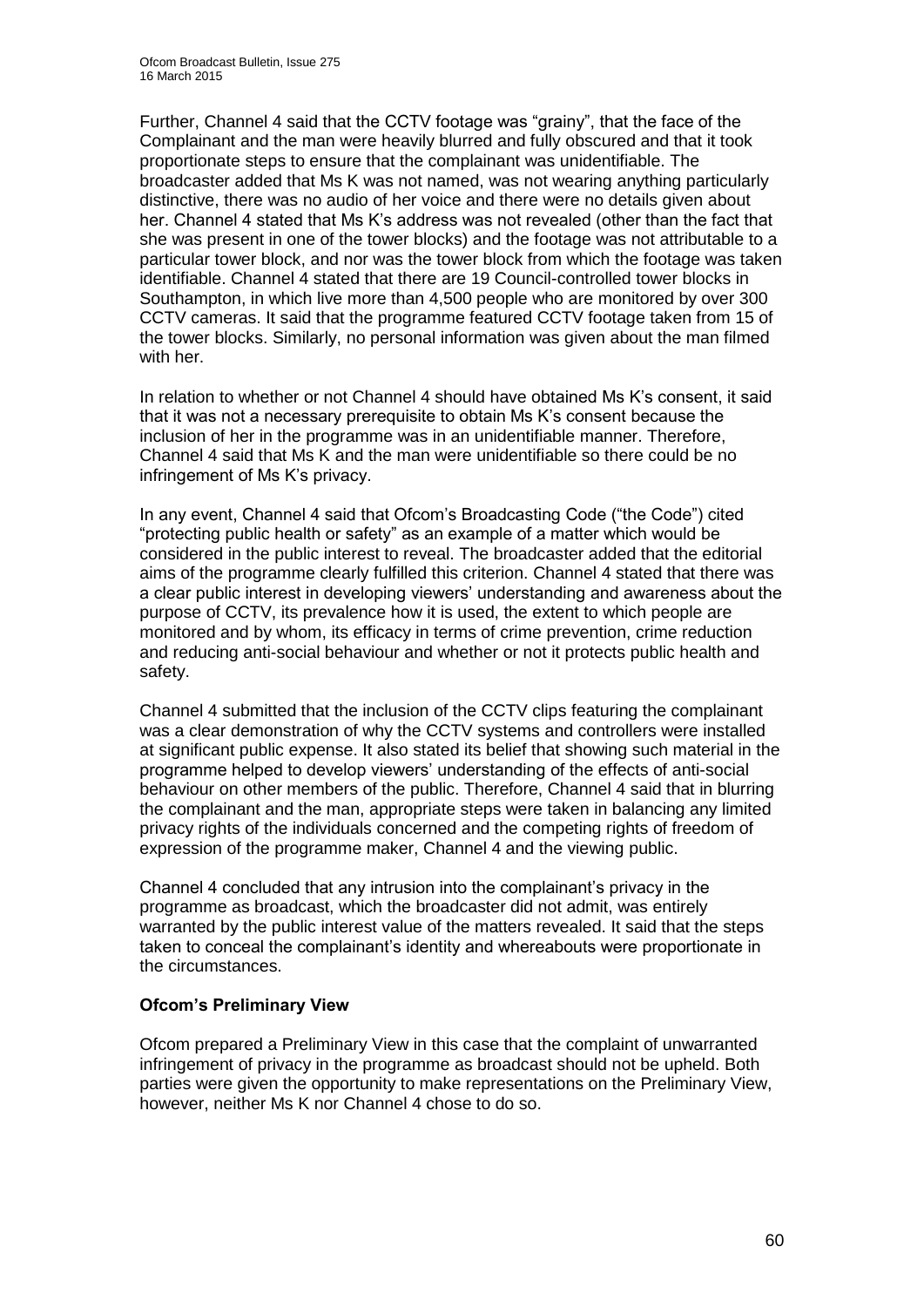### **Decision**

Ofcom's statutory duties include the application, in the case of all television and radio services, of standards which provide adequate protection to members of the public and all other persons from unwarranted infringement of privacy in, or in connection with the obtaining of material included in, programmes in such services.

In carrying out its duties, Ofcom has regard to the need to secure that the application of these standards is in the manner that best guarantees an appropriate level of freedom of expression. Ofcom is also obliged to have regard, in all cases, to the principles under which regulatory activities should be transparent, accountable, proportionate and consistent and targeted only at cases in which action is needed.

The individual's right to privacy has to be balanced against the competing rights of the broadcasters to freedom of expression. Neither right as such has precedence over the other and where there is a conflict between the two, it is necessary to intensely focus on the comparative importance of the specific rights. Any justification for interfering with or restricting each right must be taken into account and any interference or restriction must be proportionate. This is reflected in how Ofcom applies Rule 8.1 of the Code which states that any infringement of privacy in programmes, or in connection with obtaining material included in programmes, must be warranted.

In reaching this decision, Ofcom carefully considered all the relevant material provided by both parties. This included a recording and transcript of the programme as broadcast and both parties' written submissions. We also examined the unedited CCTV footage of Ms K.

Ofcom considered Ms K's complaint that her privacy was unwarrantably infringed in the programme as broadcast because CCTV footage of her engaged in sexual activity with a man in a lift was included in the programme without her consent.

We firstly considered the extent to which Ms K had a legitimate expectation of privacy in the circumstances in relation to the CCTV footage of her broadcast in the programme.

Section Eight (Privacy) of the Code states that legitimate expectations of privacy this will vary according to a range of factors including the place, the nature of the information and the activity in question. Further, the Code states that there "may be circumstances where people can reasonably expect privacy even in a public place" and that "[s]ome activities […] may be of such a private nature that filming or recording, even in a public place, could involve an infringement of privacy". Further, the Guidance to Section Eight (Privacy) of the Code states that "[p]rivacy is least likely to be infringed in a public place" but that "there may be circumstances where people can reasonably expect a *degree* of privacy even in a public place" (emphasis in original). The Guidance states that in such circumstances the degree of privacy people can reasonably expect in a public place will "always be dependent on the circumstances".

As set out in the "Introduction and programme summary" section above, Ofcom noted that Ms K was shown accompanied by a man as she entered a lift in one of the Council tower blocks. She was then shown, albeit briefly, crouched on the floor, where she performed oral sex on the man.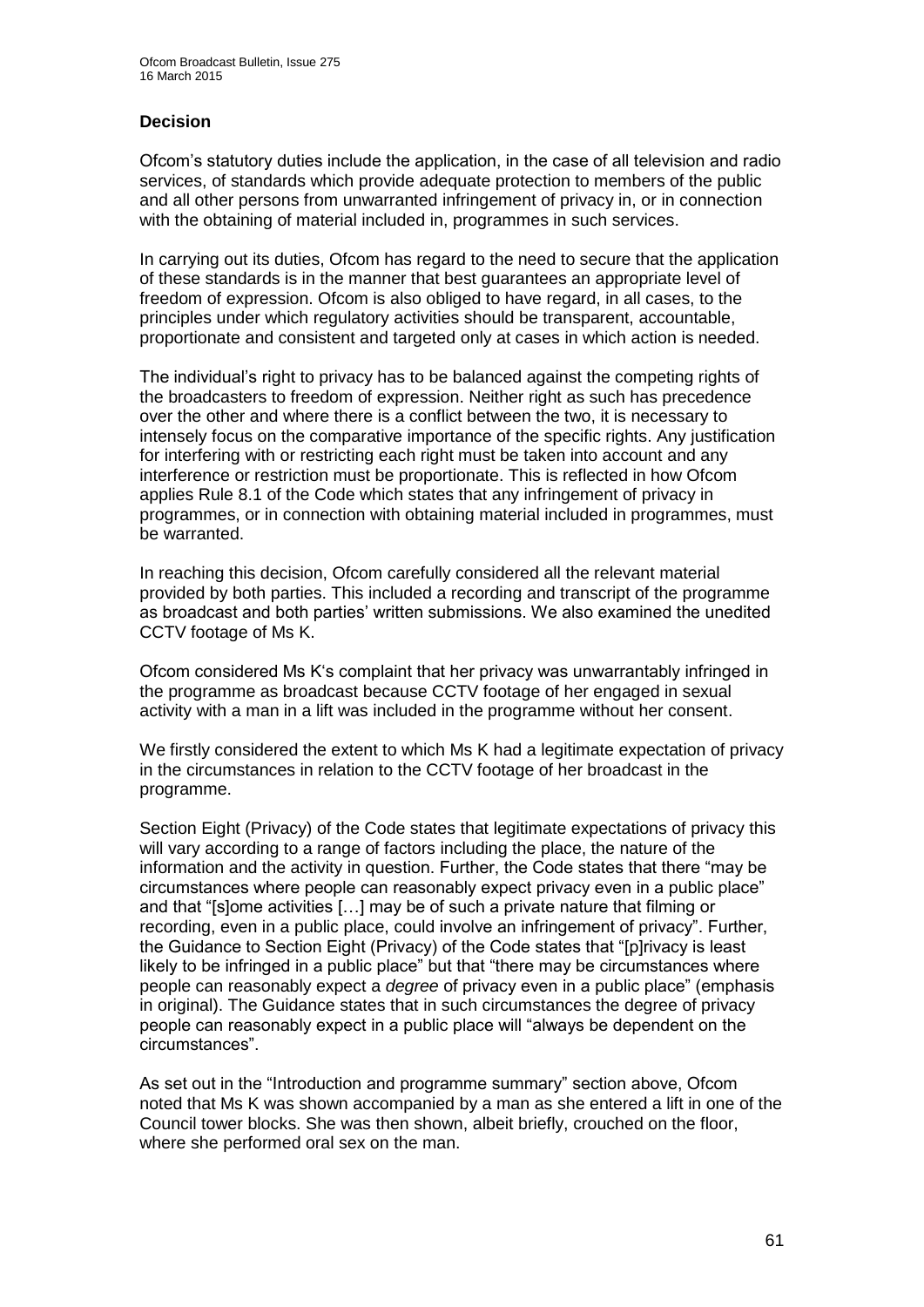Ofcom noted that CCTV footage of Ms K engaging in a private activity, i.e. performing oral sex, was shown in the programme. However, we noted that she carried out this private activity in a public place, namely in an area to which the general public had access and which was covered by 24-hour CCTV surveillance monitored by CCTV operators.

We also took into account that the unedited footage of Ms K and her male companion which showed Ms K gesturing towards the CCTV cameras in the lift and the man then reaching up to cover these cameras with his hands. We also noted the broadcaster's comments that the lift, and other communal areas of the tower blocks, contained prominent signage notifying residents of the tower blocks and the general public that 24-hour CCTV surveillance monitored by CCTV operators was in operation and that the footage may be shared with third parties. This, in our view, demonstrated that Ms K was likely to have been aware of the presence of the two CCTV cameras and that she was being filmed. However, we also noted that Ms K said she had been very drunk at the time she was filmed and, in our view, this may have affected her ability, to some extent, to fully understand the potential consequences of her actions.

Taking all of these factors into account, we considered that, on balance, Ms K had a legitimate expectation of privacy in relation to the broadcast of the CCTV footage of her in the programme. However, her legitimate expectation of privacy was limited because the filming had been conducted in a place where the public had access and that Ms K appeared aware of the presence of CCTV cameras.

Having found that Ms K had a limited legitimate expectation of privacy, we next assessed whether or not Ms K was identifiable in the programme as broadcast.

We noted that Ms K was not named in the programme nor was her voice heard in the CCTV footage. We also noted the techniques used to disguise Ms K's identity in the programme, i.e. her face was obscured. We also considered that there was nothing particularly distinctive about her physical appearance and clothing that could be reasonably regarded as rendering her identifiable to ordinary viewers. Further, we also noted that the man was not named in the programme, his voice was not heard in the CCTV footage, his face was obscured and there was nothing particularly distinctive about his physical appearance or clothing to identify him to ordinary viewers. As such, we took the view that it was not possible for ordinary viewers to identify Ms K through any association she may have had with the man. Further, the tower block in which the lift was situated was not identified. Nevertheless, we considered that the limited information given about the location of the tower block and the inclusion of the footage of Ms K (which she said people had recognised her from) may have made her identifiable to a very limited number of individuals who already knew her. Therefore, the extent of any infringement into Ms K already limited expectation of privacy was limited.

We then assessed whether Ms K's consent had been obtained by Channel 4 in accordance with the provisions of the Code.

In making this assessment we had particular regard to Practice 8.6 of the Code which states that: "if the broadcast of a programme would infringe the privacy of a person or organisation, consent should be obtained before the relevant material is broadcast, unless the infringement of privacy is warranted". We also had regard to Practice 8.4 of the Code which states that: "Broadcasters should ensure that words, images or actions filmed or recorded in, or broadcast from, a public place, are not so private that prior consent is required before broadcast from the individual or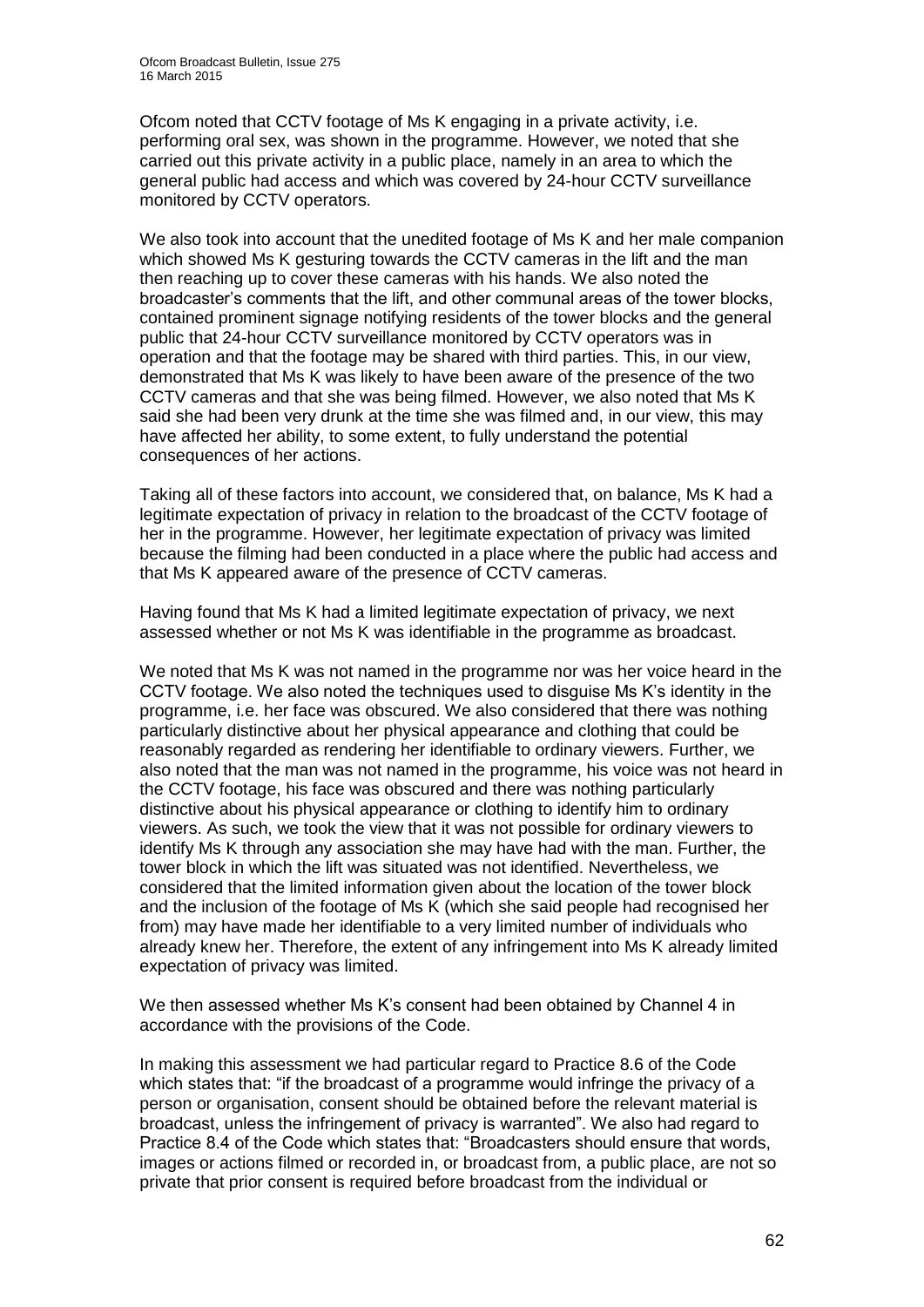organisation concerned, unless broadcasting without their consent is warranted." Further, we also considered Practice 8.5 of the Code which states: "Any infringement of privacy in the making of a programme should be with the person's and/or organisation's consent or otherwise be warranted".

It was not disputed that the broadcaster had not sought Ms K's consent before broadcasting the CCTV footage.

Given that Ms K had, in our view, a limited expectation of privacy in relation to the footage of her broadcast in the programme, Ofcom then considered whether this infringement of privacy was warranted. In determining whether or not the infringement into Ms K's privacy was warranted in the circumstances, we balanced the broadcaster's right to freedom of expression and viewers' right to receive information and ideas without unnecessary interference and the meaning of "warranted" under Section Eight (Privacy) of the Code.

The Code states that "warranted" has a particular meaning, that is, "where broadcasters wish to justify an infringement of privacy as warranted, they should be able to demonstrate why in the particular circumstances of the case, it is warranted". Further, the Code states that if the reason that the infringement of privacy is warranted is that it is in the public interest, "then the broadcaster should be able to demonstrate that the public interest outweighs the right to privacy". The Code gives examples of public interest which include revealing or detecting crime, and protecting public health or safety.

Ofcom considered that there is a genuine public interest in broadcasting programmes of this nature, in particular programmes, such as this, which examine the role of CCTV operators in monitoring and reacting to incidents raising issues of public health and safety and anti-social behaviour. In our view, showing such material in programmes helps to develop the public's understanding of the way CCTV cameras are used to capture anti-social behaviour, and to illustrate the types of such antisocial behaviour publicly-funded CCTV operators witness and the potential challenges they face as a consequence. We also noted the steps taken by the broadcaster to limit any identification of the Complainant and that any infringement of her limited expectation of privacy was minimal.

Therefore, on balance, taking into account all the factors set out above, Ofcom considered that, in the circumstances of this case, the broadcaster's right to freedom of expression and the public interest outweighed Ms K's limited expectation of privacy in relation to the broadcast of CCTV footage of her in the programme.

Ofcom therefore concluded that there was no unwarranted infringement of Ms K's privacy in the programme as broadcast.

#### **Therefore, Ofcom's has not upheld Ms K's complaint of unwarranted infringement of privacy in the programme as broadcast.**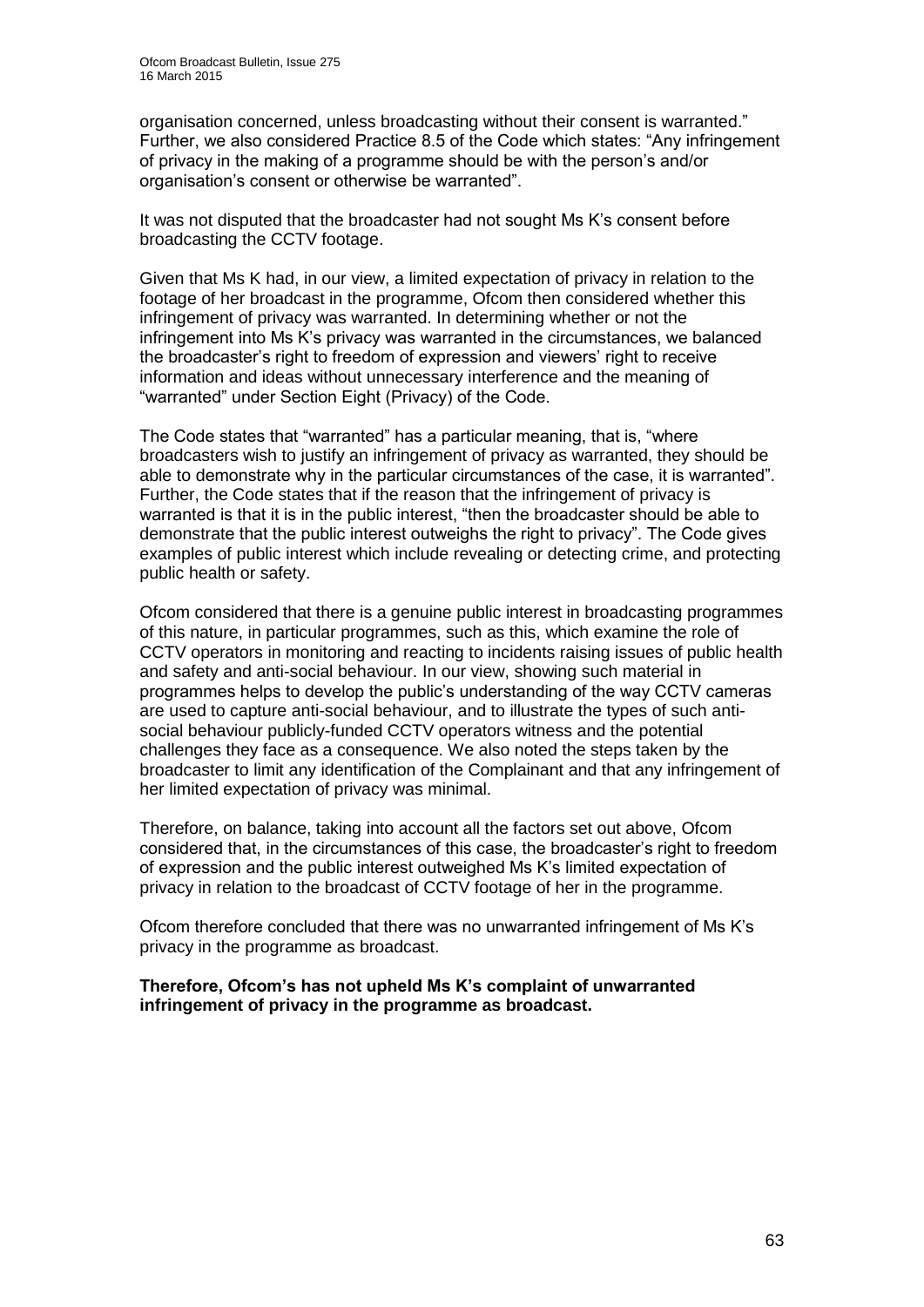# **Investigations Not in Breach**

Here are alphabetical lists of investigations that Ofcom has completed between 17 February and 2 March 2015 and decided that the broadcaster did not breach Ofcom's codes, licence conditions or other regulatory requirements.

#### **Investigations conducted under the Procedures for investigating breaches of content standards for television and radio**

| Programme                                       | <b>Broadcaster</b>         | <b>Transmission</b><br>date | <b>Categories</b>                           |
|-------------------------------------------------|----------------------------|-----------------------------|---------------------------------------------|
| Victoria<br>Derbyshire                          | <b>BBC Radio 5</b><br>Live | 13/08/2014                  | Crime                                       |
| Tonight                                         | ITV                        | 17/04/2014                  | Generally accepted<br>standards             |
| <b>Latest Homes</b><br>Live                     | Latest TV                  | 27/10/2014                  | Advertising/editorial<br>distinction        |
| Psychic Sally on<br>the Road                    | <b>Pick</b>                | 20/10/2014                  | Exorcism, the occult<br>and the paranormal  |
| <b>XFM Breakfast</b><br>Show with Tim<br>Cocker | <b>XFM</b><br>Manchester   | 27/01/2015                  | <b>Disability</b><br>discrimination/offence |

For more information about how Ofcom conducts investigations about content standards, go to: [http://stakeholders.ofcom.org.uk/broadcasting/guidance/complaints](http://stakeholders.ofcom.org.uk/broadcasting/guidance/complaints-sanctions/standards/)[sanctions/standards/.](http://stakeholders.ofcom.org.uk/broadcasting/guidance/complaints-sanctions/standards/)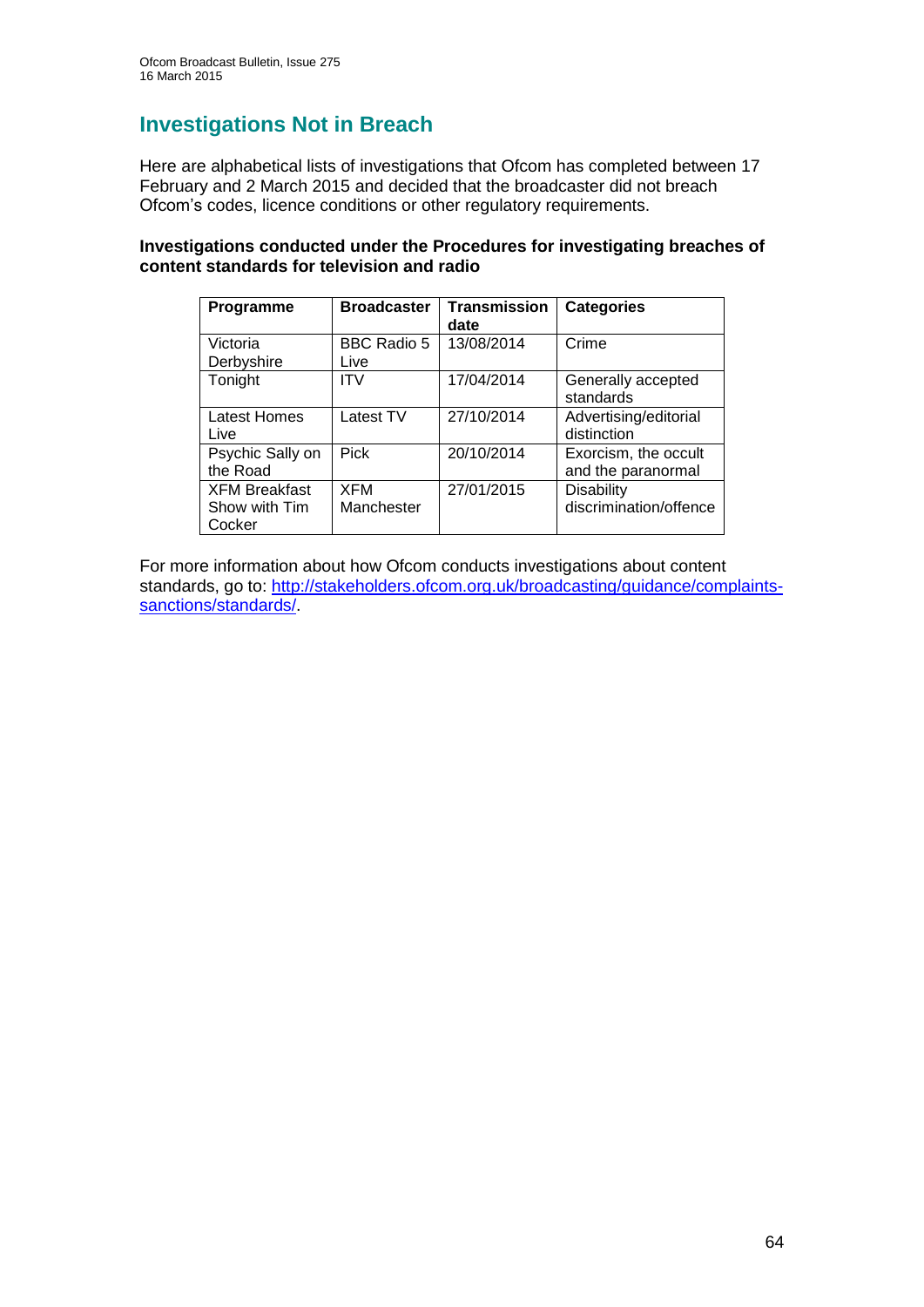# **Complaints Assessed, Not Investigated**

Here are alphabetical lists of complaints that, after careful assessment, Ofcom has decided not to pursue between 17 February and 2 March 2015 because they did not raise issues warranting investigation.

#### **Complaints assessed under the Procedures for investigating breaches of content standards for television and radio**

For more information about how Ofcom assesses conducts investigations about content standards, go to: [http://stakeholders.ofcom.org.uk/broadcasting/guidance/complaints](http://stakeholders.ofcom.org.uk/broadcasting/guidance/complaints-sanctions/standards/)[sanctions/standards/.](http://stakeholders.ofcom.org.uk/broadcasting/guidance/complaints-sanctions/standards/)

| Programme                           | <b>Broadcaster</b>   | <b>Transmission Date</b> | <b>Categories</b>                           | <b>Number of</b><br>complaints |
|-------------------------------------|----------------------|--------------------------|---------------------------------------------|--------------------------------|
| The Box+ Streaming<br>Chart: Top 20 | $\overline{4M}$ usic | 08/02/2015               | Scheduling                                  | 1                              |
| Can't Pay? We'll<br>Take it Away!   | $5^*$                | 23/02/2015               | Offensive language                          | $\mathbf{1}$                   |
| Law & Order                         | 5USA                 | 18/02/2015               | Offensive language                          | $\overline{1}$                 |
| <b>News</b>                         | Al Jazeera           | 23/12/2014               | Generally accepted<br>standards             | $\mathbf{1}$                   |
| <b>BBC</b> website                  | <b>BBC</b>           | n/a                      | Outside of remit /<br>other                 | $\mathbf{1}$                   |
| <b>BBC News</b>                     | BBC <sub>1</sub>     | 16/02/2015               | Due accuracy                                | $\mathbf{1}$                   |
| <b>BBC News at One</b>              | BBC <sub>1</sub>     | 26/02/2015               | Religious/Beliefs<br>discrimination/offence | $\overline{1}$                 |
| <b>BBC News at Ten</b>              | BBC <sub>1</sub>     | 24/02/2015               | Due impartiality/bias                       | $\overline{1}$                 |
| <b>Breakfast</b>                    | BBC <sub>1</sub>     | 23/02/2015               | Outside of remit /<br>other                 | 1                              |
| <b>Breakfast</b>                    | BBC <sub>1</sub>     | 24/02/2015               | Generally accepted<br>standards             | $\mathbf{1}$                   |
| <b>Breakfast</b>                    | BBC <sub>1</sub>     | 02/03/2015               | Generally accepted<br>standards             | $\overline{1}$                 |
| <b>Call the Midwife</b>             | BBC <sub>1</sub>     | 01/02/2015               | Scheduling                                  | $\overline{7}$                 |
| Call the Midwife                    | BBC <sub>1</sub>     | 22/02/2015               | Generally accepted<br>standards             | $\mathbf 1$                    |
| Casualty                            | BBC <sub>1</sub>     | 21/02/2015               | Generally accepted<br>standards             | $\mathbf{1}$                   |
| Death in Paradise                   | BBC <sub>1</sub>     | 15/01/2015               | Harm                                        | $\overline{2}$                 |
| EastEnders                          | BBC <sub>1</sub>     | 25/12/2014               | Generally accepted<br>standards             | $\overline{1}$                 |
| EastEnders                          | BBC <sub>1</sub>     | 20/01/2015               | Scheduling                                  | $\overline{3}$                 |
| EastEnders                          | BBC <sub>1</sub>     | 30/01/2015               | Generally accepted<br>standards             | $\overline{2}$                 |
| <b>EastEnders</b>                   | BBC <sub>1</sub>     | 19/02/2015               | Outside of remit /<br>other                 | 13                             |
| EastEnders                          | BBC <sub>1</sub>     | 19/02/2015               | Violence and<br>dangerous behaviour         | $\overline{1}$                 |
| EastEnders                          | BBC <sub>1</sub>     | 20/02/2015               | Generally accepted<br>standards             | 3                              |
| EastEnders                          | BBC <sub>1</sub>     | 27/02/2015               | Generally accepted<br>standards             | $\overline{1}$                 |
| EastEnders (trailer)                | BBC <sub>1</sub>     | 14/01/2015               | Scheduling                                  | $\overline{1}$                 |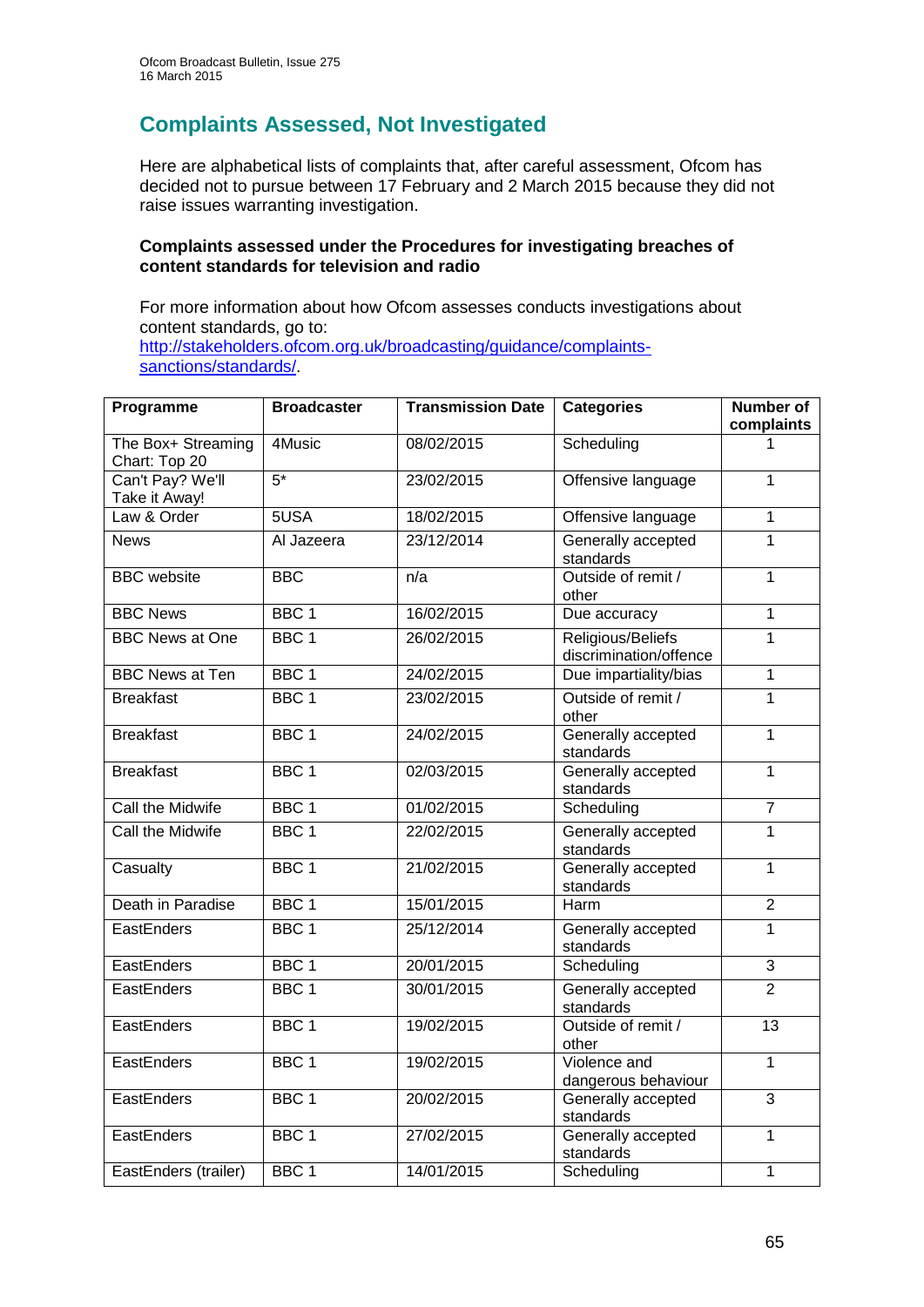| Programme                                                                     | <b>Broadcaster</b>         | <b>Transmission Date</b> | <b>Categories</b>                           | <b>Number of</b><br>complaints |
|-------------------------------------------------------------------------------|----------------------------|--------------------------|---------------------------------------------|--------------------------------|
| EastEnders (trailer)                                                          | BBC <sub>1</sub>           | n/a                      | Scheduling                                  |                                |
| Now You See It                                                                | BBC <sub>1</sub>           | 24/01/2015               | Animal welfare                              | 1                              |
| <b>Question Time</b>                                                          | BBC <sub>1</sub>           | 22/01/2015               | Race<br>discrimination/offence              | $\overline{3}$                 |
| Regional News and<br>Weather                                                  | BBC <sub>1</sub>           | 06/02/2015               | Gender<br>discrimination/offence            | $\mathbf 1$                    |
| <b>Regional News and</b><br>Weather                                           | BBC <sub>1</sub>           | 26/02/2015               | Generally accepted<br>standards             | 1                              |
| Still Open All Hours                                                          | BBC <sub>1</sub>           | 26/12/2013               | <b>Disability</b><br>discrimination/offence | 1                              |
| The British Academy<br>Film Awards                                            | BBC <sub>1</sub>           | 08/02/2015               | Generally accepted<br>standards             | 1                              |
| The Casual Vacancy                                                            | BBC <sub>1</sub>           | 15/02/2015               | Due impartiality/bias                       | 1                              |
| The Casual Vacancy                                                            | BBC <sub>1</sub>           | 15/02/2015               | Offensive language                          | 1                              |
| The Graham Norton<br>Show                                                     | BBC <sub>1</sub>           | 20/02/2015               | Generally accepted<br>standards             | 1                              |
| The League Cup<br>Show                                                        | BBC <sub>1</sub>           | 02/03/2015               | Outside of remit /<br>other                 | 1                              |
| The One Show                                                                  | BBC <sub>1</sub>           | 04/02/2015               | <b>Disability</b><br>discrimination/offence | 1                              |
| The One Show                                                                  | BBC <sub>1</sub>           | 27/02/2015               | Generally accepted<br>standards             | 1                              |
| The Voice UK                                                                  | BBC <sub>1</sub>           | 21/02/2015               | Outside of remit /<br>other                 | 3                              |
| <b>Britain's</b><br>Supermarket<br><b>Revolution: What's</b><br>in it for Us? | BBC <sub>2</sub>           | 27/02/2015               | Gender<br>discrimination/offence            | 1                              |
| Charlie Brooker's<br>Weekly Wipe                                              | BBC <sub>2</sub>           | 12/02/2015               | Violence and<br>dangerous behaviour         | 1                              |
| Dragons' Den                                                                  | BBC <sub>2</sub>           | 25/01/2015               | Fairness                                    | 1                              |
| Inside the Commons                                                            | BBC <sub>2</sub>           | 17/02/2015               | Due impartiality/bias                       | 1                              |
| The Fifteen Billion<br>Pound Railway                                          | BBC <sub>2</sub>           | 01/03/2015               | Sexual material                             | 1                              |
| The Motorway: Life<br>in the Fast Lane                                        | BBC <sub>2</sub>           | 15/02/2015               | Violence and<br>dangerous behaviour         | 1                              |
| Top Gear                                                                      | BBC <sub>2</sub>           | 28/12/2014               | Generally accepted<br>standards             | 1                              |
| <b>Top Gear</b>                                                               | BBC <sub>2</sub>           | 08/02/2015               | Race<br>discrimination/offence              | 1                              |
| <b>Top Gear</b>                                                               | BBC <sub>2</sub>           | 15/02/2015               | Generally accepted<br>standards             | 1                              |
| <b>Wolf Hall</b>                                                              | BBC <sub>2</sub>           | 04/02/2015               | Religious/Beliefs<br>discrimination/offence | 1                              |
| <b>Wolf Hall</b>                                                              | BBC <sub>2</sub>           | 18/02/2015               | Offensive language                          | 6                              |
| An Idiot's Guide to<br>Politics                                               | BBC <sub>3</sub>           | 16/02/2015               | Offensive language                          | 1                              |
| Storyville: The Great<br>European Disaster<br>Movie                           | BBC <sub>4</sub>           | 01/03/2015               | Due impartiality/bias                       | 6                              |
| Al Murray's Great<br><b>British Spy Movies</b>                                | <b>BBC iPlayer</b>         | n/a                      | Outside of remit /<br>other                 | 1                              |
| <b>BBC News</b>                                                               | <b>BBC News</b><br>Channel | 26/01/2015               | Generally accepted<br>standards             | 1                              |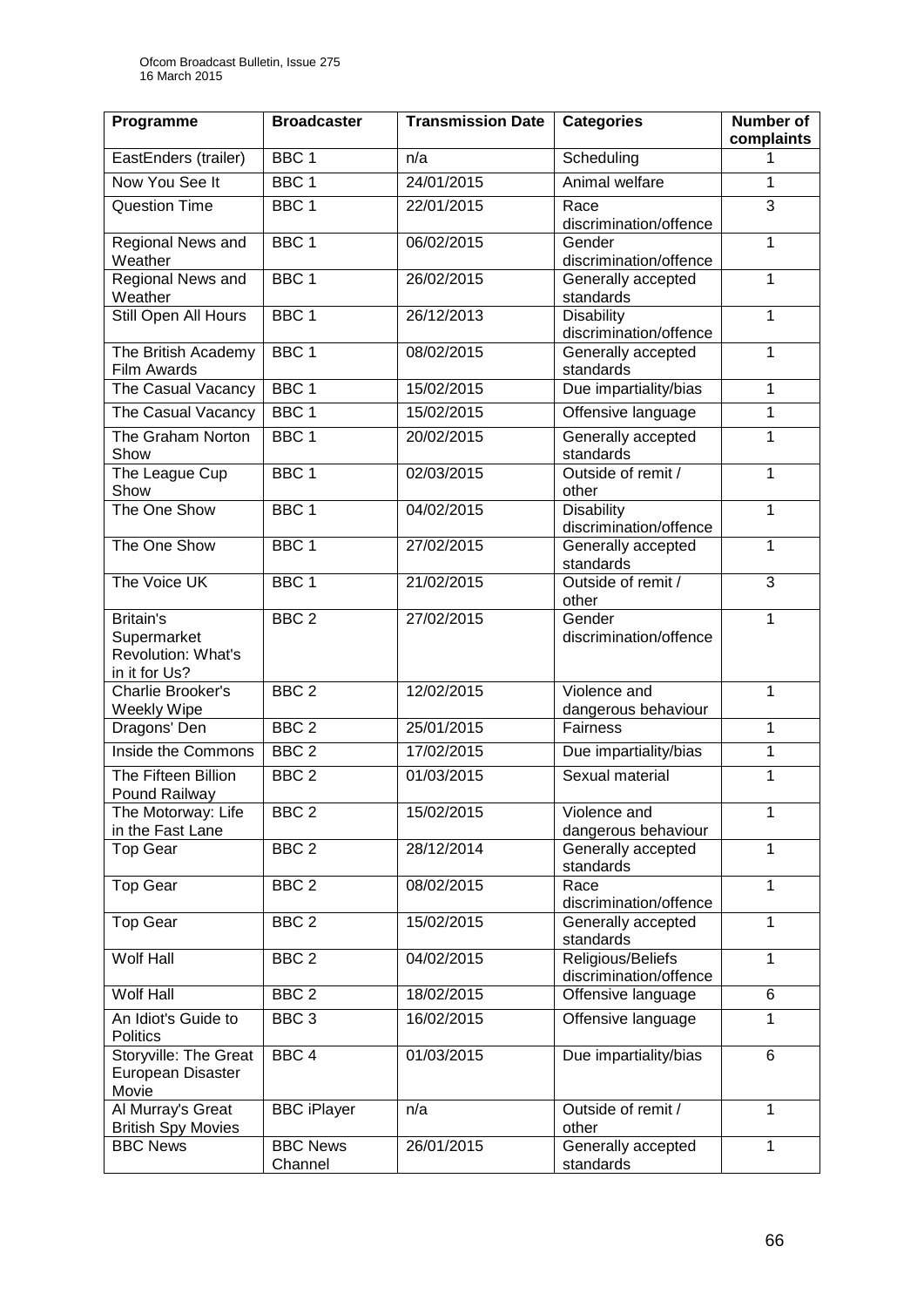| Programme                                          | <b>Broadcaster</b>                             | <b>Transmission Date</b> | <b>Categories</b>                           | <b>Number of</b><br>complaints |
|----------------------------------------------------|------------------------------------------------|--------------------------|---------------------------------------------|--------------------------------|
| <b>BBC News</b>                                    | <b>BBC News</b><br>Channel                     | 12/02/2015               | Due impartiality/bias                       |                                |
| <b>BBC News</b>                                    | <b>BBC News</b><br>Channel                     | 26/02/2015               | Generally accepted<br>standards             | 1                              |
| <b>BBC News</b>                                    | <b>BBC News</b><br>Channel                     | n/a                      | Due impartiality/bias                       | 1                              |
| Programming                                        | <b>BBC Radio 1</b>                             | 02/02/2015               | Age<br>discrimination/offence               | 1                              |
| <b>Graham Norton</b>                               | <b>BBC Radio 2</b>                             | 07/02/2015               | Generally accepted<br>standards             | 1                              |
| Jeremy Vine                                        | <b>BBC Radio 2</b>                             | 04/02/2015               | Generally accepted<br>standards             | 1                              |
| Jeremy Vine                                        | <b>BBC Radio 2</b>                             | 13/02/2015               | Violence and<br>dangerous behaviour         | 1                              |
| Analysis                                           | <b>BBC Radio 4</b>                             | 26/01/2015               | Race<br>discrimination/offence              | 1                              |
| Trodd en Bratt Say<br>'Well Done You'              | <b>BBC Radio 4</b>                             | 17/02/2015               | Scheduling                                  | 1                              |
| Live Sports Extra                                  | <b>BBC Radio 5</b><br>Live                     | 28/02/2015               | Outside of remit /<br>other                 | 1                              |
| Sunday Gardening                                   | <b>BBC Radio Kent</b>                          | 22/02/2015               | Commercial<br>communications on<br>radio    | 1                              |
| lain Lee                                           | <b>BBC Three</b><br><b>Counties Radio</b>      | 23/02/2015               | Outside of remit /<br>other                 | 1                              |
| Shongbad Nirrokkan                                 | Betar Bangla                                   | 10/01/2015               | Generally accepted<br>standards             | 1                              |
| Crossroads                                         | <b>Big Centre TV</b>                           | 28/02/2015               | Outside of remit /<br>other                 | 1                              |
| Programming                                        | <b>BT Sport</b>                                | 18/02/2015               | Outside of remit /<br>other                 | 1                              |
| <b>Capital Breakfast</b><br>With Graeme &<br>Sarah | Capital FM<br>(North Wales<br>Coast)           | 12/02/2015               | Sexual material                             | 1                              |
| Advertisement                                      | <b>Cartoon Network</b>                         | 24/02/2015               | Advertising content                         | 1                              |
| <b>Regular Show</b>                                | Cartoon Network<br>(Central Eastern<br>Europe) | 11/01/2015               | Violence and<br>dangerous behaviour         | 1                              |
| Deadwood                                           | <b>CBS</b> Action                              | 16/02/2015               | Offensive language                          | 1                              |
| Stars in their Eyes                                | Challenge                                      | 28/02/2015               | Race<br>discrimination/offence              | 1                              |
| Advertisement                                      | Channel 4                                      | 18/01/2015               | Offensive language                          | 1                              |
| Angry, White and<br>Proud                          | Channel 4                                      | 14/01/2015               | Race<br>discrimination/offence              | 1                              |
| Angry, White and<br>Proud                          | Channel 4                                      | 14/01/2015               | Religious/Beliefs<br>discrimination/offence | 4                              |
| Banana (trailer)                                   | Channel 4                                      | 17/02/2015               | Scheduling                                  | 1                              |
| Bodyshockers                                       | Channel 4                                      | 28/01/2015               | Generally accepted<br>standards             | 1                              |
| Channel 4 News                                     | Channel 4                                      | 20/01/2015               | Generally accepted<br>standards             | $\overline{2}$                 |
| Channel 4 News                                     | Channel 4                                      | 23/01/2015               | Crime                                       | 1                              |
| Channel 4 News                                     | Channel 4                                      | 17/02/2015               | Sexual material                             | 3                              |
| Cucumber                                           | Channel $4$                                    | 12/02/2015               | Sexual material                             | 1                              |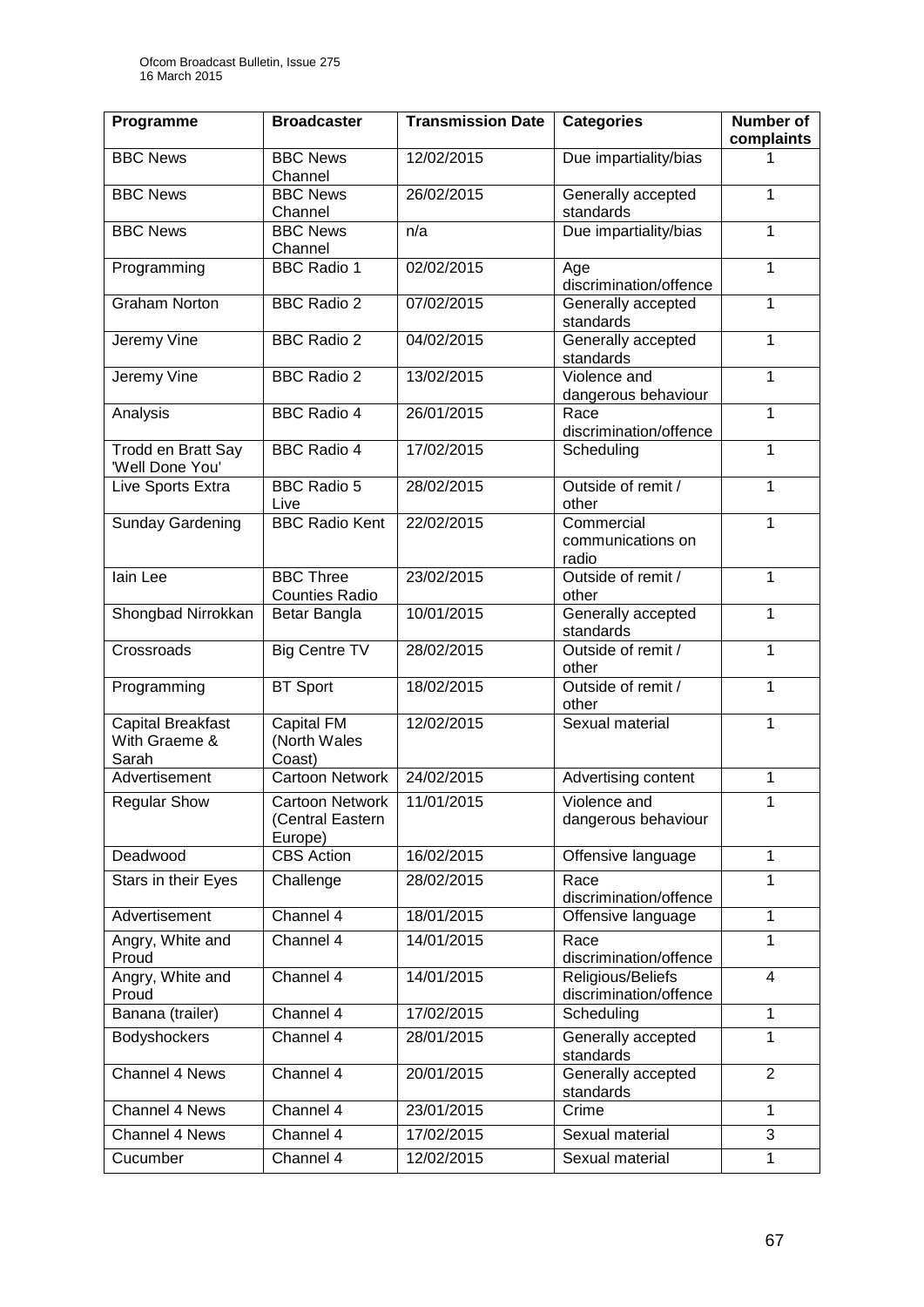| Programme                                            | <b>Broadcaster</b> | <b>Transmission Date</b> | <b>Categories</b>                           | Number of<br>complaints |
|------------------------------------------------------|--------------------|--------------------------|---------------------------------------------|-------------------------|
| Cucumber                                             | Channel 4          | 19/02/2015               | Generally accepted<br>standards             | 1                       |
| Cucumber                                             | Channel 4          | 19/02/2015               | Offensive language                          | 1                       |
| Dispatches:<br><b>Politicians For Hire</b>           | Channel 4          | 23/02/2015               | Due impartiality/bias                       | 1                       |
| Drugs Live:<br>Cannabis on Trial                     | Channel 4          | 03/03/2015               | Outside of remit /<br>other                 | 1                       |
| Edge of the City                                     | Channel 4          | n/a                      | Outside of remit /<br>other                 | $\mathbf{1}$            |
| Gogglebox                                            | Channel 4          | 20/02/2015               | <b>Disability</b><br>discrimination/offence | $\mathbf{1}$            |
| Gogglebox                                            | Channel 4          | 20/02/2015               | Offensive language                          | 1                       |
| Hollyoaks                                            | Channel 4          | 16/02/2015               | Generally accepted<br>standards             | 1                       |
| Hollyoaks                                            | Channel 4          | 18/02/2015               | Offensive language                          | 1                       |
| Mitsubishi's<br>sponsorship of<br>documentaries on 4 | Channel 4          | 22/02/2015               | Generally accepted<br>standards             | 1                       |
| 10,000 BC                                            | Channel 5          | 10/02/2015               | Animal welfare                              | 1                       |
| 10,000 BC                                            | Channel 5          | 16/02/2015               | Animal welfare                              | 1                       |
| 10,000 BC                                            | Channel 5          | 17/02/2015               | Animal welfare                              | 1                       |
| Age Gap Love                                         | Channel 5          | 28/01/2015               | Generally accepted<br>standards             | 1                       |
| Car Crash TV                                         | Channel 5          | 02/02/2015               | Generally accepted<br>standards             | 1                       |
| <b>Celebrity Big</b><br>Brother's Bit on the<br>Side | Channel 5          | 06/02/2015               | Generally accepted<br>standards             | 1                       |
| <b>Cowboy Builders</b>                               | Channel 5          | 04/02/2015               | Competitions                                | 1                       |
| Dream Bingo's<br>sponsorship of<br>Neighbours        | Channel 5          | 23/02/2015               | Gambling                                    | $\mathbf{1}$            |
| Ice Road Truckers                                    | Channel 5          | 16/01/2015               | Offensive language                          | 1                       |
| My Big Benefits<br>Family                            | Channel 5          | 15/01/2015               | Generally accepted<br>standards             | 1                       |
| Race to the Pole                                     | Channel 5          | 16/01/2015               | Offensive language                          | $\overline{2}$          |
| Stand by Me                                          | Channel 5          | 22/02/2015               | Offensive language                          | $\mathbf{1}$            |
| Storage: Flog the<br>Lot!                            | Channel 5          | 19/01/2015               | Offensive language                          | $\overline{2}$          |
| The Classic Car<br>Show                              | Channel 5          | 12/02/2015               | Offensive language                          | 1                       |
| The Hotel Inspector                                  | Channel 5          | 18/01/2015               | Offensive language                          | 8                       |
| The Nightmare<br>Neighbour Next<br>Door              | Channel 5          | 15/01/2015               | Offensive language                          | $\mathbf{1}$            |
| The Secrets of the<br>Tea Chimps                     | Channel 5          | 13/01/2015               | Animal welfare                              | $\mathbf{1}$            |
| The Wright Stuff                                     | Channel $5$        | 16/01/2015               | Religious/Beliefs<br>discrimination/offence | 1                       |
| The Folk Show                                        | Chorley FM         | n/a                      | Fairness                                    | $\mathbf{1}$            |
| Advertisement                                        | CITV               | 19/02/2015               | Advertising content                         | $\mathbf{1}$            |
| <b>News</b>                                          | Classic FM         | 01/02/2015               | Due impartiality/bias                       | 1                       |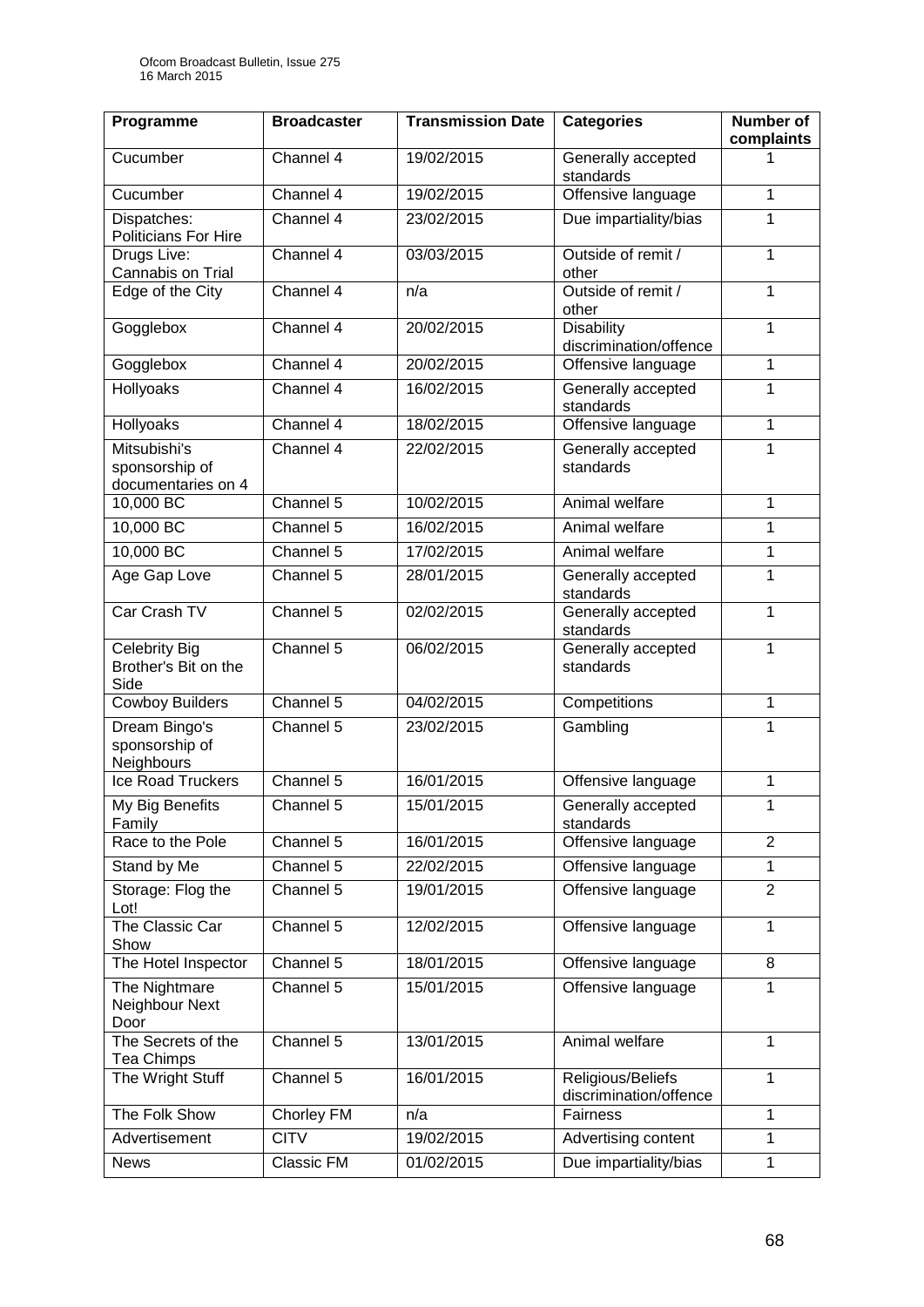| Programme                                           | <b>Broadcaster</b>           | <b>Transmission Date</b> | <b>Categories</b>                            | <b>Number of</b><br>complaints |
|-----------------------------------------------------|------------------------------|--------------------------|----------------------------------------------|--------------------------------|
| Advertisement                                       | Dave                         | 26/02/2015               | Advertising content                          | 1                              |
| Advertisement                                       | E <sub>4</sub>               | 24/02/2015               | Advertising content                          | 1                              |
| Suburgatory                                         | E <sub>4</sub>               | 15/01/2015               | Race<br>discrimination/offence               | $\mathbf{1}$                   |
| Troy                                                | E <sub>4</sub>               | n/a                      | Animal welfare                               | 1                              |
| Hannity                                             | <b>Fox News</b>              | 10/01/2015               | Crime                                        | 1                              |
| Subh-e-Pakistan                                     | Geo TV                       | 22/12/2014               | Religious/Beliefs<br>discrimination/offence  | $\overline{7}$                 |
| Subh-e-Pakistan                                     | Geo TV                       | 29/12/2014               | Religious/Beliefs<br>discrimination/offence  | 1                              |
| Mud Men                                             | H <sub>2</sub>               | 16/01/2015               | Generally accepted<br>standards              | 1                              |
| Programming                                         | <b>Heart FM</b><br>Northwest | 29/01/2015               | Format                                       | $\mathbf{1}$                   |
| <b>Rich Williams</b>                                | <b>Heart FM</b><br>Yorkshire | 11/02/2015               | Scheduling                                   | 1                              |
| 1000 Heartbeats                                     | <b>ITV</b>                   | 24/02/2015               | Materially misleading                        | 1                              |
| Advertisement                                       | $\overline{\text{IV}}$       | 21/02/2015               | Advertising content                          | 1                              |
| Advertisement                                       | <b>ITV</b>                   | 23/02/2015               | <b>Advertising content</b>                   | 1                              |
| Advertisements                                      | <b>ITV</b>                   | 18/01/2015               | Advertising content                          | 1                              |
| Ant and Dec's<br>Saturday Night<br>Takeaway         | <b>ITV</b>                   | 21/02/2015               | Scheduling                                   | 1                              |
| <b>Aunt Bessie's</b><br>sponsorship of The<br>Chase | $\overline{ITV}$             | 06/02/2015               | Crime                                        | $\mathbf{1}$                   |
| Benidorm                                            | <b>ITV</b>                   | 16/01/2015               | <b>Disability</b><br>discrimination/offence  | 1                              |
| Benidorm                                            | $\overline{ITV}$             | 16/01/2015               | Gender<br>discrimination/offence             | 1                              |
| Benidorm                                            | <b>ITV</b>                   | 03/02/2015               | Race<br>discrimination/offence               | 1                              |
| <b>Broadchurch</b>                                  | <b>ITV</b>                   | 19/01/2015               | Sexual orientation<br>discrimination/offence | 1                              |
| <b>Broadchurch</b>                                  | <b>ITV</b>                   | 16/02/2015               | Drugs, smoking,<br>solvents or alcohol       | 1                              |
| <b>Broadchurch</b>                                  | <b>ITV</b>                   | 23/02/2015               | Generally accepted<br>standards              | 1                              |
| Broadchurch                                         | <b>ITV</b>                   | 23/02/2015               | Materially misleading                        | 1                              |
| <b>Coronation Street</b>                            | <b>ITV</b>                   | 16/01/2015               | <b>Disability</b><br>discrimination/offence  | 1                              |
| <b>Coronation Street</b>                            | <b>ITV</b>                   | 13/02/2015               | Sexual orientation<br>discrimination/offence | 1                              |
| <b>Coronation Street</b>                            | <b>ITV</b>                   | 25/02/2015               | Promotion of<br>products/services            | $\mathbf{1}$                   |
| Emmerdale                                           | <b>ITV</b>                   | 15/01/2015               | Scheduling                                   | $\mathbf{1}$                   |
| Emmerdale                                           | <b>ITV</b>                   | 12/02/2015               | Generally accepted<br>standards              | $\mathbf{1}$                   |
| Emmerdale                                           | <b>ITV</b>                   | 18/02/2015               | Generally accepted<br>standards              | $\mathbf{1}$                   |
| Foyle's War                                         | <b>ITV</b>                   | 11/01/2015               | Generally accepted<br>standards              | 23                             |
| Good Morning<br><b>Britain</b>                      | <b>ITV</b>                   | 04/02/2015               | Competitions                                 | $\mathbf{1}$                   |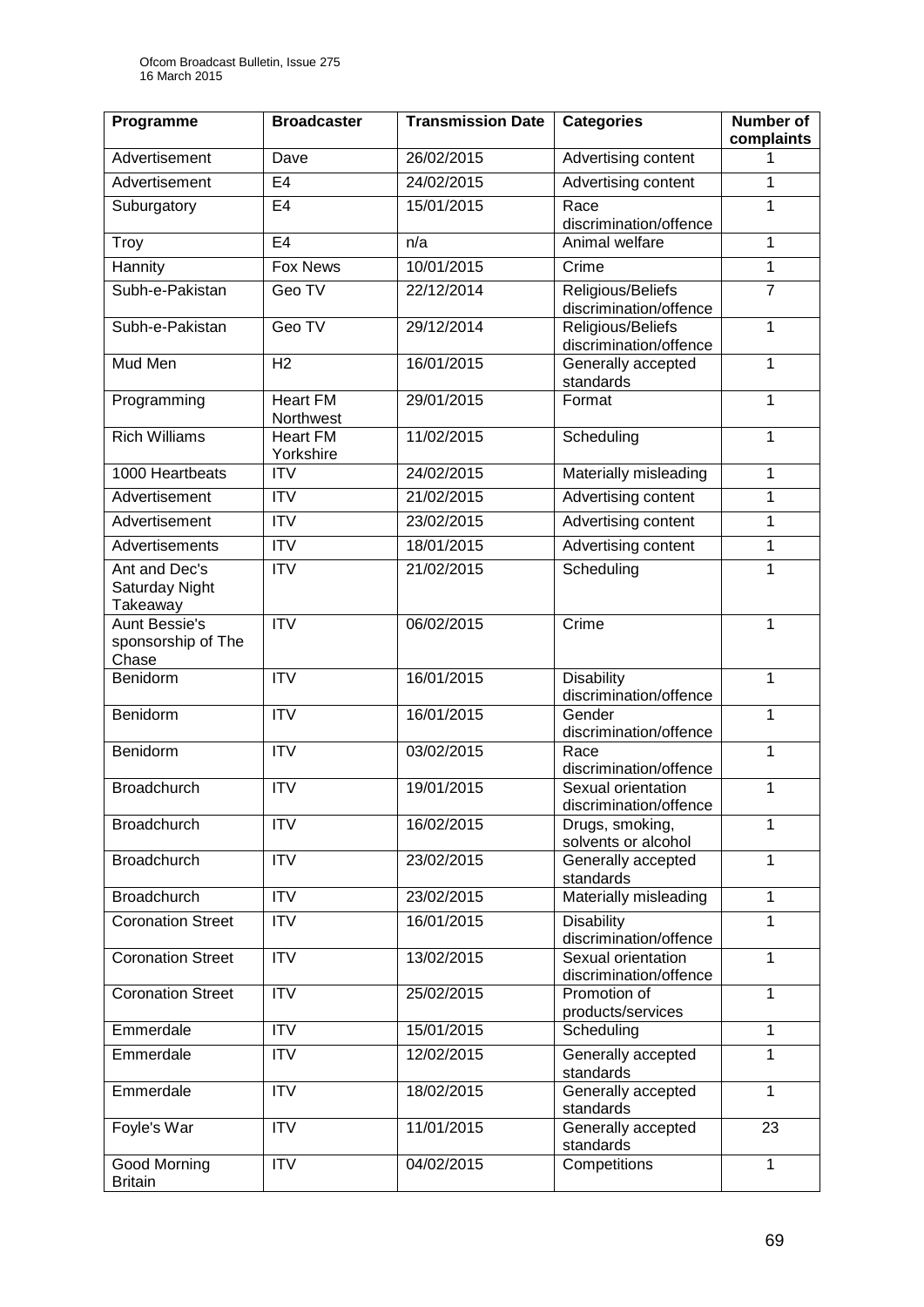| Programme                              | <b>Broadcaster</b>      | <b>Transmission Date</b> | <b>Categories</b>                           | Number of<br>complaints |
|----------------------------------------|-------------------------|--------------------------|---------------------------------------------|-------------------------|
| Jackpot247                             | <b>ITV</b>              | 15/01/2015               | Generally accepted<br>standards             | 1                       |
| Judge Rinder                           | <b>ITV</b>              | 09/02/2015               | Generally accepted<br>standards             | 1                       |
| Judge Rinder                           | <b>ITV</b>              | 16/02/2015               | Materially misleading                       | 1                       |
| Loose Women                            | <b>ITV</b>              | 27/01/2015               | Generally accepted<br>standards             | 1                       |
| Loose Women                            | $\overline{IV}$         | 28/01/2015               | Materially misleading                       | 39                      |
| Loose Women                            | <b>ITV</b>              | 13/02/2015               | Gender<br>discrimination/offence            | $\mathbf{1}$            |
| Lorraine                               | <b>ITV</b>              | 03/02/2015               | Scheduling                                  | 4                       |
| Mel and Sue                            | <b>ITV</b>              | 20/02/2015               | Outside of remit /<br>other                 | 1                       |
| Programming                            | <b>ITV</b>              | n/a                      | Outside of remit /<br>other                 | 1                       |
| The Chase:<br><b>Celebrity Special</b> | $\overline{IV}$         | 01/03/2015               | Generally accepted<br>standards             | $\overline{1}$          |
| The Jeremy Kyle<br>Show                | <b>ITV</b>              | 31/01/2015               | Scheduling                                  | $\overline{2}$          |
| The Jeremy Kyle<br>Show                | $\overline{ITV}$        | 02/02/2015               | Generally accepted<br>standards             | $\mathbf{1}$            |
| The Jonathan Ross<br>Show              | $\overline{IV}$         | 28/02/2015               | Generally accepted<br>standards             | $\mathbf{1}$            |
| The Kyle Files                         | <b>ITV</b>              | 05/02/2015               | Scheduling                                  | $\mathbf{1}$            |
| The Kyle Files<br>(trailer)            | $\overline{\text{ITV}}$ | 21/01/2015               | Scheduling                                  | $\mathbf{1}$            |
| This Morning                           | <b>ITV</b>              | 15/01/2015               | Materially misleading                       | 4                       |
| This Morning                           | <b>ITV</b>              | 20/02/2015               | <b>Disability</b><br>discrimination/offence | $\mathbf{1}$            |
| <b>Tipping Point</b>                   | <b>ITV</b>              | 22/02/2015               | Competitions                                | $\mathbf{1}$            |
| You've Been<br>Framed!                 | $\overline{IV}$         | 28/02/2015               | Generally accepted<br>standards             | $\overline{1}$          |
| Advertisement                          | ITV / Channel 4         | 01/03/2015               | Advertising content                         | $\mathbf{1}$            |
| <b>ITV News London</b>                 | <b>ITV London</b>       | 25/02/2015               | Due impartiality/bias                       | 1                       |
| Cockroaches                            | ITV <sub>2</sub>        | 27/01/2015               | Race<br>discrimination/offence              | 1                       |
| Cockroaches                            | ITV2                    | 28/01/2015               | Race<br>discrimination/offence              | 1                       |
| <b>Dinner Date</b>                     | ITV2                    | 18/02/2015               | Race<br>discrimination/offence              | 1                       |
| On the Buses                           | ITV3                    | 26/01/2015               | Gender<br>discrimination/offence            | $\mathbf{1}$            |
| Goodwood: Cars of<br>the Future        | ITV4                    | 29/12/2014               | Advertising content                         | $\mathbf{1}$            |
| The Chase:<br><b>Celebrity Special</b> | ITV4                    | 10/02/2015               | Transgender<br>discrimination/offence       | $\mathbf{1}$            |
| <b>UEFA Europa</b><br>League Live      | ITV4                    | 19/02/2015               | Outside of remit /<br>other                 | $\mathbf{1}$            |
| The Real                               | <b>ITVBe</b>            | 12/01/2015               | Race                                        | $\mathbf{1}$            |
| Housewives of<br>Cheshire              |                         |                          | discrimination/offence                      |                         |
| The Real<br>Housewives of<br>Cheshire  | <b>ITVBe</b>            | 12/01/2015               | Offensive language                          | $\mathbf{1}$            |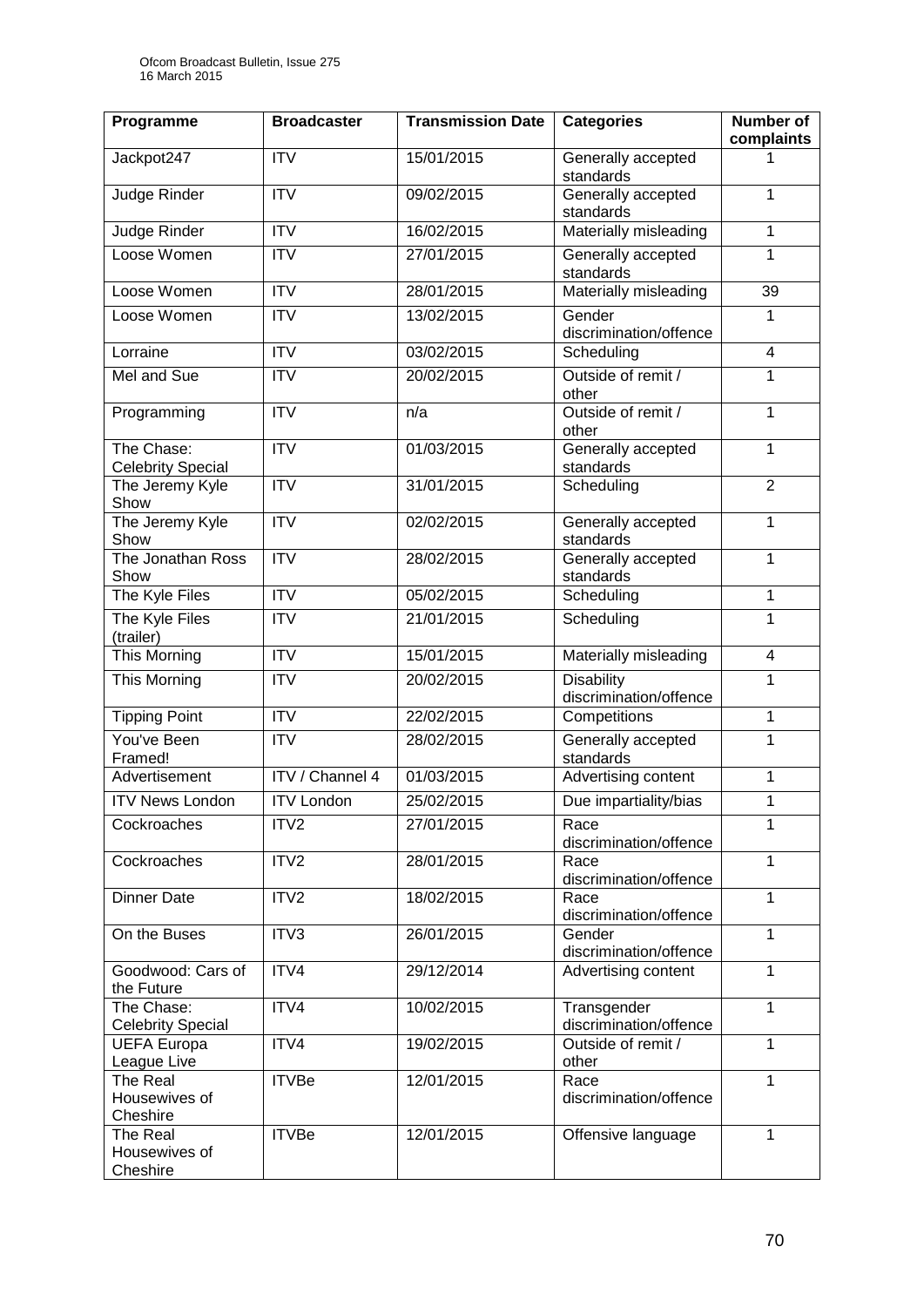| Programme                                    | <b>Broadcaster</b>           | <b>Transmission Date</b> | <b>Categories</b>                            | <b>Number of</b><br>complaints |
|----------------------------------------------|------------------------------|--------------------------|----------------------------------------------|--------------------------------|
| Programming                                  | <b>Kiss 101</b>              | 23/01/2015               | Offensive language                           |                                |
| <b>Nick Ferrari</b>                          | <b>LBC 97.3 FM</b>           | 03/02/2015               | Religious/Beliefs<br>discrimination/offence  | 3                              |
| <b>Gangs of Tooting</b><br><b>Broadway</b>   | <b>London Live</b>           | 25/01/2015               | Generally accepted<br>standards              | 1                              |
| Come Dine With Me                            | More4                        | 21/02/2015               | Generally accepted<br>standards              | 1                              |
| Gogglebox                                    | More4                        | 09/02/2015               | Sexual orientation<br>discrimination/offence | 1                              |
| <b>Grand Designs</b>                         | More4                        | 12/01/2015               | Offensive language                           | 1                              |
| Micky Flanagan:<br>Back in the Game          | More4                        | 28/12/2014               | Generally accepted<br>standards              | 1                              |
| Earth Girls Are Easy                         | <b>Movie Mix</b>             | 26/01/2015               | Scheduling                                   | 1                              |
| Advertisement                                | n/a                          | n/a                      | Advertising content                          | 3                              |
| Advertisement                                | Nick Jr                      | 25/02/2015               | Advertising content                          | $\overline{2}$                 |
| Programming                                  | Play TV                      | 02/03/2015               | Outside of remit /<br>other                  | 1                              |
| Programming                                  | <b>Revelation TV</b>         | 16/01/2015               | Outside of remit /<br>other                  | $\mathbf 1$                    |
| Website                                      | Sky                          | n/a                      | Outside of remit /<br>other                  | 1                              |
| Fortitude                                    | <b>Sky Atlantic</b>          | 19/02/2015               | Offensive language                           | 1                              |
| Desi Rascals                                 | <b>Sky Living</b>            | 30/01/2015               | Generally accepted<br>standards              | 1                              |
| News, Sport,<br>Weather                      | <b>Sky News</b>              | 07/02/2015               | Due accuracy                                 | 1                              |
| Press Preview                                | <b>Sky News</b>              | 13/01/2015               | Race<br>discrimination/offence               | 1                              |
| <b>Press Preview</b>                         | <b>Sky News</b>              | 14/01/2015               | Generally accepted<br>standards              | 1                              |
| <b>Sky News</b>                              | <b>Sky News</b>              | 07/02/2015               | Materially misleading                        | 1                              |
| <b>Sky News</b>                              | <b>Sky News</b>              | 19/02/2015               | Due accuracy                                 | 1                              |
| <b>Sky News</b>                              | <b>Sky News</b>              | 22/02/2015               | Generally accepted<br>standards              | 1                              |
| <b>Sky News Tonight</b><br>with Adam Boulton | <b>Sky News</b>              | 29/01/2015               | Due accuracy                                 | 1                              |
| <b>Sky News Tonight</b><br>with Adam Boulton | <b>Sky News</b>              | 26/02/2015               | Due impartiality/bias                        | 1                              |
| Sky News with Colin<br><b>Brazier</b>        | <b>Sky News</b>              | 02/02/2015               | Due impartiality/bias                        | 1                              |
| Sky News with Kay<br><b>Burley</b>           | <b>Sky News</b>              | 19/02/2015               | Due accuracy                                 | 1                              |
| Sunrise                                      | <b>Sky News</b>              | 18/02/2015               | Drugs, smoking,<br>solvents or alcohol       | 1                              |
| Sunrise                                      | <b>Sky News</b>              | 19/02/2015               | Fairness                                     | 1                              |
| Goals on Sunday                              | Sky Sports 1                 | 22/02/2015               | Generally accepted<br>standards              | 1                              |
| <b>Sky Atlantic</b><br>promotion             | <b>Sky Sports</b><br>News HQ | 04/01/2015               | Materially misleading                        | 1                              |
| Sun Perks'<br>sponsorship of The<br>Simpsons | Sky1                         | 25/02/2015               | Sponsorship                                  | 1                              |
| Mid Mornings                                 | Smooth East<br>Midlands      | 18/02/2015               | Competitions                                 | 1                              |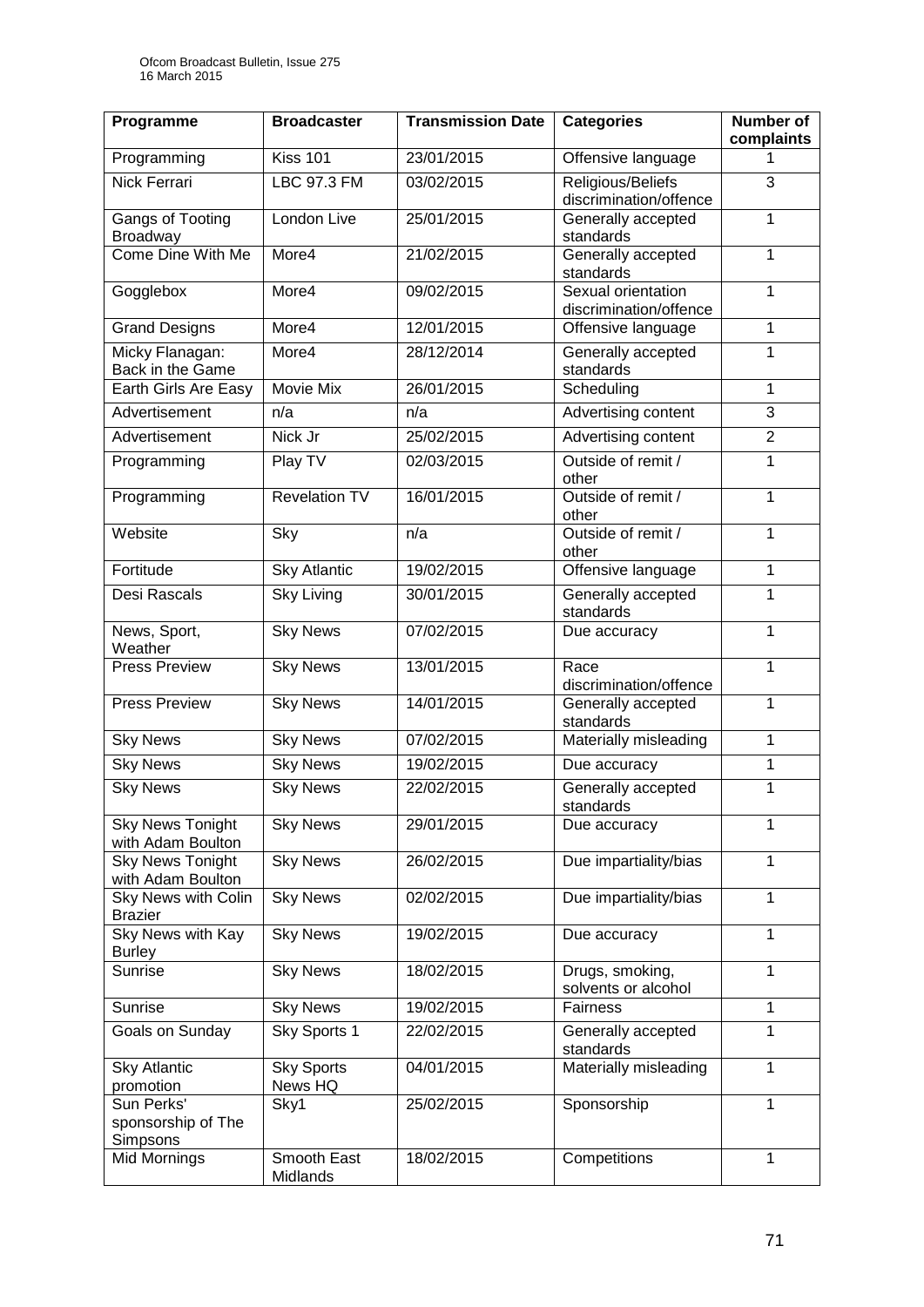| Programme        | <b>Broadcaster</b>      | <b>Transmission Date</b> | <b>Categories</b>                           | Number of<br>complaints |
|------------------|-------------------------|--------------------------|---------------------------------------------|-------------------------|
| Programming      | Spirit FM               | n/a                      | Outside of remit /<br>other                 |                         |
| Scotland Tonight | <b>STV</b>              | 02/02/2015               | Due impartiality/bias                       | 1                       |
| Tera Fam Show    | Swindon 105 FM          | 02/01/2015               | Offensive language                          |                         |
| <b>Drivetime</b> | Talksport               | 19/01/2015               | Religious/Beliefs<br>discrimination/offence |                         |
| <b>Drivetime</b> | Talksport               | 28/01/2015               | Generally accepted<br>standards             |                         |
| <b>News</b>      | The Breeze<br>(Andover) | 24/02/2015               | Due impartiality/bias                       |                         |
| Programming      | Various                 | n/a                      | Advertising minutage                        |                         |
| Programming      | Various                 | n/a                      | Hypnotic and other<br>techniques            | 1                       |

#### **Complaints assessed under the General Procedures for investigating breaches of broadcast licences**

For more information about how Ofcom conducts investigations about broadcast licences, go to: [http://stakeholders.ofcom.org.uk/broadcasting/guidance/complaints](http://stakeholders.ofcom.org.uk/broadcasting/guidance/complaints-sanctions/general-procedures/)[sanctions/general-procedures/.](http://stakeholders.ofcom.org.uk/broadcasting/guidance/complaints-sanctions/general-procedures/)

| Licensee    | <b>Licensed service</b>                            | <b>Categories</b>                         |
|-------------|----------------------------------------------------|-------------------------------------------|
| Preston FM  | Preston FM Ltd                                     | <b>Key Commitments</b>                    |
| RaW 1251 AM | <b>Warwick University</b><br><b>Students Union</b> | Description of<br><b>Licensed Service</b> |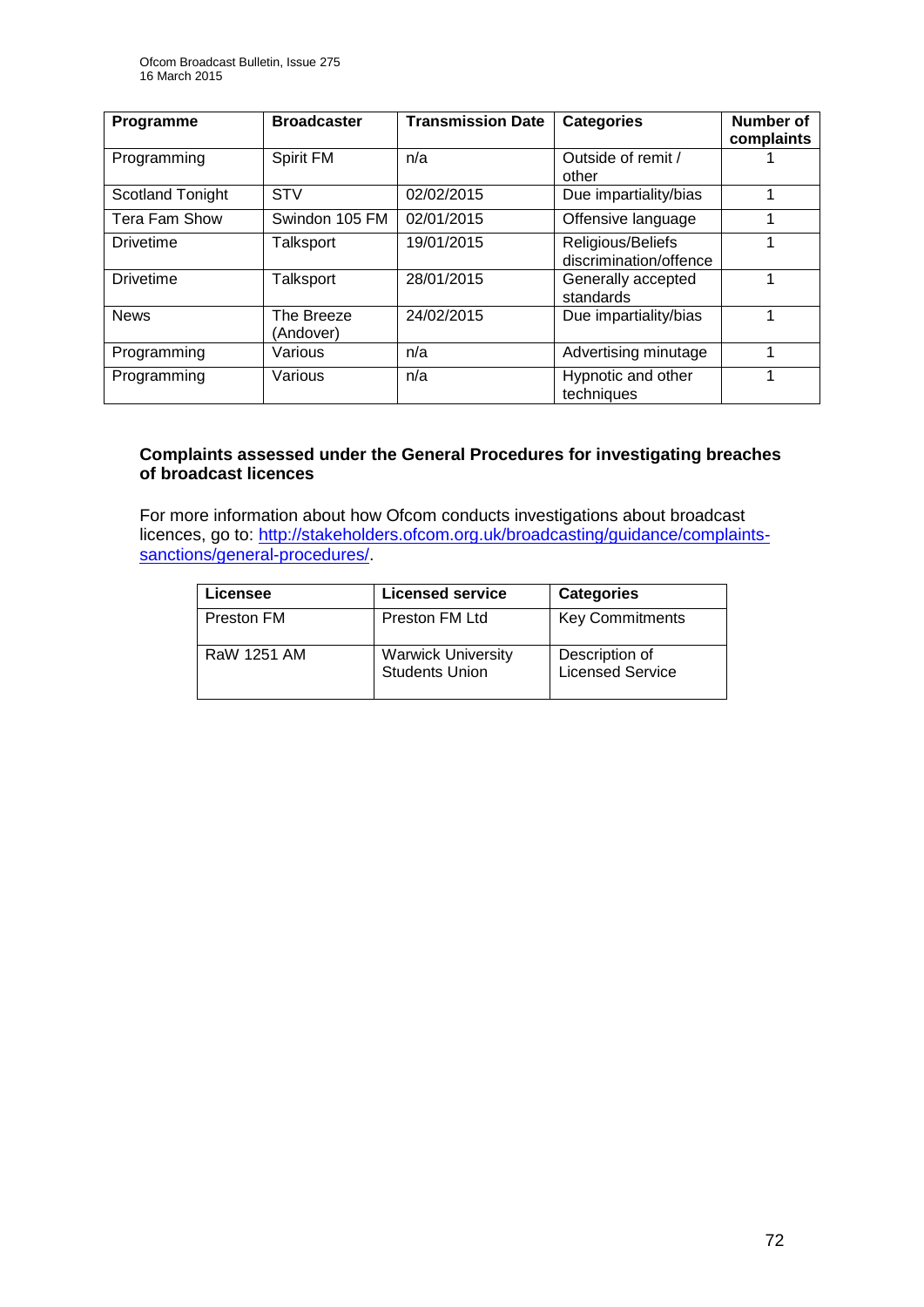## **Investigations List**

If Ofcom considers that a broadcaster may have breached its codes, a condition of its licence or other regulatory requirements, it will start an investigation.

## **It is important to note that an investigation by Ofcom does not necessarily mean the broadcaster has done anything wrong. Not all investigations result in breaches of the licence or other regulatory requirements being recorded.**

Here are alphabetical lists of new investigations launched between 19 February and 4 March 2015.

## **Investigations launched under the Procedures for investigating breaches of content standards for television and radio**

| Programme                         | <b>Broadcaster</b>     | <b>Transmission date</b> |
|-----------------------------------|------------------------|--------------------------|
| Mumbai Metro                      | Aaj Tak                | 6 January 2015           |
| <b>News</b>                       | <b>ARY News</b>        | 19 January 2015          |
| Live European Rugby Challenge Cup | BT Sport 1             | 17 January 2015          |
| Capital Breakfast with Rob Ellis  | Capital FM 102         | 16 February 2015         |
| Heart for the World               | Daystar (DTT)          | 5 February 2015          |
| Troy                              | E4                     | 7 February 2015          |
| Subh-e-Pakistan                   | Geo TV                 | 29 December 2014         |
| The Jeremy Kyle Show              | <b>ITV</b>             | 1 February 2015          |
| Air Crash Investigation           | National<br>Geographic | 26 November 2014         |

For more information about how Ofcom assesses complaints and conducts investigations about content standards, go to: [http://stakeholders.ofcom.org.uk/broadcasting/guidance/complaints](http://stakeholders.ofcom.org.uk/broadcasting/guidance/complaints-sanctions/standards/)[sanctions/standards/.](http://stakeholders.ofcom.org.uk/broadcasting/guidance/complaints-sanctions/standards/)

## **Investigations launched under the General Procedures for investigating breaches of broadcast licences**

| Licensee            | Licensed<br>Service |
|---------------------|---------------------|
| Britasia TV Limited | <b>Brit Asia TV</b> |